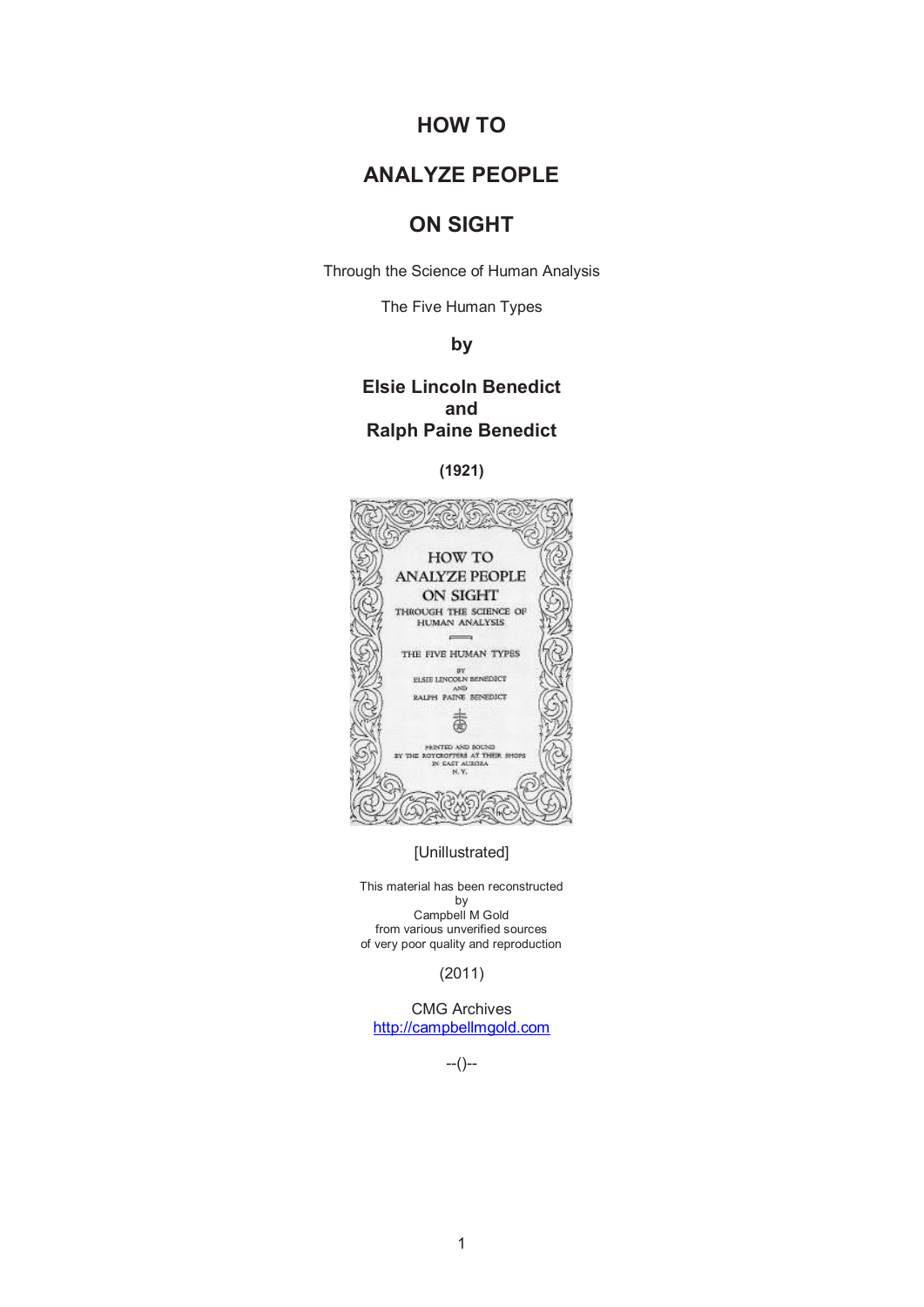# **WE THANK YOU**

To the following men and women we wish to express our appreciation for their share in the production of this book:

To DUREN J. H. WARD, PH. D., formerly of the Anthropology Department of Harvard University, who, as the discoverer of the fourth human type, has added immeasurably to the world's knowledge of human science.

To RAYMOND H. LUFKIN, of Boston, who made the illustrations for this volume scientifically accurate.

To THE ROYCROFTERS, of East Aurora, whose artistic workmanship made it into a thing of beauty.

And last but not least,

To SARAH H. YOUNG, of San Francisco, our Business Manager, whose efficiency correlated all these and placed the finished product in the hands of our students.

THE AUTHORS

New York City, June, 1921

DEDICATED TO OUR STUDENTS

--()--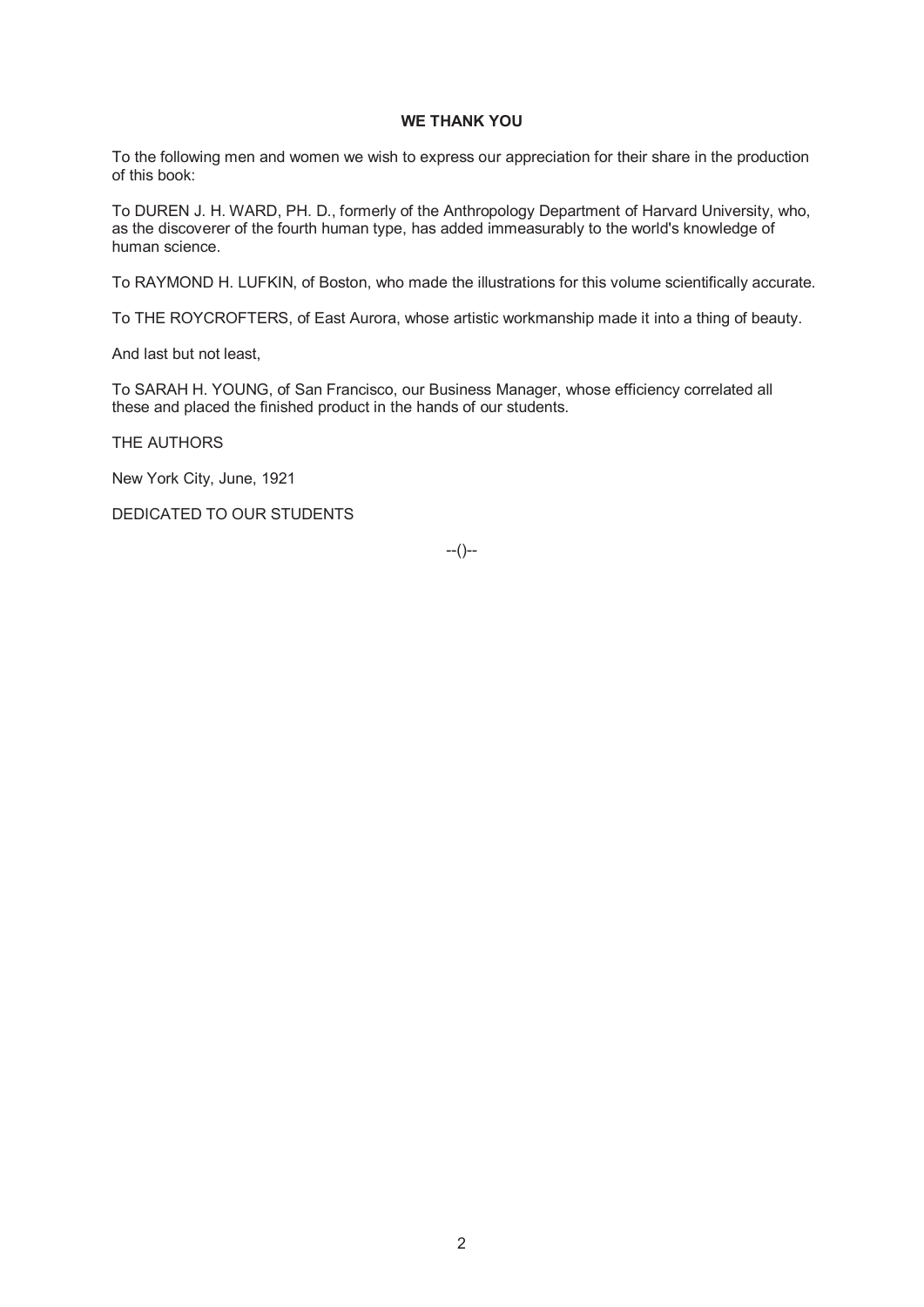# **CONTENTS**

HUMAN ANALYSIS

CHAPTER I THE ALIMENTIVE TYPE "The Enjoyer"

CHAPTER II THE THORACIC TYPE "The Thriller"

CHAPTER III THE MUSCULAR TYPE "The Worker"

CHAPTER IV THE OSSEOUS TYPE "The Stayer"

CHAPTER V THE CEREBRAL TYPE "The Thinker"

CHAPTER VI TYPES THAT SHOULD AND SHOULD NOT MARRY EACH OTHER

CHAPTER VII VOCATIONS FOR EACH TYPE

 $-(-)$ 

# *What Leading Newspapers Say About Elsie Lincoln Benedict and Her Work*

"Over fifty thousand people heard Elsie Lincoln Benedict at the City Auditorium during her six weeks lecture engagement in Milwaukee." -- Milwaukee Leader, April 2, 1921.

"Elsie Lincoln Benedict has a brilliant record. She is like a fresh breath of Colorado ozone. Her ideas are as stimulating as the health-giving breezes of the Rockies." -- New York Evening Mail, April 16, 1914.

"Several hundred people were turned away from the Masonic Temple last night where Elsie Lincoln Benedict, famous human analyst, spoke on 'How to Analyze People on Sight.' Asked how she could draw and hold a crowd of 3,000 for a lecture, she said: 'Because I talk on the one subject on earth in which every individual is most interested -- himself." -- Seattle Times, June 2, 1920.

"Elsie Lincoln Benedict is a woman who has studied deeply under genuine scientists and is demonstrating to thousands at the Auditorium each evening that she knows the connection between an individual's external characteristics and his inner traits." -- Minneapolis News, November 7, 1920.

"Elsie Lincoln Benedict is known nationally, having conducted lecture courses in many of the large Eastern cities. Her work is based upon the practical methods of modern science as worked out in the world's leading laboratories where exhaustive tests are applied to determine individual types, talents, vocational bents and possibilities." -- San Francisco Bulletin, January 25, 1919.

 $-(-)$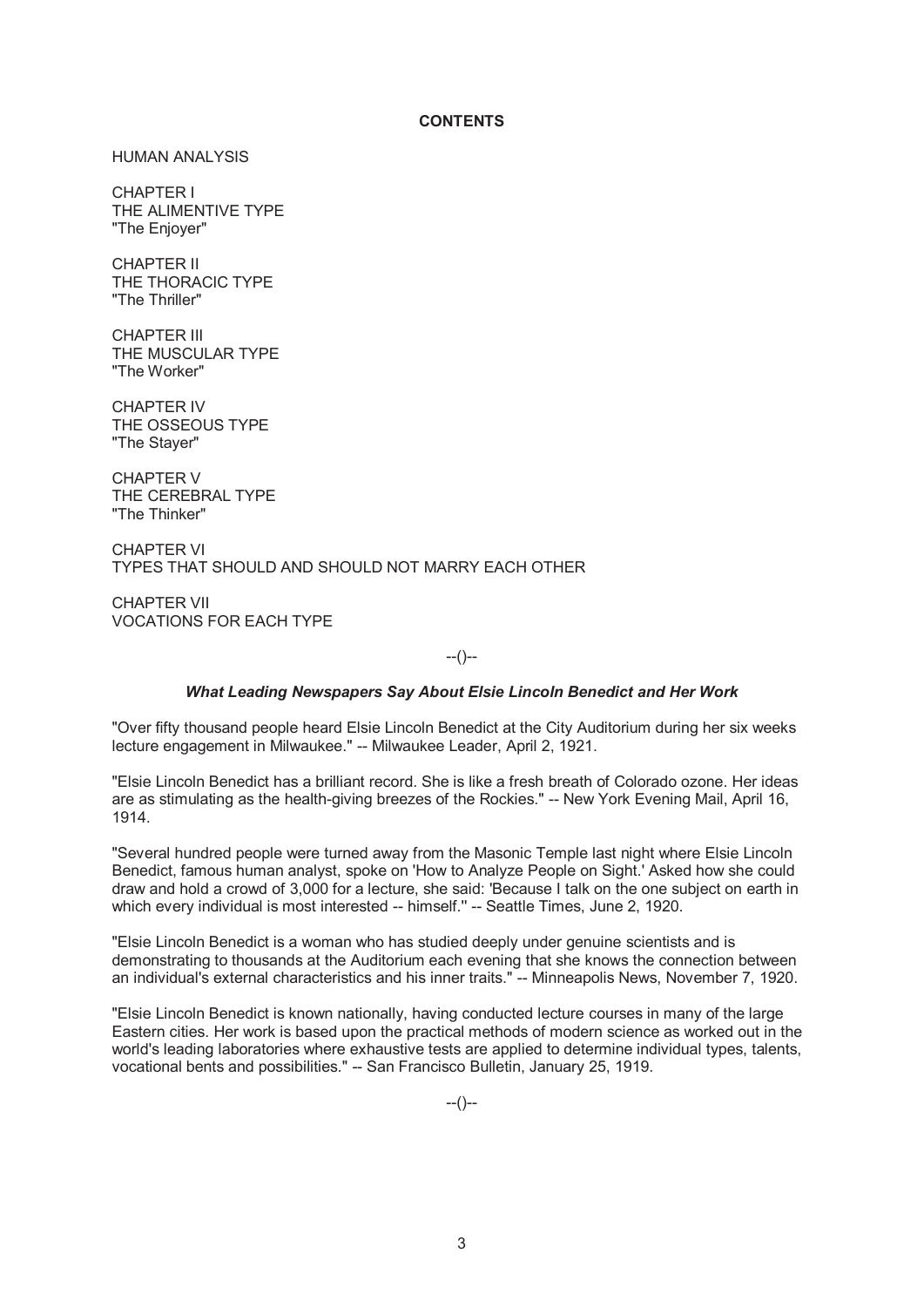# *It's not how much you know but what you can DO that counts*

# **Human Analysis -- The X-Ray**

Modern science has proved that the fundamental traits of every individual are indelibly stamped in the shape of his body, head, face and hands -- an X-ray by which you can read the characteristics of any person on sight.

The most essential thing in the world to any individual is to understand himself. The next is to understand the other fellow. For life is largely a problem of running your own car as it was built to be run, plus getting along with the other drivers on the highway.

From this book you are going to learn which type of car you are and the main reasons why you have not been getting the maximum of service out of yourself.

Also you are going to learn the makes of other human cars, and how to get the maximum of cooperation out of them. This co-operation is vital to happiness and success. We come in contact with our fellowman in all the activities of our lives and what we get out of life depends, to an astounding degree, on our relations with him.

#### Reaction to Environment

The greatest problem facing any organism is successful reaction to its environment. Environment, speaking scientifically, is the sum total of your experiences. In plain United States, this means fitting vocationally, socially and maritally into the place where you are.

If you don't fit you must move or change your environment to fit you. If you can't change the environment and you won't move you will become a failure, just as tropical plants fail when transplanted to the Nevada desert.

#### Learn From the Sagebrush

But there is something that grows and keeps on growing in the Nevada desert -- the sagebrush. It couldn't move away and it couldn't change its waterless environment, so it did what you and I must do if we expect to succeed. It adapted itself to its environment, and there it stands, each little stalwart shrub a reminder of what even a plant can do when it tries!

# Moving Won't Help Much

Human life faces the same alternatives that confront all other forms of life -- of adapting itself to the conditions under which it must live or becoming extinct. You have an advantage over the sagebrush in that you can move from your city or state or country to another, but after all that is not much of an advantage. For though you may improve your situation slightly you will still find that in any civilized country the main elements of your problem are the same.

## Understand Yourself and Others

So long as you live in a civilized or thickly populated community you will still need to understand your own nature and the natures of other people. No matter what you desire of life, other people's aims, ambitions and activities constitute vital obstructions along your pathway. You will never get far without the co-operation, confidence and comradeship of other men and women.

## Primitive Problems

It was not always so. And its recentness in human history may account for some of our blindness to this great fact.

In primitive times people saw each other rarely and had much less to do with each other. The human element was then not the chief problem. Their environmental problems had to do with such things as the elements, violent storms, extremes of heat and cold, darkness, the ever-present menace of wild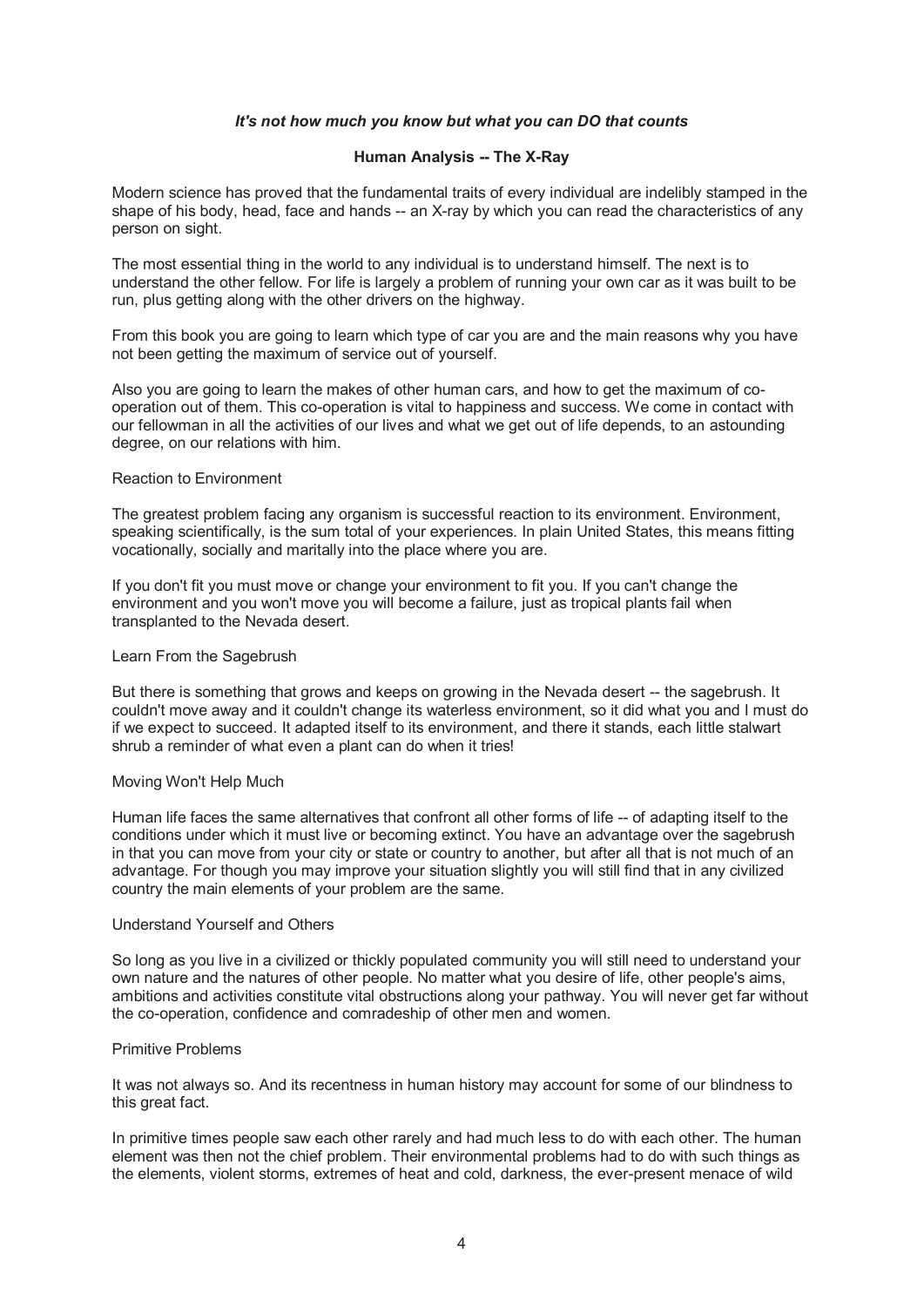beasts whose flesh was their food, yet who would eat them first unless they were quick in brain and body.

# Civilization's Changes

But all that is changed. Man has subjugated all other creatures and now walks the earth its supreme sovereign. He has discovered and invented and builded until now we live in skyscrapers, talk around the world without wires and by pressing a button turn darkness into daylight.

# Causes of Failure

Yet with all our knowledge of the outside world ninety-nine lives out of every hundred are comparative failures.

The reason is plain to every scientific investigator. We have failed to study ourselves in relation to the great environmental problem of today. The stage-setting has been changed but not the play. The game is the same old game -- you must adjust and adapt yourself to your environment or it will destroy you.

# Mastering His Own Environment

The cities of today look different from the jungles of our ancestors and we imagine that because the brain of man overcame the old menaces no new ones have arisen to take their place. We no longer fear extermination from cold. We turn on the heat. We are not afraid of the vast oceans which held our primitive forebears in thrall, but pass swiftly, safely and luxuriously over their surfaces. And soon we shall be breakfasting in New York and dining the same evening in San Francisco!

# Facing New Enemies

But in building up this stupendous superstructure of modern civilization man has brought into being a society so intricate and complex that he now faces the new environmental problem of human relationships.

# The Modern Spider's Web

Today we depend for life's necessities almost wholly upon the activities of others. The work of thousands of human hands and thousands of human brains lies back of every meal you eat, every journey you take, every book you read, every bed in which you sleep, every telephone conversation, every telegram you receive, every garment you wear.

And this fellowman of ours has multiplied, since that dim distant dawn, into almost two billion human beings, with at least one billion of them after the very things you want, and not a tenth enough to go around!

# Adapt or Die

Who will win? Nature answers for you. She has said with awful and inexorable finality that, whether you are a blade of grass on the Nevada desert or a man in the streets of London, you can win only as you adapt yourself to your environment. Today our environmental problem consists largely of the other fellow. Only those who learn to adapt themselves to their fellows can win great or lasting rewards.

# Externals Indicate Internal Nature

To do this it is necessary to better understand our neighbors -- to recognize that people differ from each other in their likes and dislikes, traits, talents, tendencies and capabilities. The combination of these makes each individual's nature. It is not difficult to understand others for with each group of these traits there always goes its corresponding physical makeup -- the externals whereby the internal is invariably indicated. This is true of every species on the globe and of every subdivision within each species.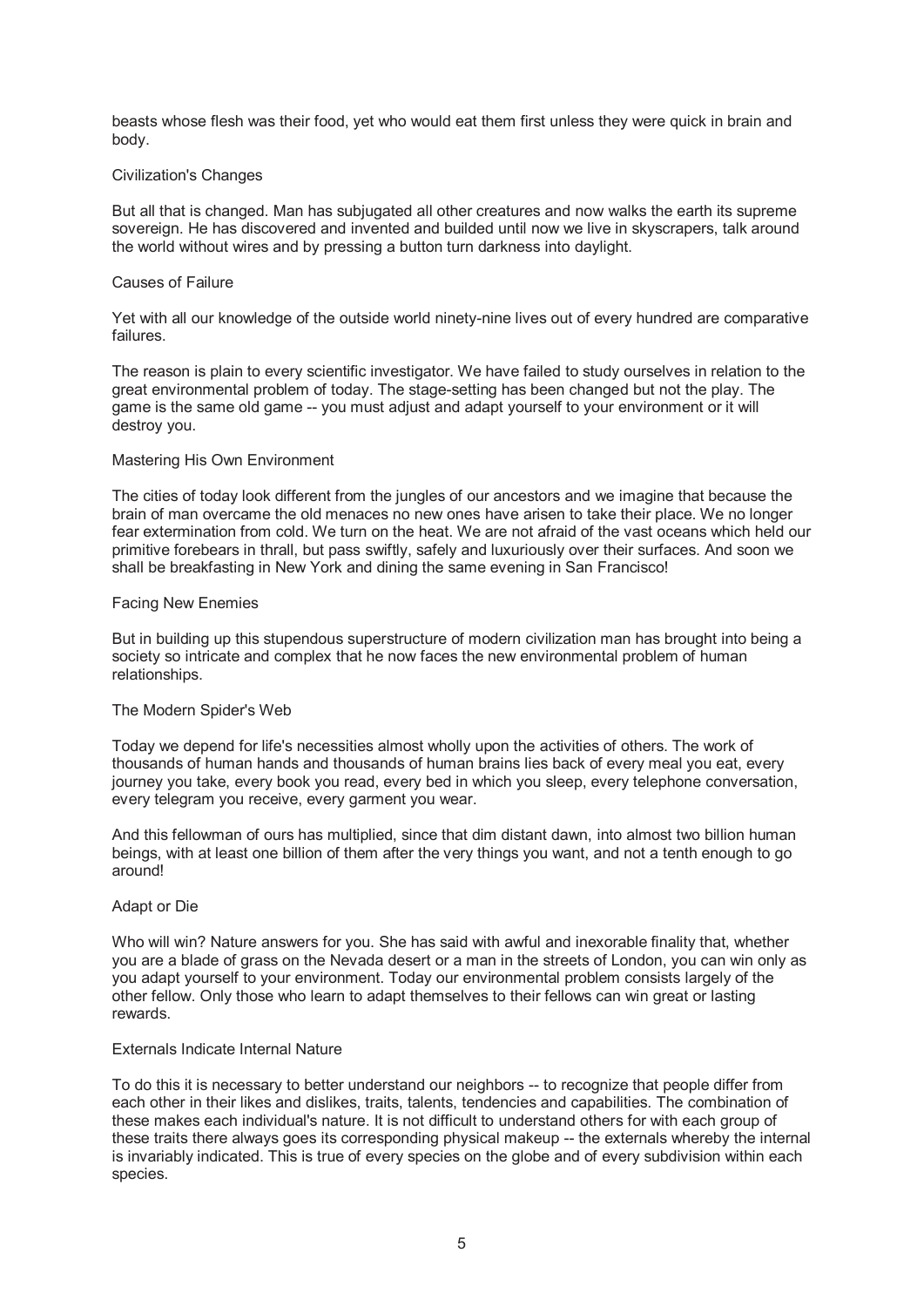## Significance of Size, Shape and Structure

All dogs belong to the same species but there is a great difference between the "nature" of a St. Bernard and that of a terrier, just as there is a decided difference between the natures of different human beings. But in both instances the actions, reactions and habits of each can be accurately anticipated on sight by the shape, size and structure of the two creatures.

#### Differences in Breed

When a terrier comes into the room you instinctively draw away unless you want to be jumped at and greeted effusively. But you make no such movement to protect yourself from a St. Bernard because you read, on sight, the different natures of these two from their external appearance.

You know a rose, a violet, a sunflower and an orchid and what perfume you are sure to find in each, by the same method. All are flowers and all belong to the same species, just as all human beings belong to the same species. But their respective size, shape and structure tell you in advance and on sight what their respective characteristics are.

The same is true of all human beings. They differ in certain fundamentals but always and invariably in accordance with their differences in size, shape and structure.

#### The Instinct of Self-Preservation

The reason for this is plain. Goaded by the instinct of self-preservation, man, like all other living things, has made heroic efforts to meet the demands of his environment. He has been more successful than any other creature and is, as a result, the most complex organism on the earth. But his most baffling complexities resolve themselves into comparatively simple terms once it is recognized that each internal change brought about by his environment brought with it the corresponding external mechanism without which he could not have survived.

#### Interrelation of Body and Brain

So today we see man a highly evolved creature who not only acts but thinks and feels. All these thoughts, feelings and emotions are interrelated.

The body and the mind of man are so closely bound together that whatever affects one affects the other. An instantaneous change of mind instantly changes the muscles of the face. A violent thought instantly brings violent bodily movements.

#### Movies and Face Muscles

The moving picture industry -- said to be the third largest in the world -- is based largely on this interrelation. This industry would become extinct if something were to happen to sever the connection between external expressions and the internal nature of men and women.

# Tells Fundamentals

How much do external characteristics tell about a man? They tell, with amazing accuracy, all the basic, fundamental principal traits of his nature. The size, shape and structure of a man's body tell more important facts about his real self -- what he thinks and what he does -- than the average mother ever knows about her own child.

# Learning to Read

If this sounds impossible, if the seeming incongruity, multiplicity and heterogeneity of human qualities have baffled you, remember that this is exactly how the print in all books and newspapers baffled you before you learned to read.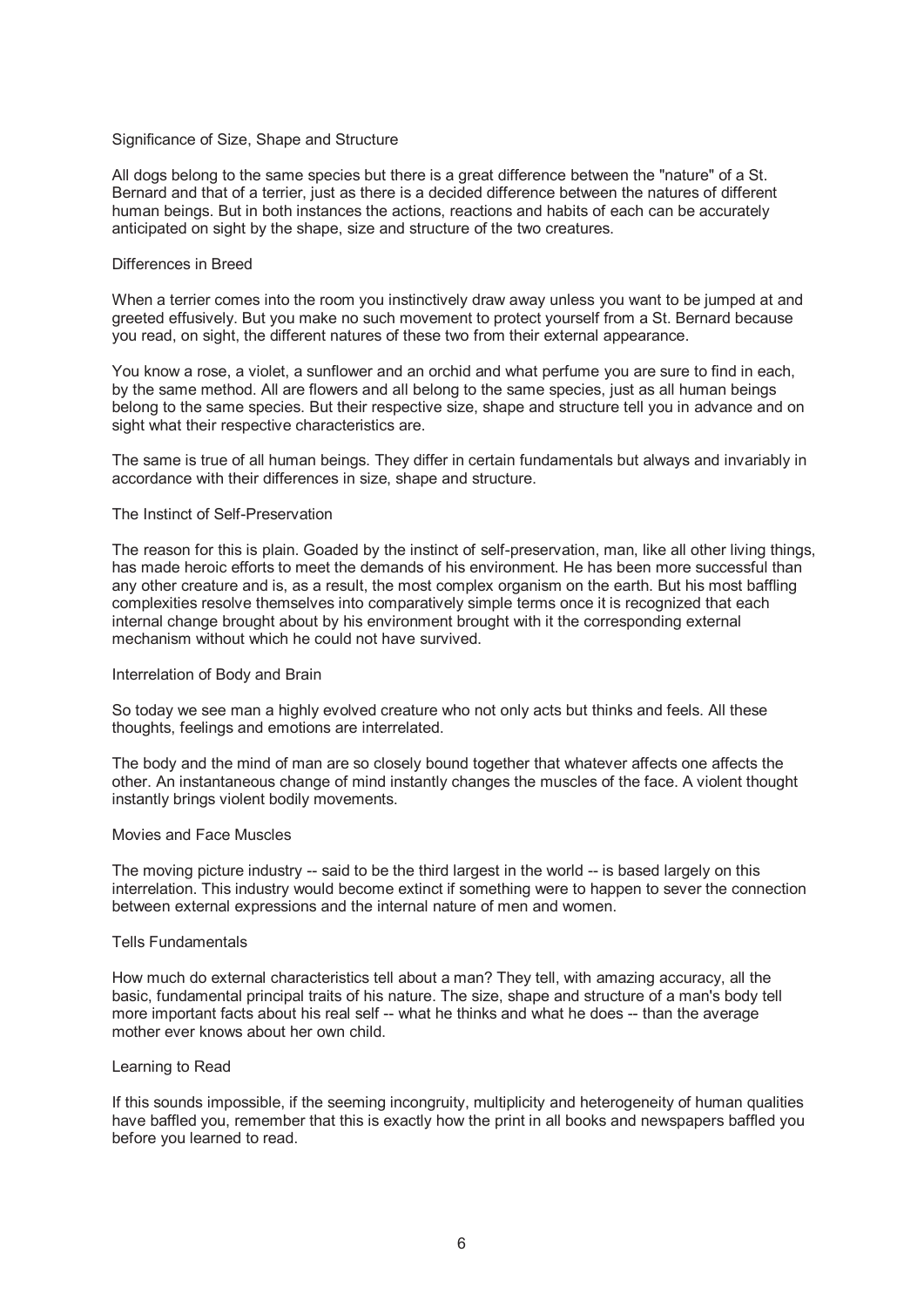Not long ago I was reading stories aloud to a three-year old. She wanted to "see the pictures," and when told there were none had to be shown the book.

"What funny little marks!" she cried, pointing to the print. "How do you get stories out of them?"

Printing looked to all of us at first just masses of meaningless little marks.

But after a few days at school how things did begin to clear up! It wasn't a jumble after all. There was something to it. It straightened itself out until the funny little marks became significant. Each of them had a meaning and the same meaning under all conditions. Through them your whole outlook on life became deepened and broadened -- all because you learned the meaning of twenty-six little letters and their combinations!

# Reading People

Learning to read men and women is a more delightful process than learning to read books, for every person you see is a true story, more romantic and absorbing than any ever bound in covers.

Learning to read people is also a simpler process than learning to read books because there are fewer letters in the human alphabet. Though man seems to the untrained eye a mystifying mass of "funny little marks," he is not now difficult to analyze.

# Only a Few Feelings

This is because there are after all but a few kinds of human feelings. Some form of hunger, love, hate, fear, hope or ambition gives rise to every human emotion and every human thought.

# Thoughts Bring Actions

Now our actions follow our thoughts. Every thought, however transitory, causes muscular action, which leaves its trace in that part of the physical organism which is most closely allied to it.

# Physiology and Psychology Interwoven

Look into the mirror the next time you are angry, happy, surprised, tired or sorrowful and note the changes wrought by your emotions in your facial muscles.

Constant repetition of the same kinds of thoughts or emotions finally makes permanent changes in that part of the body which is physiologically related to these mental processes.

# The Evolution of the Jaw

The jaw is a good illustration of this alliance between the mind and the body. Its muscles and bones are so closely allied to the pugnacity instinct center in the brain that the slightest thought of combat causes the jaw muscles to stiffen. Let the thought of any actual physical encounter go through your mind and your jaw bone will automatically move upward and outward.

After a lifetime of combat, whether by fists or words, the jaw sets permanently a little more upward and outward -- a little more like that of the bulldog. It keeps to this combative mold, "because," says Mother Nature, the great efficiency expert, "if you are going to call on me constantly to stiffen that jaw I'll fix it so it will stay that way and save myself the trouble."

# Inheritance of Acquired Traits

Thus the more combative jaw, having become permanent in the man's organism, can be passed on to his children.

Right here comes a most interesting law and one that has made possible the science of Human Analysis: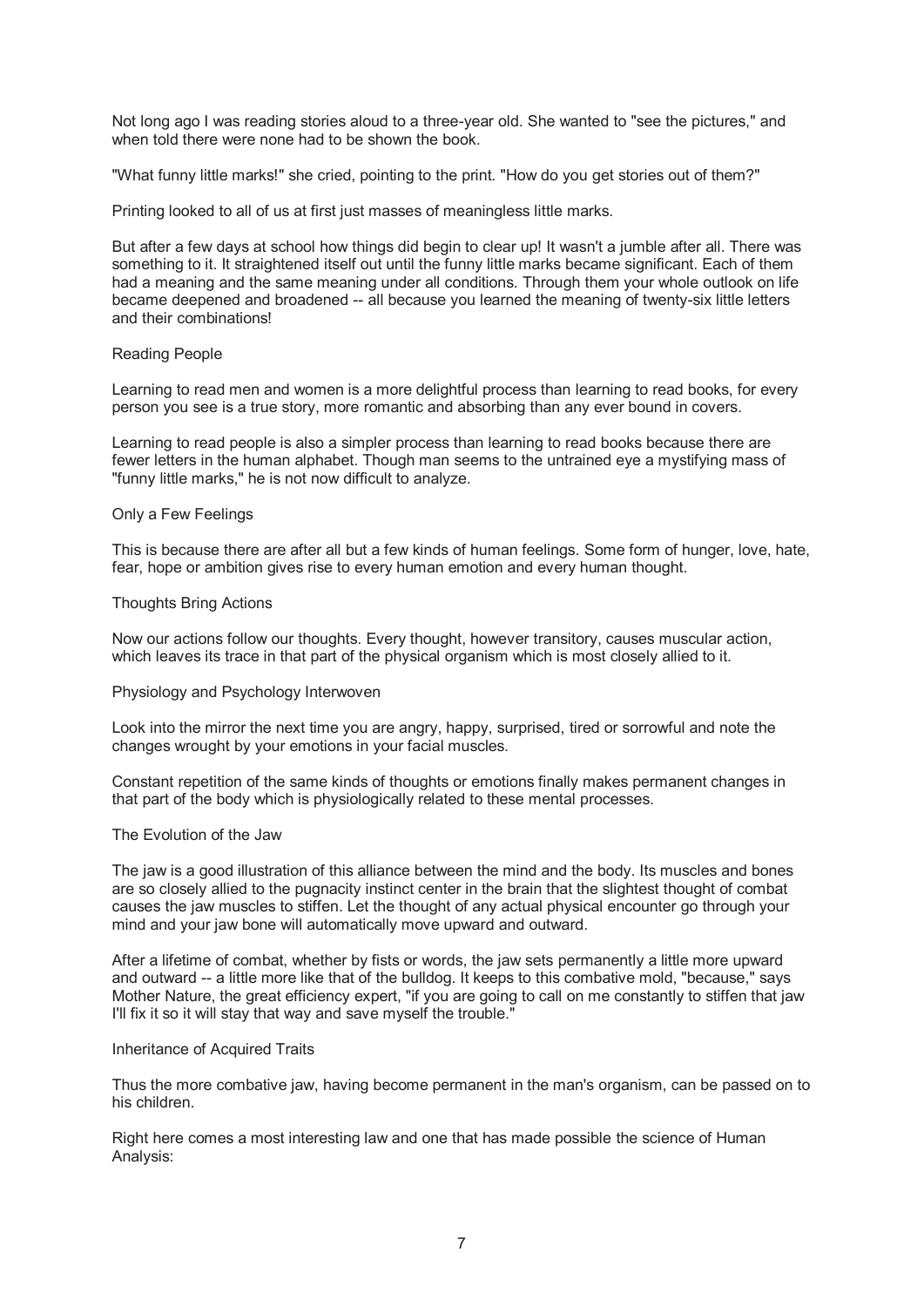## Law of Size

The larger any part or organ the better its equipment for carrying out the work of that organ and the more does it tend to express itself. Nature IS an efficiency expert and doesn't give you an oversupply of anything without demanding that you use it.

# Jaws Becoming Smaller

Our ancestors developed massive jaws as a result of constant combat. As fast as civilization decreased the necessity for combat Nature decreased the size of the average human jaw.

#### Meaning of the Big Jaw

But wherever you see a large protruding jaw you see an individual "armed and engined," as Kipling says, for some kind of fighting. The large jaw always goes with a combative nature, whether it is found on a man or a woman, a child, a pugilist or a minister.

#### Exhibit A -- The Irishman

The large jaw, therefore, is seen to be both a result and a cause of certain things. As the inheritance of a fighting ancestor it is the result of millions of years of fighting in prehistoric times, and, like any other over-developed part or organ, it has an intense urge to express itself. This inherent urge is what makes the owner of that jaw "fight at the drop of the hat," and often have "a chip on his shoulder."

#### Natural Selection

Thus, because every external characteristic is the result of natural laws, and chiefly of natural selection, the vital traits of any creature can be read from his externals. Every student of biology, anatomy, anthropology, ethnology or psychology is familiar with these facts.

# Built to Fit

Man's organism has developed, altered, improved and evolved "down through the slow revolving years" with one instinctive aim -- successful reaction to its environment. Every part has been laboriously constructed to that sole end. Because of this its functions are marked as clearly upon it as those of a grain elevator, a steamship or a piano.

# Survival of the Fittest

Nature has no accidents, she wastes no material and everything has a purpose. If you put up a good fight to live she will usually come to your rescue and give you enough of whatever is needed to tide you over. If you don't, she says you are not fit to people the earth and lets you go without a pang. Thus she weeds out all but the strong -- and evolution marches on.

# Causes of Racial Characteristics

This inherent potentiality for altering the organism to meet the demands of the environment is especially noticeable in races and is the reason for most racial differences.

Differences in environment -- climate, altitude and topography necessitated most of these physical differentiations which today enable us to know at a glance whether a man belongs to the white race, the yellow race, or the black race. The results of these differentiations and modifications will be told in the various chapters of this book.

# Types Earlier than Races

The student of Human Analysis reads the disposition and nature of every individual with ease regardless of whether that individual be an American, a Frenchman, a Kaffir or a Chinaman, because Human Analysis explains those fundamental traits which run through every race, color and nationality, according to the externals which always go with those traits.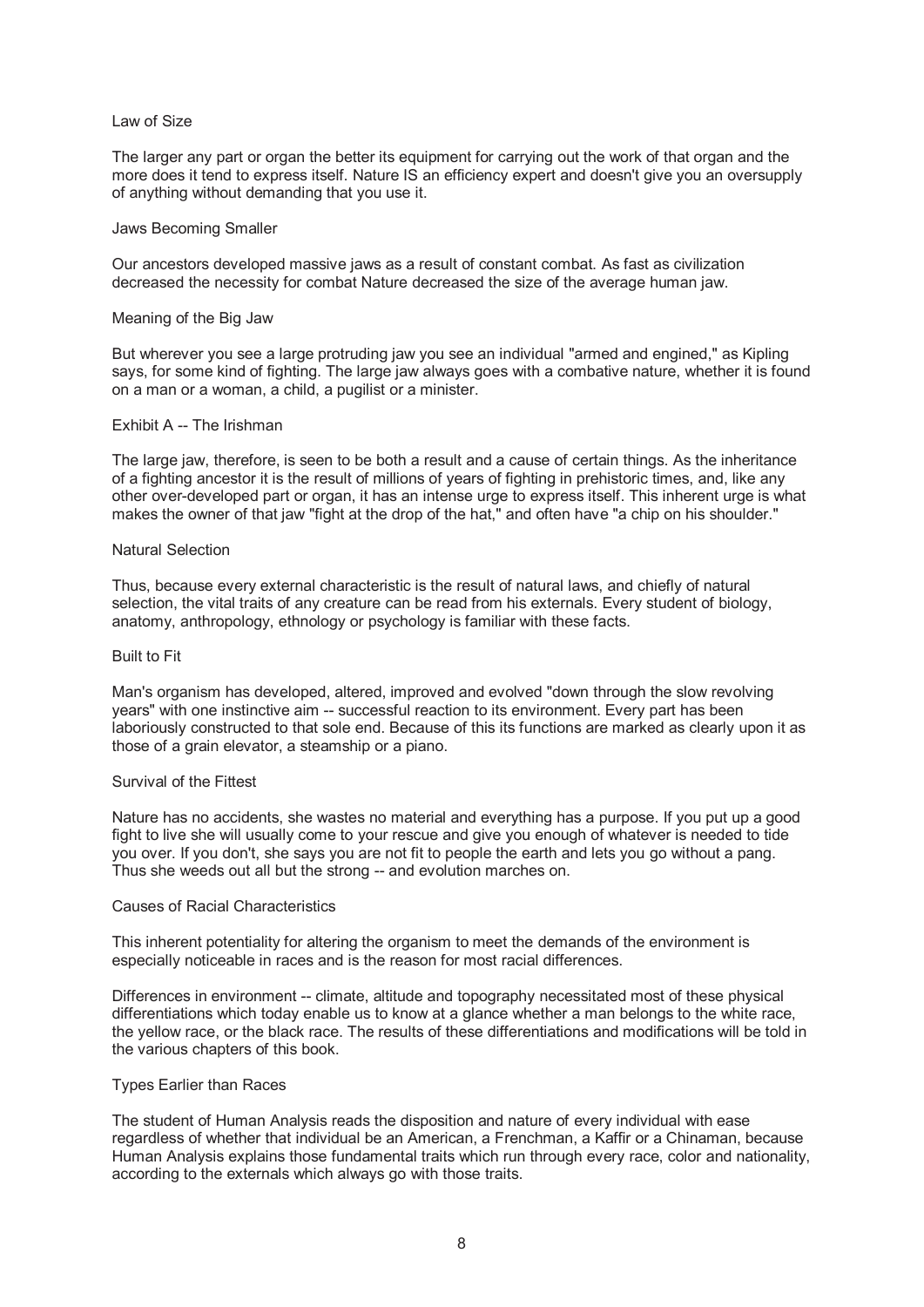# Five Biological Types

Human Analysis differs from every other system of character analysis in that it classifies man, for the first time, into five types according to his biological evolution.

It deals with man in the light of the most recent scientific discoveries. It estimates each individual according to his "human" qualities rather than his "character" or so-called "moral" qualities. In other words, it takes his measure as a human being and determines from his externals his chances for success in the world of today.

# These Rules Work

Every rule in this book is based on scientific data, has been proved to be accurate by investigations and surveys of all kinds of people in all parts of the world.

These rules do not work merely part of the time. They work all the time, under all conditions and apply to every individual of every race, every color, every country, every community and every family.

Through this latest human science you can learn to read people as easily as you read books -- if you will take the little time and pains to learn the rules which compose your working alphabet.

#### Do What We Want to Do

It is easy to know what an individual will do under most circumstances because every human being does what he wants to do in the way he prefers to do it most of the time. If you doubt it try this test: bring to mind any intimate friends, or even that husband or wife, and note how few changes they have made in their way of doing things in twenty years!

#### Preferences Inborn

Every human being is born with preferences and predilections which manifest themselves from earliest childhood to death. These inborn tendencies are never obliterated and seldom controlled to any great extent, and then only by individuals who have learned the power of the mind over the body. Inasmuch as this knowledge is possessed by only a few, most of the people of the earth are blindly following the dictates of their inborn leanings.

#### Follow Our Bents

In other words, more than ninety-nine per cent of all the people you know are following their natural bents in reacting to all their experiences -- from the most trivial incidents to the most far-reaching emergencies.

#### "Took It" From Grandmother

The individual is seldom conscious of these habitual acts of his, much less of where he got them. The nearest he comes is to say he "got it from his father" or "she takes it from grandmother." But where did grandmother get it?

#### Man No Mystery

Science has taken the trouble to investigate and today we know not only where grandmother got it but what she did with it. She got it along with her size, shape and structure -- in other words, from her type -- and she did just what you and everybody else does with his type-characteristics. She acted in accordance with her type just as a canary sings like a canary instead of talking like a parrot, and just as a rose gives off rose perfume instead of violet.

This law holds throughout every species and explains man -- who likes to think himself a deep mystery -- as it explains every other creature.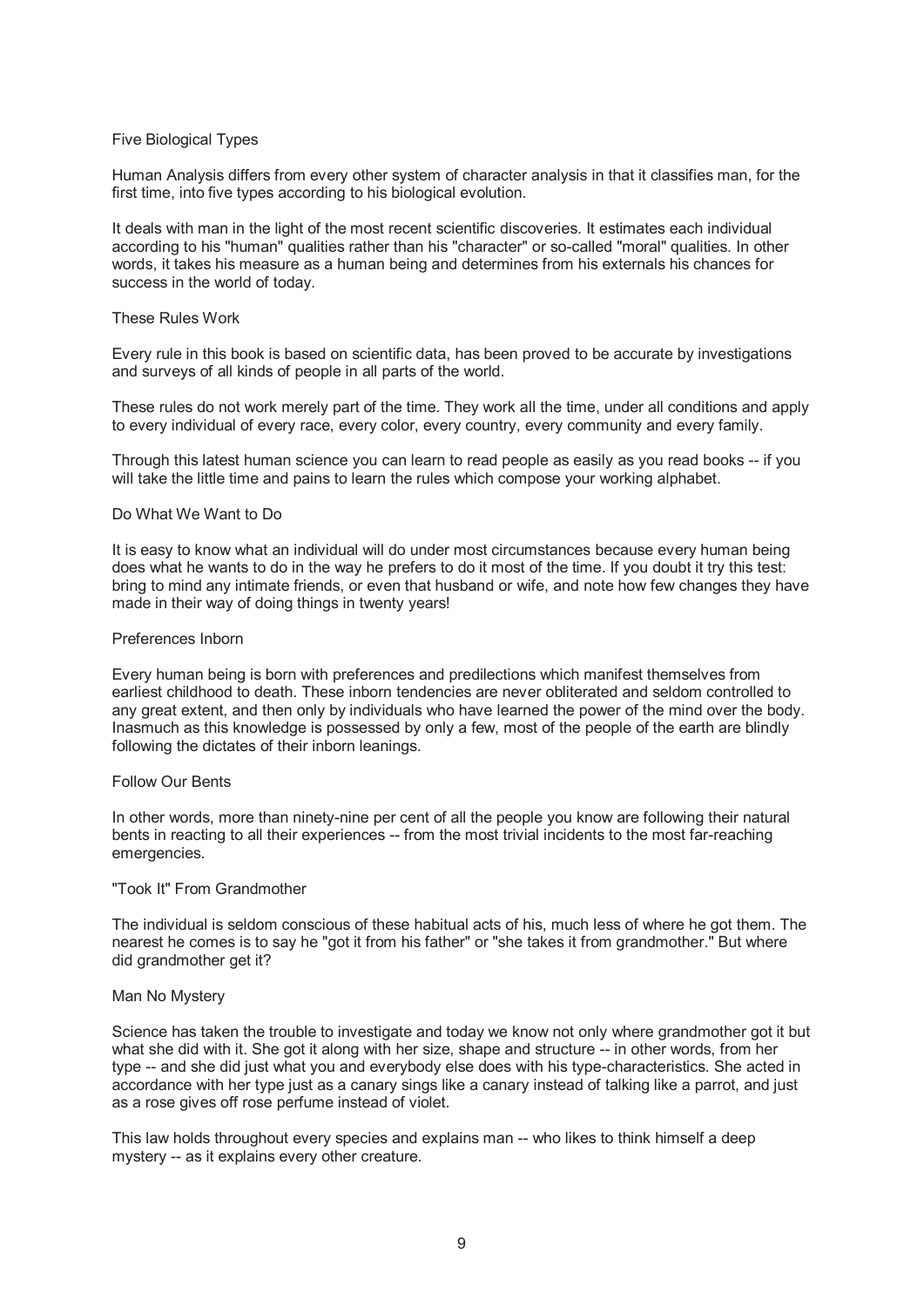## The Hold of Habit

Look around you in shop, office, field or home and you will find that the quick, alert, impulsive man is acting quickly, alertly and impulsively most of the time. Nothing less than a calamity slows him down and then only temporarily; while the slow, patient, mild and passive individual is acting slowly, patiently, mildly and passively in spite of all goads. Some overwhelming passion or crisis may speed him up momentarily but as soon as it fades he reverts to his old slow habits.

#### Significance of Fat, Bone and Muscle

Human Analysis is the new science which shows you how to recognize the slow man, the quick man, the stubborn man, the yielding man, the leader, the learner, and all other basic kinds of men on sight from the shape, size and structure of their bodies.

Certain bodily shapes indicate predispositions to fatness, leanness, boniness, muscularity and nervousness, and this predisposition is so much a part of the warp and woof of the individual that he cannot disguise it. The urge given him by this inborn mechanism is so strong as to be practically irresistible. Every experience of his life calls forth some kind of reaction and invariably the reaction will be similar, in every vital respect, to the reactions of other people who have bodies of the same general size, shape and structure as his own.

#### Succeed at What We Like

No person achieves success or happiness when compelled to do what he naturally dislikes to do. Since these likes and dislikes stay with him to the grave, one of the biggest modern problems is that of helping men and women to discover and to capitalize their inborn traits.

# Enthusiasm and Self-Expression

Every individual does best those things which permit him to act in accordance with his natural bents. This explains why we like best those things we do best. It takes real enthusiasm to make a success of any undertaking for nothing less than enthusiasm can turn on a full current.

We struggle from the cradle to the grave for self-expression and everything that pushes us in a direction opposed to our natural tendencies is done half-heartedly, inefficiently and disgruntledly. These are the steps that lead straight to failure. Yet failure can be avoided and success approximated by every normal person if he will take the same precaution with his own machinery that he takes with his automobile.

# Learn to Drive Your Car

If you were presented with a car by your ancestors -- which is precisely what happened to you at birth -- you would not let an hour go by without finding out what make or type of car it was. Before a week elapsed you would have taken the time, labor and interest to learn how to run it, -- not merely any old way, but the best way for that particular make of car.

# Five Makes of Human Cars

There are five makes or types of human cars, differing as definitely in size, shape and structure as Fords differ from Pierce-Arrows. Each human type differs as widely in its capacities, possibilities and aptitudes as a Ford differs from a Pierce-Arrow. Like the Ford or Pierce the externals indicate these functional differences with unfailing accuracy. Furthermore just as a Ford never changes into a Pierce nor a Pierce into a Ford, a human being never changes his type. He may modify it, train it, polish it or control it somewhat, but he will never change it.

#### Can Not be Deceived

The student of Human Analysis cannot be deceived as to the type of any individual any more than you can be deceived about the make of a car.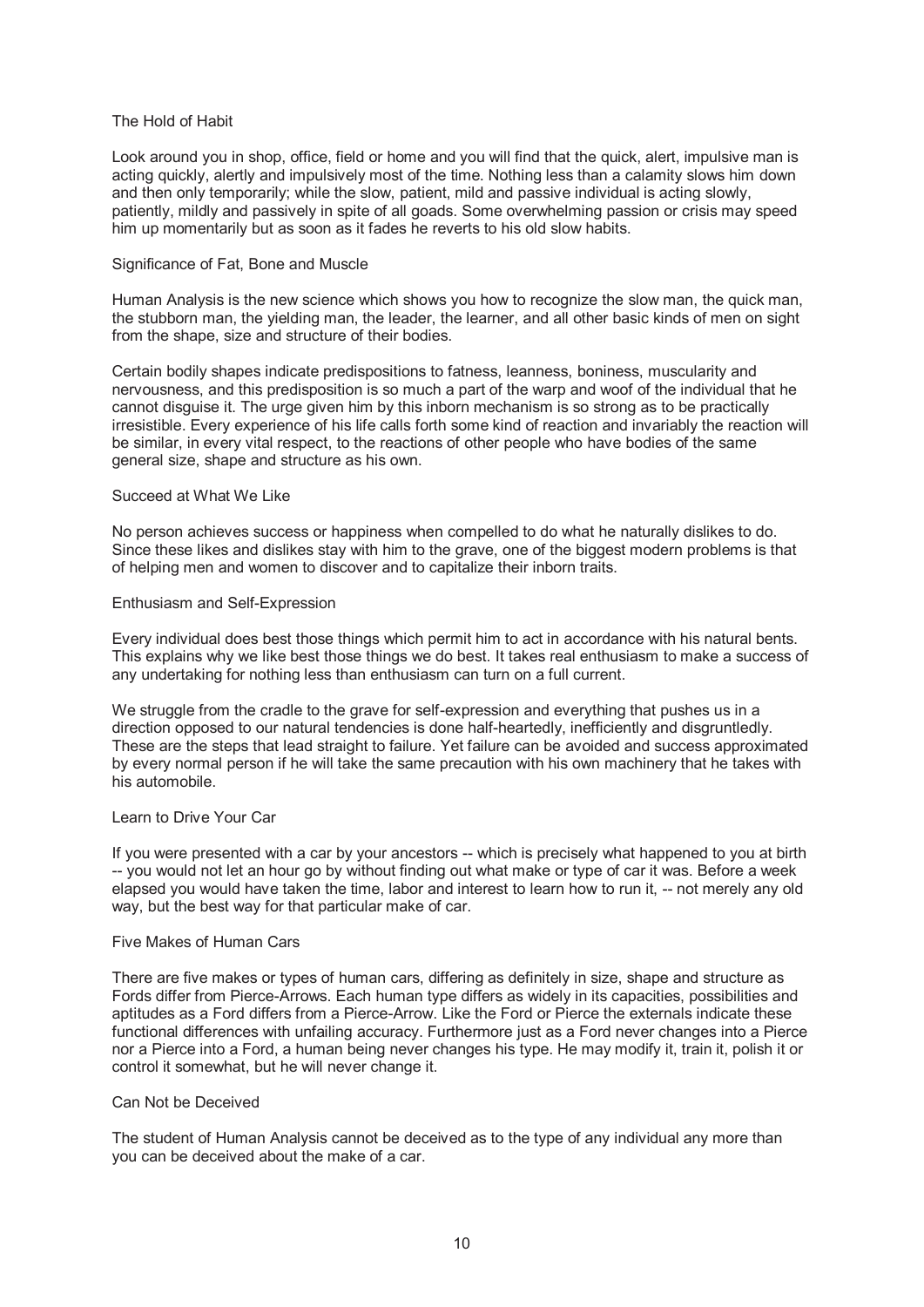One may "doll up" a Ford to his heart's content -- remove the hood and top and put on custom-made substitutes -- it is still a Ford, always will be a Ford and you can always detect that it is a Ford. It will do valuable, necessary things but only those things it was designed to do and in its own particular manner; nor could a Pierce act like a Ford.

## Are You a Ford or a Pierce?

So it is with human cars. Maybe you have been awed by the jewels and clothes with which many human Fords disguise themselves. The chances are that you have overlooked a dozen Pierces this week because their paint was rusty. Perchance you are a Pierce yourself, drawing a Ford salary because you don't know you are a high-powered machine capable of making ten times the speed you have been making on your highway of life.

#### Superficialities Sway Us

If so your mistake is only natural. The world classifies human beings according to their superficialities. To the world a human motorcycle can pass for a Rolls-Royce any day if sufficiently camouflaged with diamonds, curls, French heels and plucked eyebrows.

#### Bicycles in Congress

In the same manner many a bicycle in human form gets elected to Congress because he plays his machinery for all it is worth and gets a hundred per cent service out of it. Every such person learned early in life what kind of car he was and capitalized its natural tendencies.

#### Don't Judge by Veneer

Nothing is more unsafe than to attempt to judge the actual natures of people by their clothes, houses, religious faith, political affiliations, prejudices, dialect, etiquette or customs. These are only the veneer laid on by upbringing, teachers, preachers, traditions and other forces of suggestion, and it is a veneer so thin that trifles scratch it off.

# The Real Always There

But the real individual is always there, filled with the tendencies of his type, bending always toward them, constantly seeking opportunities to run as he was built to run, forever striving toward selfexpression. It is this ever-active urge which causes him to revert, in the manifold activities of everyday life, to the methods, manners and peculiarities common to his type.

This means that unless he gets into an environment, a vocation and a marriage which permits of his doing what he wants to do he will be miserable, inefficient, unsuccessful and sometimes criminal.

#### Causes of Crime

That this is the true explanation of crime has been recognized for many years by leading thinkers. Two prison wardens -- Thomas Tynan of Colorado and Thomas Mott Osborne of Sing Sing -effectively initiated penal reforms based upon it.

Every crime, like every personal problem, arises from some kind of situation wherein instinct is thwarted by outside influence.

Human Analysis teaches you to recognize, on sight, the predominant instincts of any individual -- in brief, what that individual is inclined to do under all the general situations of his life. You know what the world tries to compel him to do. If the discrepancy between these two is beyond the reach of his type he refuses to do what society demands. This and this only is back of every human digression from indiscretion to murder.

It is as vain to expect to eradicate these inborn trends and put others in their places as to make a sewing machine out of an airplane or an oak out of a pine. The most man can do for his neighbor is to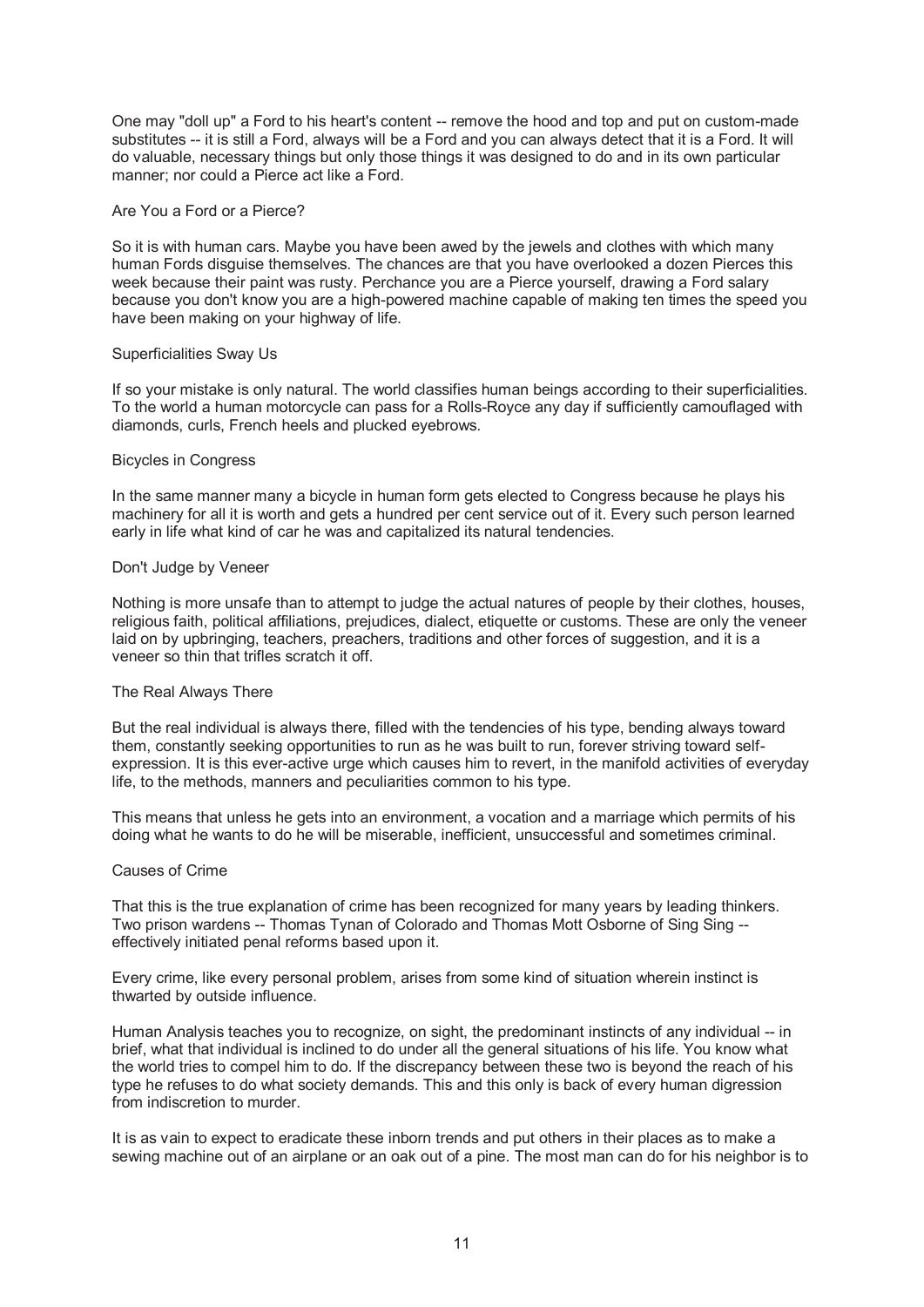understand and inspire him. The most he can do for himself is to understand and organize his inborn capacities.

# Find Your Own Type

The first problem of your happiness is to find out what type you are yourself -- which you will know after reading this book -- and to build your future accordingly.

# Knowing and Helping Others

The second is to learn how to analyze others to the end that your relationships with them may be harmonious and mutually advantageous.

Take every individual according to the way he was born, accept him as that kind of mechanism and deal with him in the manner befitting that mechanism. In this way and this only will you be able to impress or to help others.

In this way only will you be able to achieve real success. In this way only will you be able to help your fellowman find the work, the environment and the marriage wherein he can be happy and successful.

# The Four C's

To get the maximum of pleasure and knowledge out of this interesting course there are four things to remember as your part of the contract.

# [1] Read CONCENTRATEDLY

Think of what you are reading while you are reading it. Concentration is a very simple thing. The next C is

# [2] Observe CAREFULLY

Look at people carefully (but not starefully) when analyzing them. Don't jump at conclusions. We humans have a great way of twisting facts to fit our conclusion as soon as we have made one. But don't spend all your time getting ready to decide and forget to decide at all, like the man who was going to jump a ditch. He ran so far back to get a good start each time that he never had the strength to jump when he got there. Get a good start by observing carefully. Then

# [3] Decide CONFIDENTLY

Be sure you are right and then go ahead. Make a decision and make it with the confidence that you are right. If you will determine now to follow this rule it will compel you to follow the first two because, in order to be sure you are right, to be certain you are not misjudging anybody, you will read each rule concentratedly and observe each person carefully beforehand.

# [4] Practise CONSTANTLY

"Practice makes perfect." Take this for your motto if you would become expert in analyzing people. It is one easily followed for you come in contact with people everywhere -- at home, amongst your business associates, with your friends and on the street. Remember you can only benefit from a thing as you use it. A car that you never took out of the garage would be of no value to you. So get full value out of this course by using it at all times.

# These Rules Your Tools

These rules are scientific. They are true and they are true always. They are very valuable tools for the furtherance of your progress through life.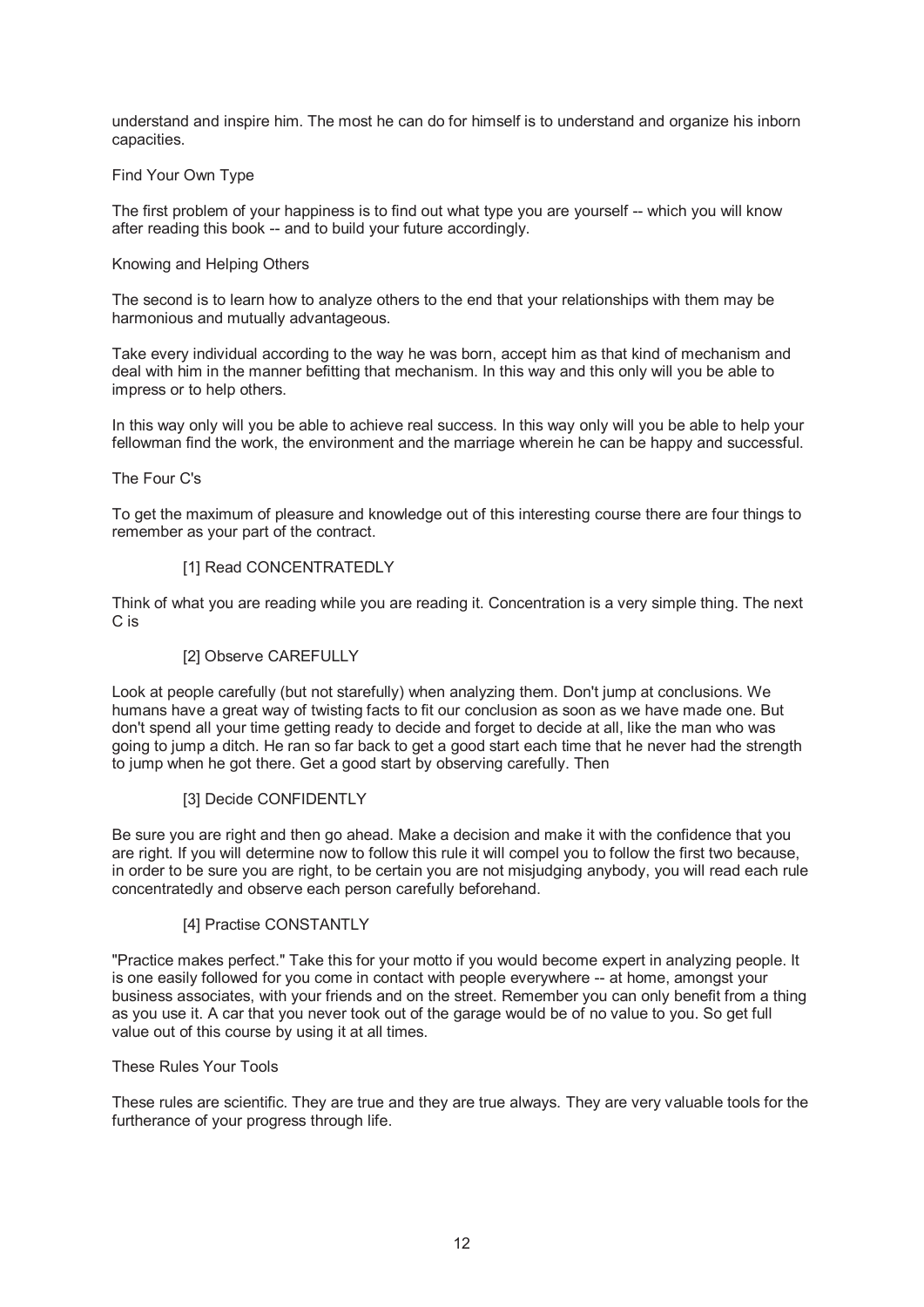An understanding of people is the greatest weapon you can possess. Therefore these are the most precious tools you can own. But like every tool in the world and all knowledge in the world, they must be used as they were built to be used or you will get little service out of them.

You would not expect to run a car properly without paying the closest attention to the rules for clutches, brakes, starters and gears. Everything scientific is based not on guesses but laws. This course in Analyzing People on Sight is as scientific as the automobile. It will carry you far and do it easily if you will do your part. Your part consists of learning the few simple rules laid down in this book and in applying them in the everyday affairs of your life.

# Fewer and Truer

Many things which have been found to be true in almost every instance could have been included in this course. But we prefer to make fewer statements and have those of bedrock certainty. Therefore this course, like all our courses, consists exclusively of those facts which have been found to be true in every particular of people in normal health.

# IMPORTANT

# The Five Extremes

This book deals with PURE or UNMIXED types only. When you understand these, the significance of their several combinations as seen in everyday life will be clear to you.

# The Human Alphabet

Just as you cannot understand the meaning of a word until you know the letters that go into the makeup of that word, you cannot analyze people accurately until you get these five extreme types firmly in your mind, for they are your alphabet.

# Founded in Five Biological Systems

Each PURE type is the result of the over-development of one of the five biological systems possessed by all human beings -- the nutritive, circulatory, muscular, bony or nervous.

Therefore every individual exhibits to some degree the characteristics of all the five types.

# The Secret of Individuality

But his PREDOMINANT traits and INDIVIDUALITY -- the things that make him the KIND of man he is -- agree infallibly with whichever one of the five systems PREDOMINATES in him.

# Combinations Common in America

The average American man or woman is a COMBINATION of some two of these types with a third discernible in the background.

# To Analyze People

To understand human beings familiarize yourself first with the PURE or UNMIXED types and then it will be easy and fascinating to spell out their combinations and what they mean in the people all about you.

# Postpone Combinations

Until you have learned these pure types thoroughly it will be to your advantage to forget that there is such a thing as combinations. After you have these extreme types well in mind you will be ready to analyze combinations.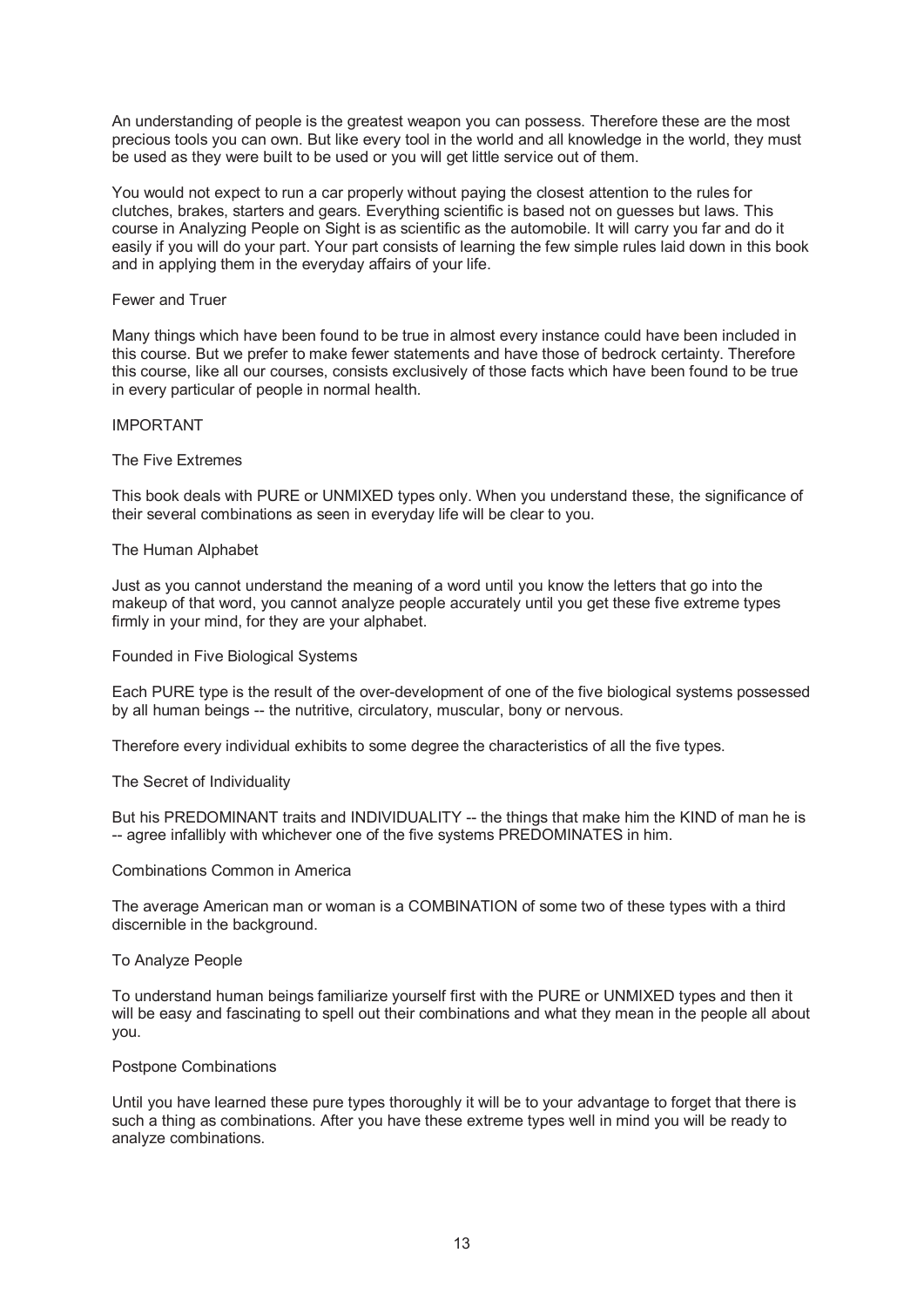The Five Types\*

*\*The Five Types are:* 

*THE ALIMENTIVE TYPE "The Enjoyer" - The fat people* 

*THE THORACIC TYPE "The Thriller" - The florid people* 

*THE MUSCULAR TYPE "The Worker" - The muscular people* 

*THE OSSEOUS TYPE "The Stayer" - The bony people* 

*THE CEREBRAL TYPE "The Thinker" - The mental people* 

Science has discovered that there are five types of human beings. Discarding for a moment their technical names, they may be called the fat people, the florid people, the muscular people, the bony people and the mental people.

Each varies from the others in shape, size and structure and is recognizable at a glance by his physique or build. This is because his type is determined by the preponderance within his body of one of the five great departments or biological systems -- the nutritive, the circulatory, the muscular, the bony or the nervous.

# At Birth

Every child is born with one of these systems more highly developed, larger and better equipped than the others.

# Type Never Disappears

Throughout his life this system will express itself more, be more intense and constant in its functioning than the others and no manner of training, education, environment or experience, so long as he remains in normal health, will alter the predominance of this system nor prevent its dictating his likes, dislikes and most of his reactions.

# Effect of Eating

If you do not understand why the overaction of one bodily system should influence a man's nature see if you can't recall more than one occasion when a square meal made a decided difference in your disposition within the space of thirty minutes.

If one good meal has the power to alter so completely our personalities temporarily, is it then any wonder that constant overfeeding causes everybody to love a fat man? For the fat man is habitually and chronically in that beatific state which comes from over-eating.

 $-(-)$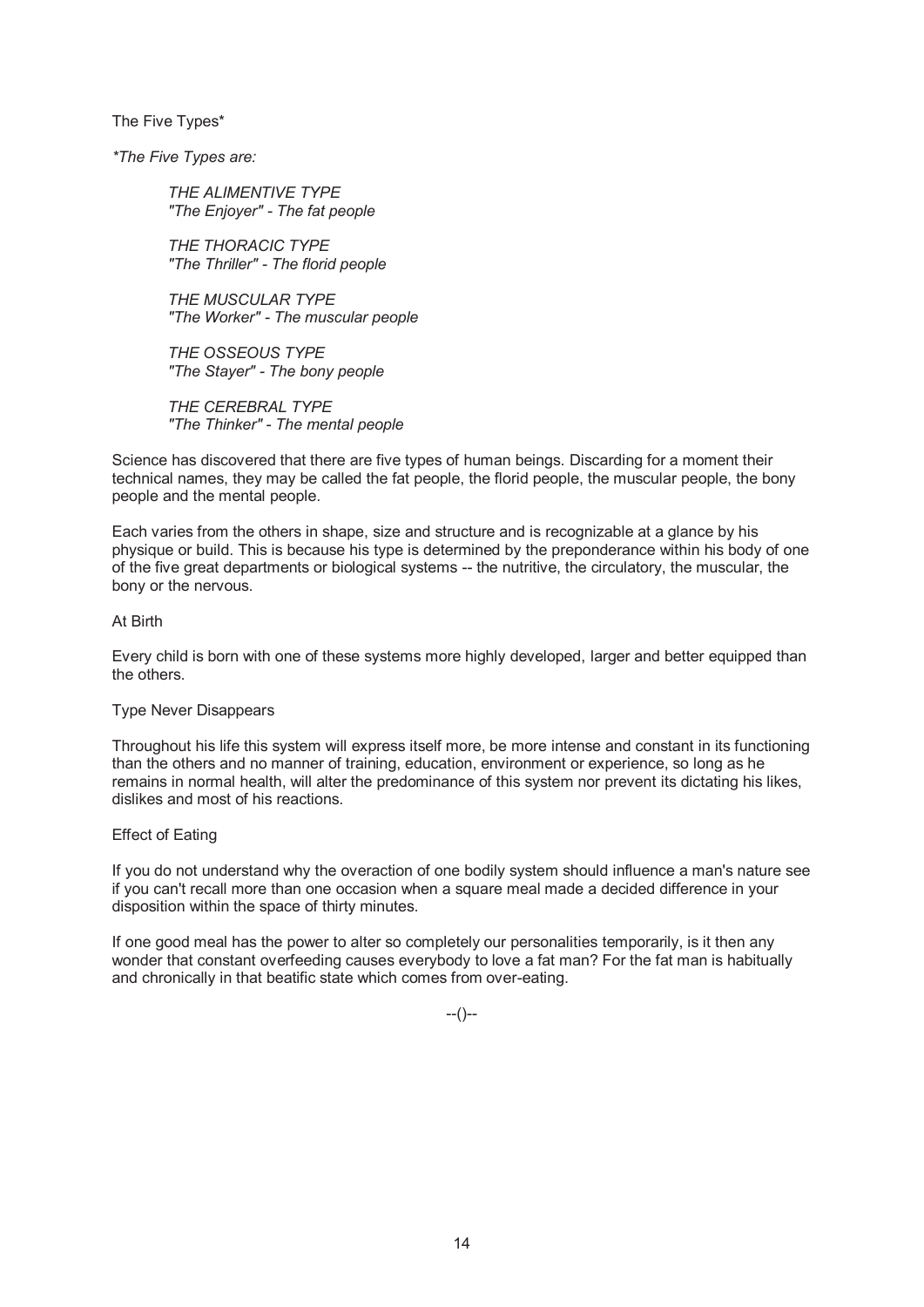# **CHAPTER I**

# **The Alimentive Type**

# **"The Enjoyer"**

Note: Bear in mind at the beginning of this and every other chapter, that we are describing the extreme or unmixed type. Before leaving this book you will understand combination types and should read people as readily as you now read your newspaper.

Those individuals in whom the alimentive system is more highly developed than any other are called Alimentives. The alimentive system consists of the stomach, intestines, alimentary canal and every part of the assimilative apparatus.

# Physical Rotundity

A general rotundity of outline characterizes this type. He is round in every direction. Fat rolls away from his elbows, wrists, knees and shoulders.

## The Fat, Overweight Individual

Soft flesh thickly padded over a small-boned body distinguishes the pure Alimentive type. In men of this type the largest part of the body is around the girth; in women it is around the hips. These always indicate a large nutritive system in good working order. Fat is only surplus tissue -- the amount manufactured by the assimilative system over and above the needs of the body.

Fat is more soft and spongy than bone or muscle and lends to its wearer a softer structure and appearance.

# Small Hands and Feet

Because his bones are small the pure Alimentive has small feet and small hands. How many times you have noted with surprise that the two hundred pound woman had tiny feet! The inconvenience of "getting around" which you have noticed in her is due to the fact that while she has more weight to carry she has smaller than average feet with which to do it.

# The Pure Alimentive Head

A head comparatively small for the body is another characteristic of the extreme Alimentive. The neck and lower part of the head are covered with rolls of fat. This gives the head the effect of spreading outward from the crown as it goes down to the neck, thus giving the neck a short, disproportionately large appearance.

#### The Round-Faced Person

A "full-moon" face with double or triple chins gives this man his "baby face." Look carefully at any extremely fat person and you will see that his features are inclined to the same immaturity of form that characterizes his body.

Very few fat men have long noses. Nearly all fat men and women have not only shorter, rounder noses but shorter upper lips, fuller mouths, rounder eyes and more youthful expressions than other people -- in short, the features of childhood.

The entire physical makeup of this type is modeled upon the circle -- round hands with dimples where the knuckles are supposed to be; round fingers, round feet, round waist, round limbs, sloping shoulders, curving thighs, bulging calves, wrists and ankles.

Wherever you see curves predominating in the physical outlines of any person, that person is largely of the Alimentive type and will always exhibit alimentive traits.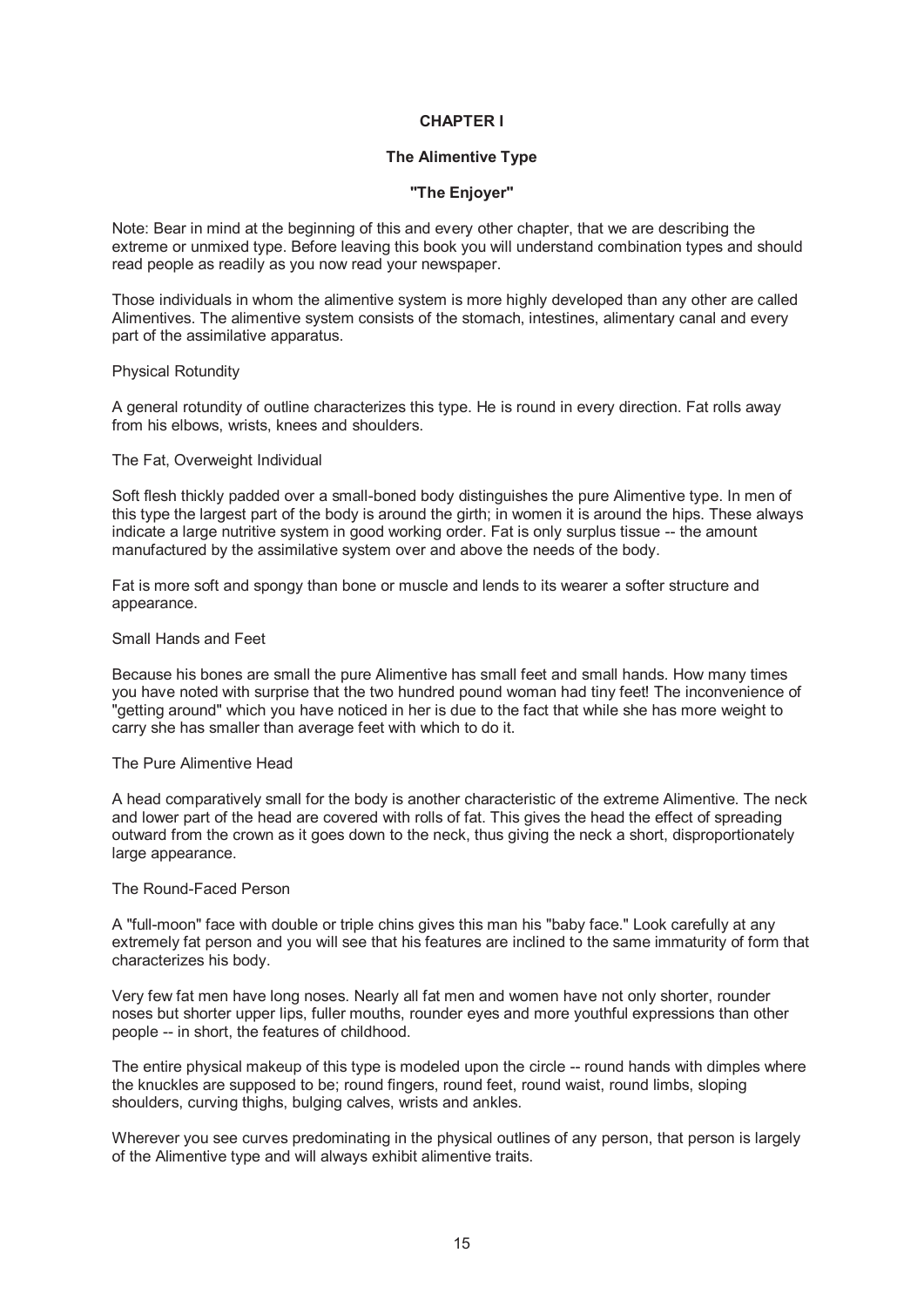# The Man of Few Movements

The Alimentive is a man of unhurried, undulating movements. The difficulty in moving large bodies quickly necessitates a slowing down of all his activities. These people are easeful in their actions, make as few moves as possible and thereby lend an air of restfulness wherever they go.

Because it is difficult to turn their heads, extremely fat people seldom are aware of what goes on behind them.

## The Fat Man's Walk

Very fat people waddle when they walk, though few of them realize it. They cannot watch themselves go by and no one else has the heart to impart bad news to this pleasant person.

#### Spilling Over Chairs

The fat man spills over chairs and out of his clothes. Big arm chairs, roomy divans and capacious automobiles are veritable dykes to these men. Note the bee-line the fat person makes for the big leather chair when he enters a room!

#### Clothes for Comfort

The best that money can buy are the kinds of clothes purchased by the Alimentive whenever he can afford them. And it often happens that he can afford them, especially if the Cerebral system comes second in his makeup. If he is in middle circumstances his clothes will be chosen chiefly for comfort. Even the rich Alimentive "gets into something loose" as soon as he is alone. Baggy trousers, creased sleeves, soft collars and soft cuffs are seen most frequently on fat men.

Comfort is one of the very first aims of this type. To attain it he often wears old shoes or gloves long past their time to save breaking in a new pair.

#### Susceptible to Cold

Cold weather affects this type. If you will look about you the first cold day of autumn you will note that most of the overcoats are on the plump men.

#### How the Fat Man Talks

Never to take anything too seriously is an unconscious policy of fat people. They show it plainly in their actions and speech. The very fat man is seldom a brilliant conversationalist. He is often a "jollier" and tells stories well, especially anecdotes and personal experiences.

#### Doesn't Tell His Troubles

He seldom relates his troubles and often appears not to have any. He avoids references to isms and ologies and gives a wide berth to all who deal in them. Radical groups seldom number any extremely fat men among their members, and when they do it is usually for some other purpose than those mentioned in the by-laws.

The very fat man dislikes argument, avoids disagreeing with you and sticks to the outer edges of serious questions in his social conversation.

# The Fat Man "Lives to Eat"

Rich food in large quantities is enjoyed by the average fat man three times a day and three hundred and sixty-five days a year. Between meals he usually manages to stow away a generous supply of candy, ice cream, popcorn and fruit. We have interviewed countless popcorn and fruit vendors on this subject and every one of them told us that the fat people kept them in business.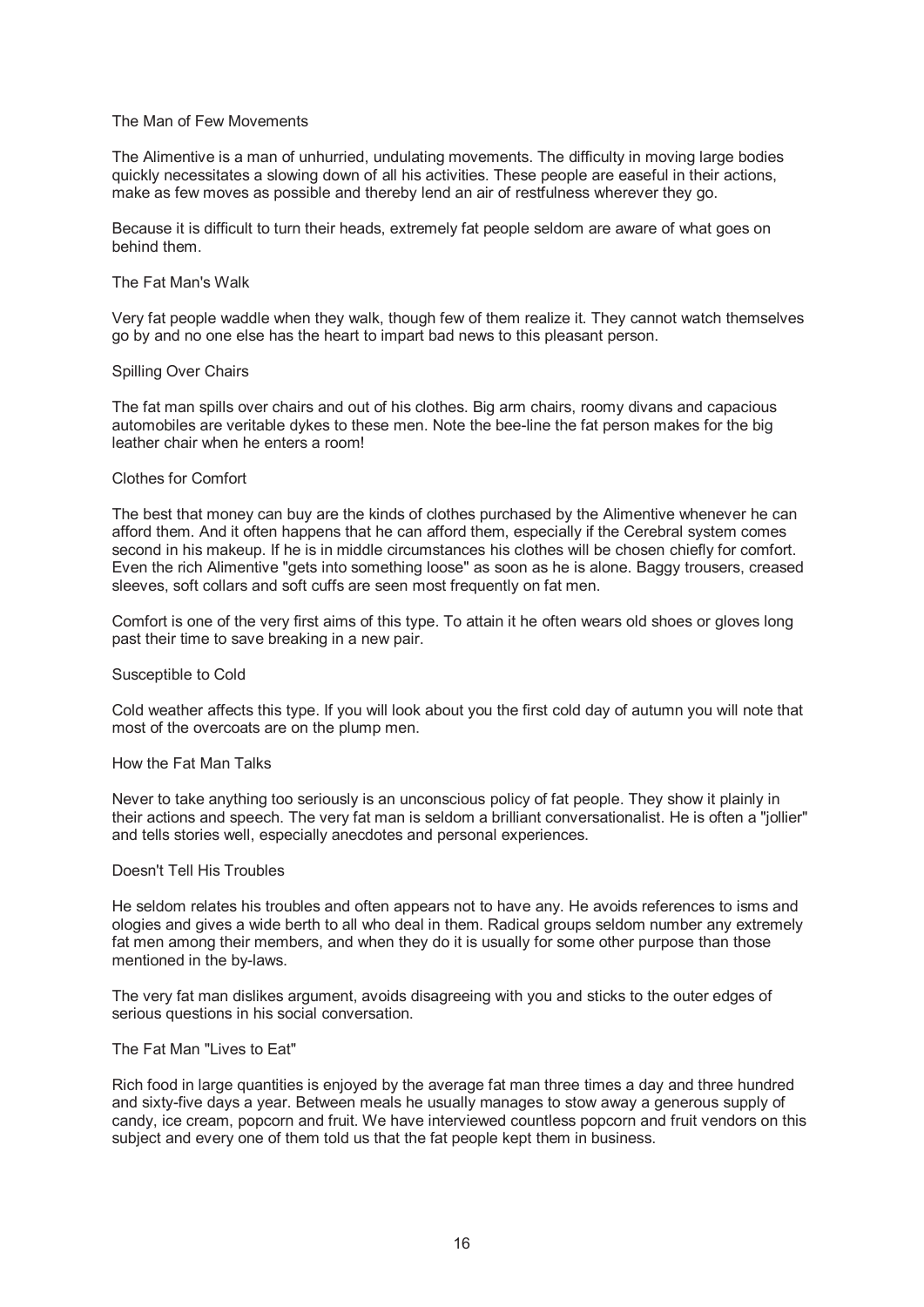# Visits the Soda Fountain Often

As for the ice cream business, take a look the next time you pass a soda fountain and note the large percentage of fat people joyfully scooping up mountains of sundaes, parfaits and banana splits. You will find that of those who are sipping things through straws the thin folks are negotiating lemonades and phosphates, while a creamy frappé is rapidly disappearing from the fat man's glass.

#### The Deep Mystery

"What do you suppose is making me so plump?" naively inquires the fat man when it finally occurs to him -- as it did to his friends long before -- that he is surely and speedily taking on flesh.

If you don't know the answer, look at the table of any fat person in any restaurant, café or dining room. He is eating with as much enthusiasm as if he had just been rescued from a forty-day fast, instead of having only a few hours before looked an equally generous meal in the eye and put it all under his belt. The next time you are at an American plan hotel where meals are restricted to certain hours note how the fat people are always the first ones into the dining room when the doors are opened!

#### Fat-Making Foods

Butter, olive oil, cream, pastry and starches are foods that increase your weight just as fast as you eat them, if your assimilative system is anything like it should be. Though he is the last man in the world who ought to indulge in them the fat man likes these foods above all others and when compelled to have a meal without them feels as though he hadn't eaten at all.

#### Why They Don't Lose Weight

We had a friend who decided to reduce. But in spite of the fact that she lived on salads almost exclusively for a week she kept right on gaining. We thought she had been surreptitiously treating herself to lunches between meals until someone noticed the dressing with which she drowned her lettuce: pure olive oil -- a cupful at a sitting -- "because," she said "I must have something tasty to camouflage the stuff."

# An Experiment

Once in California, where no city block is complete without its cafeteria, we took a committee from one of our Human Analysis classes to six of these big establishments one noontime. To illustrate to them the authenticity of the facts we have stated above we prophesied what the fat ones would select for their meals.

Without exception their trays came by heaped with pies, cake, cream, starchy vegetables and meat, just as we predicted.

#### A Short Life But a Merry One

According to the statistics of the United States Life Insurance Companies fat people die younger than others. And the Insurance Companies ought to know, for upon knowing instead of guessing what it is that takes us off, depends the whole life insurance business. That they consider the extremely fat man an unsafe risk after thirty years of age is a well-known fact.

"I am interrupted every day by salesmen for everything on earth except one. But the life insurance agents leave me alone!" laughed a very fat young lawyer friend of ours the other morning -- and he went on ordering ham and eggs, waffles, potatoes and coffee!

That he is eating years off his life doesn't trouble the fat man, however. He has such a good time doing it!

"I Should Worry," Says the Fat Man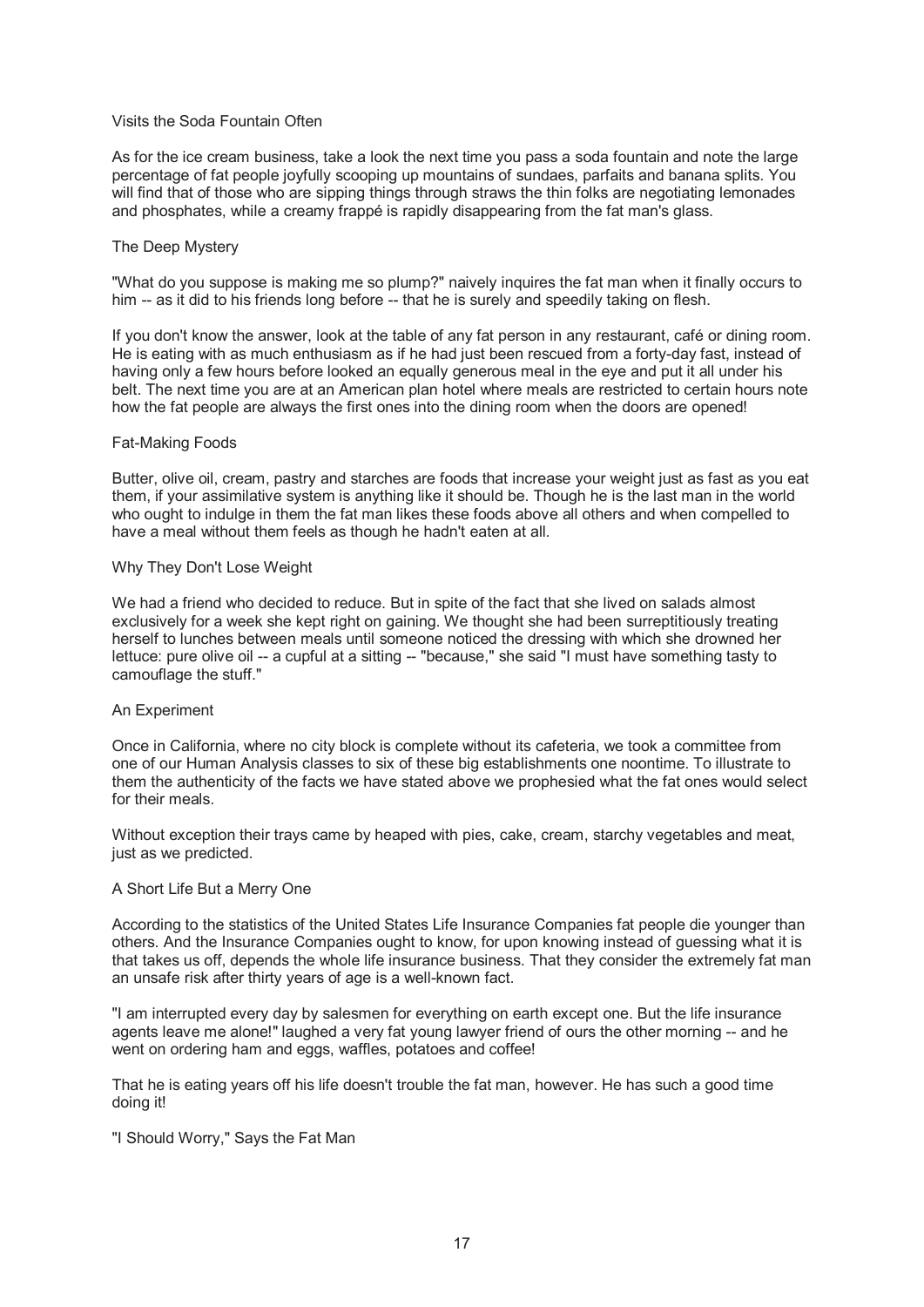It was no accident that "Ish ka bibble" ["I should worry!" - phrase of Yiddish origin] was invented by the Hebrew. For this race has proportionately more fat people in it than any other and fat people just naturally believe worry is useless. But the fat man gets this philosophy from the same source that gives him most of his other traits -- his predominating system.

# Digestion and Contentment

The eating of delicious food is one of the most intense and poignant pleasures of life. The digestion of food, when one possesses the splendid machinery for it which characterizes the Alimentive, gives a deep feeling of serenity and contentment.

Since the fat man is always just going to a big meal or in the process of digesting one he does not give himself a chance to become ill natured. His own and the world's troubles sit lightly upon him.

#### The Most Popular Type Socially

"The life of the party" is the fat man or that pleasing, adaptable, feminine creature, the fat woman. No matter what comes or goes they have a good time and it is such an infectious one that others catch it from them.

Did you ever notice how things pick up when the fat ones appear? Every hostess anticipates their arrival with pleasure and welcomes them with relief. She knows that she can relax now, and sure enough, Fatty hasn't his hat off till the atmosphere shows improvement. By the time Chubby gets into the parlor and passes a few of her sunny remarks the wheels are oiled for the evening and they don't run down till the last plump guest has said good night.

So it is no wonder that fat people spend almost every evening at a party. They get so many more invitations than the rest of us!

#### Likes Complacent People

People who take things as they find them are the ones the Alimentive prefers for friends, not only because, like the rest of us, he likes his own kind of folks, but because the other kind seem incongruous to him. He takes the attitude that resistance is a waste of energy. He knows other and easier ways of getting what he desires.

There are types who take a lively interest in those who are different from them, but not the Alimentive. He prefers easy-going, hospitable, complacent friends whose homes and hearts are always open and whose minds run on the simple, personal things.

The reason for this is obvious. All of us like the people, situations, experiences and environments which bring out our natural tendencies, which call into play those reflexes and reactions to which we tend naturally.

# Chooses Food-Loving Friends

"Let's have something to eat" is a phrase whose hospitality has broken more ice and warmed more hearts than any other, unless perchance that rapidly disappearing "let's have something to drink." The fat person keeps at the head of his list those homey souls who set a good table and excel in the art of third and fourth helpings.

Because he is a very adaptable sort of individual this type can reconcile himself to the other kind whenever it serves his purpose. But the tenderest spots in his heart are reserved for those who encourage him in his favorite indoor sport.

# When He Doesn't Like You

A fat man seldom dislikes anybody very hard or for very long.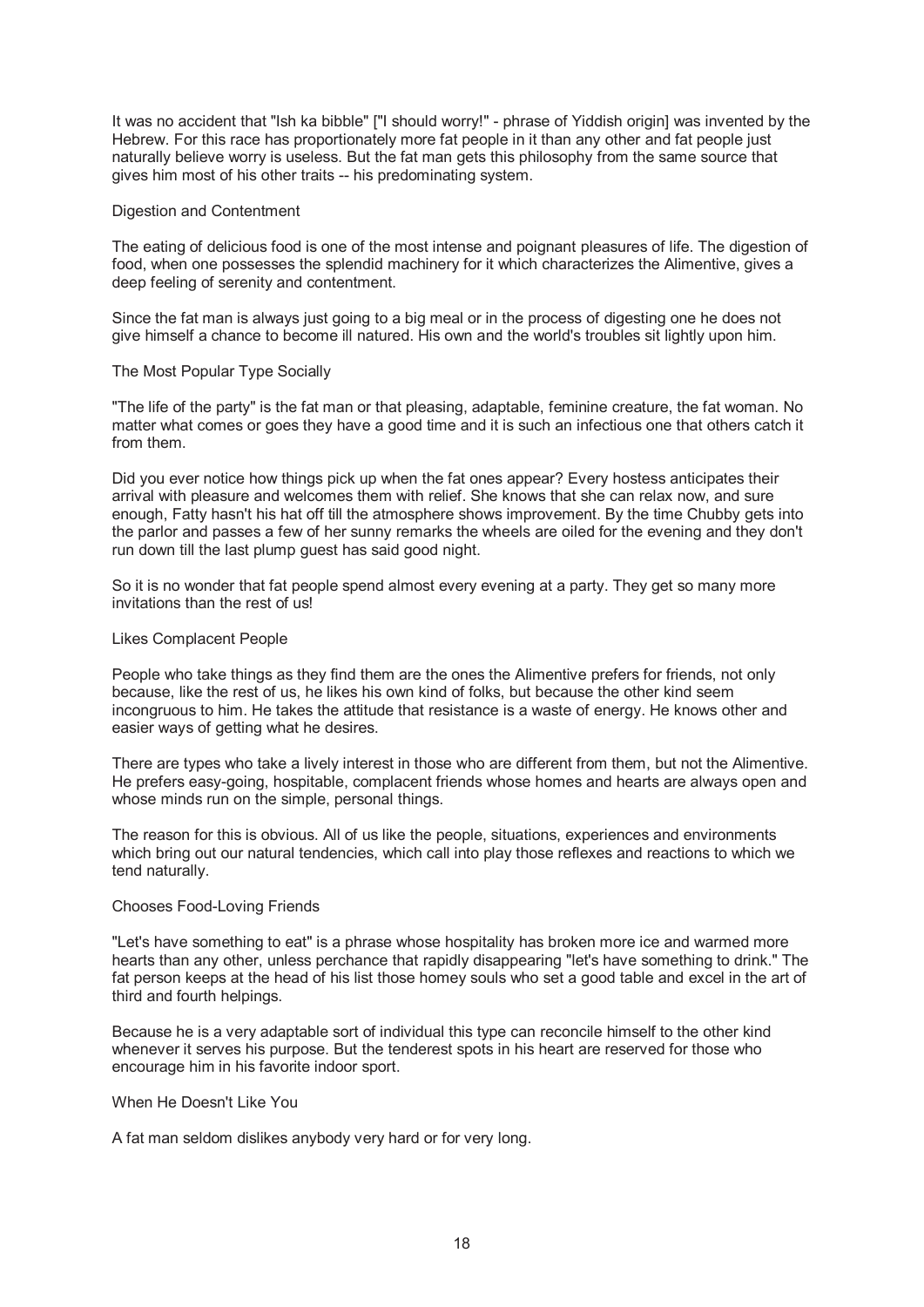Really disliking anybody requires the expenditure of a good deal of energy and hating people is the most strenuous work in the world. So the Alimentive refuses to take even his dislikes to heart. He is a consistent conserver of steam and this fact is one of the secrets of his success.

He applies this principle to everything in life. So he travels smoothly through his dealings with others.

## Holds Few Grudges

"Forget it" is another phrase originated by the fat people. You will hear them say it more often than any other type. And what is more, they excel the rest of us in putting it into practice. The result is that their nerves are usually in better working order. This type runs down his batteries less frequently than any other.

## Avoids the "Ologists"

When he takes the trouble to think about it there are a few kinds of people the Alimentive does not care for. The man who is bent on discussing the problems of the universe, the highbrow who wants to practise his new relativity lecture on him, the theorist who is given to lengthy expatiations, and all advocates of new isms and ologies are avoided by the pure Alimentive. He calls them faddists, fanatics and fools.

When he sees a highbrow approaching, instead of having it out with him as some of the other types would, he finds he has important business somewhere else. Thus he preserves his temperature, something that in the average fat man seldom goes far above normal.

#### No Theorist

Theories are the bane of this type. He just naturally doesn't believe in them. Scientific discoveries, unless they have to do with some new means of adding to his personal comforts, are taboo. The next time this one about "fat men dying young" is mentioned in his presence listen to his jolly roar. The speed with which he disposes of it will be beautiful to see!

"Say, I feel like a million dollars!" he will assure you if you read this chapter to him. "And I'll bet the folks who wrote that book are a pair of grouches who have forgotten what a square meal tastes like!"

## Where the T-Bones Go

When you catch a three-inch steak homeward bound you will usually find it tucked under the arm of a well-rounded householder. When his salary positively prohibits the comforts of parlor, bedroom and other parts of the house the fat man will still see to it that the kitchen does not lack for provender.

#### Describes His Food

The fat person likes to regale you with alluring descriptions of what he had for breakfast, what he has ordered for lunch and what he is planning for dinner -- and the rarebit he has on the program for after the theater.

# Eats His Way to the Grave

Most of us are committing suicide by inches in one form or another -- and always in that form which is inherent in our type.

The Alimentive eats his way to the grave and has at least this much to say for it: it is more delightful than the pet weaknesses by which the other types hasten the final curtain.

#### Diseases He Is Most Susceptible To

Diabetes is more common among this type than any other. Apoplexy comes next, especially if the fat man is also a florid man with a fast heart or an inclination to high blood pressure. A sudden breaking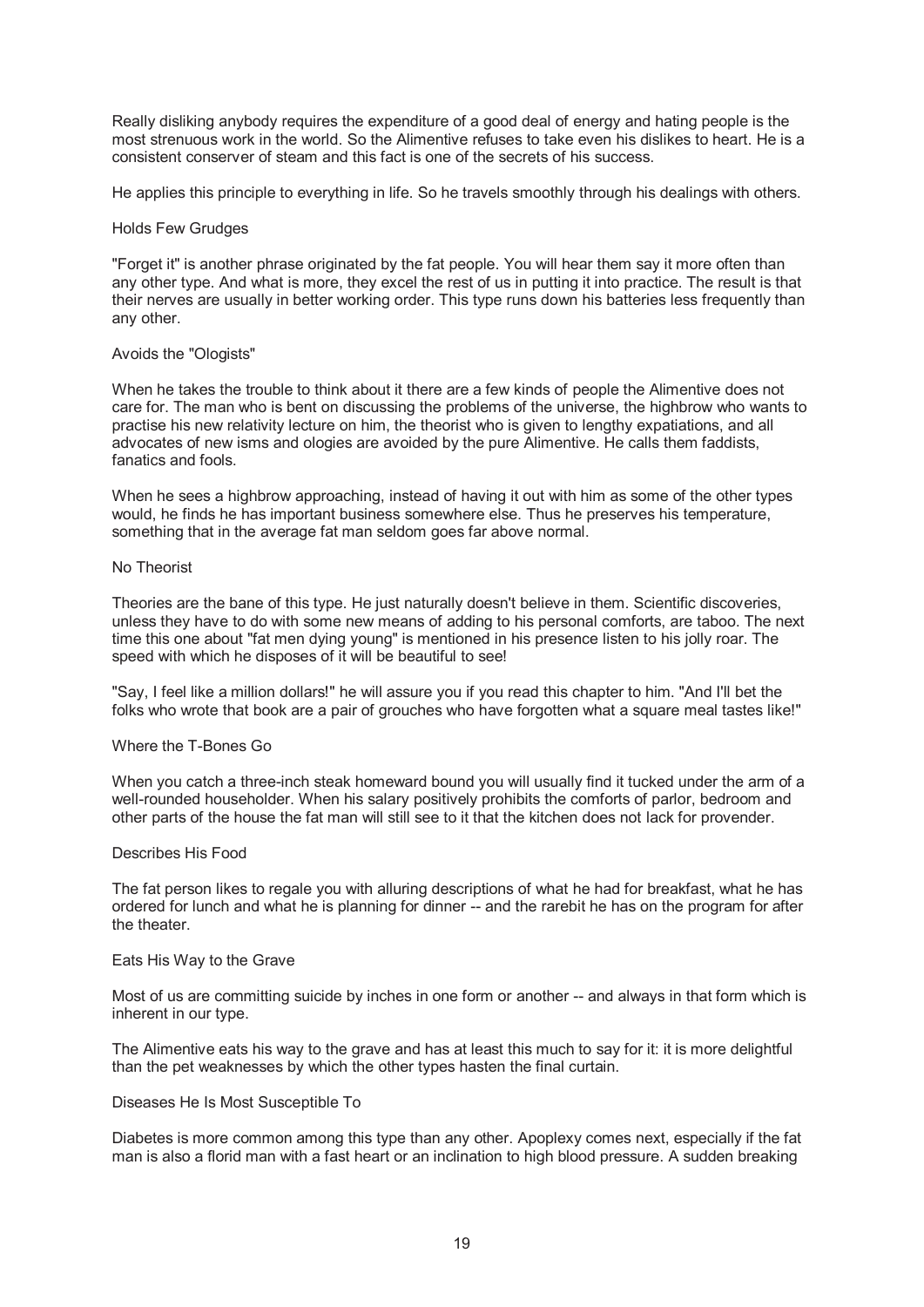down of any or several of the vital organs is also likely to occur to fat people earlier than to others. It is the price they pay for their years of over-eating.

Overtaxed heart, kidneys and liver are inevitable results of too much food.

So the man you call "fat and husky" is fat but not husky, according to the statistics.

# Fat Men and Influenza

During the historic Spanish Influenza epidemic of 1918 more fat people succumbed than all other types combined. This fact was a source of surprise and much discussion on the part of newspapers, but not of the scientists. The big question in treating this disease and its twin, Pneumonia, is: will the heart hold out? Fat seriously handicaps the heart.

#### The Fat Man's Ford Engine

The human heart weighs less than a pound but it is the one organ in all our machinery that never takes a rest. It is the engine of the human car, and what a faithful little motor too -- like the Ford engine which it so much resembles. If you live to be forty it chugs away forty years, and if you stay here ninety it stretches it to ninety, without an instant of vacation.

But it must be treated with consideration and the first consideration is not to overwork it. A Ford engine is large enough for a Ford car, for Fords are light weight. As long as you do not weigh too much your engine will carry you up the hills and down the dales of life with good old Ford efficiency and at a pretty good gait.

# Making a Truck out of Your Ford

But when you take on fat you are doing to your engine what a Ford driver would be doing to his if he loaded his car with brick or scrap iron.

A Ford owner who intended to transport bricks the rest of his life could get a big-cylinder engine and substitute it for the original but you can't do that. This little four-cylinder affair is the only one you will ever have and no amount of money, position or affection can buy you a new one if you mistreat it. Like the Ford engine, it will stand for a good many pounds of excess baggage and still do good work. But if you load on too much and keep it there the day will come when its cylinders begin to skip.

You may take it to the service station and pay the doctors to grind the valves, fix your carburetor and put in some new spark plugs. These may work pretty well as long as you are traveling the paved highway of Perfect Health; you may keep up with the procession without noticing anything particularly wrong.

But come to the hill of Pneumonia or Diabetes and you are very likely not to make the grade.

#### Don't "Kill Your Engine"

The records in America show that thousands of men and women literally "kill their engines" every year when they might have lived many years longer.

#### How Each Finds Happiness

We live for happiness and each type finds its greatest happiness in following those innate urges determined by the most highly-developed system in its makeup.

The Alimentive's disposition, nature, character and personality are built by and around his alimentary system. He is happiest when gratifying it and whenever he thwarts it he is miserable, just as the rest of us are when we thwart our predominant system.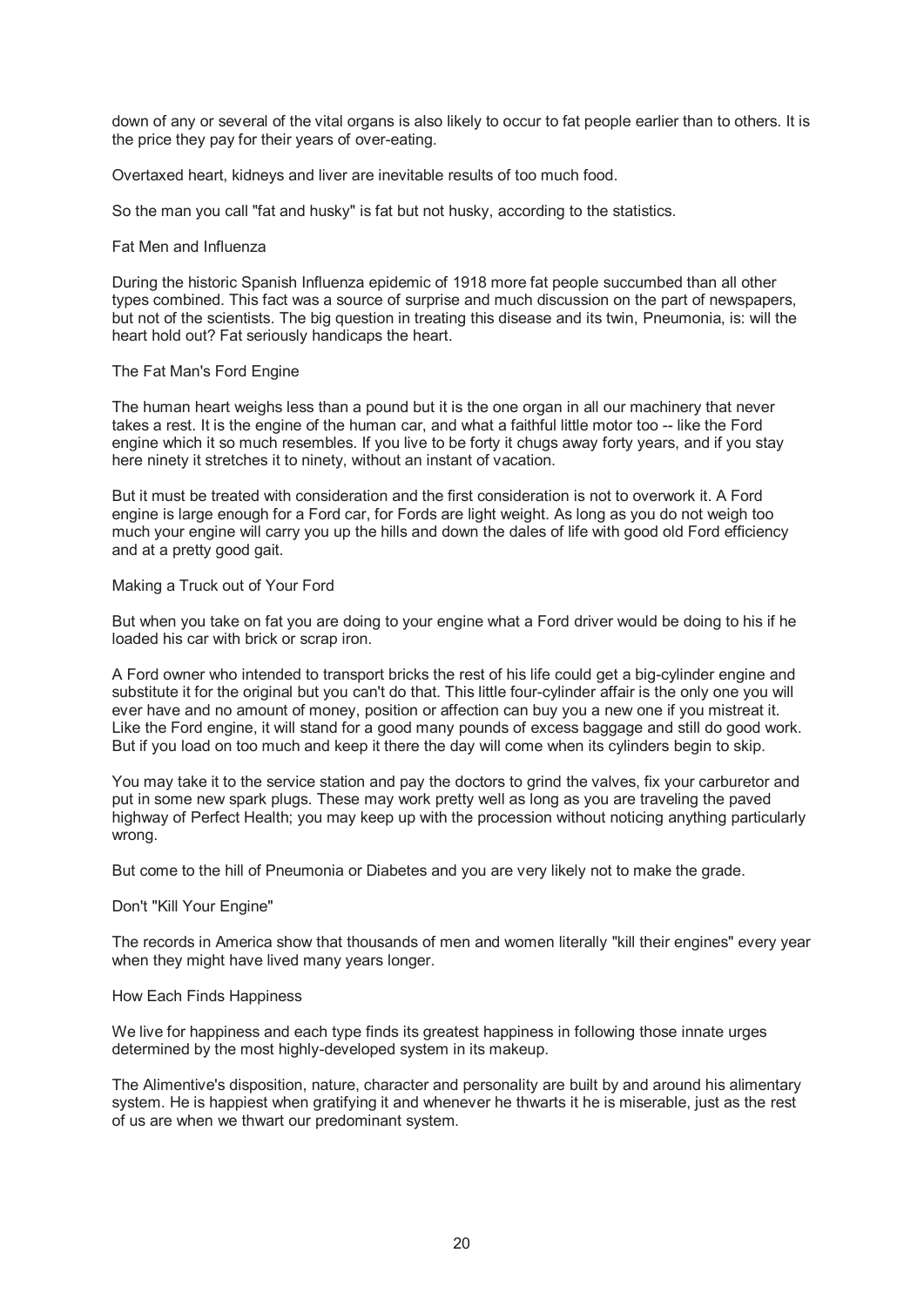## The World Needs Him

This type has so many traits needed by the world, however, and has such extreme capacity for enjoying life that the race, not to mention himself, would profit greatly by his denying himself excessive amounts of food.

#### Enjoyment the Keynote of This Type

The good things of life -- rich, abundant food and everything that serves the personal appetites -- are the cravings of this type.

He purchases and uses more of the limousines, yachts and chefs than any other three types combined, and gets more for his money out of them than others do. The keynote of his nature is personal enjoyment. His senses of touch and taste are also especially acute.

### The Fat Man Loves Comfort

You can tell a great deal about a man's type by noting for what classes of things he spends most of his extra money.

The Alimentive may have no fire insurance, no Liberty bonds, no real estate but he will have all the modern comforts he can possibly afford.

Most of the world's millionaires are fat and Human Analysis explains why. We make few efforts in life save to satisfy our most urgent demands, desires, and ambitions. Each human type differs in its cravings from each of the others and takes the respective means necessary to gratify these cravings.

The Alimentive craves those luxuries, comforts and conveniences which only money can procure for him.

# The Fat Millionaire

When the Alimentive is a man of brains he uses his brains to get money. No fat person enjoys work but the greater his brain capacity the more will he forego leisure to make money.

#### When the Fat Man is in Average Circumstances

Any man's money-making ambitions depend largely on whether money is essential to the satisfaction of his predominating instincts.

If he is fat and of average brain capacity he will overcome his physical inertia to the point of securing for himself and his family most of the comforts of modern life.

The average-brained fat man composes a large percentage of our population and the above accounts for his deserved reputation as a generous husband and father.

# The Fat Man a Good Provider

The fat man will give his last cent to his wife and children for the things they desire but he is not inclined as much as some other types to hearken to the woes of the world at large. The fat man is essentially a family man, a home man, a respectable, cottage-owning, tax-paying, peaceable citizen.

#### Not a Reformer

He inclines to the belief that other families, other communities, other classes and other countries should work out their own salvation and he leaves them to do it. In all charitable, philanthropic and community "drives" he gives freely but is not lavish nor sentimental about it. It is often a "business proposition" with him.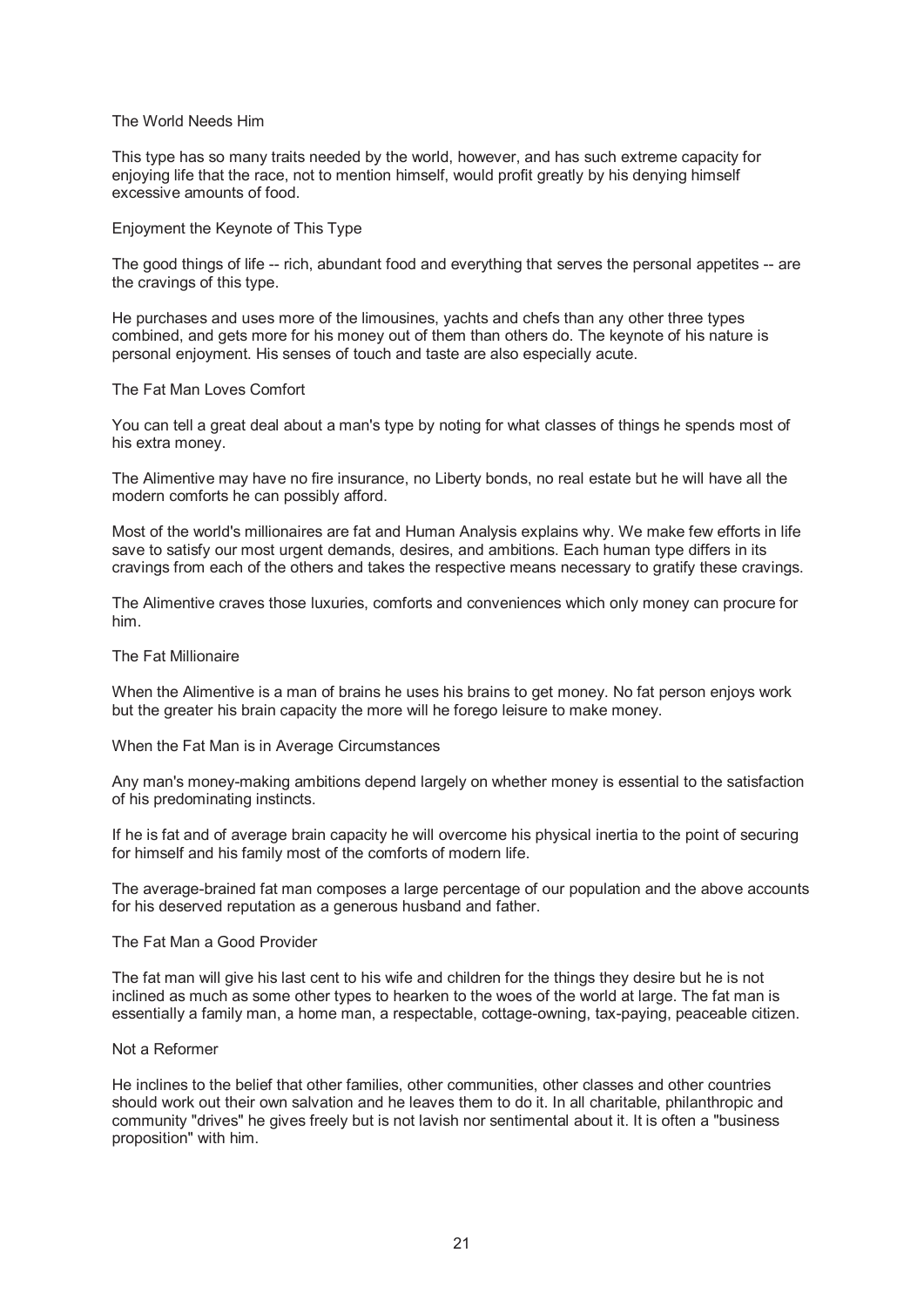# When the Fat Man is Poor

Love of ease is the fat man's worst enemy. His inherent contentment, accentuated by the inconvenience of moving about easily or quickly, constantly tempts him to let things slide. When he lacks the brain capacity for figuring out ways and means for getting things easily he is never a great success at anything.

When the extremely fat man's mentality is below the average he often refuses to work -- in which case he becomes a familiar figure around public rest rooms, parks and the cheaper hotel lobbies. Such a man finally graduates into the class of professional chair-warmers.

# Fat People Love Leisure

A chance to do as we please, especially to do as little hard work as possible, is a secret desire of almost everybody. But the fat man takes the prize for wanting it most.

# Not a Strenuous Worker

He is not constructed to work hard like some of the other types, as we shall see in subsequent chapters. His overweight is not only a handicap in that it slows down his movements, but it tends to slow down all his vital processes as well and to overload his heart. This gives him a chronic feeling of heaviness and inertia.

# Everybody Likes Him

But Nature must have intended fat people to manage the rest of us instead of taking a hand at the "heavy work." She made them averse to toil and then made them so likable that they can usually get the rest of us to do their hardest work for them.

# The World Managed by Fat People

When he is brainy the fat man never stays in the lower ranks of subordinates. He may get a late start in an establishment but he will soon make those over him like him so well they will promote him to a chief-clerkship, a foremanship or a managership. Once there he will make those under him so fond of him that they will work long and hard for him.

# Fat Men to the Top

In this way the fat man of real brains goes straight to the top while others look on and bewail the fact that they do most of the actual work. They fail to recognize that the world always pays the big salaries not for hand work but for head work, and not so much for working yourself as for your ability to get others to work.

# The Popular Politician

This capacity for managing, controlling and winning others is what enables this type to succeed so well in politics. The fat man knows how to get votes. He mixes with everybody, jokes with everybody, remembers to ask how the children are -- and pretty soon he's the head of his ward. Almost every big political boss is fat.

# Makes Others Work

One man is but one man and at best can do little more than a good man-size day of work. But a man who can induce a dozen other man-machines to speed up and turn out a full day's work apiece doesn't need to work his own hands. He serves his employer more valuably as an overseer, foreman or supervisor.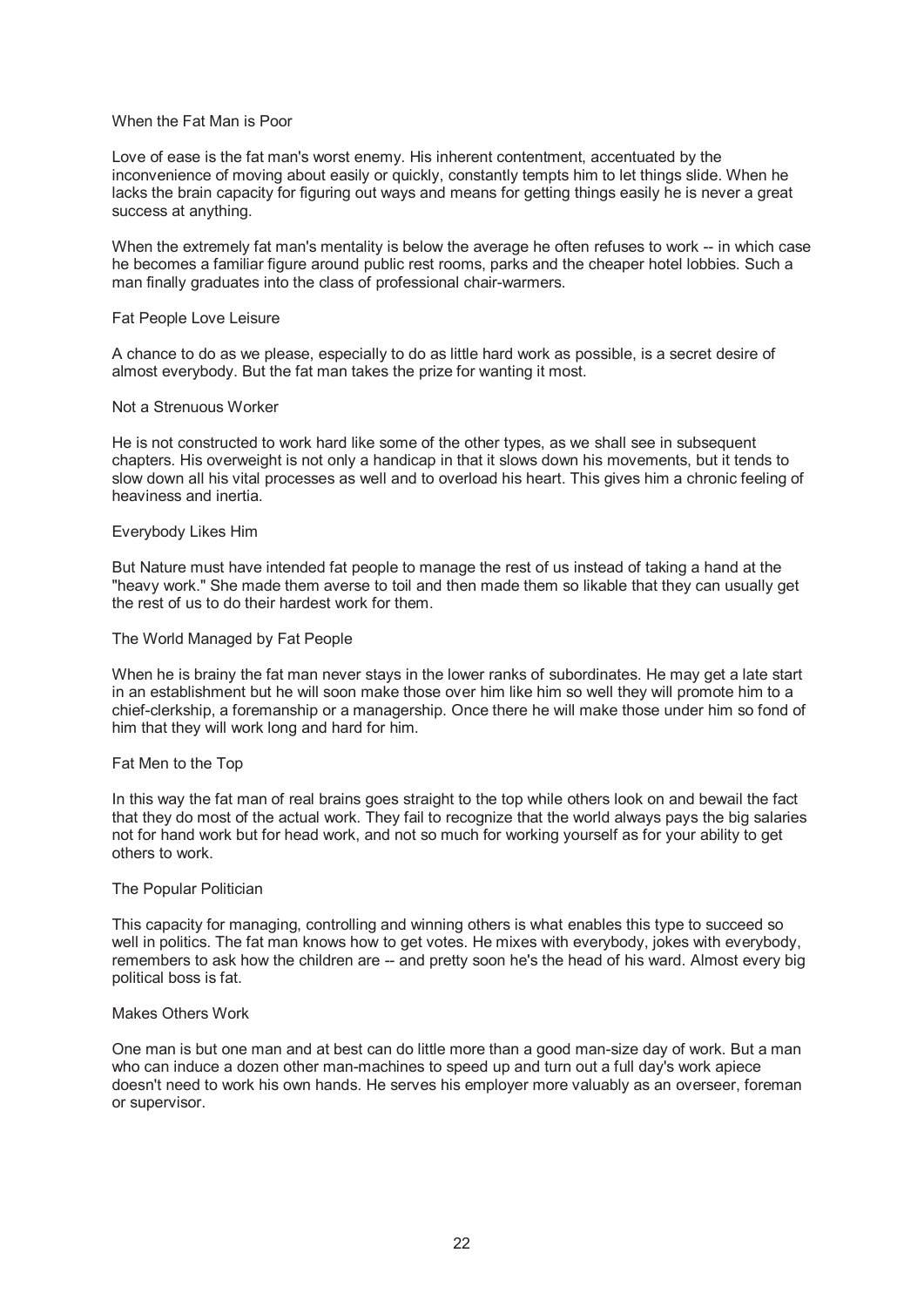## The Fat Salesman

"A fat drummer" is such a common phrase that we would think our ears deceived us did anyone speak of a thin one. Approach five people and say "A traveling salesman," each will tell you that the picture this conjures in his imagination is of a fat, round, roly-poly, good natured, pretty clever man whom everybody likes.

For the fat men are "born salesmen" and they make up a large percentage of that profession. Salesmanship requires mentality plus a pleasing personality. The fat man qualifies easily in the matter of personality. Then he makes little or much money from salesmanship, according to his mental capacity.

#### The Drummers' Funny Stories

You will note that the conversation of fat people is well sprinkled with funny stories. They enjoy a good joke better than any other type, for a reason which will become more and more apparent to you.

That salesmen are popularly supposed to regale each customer with yarns till he gasps for breath and to get his signature on the dotted line while he is in that weakened condition, is more or less of a myth. It originated from the fact that most salesmen are fat and that fat people tell stories well.

#### Jokes at Fat Men's Expense

"Look at Fatty," "get a truck," and other jibes greet the fat man on every hand. He knows he cannot proceed a block without being the butt of several jokes, but he listens to them all with an amiability surprising to other types. And this good nature is so apparent that even those who make sport of him are thinking to themselves: "I believe I'd like that man."

# The Fat Man's Habits

"Never hurry and never worry" are the unconscious standards underlying many of the reactions of this type. If you will compile a list of the habits of any fat person you will find that they are mostly the outgrowths of one or both of these motives.

# Won't Speed Up

You would have a hard time getting an Alimentive to follow out any protracted line of action calling for strenuosity, speed or high tension. He will get as much done as the strenuous man when their mentalities are equal -- and often more. The fat person keeps going in a straight line, with uniform and uninterrupted effort, and does not have the blow-outs common to more fidgety people. But hard, fast labor is not in his line.

#### Loves Comedy

All forms of mental depression are foreign to fat people as long as they are in normal health. We have known a fat husband and wife to be ejected for rent and spend the evening at the movies laughing like four-year-olds at Charlie Chaplin or a Mack Sennett comedy. You have sometimes seen fat people whose financial condition was pretty serious and wondered how they could be so cheerful.

## Inclined to Indolence

Fat people's habits, being built around their points of strength and weakness, are necessarily of two kinds -- the desirable and the undesirable.

The worst habits of this type are those inevitable to the ease-loving and the immature-minded.

Indolence is one of his most undesirable traits and costs the Alimentive dear.

In this country where energy, push and lightning-like efficiency are at a premium only the fat man of brains can hope to keep up.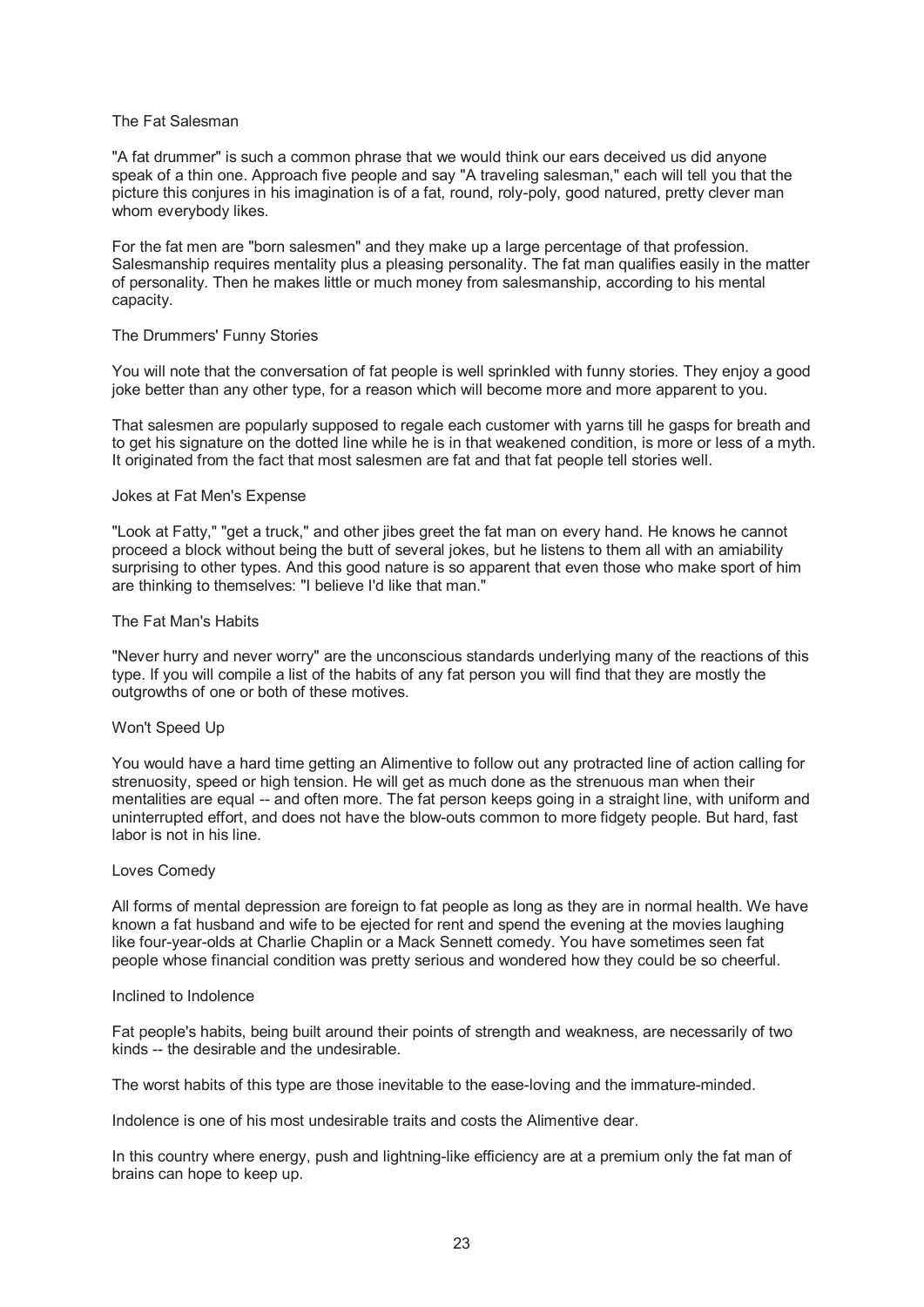The inertia caused by his digestive processes is so great that it is almost insurmountable. The heavy, lazy feeling you have after a large meal is with the fat man interminably because his organism is constantly in the process of digesting large amounts of food.

#### Likes Warm Rooms

Love of comfort -- especially such things as warm rooms and soft beds -- is so deeply imbedded in the fiber of this type that he has ever to face a fight with himself which the rest of us do not encounter. This sometimes leads the excessively corpulent person to relax into laziness and slovenliness. An obese individual sometimes surprises us, however, by his ambition and immaculateness.

But such a man or woman almost always combines decided mental tendencies with his alimentiveness.

#### Enjoys Doing Favors

The habits which endear the fat person to everyone and make us forget his faults are his never-failing hospitality, kindness when you are in trouble, his calming air of contentment, his tact, good nature and the real pleasure he seems to experience when doing you a favor.

His worst faults wreak upon him far greater penalties than fall upon those who associate with him, something that cannot be said of the faults of some other types.

#### Likes Melody

Simple, natural music is a favorite with fat people. Love songs, rollicking tunes and those full of melody are most popular with them. An easy-to-learn, easy-to-sing song is the one a fat man chooses when he names the next selection.

They like ragtime, jazz and music with a swing to it. Music the world over is most popular with fat races. The world's greatest singers and most of its famous musicians have been fat or at least decidedly plump.

#### Goes to the Cabaret

The fat person will wiggle his toes, tap his fingers, swing his fork and nod his head by the hour with a rumbling jazz orchestra.

When the Alimentive is combined with some other type he will also enjoy other kinds of music but the pure Alimentive cares most for primal tunes and melodies.

#### Likes a Girly-Show

A pretty-girl show makes a hit with fat women as well as with fat men. Drop into the "Passing Show" and note how many fat people are in the audience. Drop into a theater the next night where a tragedy is being enacted and see how few fat ones are there.

# The One Made Sport Of

Fat people enjoy helping out the players, if the opportunity offers. All show people know this.

When one of those tricks is to be played from the foot-lights upon a member of the audience the girl who does it is always careful to select that circular gentleman down front. Let her try to mix up confetti or a toy balloon with a tall skinny man and the police would get a hurry call!

When we describe the bony type you will note how very different he is from our friend the fat man.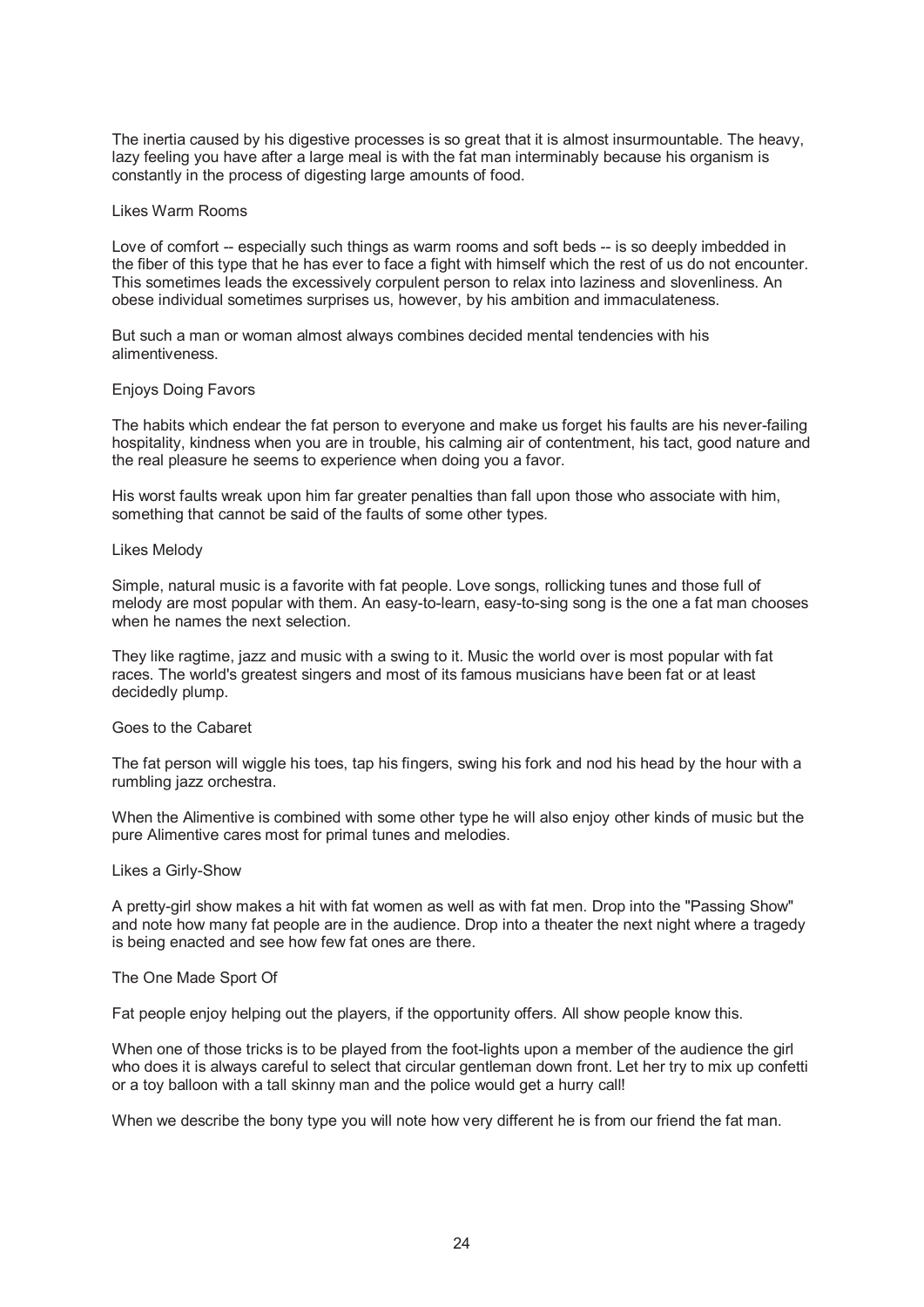# A Movie Fan

"The fat man's theater" would be a fitting name for the movie houses of the country. Not that the fat man is the only type patronizing the cinema. The movies cover in one evening so many different kinds of human interests -- news, cartoons, features and comedy -- that every type finds upon the screen something to interest him.

But if you will do what we have done -- stand at the doorway of the leading movie theaters of your city any evening and keep a record of the types that enter you will find the plump are as numerous as all the others combined.

# Easy Entertainment

The reason for this is plain to all who are acquainted with Human Analysis: the fat man wants everything the easiest possible way and the movie fulfills this requirement more fully than any other theatrical entertainment. He can drop in when he feels like it and there is no waiting for the show to start, for one thing.

This is a decided advantage to him, for fat people do not like to depend upon themselves for entertainment.

# The Babies of the Race

The first stage in biological evolution was the stage in which the alimentary apparatus was developed. To assimilate nutriment was the first function of all life and is so still, since it is the principal requirement for self-preservation.

Being the first and most elemental of our five physiological systems the Alimentive -- when it overtops the others -- produces a more elemental, infantile nature. The pure Alimentive has rightly been called "the baby of the race." This accounts for many of the characteristics of the extremely fat person, including the fact that it is difficult for him to amuse himself.

He of all types likes most to be amused and very simple toys and activities are sufficient to do it.

# Loves the Circus

A serious drama or "problem play" usually bores him but he seldom misses a circus.

The fat person expresses his immaturity also in that he likes to be petted, made over and looked after.

Like the infant he demands food first. Almost the only time a fat man loses his temper is when he has been deprived of his food. The next demand on his list is sleep, another characteristic of the immature.

Give a fat man "three squares" a day and plenty of sleep in a comfortable bed, and he will walk off with the prize for good humor three hundred and sixty-five days in the year. Next to sleep he demands warm clothing in winter and steam heat when the wintry winds blow.

# Fat People at the Beach

If it were not for the exertion required in getting to and from the beaches, dressing and undressing, and the momentary coldness of the water, many more Alimentives would go to the beaches in Summer than do.

# Not Strenuous

Anything, to be popular with the Alimentive, must be easy to get, easy to do, easy to get away from, easy to drop if he feels like it. Anything requiring the expenditure of great energy, even though it promises pleasure when achieved, is usually passed over by the fat people.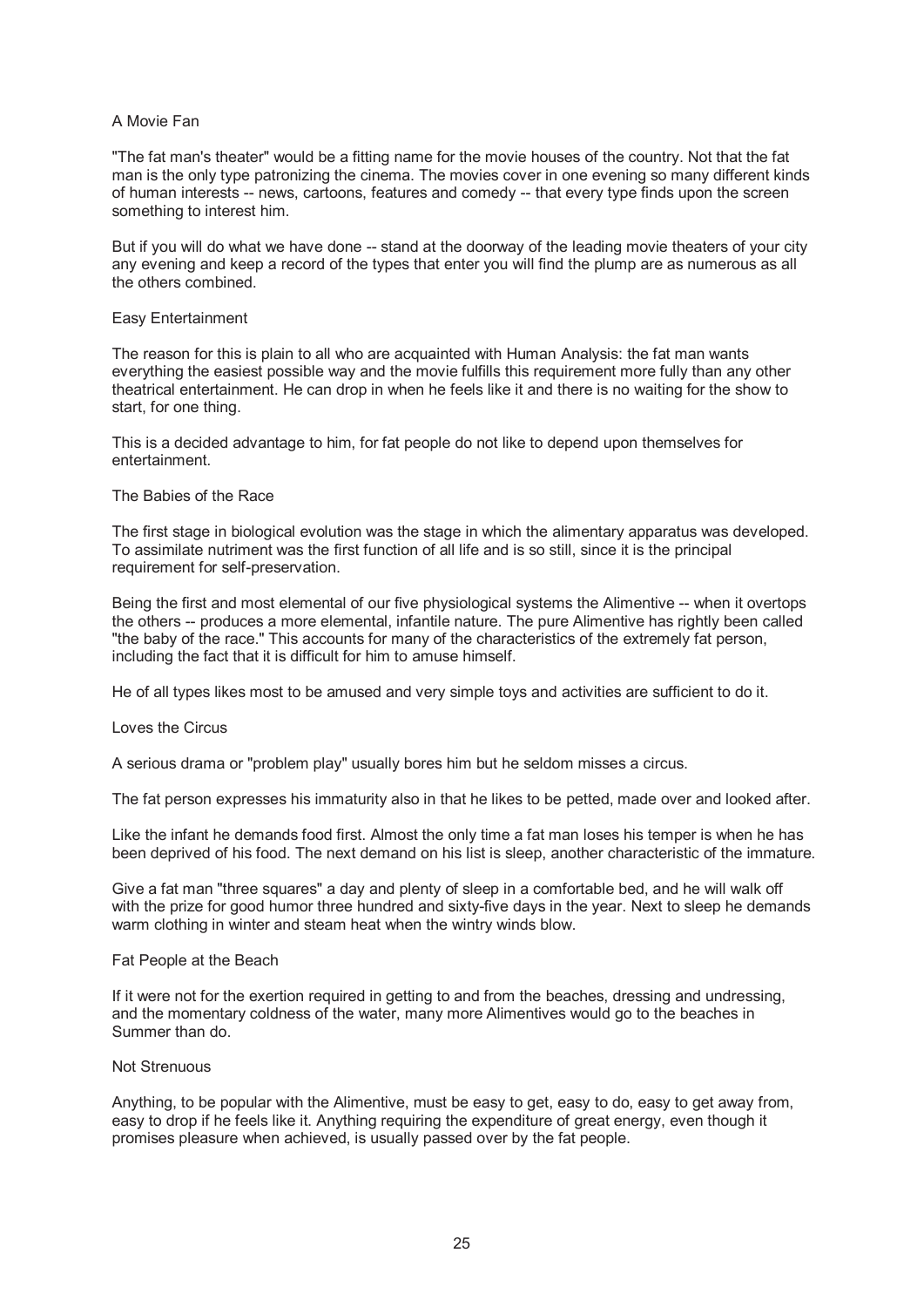# The Art of Getting Out Of It

"Let George do it" is another bit of slang invented by this type. He seldom does anything he really hates to do. He is so likable he either induces you to let him out of it or gets somebody to do it for him. He just naturally avoids everything that is intense, difficult or strenuous.

# The Peaceable Type

If an unpleasant situation of a personal or social nature arises -- a quarrel, a misunderstanding or any kind of disagreement -- the fat man will try to get himself out of it without a discussion.

Except when they have square faces (in which case they are not pure Alimentives), extremely fat people do not mix up in neighborhood, family, church, club or political quarrels. It is too much trouble, for one thing, and for another it is opposed to his peaceable, untensed nature.

#### Avoids Expensive Quarrels

The fat man has his eye on personal advantages and promotions and he knows that quarrels are expensive, not alone in the chances they lose him, but in nerve force and peace of mind.

The fat man knows instinctively that peace times are the most profitable times and though he is not for "peace at any price" so far as the country is concerned, he certainly is much inclined that way where he is personally concerned. You will be amused to notice how this peace-loving quality increases as one's weight increases. The more fat any individual is the more is he inclined to get what he wants without hostility.

# The Real Thing

The favorite "good time" of the Alimentive is one where there are plenty of refreshments. A dinner invitation always makes a hit with him, but beware that you do not lure a fat person into your home and give him a tea-with-lemon wisp where he expected a full meal!

# Always Ready for Food

Substantial viands can be served to him any hour of the day or night with the certainty of pleasing him. He loves a banquet, provided he is not expected to make a speech. The fat man has a harder time than any other listening to long speeches.

The fashion of trying to mix the two most opposite extremes -- food and ideas -- and expecting them to go down, was due to our misunderstanding of the real nature of human beings. It is rapidly going out, as must every fashion which fails to take the human instincts into account.

# Avoids Sports

No prizes lure a fat man into strenuous physical exercise or violent sports. Although we have witnessed numerous state, national and international tennis, polo, rowing, sprinting, hurdling and swimming contests, we have seen not one player who was fat enough to be included in the pure Alimentive type.

The grand-stands, bleachers and touring cars at these contests contained a generous number of fat people, but their conversation indicated that they were present more from personal interest in some contestant than in the game itself.

The nearest a fat man usually comes to taking strenuous exercise is to drive in an open car. The more easeful that car the better he likes it. He avoids long walks as he would the plague, and catches a street car for a two-block trip.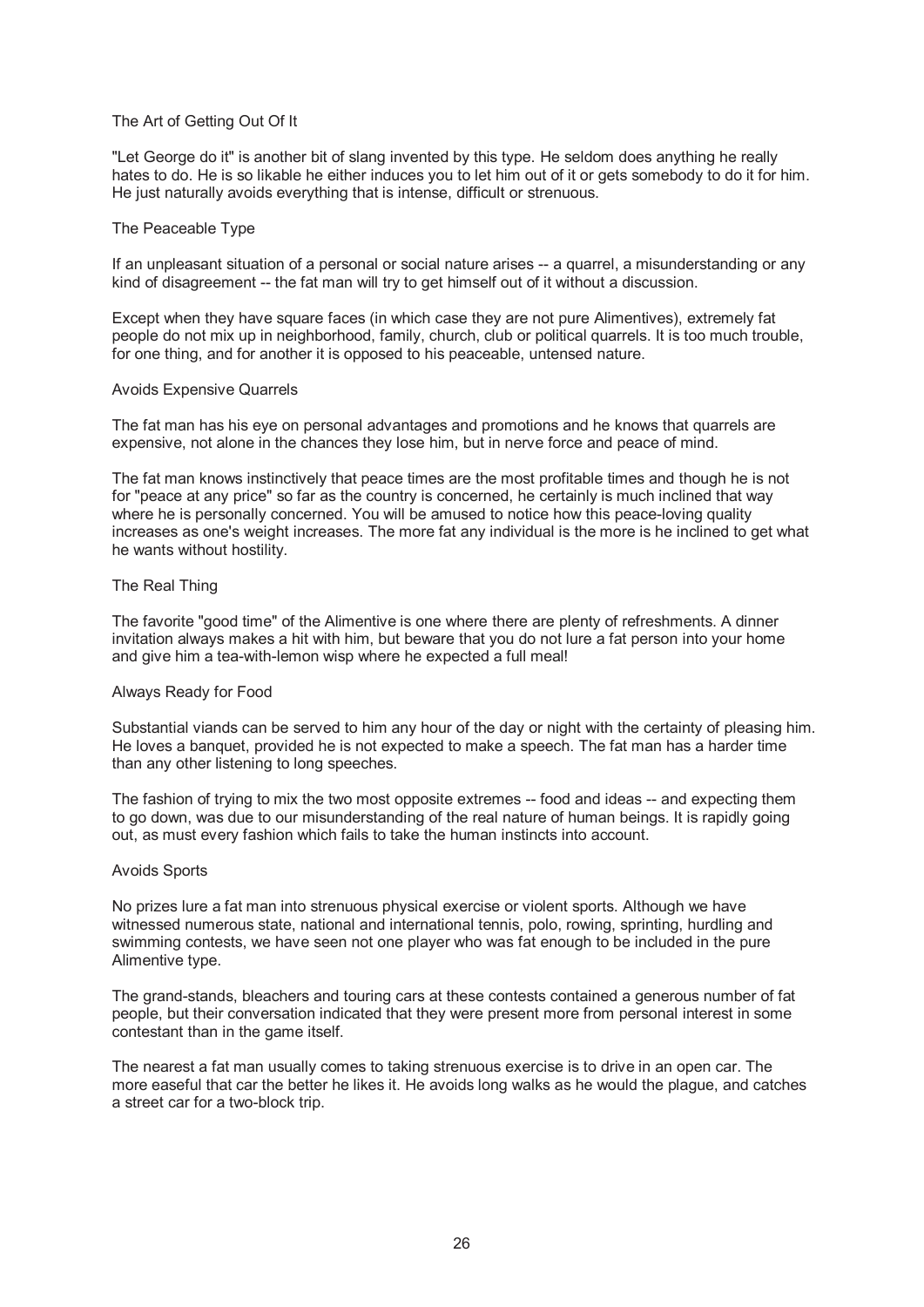# The Personal Element

Due to his immaturity, the fat person gives little thought to anything save those things which affect him personally.

The calm exterior, unruffled countenance and air of deliberation he sometimes wears, and which have occasionally passed for "judicial" qualities, are largely the results of the fact that the Alimentive refuses to get stirred up over anything that does not concern him personally.

This personal element will be found to dominate the activities, conversation and interests of the Alimentive. For him to like a thing or buy a thing it must come pretty near being something he can eat, wear, live in or otherwise personally enjoy. He confines himself to the concrete and tangible. But most of all he confines himself to things out of which he gets something for himself.

#### Reading

The fat man is no reader but when he does read it is nearly always something funny, simple or sentimental. In newspapers he reads the "funnies." Magazine stories, if short and full of sentiment, attract him. He seldom reads an editorial and is not a book worm. The newspaper furnishes practically all of the fat man's reading. He seldom owns a library unless he is very rich, and then it is usually for "show."

#### Avoids Book Stores

In making the investigations for this course, we interviewed many clerks in the bookstores of leading cities throughout the United States. Without exception they stated that few extremely fat people patronized them. "I have been in this store seventeen years and I have never sold a book to a two hundred and fifty pounder," one dealer told us. All this is due to the fact with which we started this chapter -- that the fat man is built around his stomach -- and stomachs do not read!

#### Naturally Realistic

The fat man has the child's natural innocence and ignorance of subtle and elusive things. He has the same interest in things and people as does the child; the child's indifference to books, lectures, schools and everything abstract.

#### Physical Assets

"I believe I could digest nails!" exclaimed a fat friend of ours recently. This perfect nutritive system constitutes the greatest physical superiority of the Alimentive. So highly developed is his whole stomach department that everything "agrees" with him. And everything tends to make him fat.

As Irvin Cobb recently said: "It isn't true that one can't have his cake and eat it, too, for the fat man eats his and keeps it -- all."

# Physical Liabilities

A tendency to over-eat results naturally from the highly developed eating and digesting system of this type but this in turn overtaxes all the vital organs, as stated before. Also, the fat man's aversion to exercise reduces his physical efficiency.

The pure Alimentive and the alimentively-inclined should learn their normal weight and then keep within it if they desire long lives.

#### Social Assets

Sweetness of disposition is one of the most valuable of all human characteristics. Fat people possess it more often and more unchangingly than any other type. Other social assets of this type are amenableness, affability, hospitality and approachableness.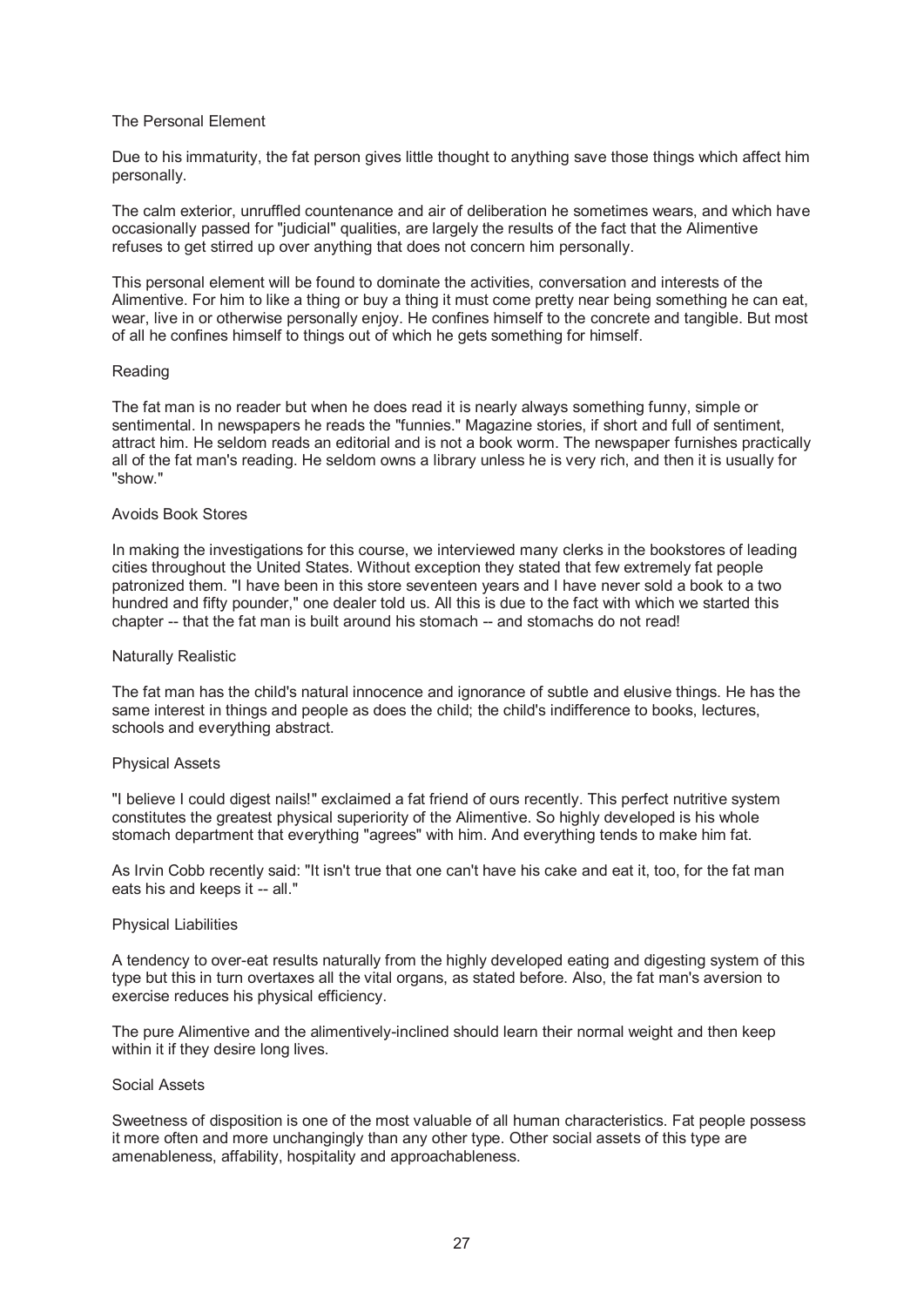## Social Liabilities

Gaining his ends by flattery, cajolery, and various more or less innocent little deceptions are the only social handicaps of this type.

#### Emotional Assets

His unfailing optimism is the most marked emotional quality of this type. Nothing can be so dark that the fat person doesn't find a silver edge somewhere. So in disaster we always send for our fat friends. In the presence of an amply-proportioned individual everything looks brighter. Hope springs eternal in human breasts but the springs are stronger in the plump folks than in the rest of us.

Money spending is also a marked feature of the fat man. His emotions are out-going, never "ingrowing." A stingy fat man is unknown.

#### Emotional Liabilities

A tendency to become spoiled, to pout, and to take out his resentments in babyish ways are the emotional weaknesses of this type. These, as you will note, are the natural reactions of childhood, from which he never fully emerges.

#### Business Assets

The ability to make people like him is the greatest business and professional asset of this type, and one every other type might well emulate. One average-minded fat man near the door of a business establishment will make more customers in a month by his geniality, joviality and sociableness than a dozen brilliant thinkers will in a year. Every business that deals directly with the public should have at least one fat person in it.

## Business Liabilities

A habit of evading responsibility and of "getting out from under" constitutes the inclination most harmful to the business or professional ambitions of this type. Again it is the child in him trying to escape the task set for it and at the same time to avoid punishment.

#### Domestic Strength

Love of home is a distinguishing domestic trait of all fat people. The fat man's provision for his family is usually as complete as his circumstances will permit and he often stretches it a point.

As parents fat men and women are almost too easy-going for their own future happiness, for they "spoil" their children. But they are more loved by their children than any other type. Being so nearly children themselves they make equals of their children, enter into their games and live their lives with them.

## Domestic Weakness

Dependence on others, the tendency of allowing one's self to be supported by brothers or sisters or wife, is the chief domestic weakness of fat people. They should begin early in life to depend upon themselves and make it a practice to carry their share of family responsibilities.

#### Should Aim At

Developing more of his mental powers with a view to using his head to lessen the manual work he so dislikes, and cultivating an interest in the more mature side of the world in which he lives should be two of the aims of all extremely fat people.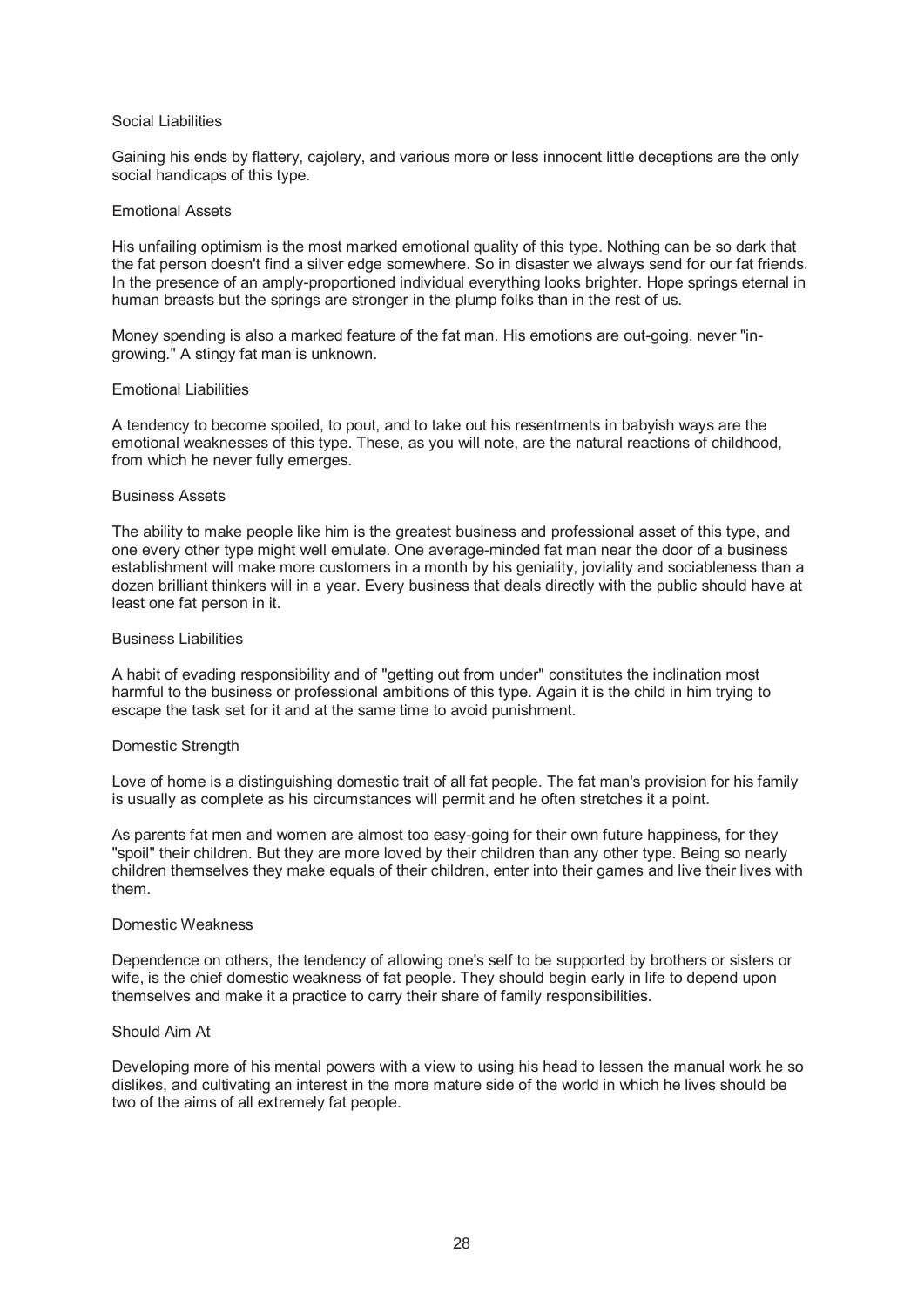## Should Avoid

"Letting down," soft snaps and temptations to evade responsibility should be avoided by the fat. Elbert Hubbard said, "Blessed is the man who is not looking for a soft snap, for he is the only one who shall find it." This explains why the fat man, unless brainy, seldom lands one.

## Strongest Points

Optimism, hospitality and harmony are the strongest points in the fat man's nature. Upon them many a man has built a successful life. Without them no individual of any type can hope to be happy.

His popularity and all-around compatibility give the fat man advantages over other types which fairly compensate for the weak cogs in his machinery.

# Weakest Points

Self-indulgence of all kinds, over-eating, over-sleeping, under-exercising and the evasion of responsibilities are the weakest points of this type. Despite his many strong points his life is often wrecked on these rocks. He so constantly tends to taking the easy way out. Day by day he gives up chances for ultimate success for the baubles of immediate ease.

He is the most likable of all the types but his indolence sometimes strains even the love of his family to the breaking point.

How to Deal with this Type Socially

Feed him, give him comfortable chairs -- the largest you have -- and don't drag him into long discussions of any kind. This is the recipe for winning the fat man when you meet him socially.

And whatever you do, don't tell him your troubles! The fat man hates trouble, smothers his own, and you only make him ill at ease when you regale him with yours.

Don't walk him any more than is absolutely necessary. Let him go home early if he starts. He enjoys his sleep and doesn't like to have it interfered with.

Make your conversation deal with concrete personal things and events. Stay away from highbrow subjects. The best places to eat and the best shows of the week are safe subjects to introduce when with very fat people.

How to Deal with this Type in Business

Don't give him hard manual tasks. If you want this kind of work done get someone other than an extremely fat man to do it. If you hire a fat man blame yourself for the result.

Give your fat employee a chance to deal with people in a not-too-serious way, but hold him strictly to the keeping of his records, reports and working hours. If this fat person is a dealer, a merchant or a tradesman keep him to his word. Start out by letting him know you expect the delivery of just what he promises. Don't let him "jolly" you into relinquishing what is rightfully yours. And keep in mind always that the fat person is usually good at heart.

Remember, the chief distinguishing marks of the Alimentive in the order of their importance are ROUNDED OUTLINES, IMMATURE FEATURES and DIMPLED HANDS. A person who has these is largely of the Alimentive type, no matter what other types may be included in his makeup.

--()--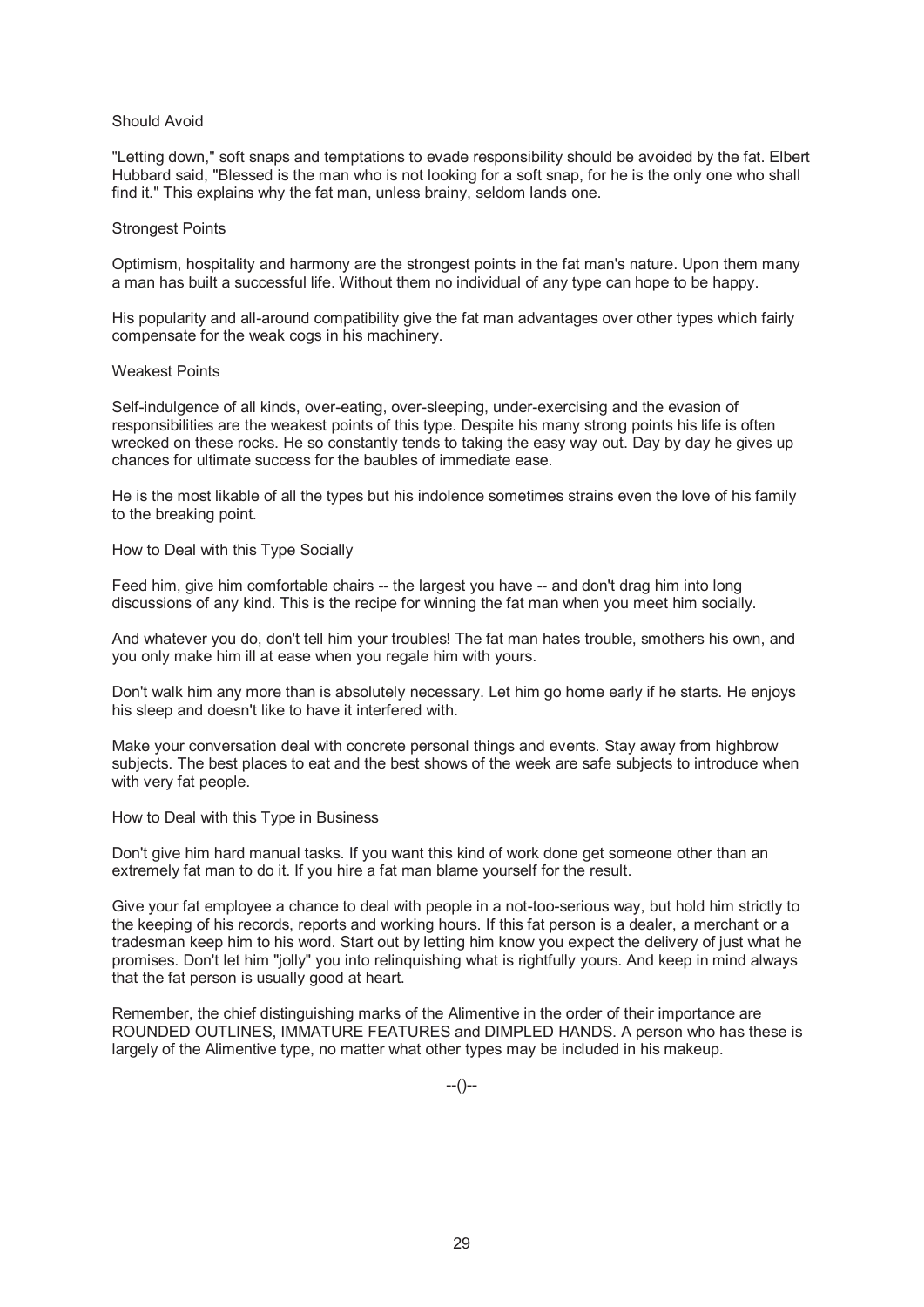# **CHAPTER II**

# **The Thoracic Type**

# **"The Thriller"**

Individuals in whom the circulatory system (heart, arteries and blood vessels) and the respiratory system (lungs, nose and chest) are more highly developed than any other systems, have been named the Thoracics.

This name comes from the fact that the heart and lungs (which constitute the most important organs of these two closely-allied systems) are housed in the thorax -- that little room made by your ribs for the protection of these vital organs.

#### Physical Resilience

A general elasticity of structure, a suggestion of sinews and physical resilience characterizes this type.

#### The Florid-Faced, High-Chested Individual

What is known as a "red face," when accompanied by a high chest, always signifies large thoracic tendencies. The high color which in an adult comes and goes is a sure indication of a well-developed circulatory system, since high color is caused by the rapid pumping of blood to the tiny blood vessels of the face.

People with little blood, weak hearts or deficient circulation are not florid and must be much overheated or excited to show vivid color in their cheeks.

#### Betray Their Feelings

On the other hand, the slightest displeasure, enjoyment, surprise or exertion brings the blood rushing to the face and neck of him who has a large, well-developed blood-system. How many times you have heard such a one say: "I am so embarrassed! I flush at every little thing! How I envy the rest of you who come in from a long walk looking so cool!"

# The Man of Great Chest Expansion

The largest part of this man's body is around the chest. His chest is high for the reason that he has larger lungs than the average.

# Advantages of a High Chest

The man of unusual chest-expansion has one great physical asset. The person who breathes deeply has a decided advantage over the man who breathes deficiently. The lungs form the bellows or airsupply for the body's engine, the heart, and with a deficient supply of air the heart does deficient work. Efficient breathing is easy only to the man of large lungs, and only the high chested have large lungs.

# Long-Waisted People

A long waist is another thoracic sign, for it is a natural result of the extra house-room required by the large lungs and heart. It is easily detected in both men and women.

If you are a close observer you have noticed that some people appear to have a waist line much lower than others; that the belt line dividing the upper part of the body from the lower is proportionately much nearer the floor in some than in others of the same height.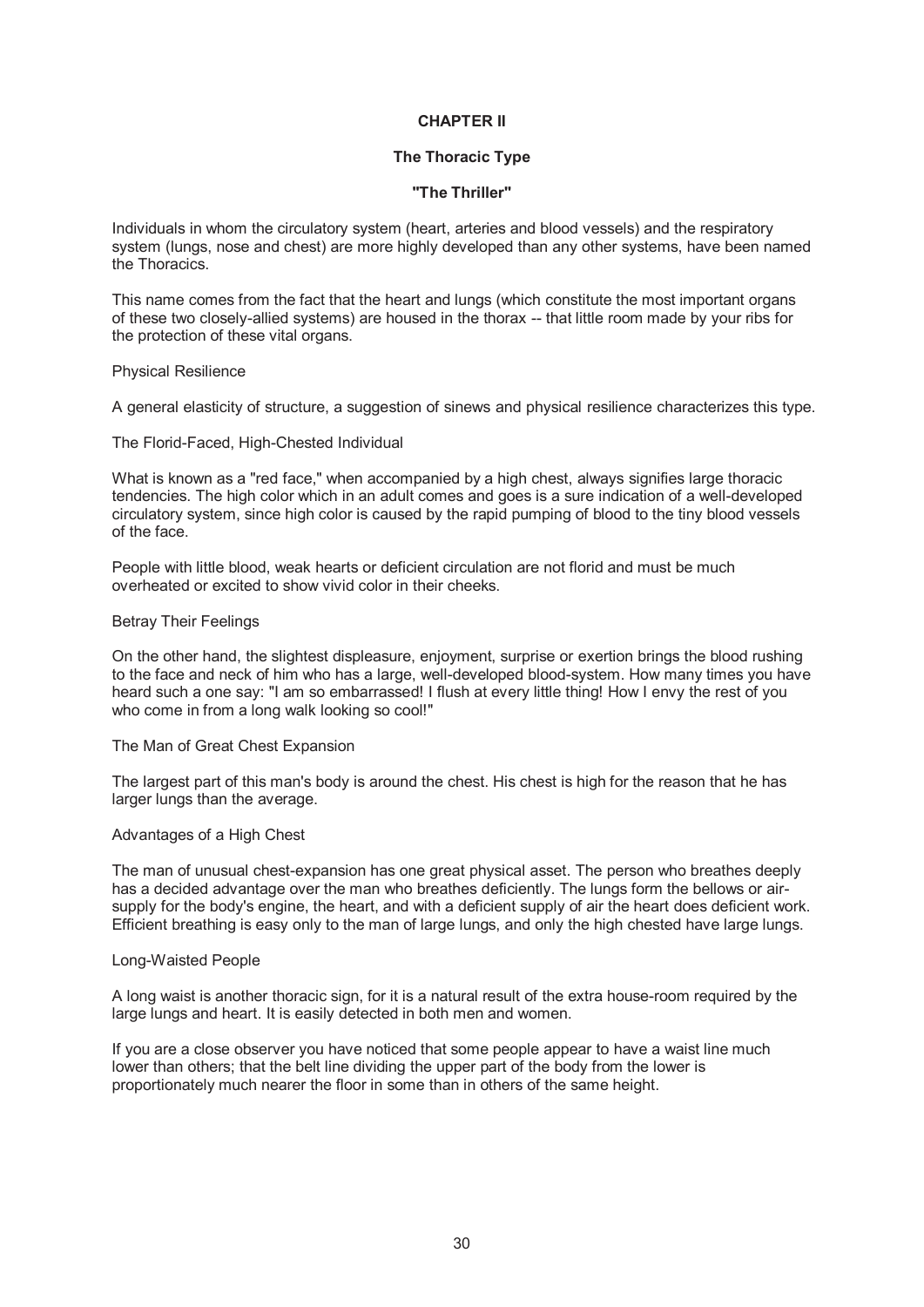# Passing of the "Wasp Waist"

The "straight-up-and-down" lines of today's woman and the slimpsy [blend of "slim" and "flimsy"] shoulder-to-heel garments she wears have obliterated her waistline, but you will recall how differently the old "wasp waist" fashions of a score of years ago betrayed the secrets of the short and long waist.

The eighteen-inch belt, of which we were so falsely proud in 1900, told unmistakable facts about milady's thoracic development.

# Belts vs. Suspenders

As the tell-tale belt disappeared from woman's wardrobe it appeared in man's, and now betrays the location of his waist with an exactness of which the old-fashioned suspenders were never guilty.

# To Test Yourself

If you are a man and have difficulty in getting ready-made coats long enough for you this is certain proof that you have decided thoracic tendencies. If you are a woman who has to forego many a pretty gown because it is not long enough in the waist, the same is true of you.

In women this long waist and high chest give the appearance of small hips and of shoulders a little broader than the average; in men it gives that straight, soldier-like bearing which makes this type of man admired and gazed after as he strides down the street.

# The Pure Thoracic Head

A high head is a significant characteristic of the typical Thoracic. The Anglo-Saxons tend to have this head and, more than any other races, exhibit thoracic qualities as racial characteristics.

This is considered the handsomest head known. Certainly it lends the appearance of nobility and intelligence. It is not wide, looked at from the front or back, but inclines to be slightly narrower for its height than the Alimentive head.

# The Kite-Shaped Face

A face widest through the cheek bones and tapering slightly up the sides of the forehead and downward to the jaw bones is the face of the pure Thoracic. This must not be mistaken for the pointed chin nor the pointed head, but is merely a sloping of the face upward and downward from the cheek bones as a result of the unusual width of the nose section.

# His Well-Developed Nose

The nose section is also high and wide because the typical Thoracic has a nose that is well developed. This is shown not only by its length but by its high bridge.

The cause for the width and length of this section is obvious. The nose constitutes the entrance and exit departments of the breathing system. Large lung capacity necessitates a large chamber for the intake and expulsion of air.

# Signs of Good Lungs

Whenever you see a man whose face is wide through the cheek bones -- with a long, high-bridged open-nostrilled nose -- you see a man of good lung capacity and of quick physical energy. When you see anyone with pinched nostrils, a face that is narrow through the cheek bones and a low or "swayback" nose, you see a man whose lung capacity is deficient. Such a person invariably expends his physical energy more slowly.

Freckles, being due to the same causes as red hair and high color, are further indications of thoracic tendencies, though you may belong to this type with or without them.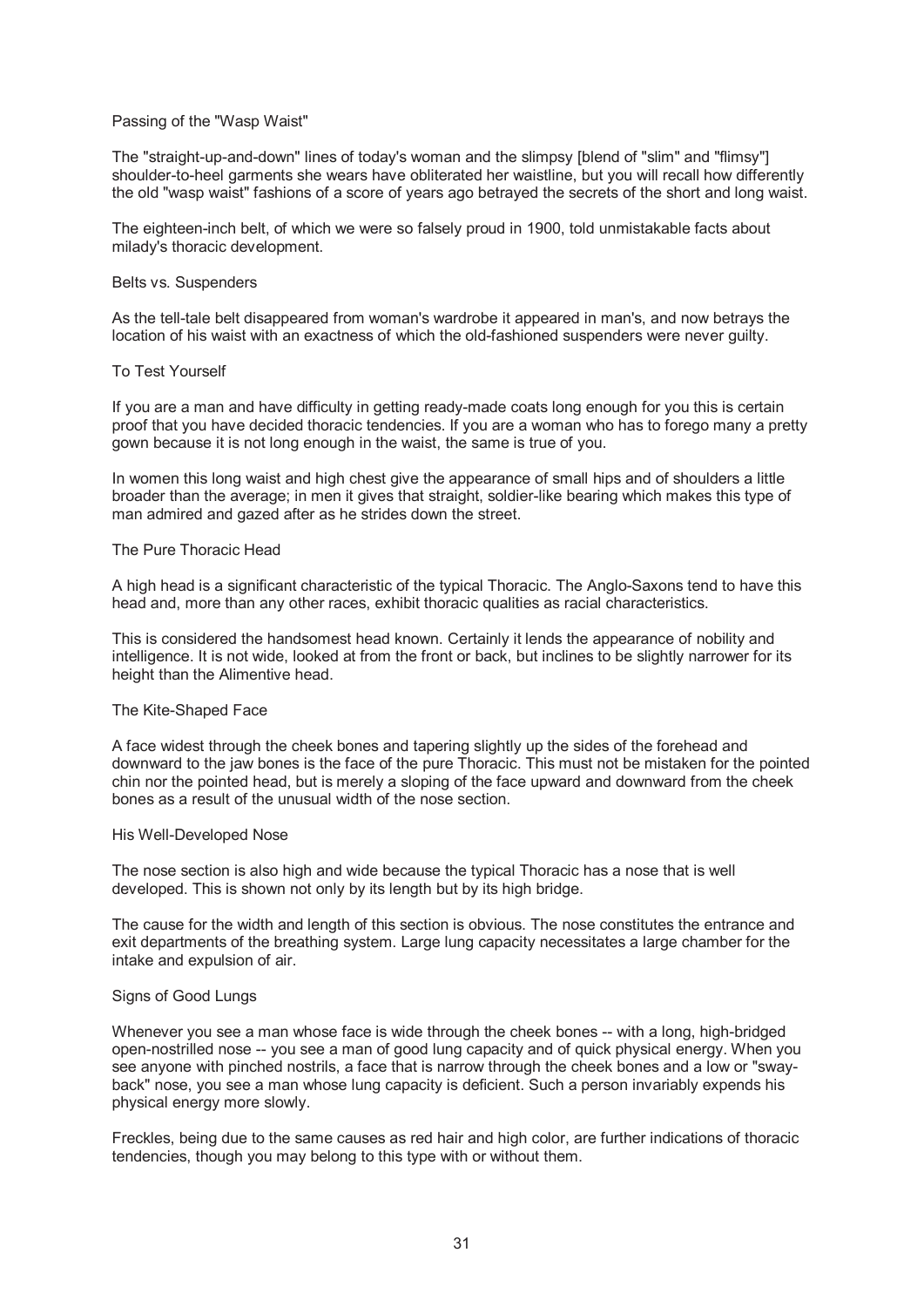# The Typical Thoracic Hand

The pointed hand is the hand of the pure Thoracic. Note the extreme length of the second finger and the pointed effect of this hand when all the fingers are laid together. Any person with a pointed hand such as this has good thoracic development whether it occupies first place in his makeup or not.

The fingers of the Thoracic are also inclined to be more thin-skinned than those of other types.

One may be predominantly Thoracic without these elements but they are indications of the extreme Thoracic type. Naturally the hand of the extreme Thoracic is more pink than the average.

#### The Beautiful Foot

The Thoracic tends to have more narrow, high-arched feet than other types. As a result this type makes the majority of the beautifully shod.

#### The Man of Energetic Movements

A hair-trigger nimbleness goes with this type. He is always "poised ready to strike."

All Thoracics use their hands, arms, wrists, limbs and feet alertly and energetically. They open doors, handle implements and all kinds of hand instruments with little blundering. Also their movements are more graceful than those of other types.

#### The Thoracic Walk

"The springy step" must have been invented to describe the walk of the Thoracic. No matter how hurried, his walk has more grace than the walk of other types. He does not stumble; and it is seldom that a Thoracic steps on the train of his partner's gown.

#### The Graceful Sitter

The way you sit tells a great deal about your nature. One of the first secrets it betrays is whether you are by nature graceful or ungainly. The person who sits gracefully, who seems to drape himself becomingly upon a chair and to arise from it with ease is usually a Thoracic.

Their excess of energy sometimes gives them the appearance of "fidgeting," but it is an easy, graceful fidget and not as disturbing as that of other types.

#### Keen Eye and Ear Senses

Quick eyes and keen ears are characteristic of the Thoracics. The millions of stimuli -- the sounds, sights and smells impinging every waking moment upon the human consciousness -- affect him more quickly and more intensely than any other type. The acuteness of all our senses depends, to a far greater extent than we have hitherto supposed, upon proper heart and lung action.

Take long, deep breaths for five minutes in the open air while walking rapidly enough to make your heart pound, and see how much keener your senses are at the end of that time.

The Thoracic is chronically in this condition because his heart and lungs are going at top speed habitually and naturally all his life.

#### Susceptible to Heat

Because bodily temperature varies according to the amount of blood and the rapidity of its circulation, this type is always warmer than others. He is extremely susceptible to heat, suffers keenly in warm rooms or warm weather and wears fewer wraps in winter. The majority of bathers at the beaches in summer are largely of this type.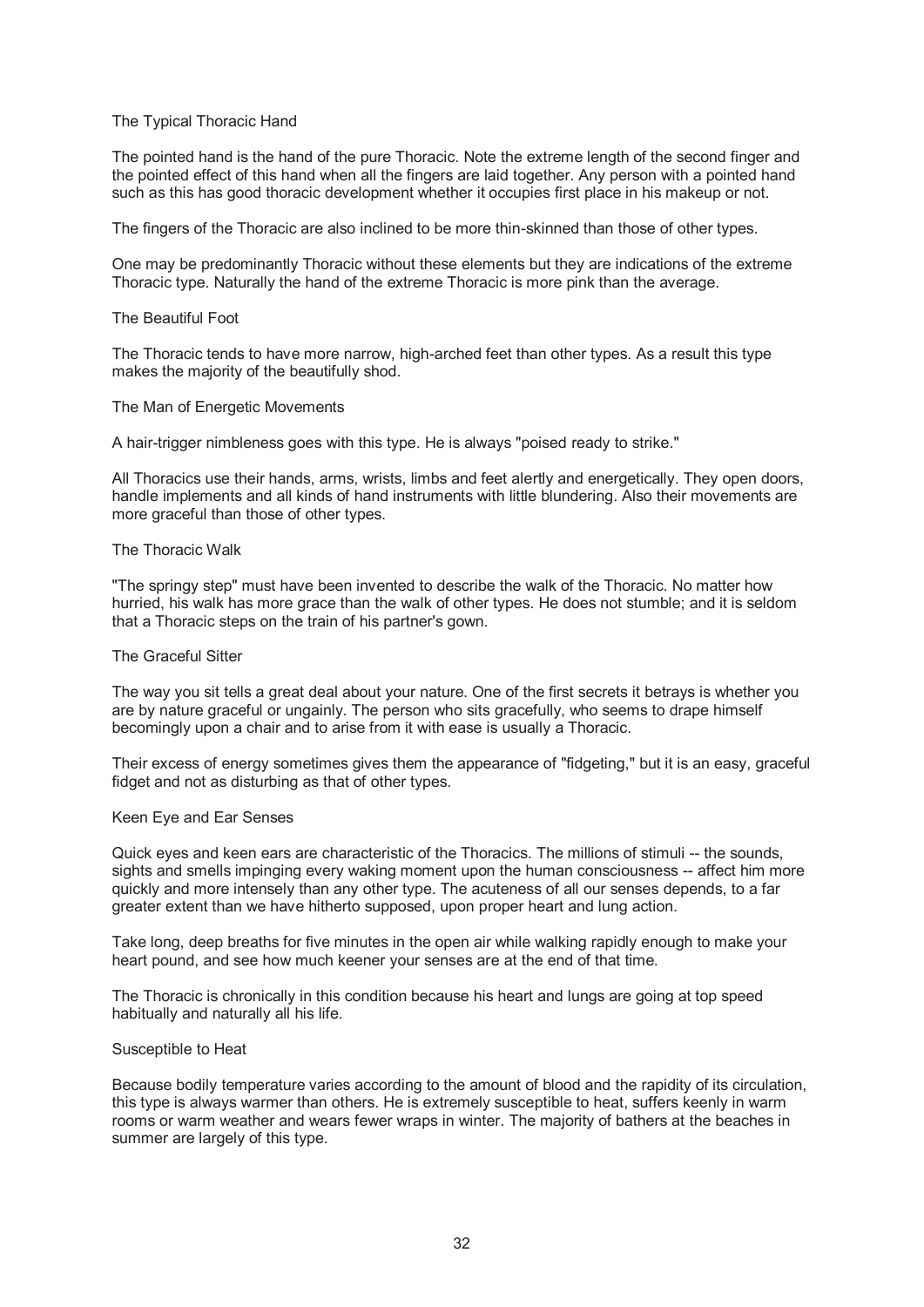# The High-Strung

Nerves as taut as a violin string -- due to his acute physical senses and his thin, sensitive skin -- plus his instantaneous quickness make the Thoracic what is known as "high-strung."

# The Most Temperamental

Because he is keyed to high C by nature, the Thoracic has more of that quality called temperament than any other type.

The wag who said that "temperament was mostly temper" might have reversed it and still have been right. For temper is largely a matter of temperament. Since the Thoracics have more "temperament" it follows naturally that they have more temper, or rather that they show it oftener, just as they show their delightful qualities oftener.

# A Continuous Performance

This type, consciously and unconsciously, is a "continuous performance." He is showing you something of himself every moment and if you are interested in human nature, as your reading of this book suggests, you are going to find him a fascinating subject. He is expressing his feelings with more or less abandon all the time and he is likely to express as many as a dozen different ones in as many moments.

# The Quick Temper

"Flying off the handle," and "going up in the air" are phrases originally inspired by our dear, delightful friends, the Thoracics.

Other types do these more or less temperamental things but they do not do them as frequently nor on as short notice as this type.

# The Human Firefly

A fiery nature is part and parcel of the Thoracic's makeup. But did you ever see a fiery-natured man who didn't have lots of warm friends! It is the grouch -- in whom the fire starts slowly and smolders indefinitely -- that nobody likes. But the man who flares up, flames for a moment and is calm the next never lacks for companions or devotees.

# The Red-Haired

One may belong to the Thoracic type whether his hair is blonde or brunette or any of the shades between, but it is an interesting fact that most of the red-haired are largely of this type. "He didn't have red hair for nothing" is a famous phrase that has been applied to the red-haired, quick-tempered Thoracic for generations.

You will be interested to note that this high color and high chest are distinctly noticeable in most of the red-haired people you know -- certain proof that they approximate this type.

As you walk down the street tomorrow look at the people ahead of you and when you find a "redhead" notice how much more red his neck is than the necks of the people walking beside him. This flushed skin almost always accompanies red hair, showing that most red-haired people belong to this type.

# The "Flash in the Pan"

The red-haired man's temper usually expends itself instantly. His red-hot fieriness is over in a moment. But for every enemy he has two friends -- friends who like his flame, even though in constant danger from it themselves.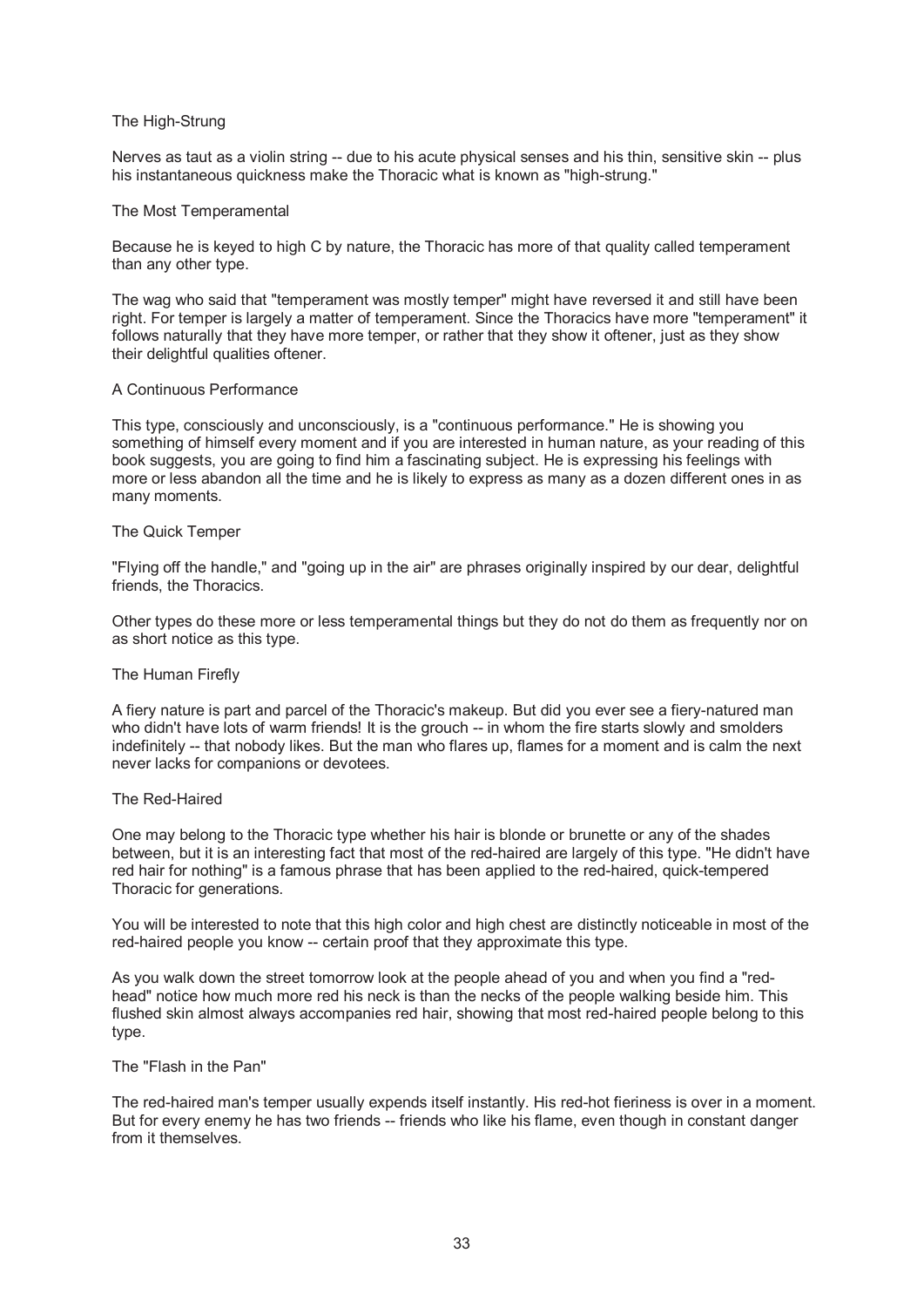Whereas the Alimentive avoids you if he disagrees with you, the Thoracic likes to tell you in a few hot words just what he thinks of you. But the chances are that he will be so completely over it by lunch time that he will invite you out with him.

# Desire for Approbation

To be admired and a wee bit envied are desires dear to the heart of this type. Everybody, to a greater or lesser degree, desires these things, but to no other type do they mean so much as to this one. We know this because no other type, in any such numbers, takes the trouble or makes the sacrifices necessary to bring them about.

# Acts Indicate Desires

The ego of every individual craves approval but the majority of the other types craves something else more -- the particular something in each case depending upon the type to which the individual belongs.

You can always tell what any individual WANTS MOST by what he DOES. The man who thinks he wants a thing or wishes he wanted it talks about getting it, envies those who have it and plans to start doing something about it. But the man who really WANTS a thing GOES AFTER it, sacrifices his leisure, his pleasures and sometimes love itself -- and GETS it.

# Shines in Public Life

The lime-light appeals more to this type than to others because it goes further toward gratifying his desire for approbation. So while other men and women are dreaming of fame the Thoracic practises, ploughs and pleads his way to it.

The personal adulation of friends and of the multitude is the breath of life to him. Extremes of this type consider no self-denial too great a price to pay for it.

# Many on the Stage

The stage in all its forms is as natural a field to the Thoracic as salesmanship is to the Alimentive. The pleas of fond papas and fearsome mamas are usually ineffective with this type of boy or girl when he sets his heart on a career before the foot-lights or in the movies.

Whether they achieve it or not will depend on other, and chiefly mental, traits in each individual's makeup, but the yearning for it in some form is always there. So the managers' waiting rooms are always crowded with people of this type. It is this intensity of desire which has goaded and inspired most stage artists on to success in their chosen fields.

# "Put Yourself in His Place"

To be able to put one's self in the role of another, to feel as he feels; to be so keenly sensitive to his situation and psychology that one almost becomes that person for the time being, is the heart and soul of acting.

The Thoracic has this sensitiveness naturally. After long study and acquaintance you may be able to put yourself in the place of a few friends. The Thoracic does this instantly and automatically.

# Tendency, Not Toil, Makes Fame

Those who have succeeded to fame in any given line are wont to proclaim, "Hard work is the secret of success," and to take great credit unto themselves for the labor they have expended on their own.

It is true of course that all success entails hard work. But the man or woman sufficiently gifted to rise to the heights gets from that gift such a strong inward urge towards its expression that what he does in that direction is not work to him. The long hours, concentration and study devoted to it are more pleasurable than painful to him. He chooses such activities voluntarily.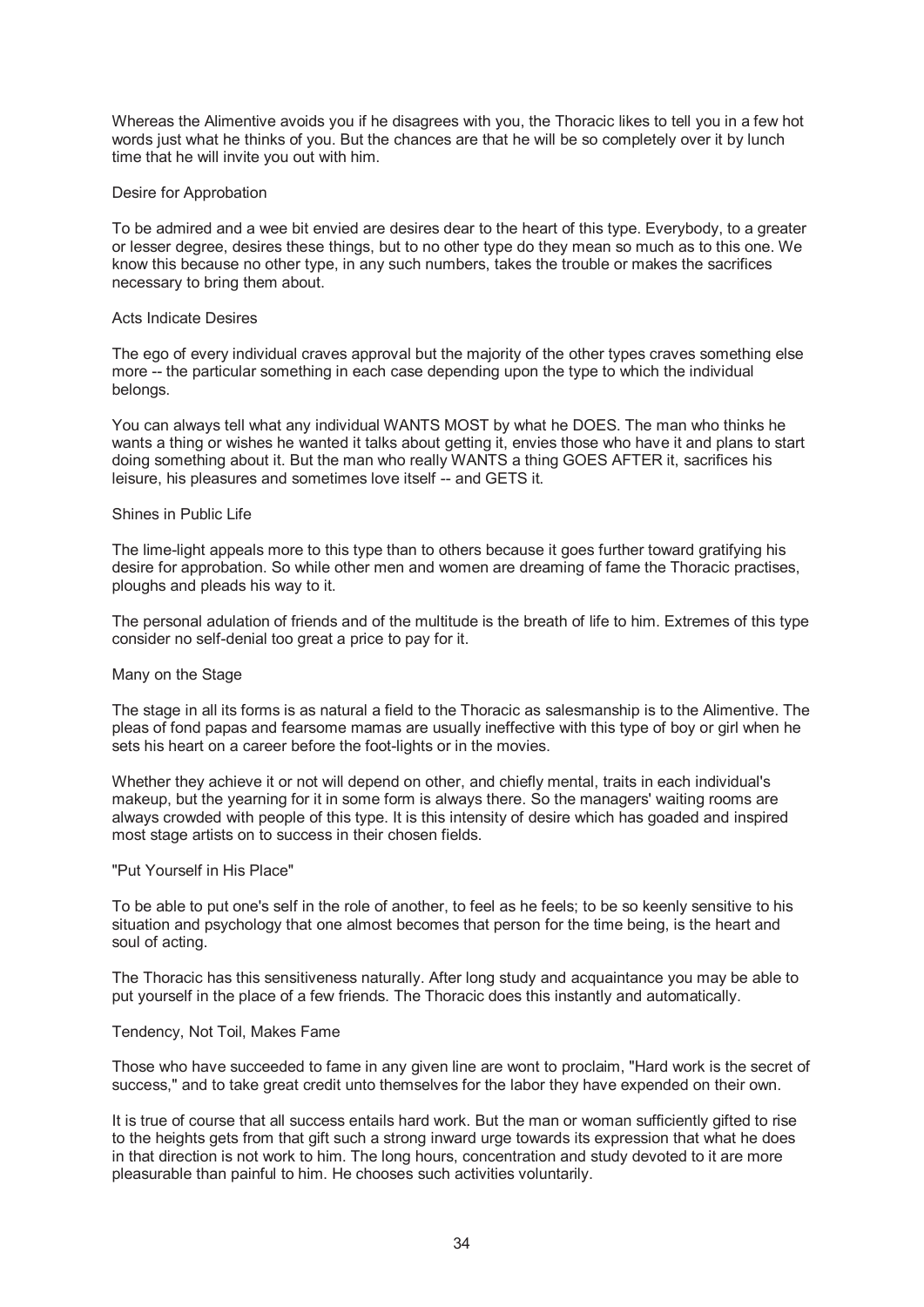# Nature the Real Artist

Nothing can rightly be called work which one does out of sheer preference. Work never made an actress and work never made a singer where innate talent for these arts was lacking. Nature, the true maker of every famous name, bestows ninety per cent and man, if he hustles, can provide the other very necessary ten. But his sense of humor if not his sense of justice should be sufficient to prevent his trying to rob the Almighty of His due.

#### Success for All

Every individual who is not feeble-minded can be a success at something in this big world. Every normal-minded individual is able to create, invent, improve, organize, build or market some of the myriads of things the world is crying for. But he will succeed at only those things in which his physiological and psychological mechanisms perform their functions easily and naturally.

# Why We Work

Man is, by inclination, very little of a worker. He is, first, a wanter -- a bundle of instincts; second, a feeler -- a bundle of emotions; last and least, he is a thinker. What real work he does is done not because he likes it but because it serves one of these first two bundles of instincts.

When the desire for leisure is stronger than the other urges, leisure wins. But in all ambitious men and women the desire for other things outweighs the leisure-urge.

#### Ambition and Type

Now what is it that causes some to have ambition and others to lack it?

Your ambitions take the form determined by your predominating physiological system. For instance, in every great singer the Thoracic has been present either as the first or second element.

The effect of the physical upon our talents is no more marked anywhere than here. For it is his unusual lung power, his high chest, the sounding boards in his nose section and his superior vocal cords that make the real foundation of every singer's fame. These physiological conditions are found in extreme degree only in persons of thoracic tendencies.

It was the great lung-power of Caruso that made him a great singer. It was his remarkable heartpower that brought him through an illness in February, 1921, when every newspaper in the world carried on its front page the positive statement that he could not live another day. That he lived for six months afterward was due chiefly to his remarkable heart.

The nature resulting from a large heart and large lungs is one distinctly different from all others -- in short, the Thoracic nature.

## The Best Dressed

The best dressed man and the best dressed woman in your town belong predominantly to this type. This is no accident. The Thoracics, being possessed of acute eye senses, are more sensitive to color and line than any other type. These are the foundations of "style" and artistic grooming.

#### Clothes Can Unmake the Man

Being desirous of the approval of others and realizing that though clothes do not make the man they can unmake him, this type looks to his laurels on this point.

Because clothes determine the first impressions we make upon strangers and because that impression is difficult to change, clothes are of vast importance in this maze of human relationships.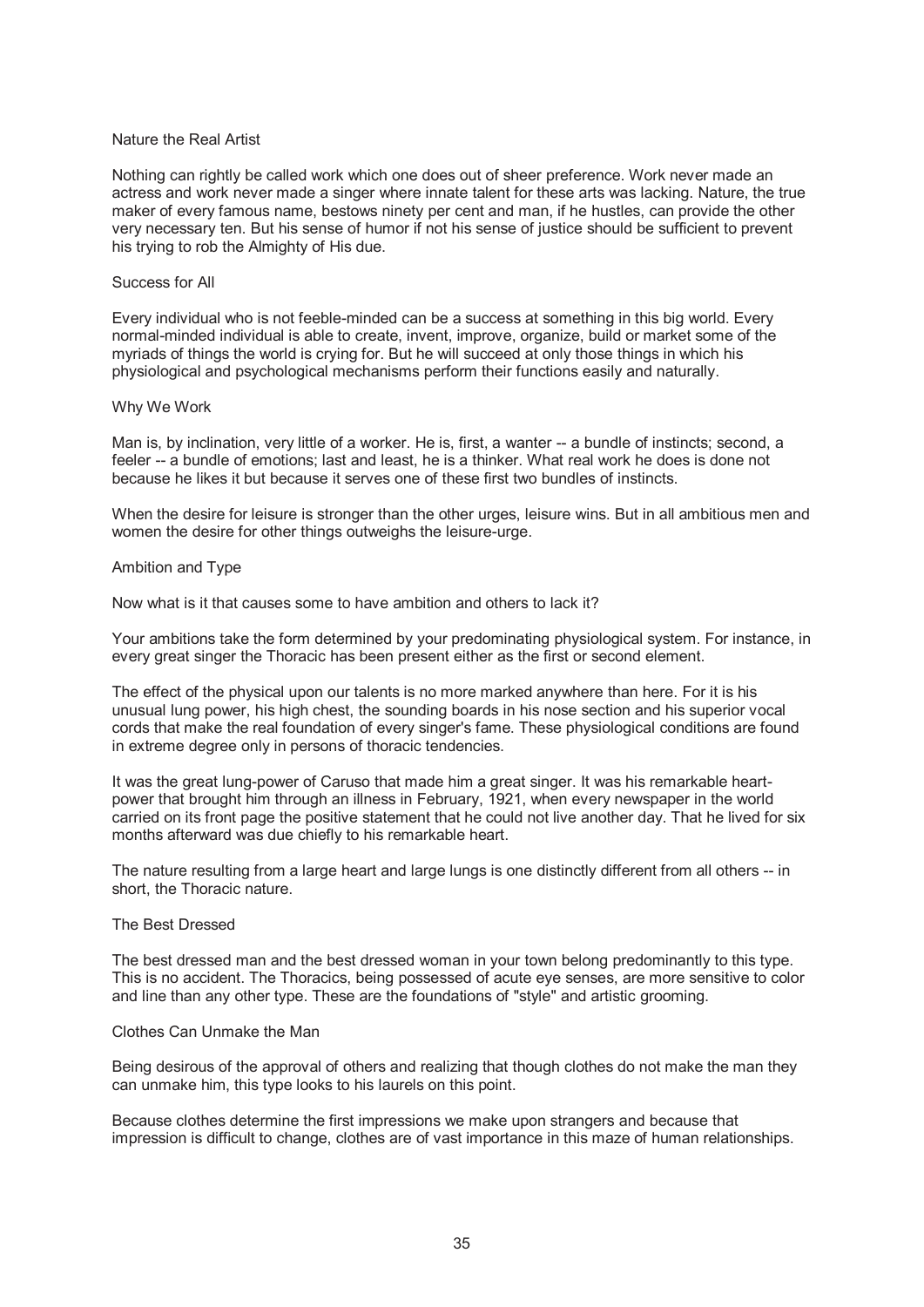The Thoracic is more sensitive to the attitude of others because their attitude is more vital to his selfexpression. He senses from childhood the bearing that clothes have for or against him in the opinion of others and how they can aid him to express his personality.

# The Glass of Fashion

The Thoracic therefore often becomes "the glass of fashion and the mold of form." His consciousness of himself is so keen that, even when alone, he prefers those things in dress which are at once fine, fancy and fashionable.

Some types are indifferent to clothes, some ignorant of clothes and some defiant in their clothes but the Thoracic always has a keen sense of fitness in the matter of apparel.

# Distinction in Dress

The distinctive dresser is one who essays the extremely fashionable, the "last moment" touch. He is always a step or two ahead of the times. His ties, handbags, handkerchiefs and stick pins are "up to the minute." Such a man or woman invariably has a large thoracic development and is well repaid by the public for his pains.

# Dress the Universal Language

The public looks more eagerly than we suppose to changes in styles and fads. It gives, in spite of itself, instantaneous admiration of a sort to those who follow the dictates of fashion. This being one of the quickest roads to adulation, it is often utilized by this type.

# The Newest in Hairdressing

The latest thing in coiffures is always known by the Thoracic woman. And because she is, more often than any other type, a beautiful woman she can wear her hair in almost any style and find it becoming.

So when puffs were the thing this type of woman not only wore puffs but the most extreme and numerous puffs. When the "sticking-to-the-face" style was in vogue she bought much bandoline and essayed the sleekest and shiniest head of all. When the ear-bun raged she changed those same paper-like curls overnight into veritable young sofa cushions.

# Always on "Dress Parade"

With intent to keep the spotlight on himself the Thoracic is always on dress parade. He is vividly aware of himself; he knows what kind of picture he is making. He is seldom "self-conscious," in the sense of being timid. When he does happen to be timid he suffers, by reason of his greater desire for approval, more acutely than any other type.

# Affectability His Keynote

Instantaneous reaction to stimuli -- with all the reflex actions resulting therefrom -- constitutes the keynote of this type. This makes an individual who is physiologically and psychologically affectable.

Because life is full of all kinds of stimuli, acting during every waking moment upon every sense in the organism, any person who is high strung finds himself in the midst of what might be called "nervebedlam."

# Gets the Most Out of Everything

Because of this same highly sensitized makeup the Thoracic gets more sensations out of every incident than the rest of us do. He experiences more joy in the space of a lifetime but also more disappointment.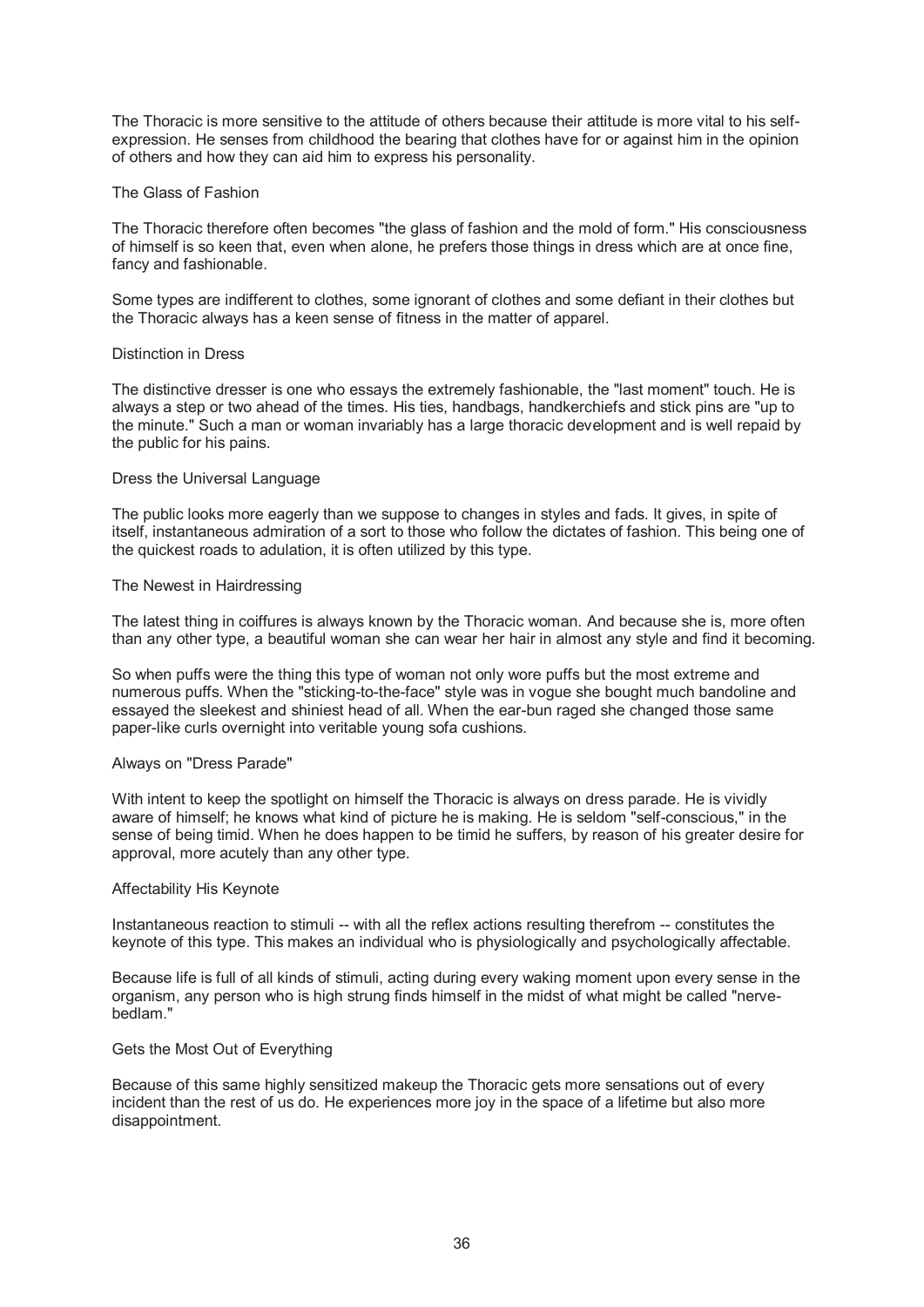## The Human Violin

For the same reason that the violin vibrates to a greater number of sounds than the organ, the Thoracic is a more vibrant individual than others. He is impelled to an expressiveness of voice, manner and action that often looks like pretense to less impulsive people. In other types it would be, but to the Thoracic it is so natural and normal that he is often much surprised to hear that he has the reputation of being "affected."

### A Reputation for Flightiness

This lightning-like liveliness of face, body and voice, his quick replies and instantaneous reactions to everything also cause him to be called "flighty."

### The Quick Thinker

We are prone to judge every one by ourselves. People whose mental or physical senses are less "keyed-up," less sensitive, call the Thoracic "rattle-brained."

Usually such a man's brain is not rattled at all; it is working, as all brains do in response to the messages reaching it, via the telegraph wires of the five senses.

In the Thoracic these wires happen to be more taut than in the other types. He gets sensations from sights, sounds, tastes, touches and smells much more quickly than the rest of us do. These messages are sent to the brain more rapidly and, since sensation is responsible for much of our thinking, this man's brain thinks a little more speedily than that of other types.

It does not necessarily think any better. Often it does need slowing down. But compared to the thought-power of some of the other types the Thoracic's speed makes up for much of his carelessness. He makes more mistakes in judgment than other types but can "right-about-face" so quickly he usually remedies them while other types are still trying to decide when to start.

To hold himself back is the hardest lesson for this type to learn.

#### His Changeability

This tendency to let himself go brings the Thoracic a great deal of unhappiness and failure. He plunges so quickly that he often fails to take into consideration the various elements of the situation.

His physical senses tell him a thing should be done and rush him headlong into actions that he knows are ill-advised the moment he has time to think them over. In turning around and righting his mistakes he often hears himself called "changeable" and "vacillating."

#### His "Batting Average"

In this, as in other things, we have a tendency toward smugness, shortsightedness and egotism. The man who makes but one mistake a year because he makes but two decisions is wrong fifty per cent of the time. Yet he self-satisfiedly considers himself superior to the Thoracic because he has caught the latter in six "poor deals within six months." At the rate the average Thoracic acts this would be about one mistake in a thousand -- a much "better batting average" than the other man's.

But because the confidence of others in our stability is of prime importance to us all, this type or anyone inclined to definite thoracic tendencies should take pains to prevent this impression from settling into the minds of his friends.

#### Should Get Onto the Highway

The greatest reason for striving toward stability in action and more slowness in decision, however, is for his own future's sake. The man who is constantly making decisions and being compelled to alter them gets nowhere. He may have the best engine and the finest car in the world but if he runs first down this by-path, and then that, he will make little progress on the main highway.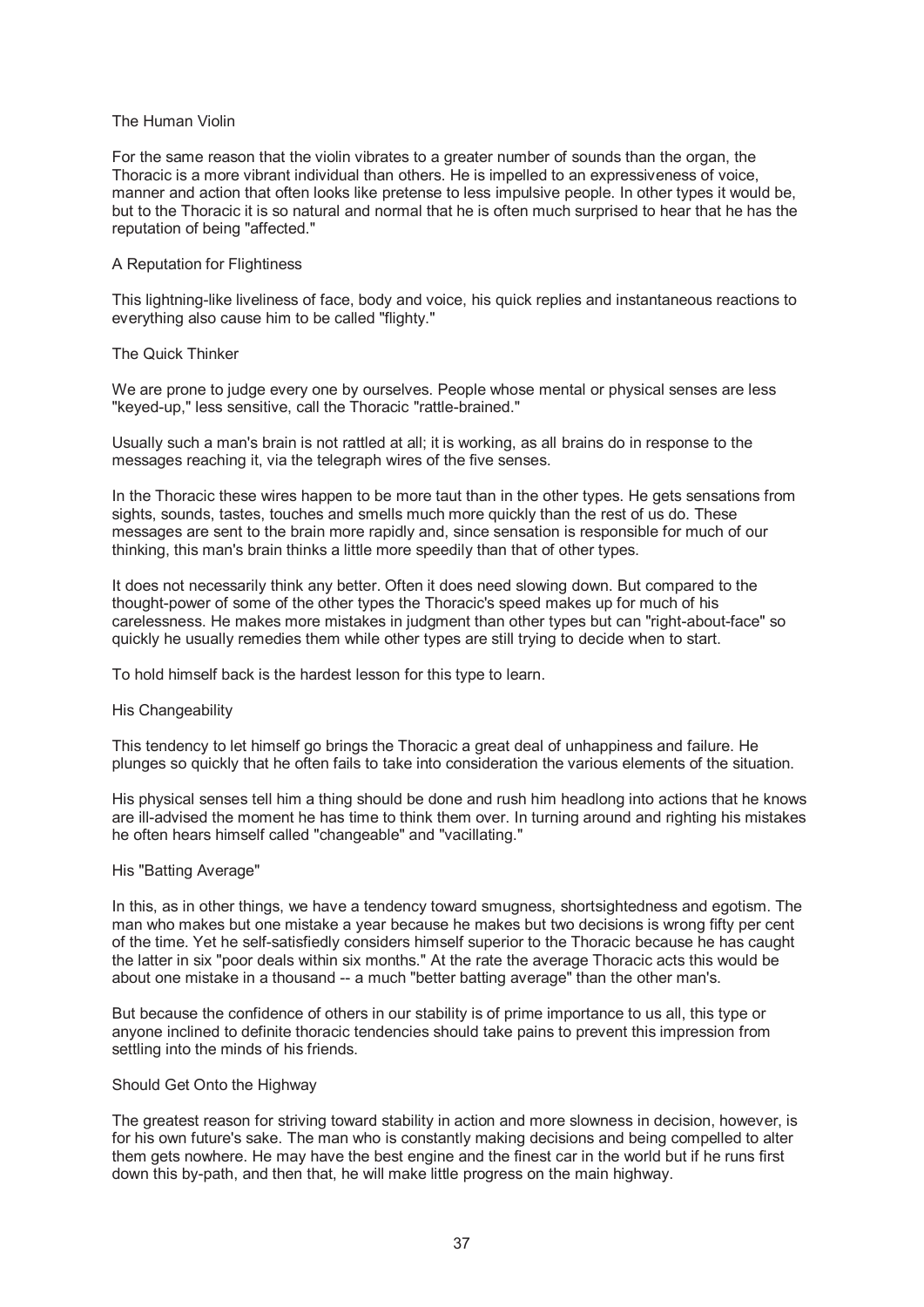## Should Have an Aim

An aim, a definite goal is essential to the progress of any individual. It should be made with care and in keeping with one's personality, talents, training, education, environment and experience, and having been made should be adhered to with the determination which does not permit little things to interfere with it.

### Eliminating Non-Essentials

The big problem of individual success is the problem of eliminating non-essentials -- of "hewing to the line, letting the chips fall where they may." Most of the things that steal your time, strength, money and energy are nothing but chips. If you pay too much attention to them you will never hew out anything worthwhile.

### No Vain Regrets

If you are a Thoracic don't regret the fact that you are not a one-decision-a-year man, but try to make fewer and better decisions.

Your quickness, if called into counsel, will enable you to see from what instincts your mistakes habitually arise and the direction in which most of them have pointed. And you will see this with so much greater dispatch than the average person that you will lose little time.

You should begin today to analyze your most common errors in judgment that you may guard against their recurrence.

# Always Slightly Thrilled

Even when apparently composed the Thoracic is always a wee bit thrilled. Everything he sees, hears, touches, tastes or smells gives him such keen sensations that he lives momentarily in some kind of adventure.

He languishes in an unchanging environment and finds monotony almost unbearable.

#### Lights and Shadows

"Never two minutes the same" fitly describes this type. He passes rapidly from one vivid sensation to another and expresses each one so completely that he is soon ready for the next. He has fewer complexes than any other type because he does not inhibit as much.

#### The Uncorked Bottle

The "lid" is always off of the Thoracic. This being the case he suffers little from "mental congestion" though he sometimes pays a high price for his self-expression.

## Everybody is Interesting

Most of us are much more interesting than the world suspects. But the world is not made up of mind readers. We keep our most interesting thoughts and the most interesting side of ourselves hidden away. Even your dearest friends are seldom given a peep into the actual You. And this despite the fact that we all recognize this as a deficiency in others.

We bottle up ourselves and defy the world's cork-screws -- all save the Thoracic. He allows his associates to see much of what is passing in his mind all the time. Because we are all interested in the real individual and not in masks this type usually is much sought after.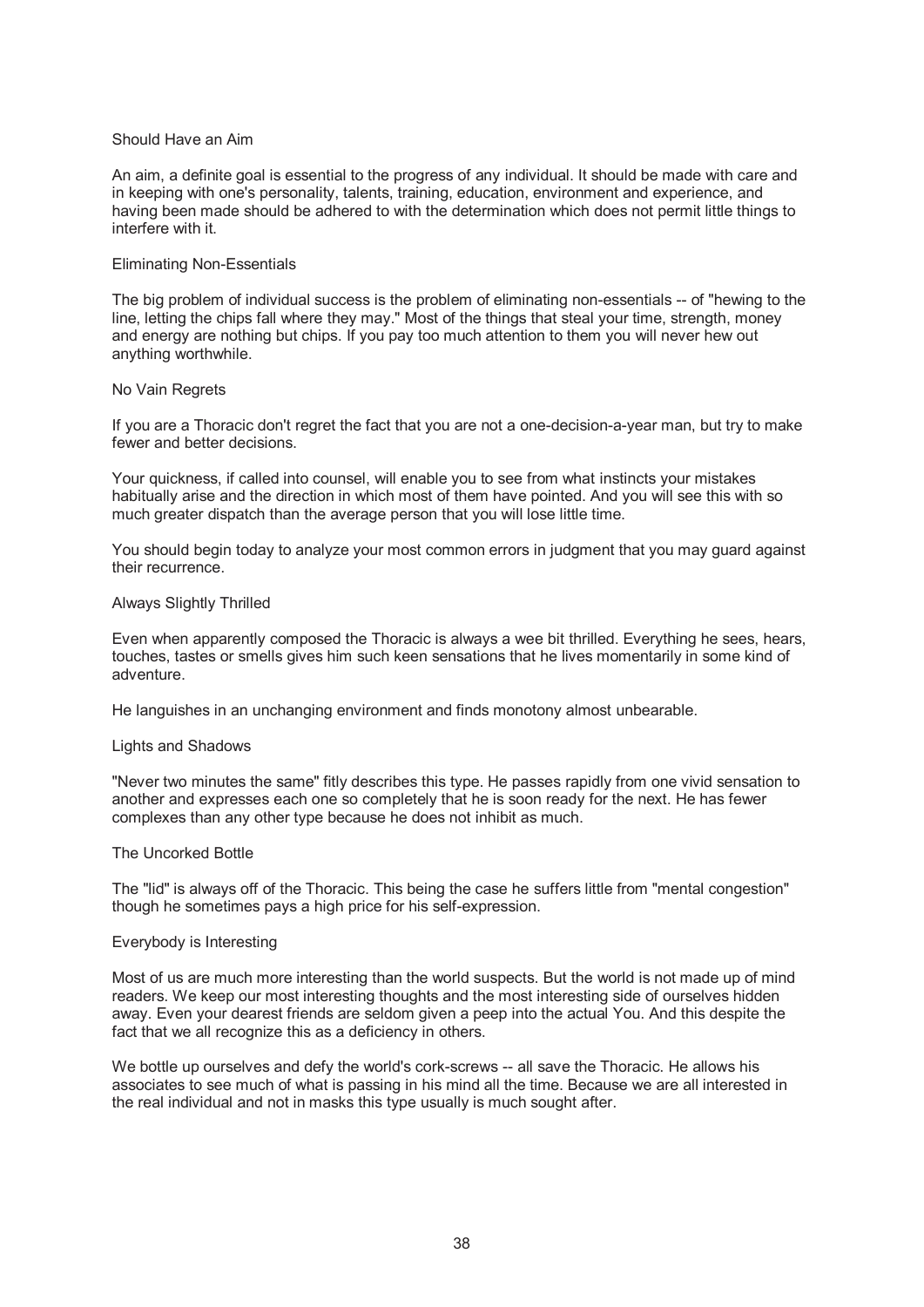## Not Secretive

The Thoracic does not by preference cover up; he does not by preference secrete; he does not, except when necessary, keep his plans and ways dark. He is likely to tell not only his family but his newest acquaintances just what he is planning to do and how he expects to do it.

The naturally secretive person who vaguely refers to "a certain party" when he has occasion to speak of another is the exact opposite of this type.

## His "Human Interest"

We are all interested in the little comings and goings of our friends. Upon this fact every magazine and newspaper builds its "human interest" stories. We may be indifferent to what the President of the United States is doing about international relations but what he had for breakfast is mighty interesting. Few people read inaugural addresses, significant though they often are to the world and to the reader himself. But if the President would write ten volumes on "Just How I Spend My Sundays," it would be a "best seller."

### Naturally Confidential

Personal experiences, personal secrets and personal preferences are subjects we are all interested in. These are the very things with which the Thoracic regales his friends and about which he is more frank and outspoken than any other type. He makes many friends by his obvious openness and his capacity for seeing the interesting details which others overlook.

### Charming Conversationalist

Colorful, vivid words and phrases come easily to the tongue of this type for he sees the unusual, the fascinating, in everything. Since anyone can make a thing interesting to others if he is really interested in it himself, the Thoracic makes others see and feel what he describes. He is therefore known as the most charming conversationalist.

## Beautiful Voice

The most beautiful voices belong to people who are largely of this type. This is due, as we have said before, to physiological causes. The high chest, sensitive vocal cords, capacious sounding boards in the nose and roof of the mouth all tend to give the voice of the Thoracic many nuances and accents never found in other types.

His pleasing voice plus the vividness of his expressions and his lack of reticence in giving the intimate and interesting details are other traits which help to make the Thoracic a lively companion.

#### The Lure of Spontaneity

The most beloved people in the world are the spontaneous. We lead such drab lives ourselves and keep back so much, we like to see a little Niagara of human emotion occasionally. The Thoracic feels everything keenly. Life's experiences make vivid records on the sensitive plate of his mind. He puts them on the Victrola [record player] that is himself and proceeds to run them off for your entertainment.

### Sometimes a "Bubbler"

"A constant stream of talk" must have been first said in describing this type. For while others are carefully guarding their real feelings and thoughts the Thoracic goes merrily on relieving himself of his.

More sedate and somber types call the Thoracics "bubblers" or "spouters" just for this reason.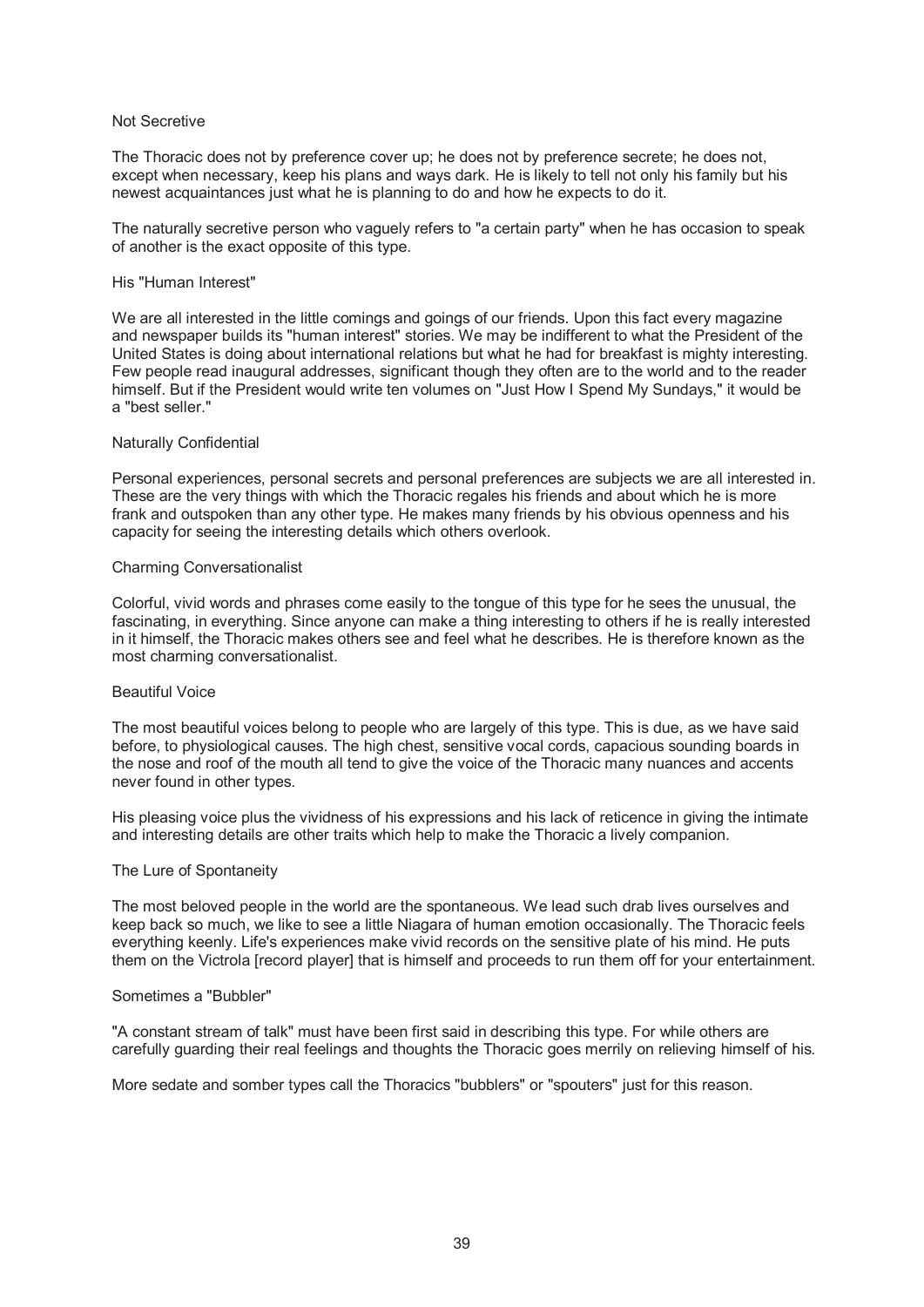## The Incessant Talker

"That person's talk gets on my nerves," is a remark often made by one of the staid, stiff types concerning the seldom silent, extremely florid individual. So natural is this to the Thoracic that he is entirely unconscious of the wearing effect he has on other people.

## A Sense of Humor

Seeing the funny side of everything is a capacity which comes more naturally to this type than to others. This is due to the psychological fact that nothing is truly humorous save what is slightly "out of plumb."

Real humor lies in detecting and describing that intangible quirk. No type has the sensitiveness essential to this in any such degree as the Thoracic. Individuals of other types sometimes possess a keen sense of humor. This trait is not confined to the Thoracic. But it is a significant fact that almost every humorist of note has had this type as the first or second element in his makeup.

### The Human Fireworks

"He is a skyrocket," or "she is a firefly," are phrases often used to describe that vivacious individual whose adeptness at repartee puts the rest of the crowd in the background. These people are always largely or purely Thoracic. They never belong predominately to the fourth type.

The next time you find such a person note how his eyes flash, how his color comes and goes and the many indescribable gradations of voice which make him the center of things.

"He is always shooting sparks," said a man recently in describing a florid, high-chested friend.

### Never Dull Company

His "line" may not interest you but the Thoracic himself is usually interesting. He is an actual curiosity to the quiet, inexpressive people who never can fathom how he manages to talk so frankly and so fast.

Such a person is seldom dull. He is everything from a condiment to a cocktail and has the same effect on the average group of more or less drab personalities.

### Lives in the Heights and Depths

"Glad one moment and sad the next" is the way the ticker would read if it could make a record of the inner feelings of the average Thoracic. These feelings often come and go without his having the least notion of what causes them. Ordinarily these unaccountable moods are due to sensations reaching his subconscious mind, of which no cognizance is taken by his conscious processes.

#### Called "Intuitive"

This ability to "get" things, to respond quickly with his physical reactions while devoting his mental ones to something else, has obtained for this type the reputation of possessing more "intuition" than others.

### Source of "Hunches"

That there is no such thing as intuition in the old sense of getting a "hunch" from the outside is now agreed by psychologists. The thing we have called intuition, they maintain, is not due to irregular or supernatural causes but to our own normal natural mental processes.

The impression that he gets this knowledge or suspicion from the outside is due, the scientists say, to the fact that his thinking has proceeded at such lightning-like speed that he was unable to watch the wheels go round. The only thing of which he is conscious is the final result or sum at the bottom of the column called his "hunch." He is not aware of the addition and subtraction which his mind went through to get it for him.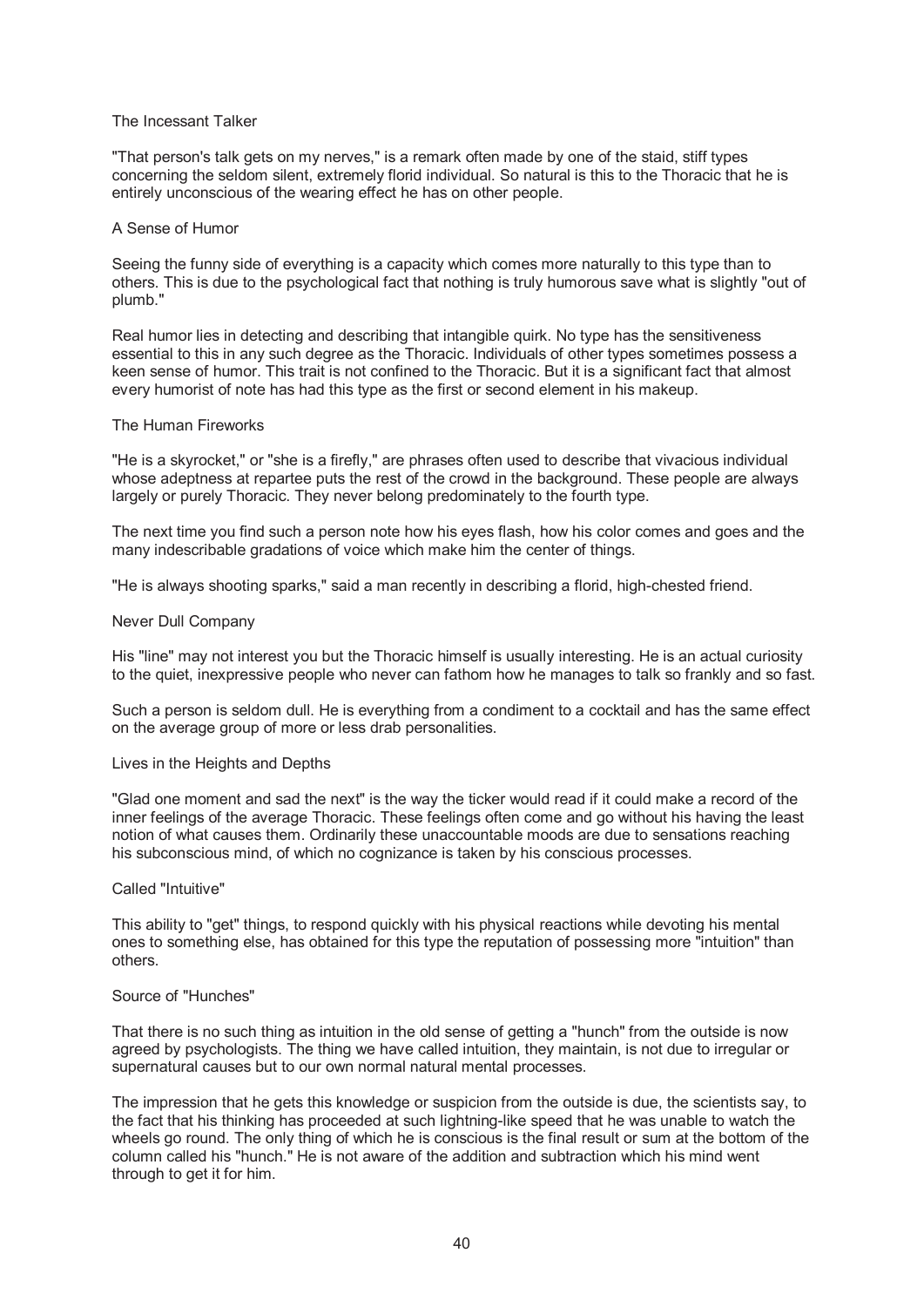# Easily Excited

"Off like a shot" is a term often applied to the Thoracic. He is the most easily excited of all types but also the most easily calmed. He recovers from every mood more quickly and more completely than other types. Under the influence of emotion he often does things for which he is sorry immediately afterward.

### On the Spur of the Moment

This type usually does a thing quickly or not at all. He is a gun that is always cocked. So he hits a great many things in the course of a lifetime and leads the most exciting existence of any type. Being able to get thrills out of the most commonplace event because of seeing elements in it which others overlook, he finds in everyday life more novelty than others ever see.

### The Adventurers

Romance and adventure always interest this type. He lives for thrills and novel reactions and usually spares no pains or money to get them. A very slangy but very expressive term used frequently by these people is, "I got a real kick out of that."

This craving for adventure, suspense and zest often lures this type into speculation, gambling and various games of chance. The danger in flying, deep-sea diving, auto-racing and similar fields has a strong appeal for this type -- so strong that practically every man or woman who follows these professions is of this type.

## Tires of Sameness

The Thoracic soon tires of the same suit, the same gown, the same house, the same town and even the same girl. He wrings the utmost out of each experience so quickly and so completely that he is forever on the lookout for new worlds to conquer. Past experiences are to him as so many lemons out of which he has taken all the juice. He anticipates those of the future as so many more to be utilized in the same way.

## Likes Responsive People

We all like answers. We want to be assured that what we have said or done has registered. The Thoracic is always saying or doing something and can't understand why other people are so unresponsive. He is as responsive as a radio wire. Everything hits the mark with him and he lets you know it. So, naturally, he enjoys the same from others and considers those less expressive than himself stiff, formal or dull.

The kind of person the Thoracic likes best is one sufficiently like himself to nod and smile and show that he fully understands but who will not interrupt his stream of talk.

## People He Dislikes

The stolid, indifferent or cold are people the Thoracic comes very near disliking. Their evident selfcomplacency and immobility are things he does not understand at all and with which he has little patience.

Such people seem to him to be cold, unfeeling, almost dead. So he steers clear of them. It was surely a Thoracic who first called these people "sticks." But the reason for their acting like sticks will be apparent in another chapter.

### His Pet Aversions

Whereas the Alimentive avoids people he does not care for, the Thoracic is inclined to betray his aversions. He occasionally delights to put people he dislikes at a disadvantage by his wit or satire. The stony individual who walks through life like an Ionian pillar is a complete mystery to the Thoracic;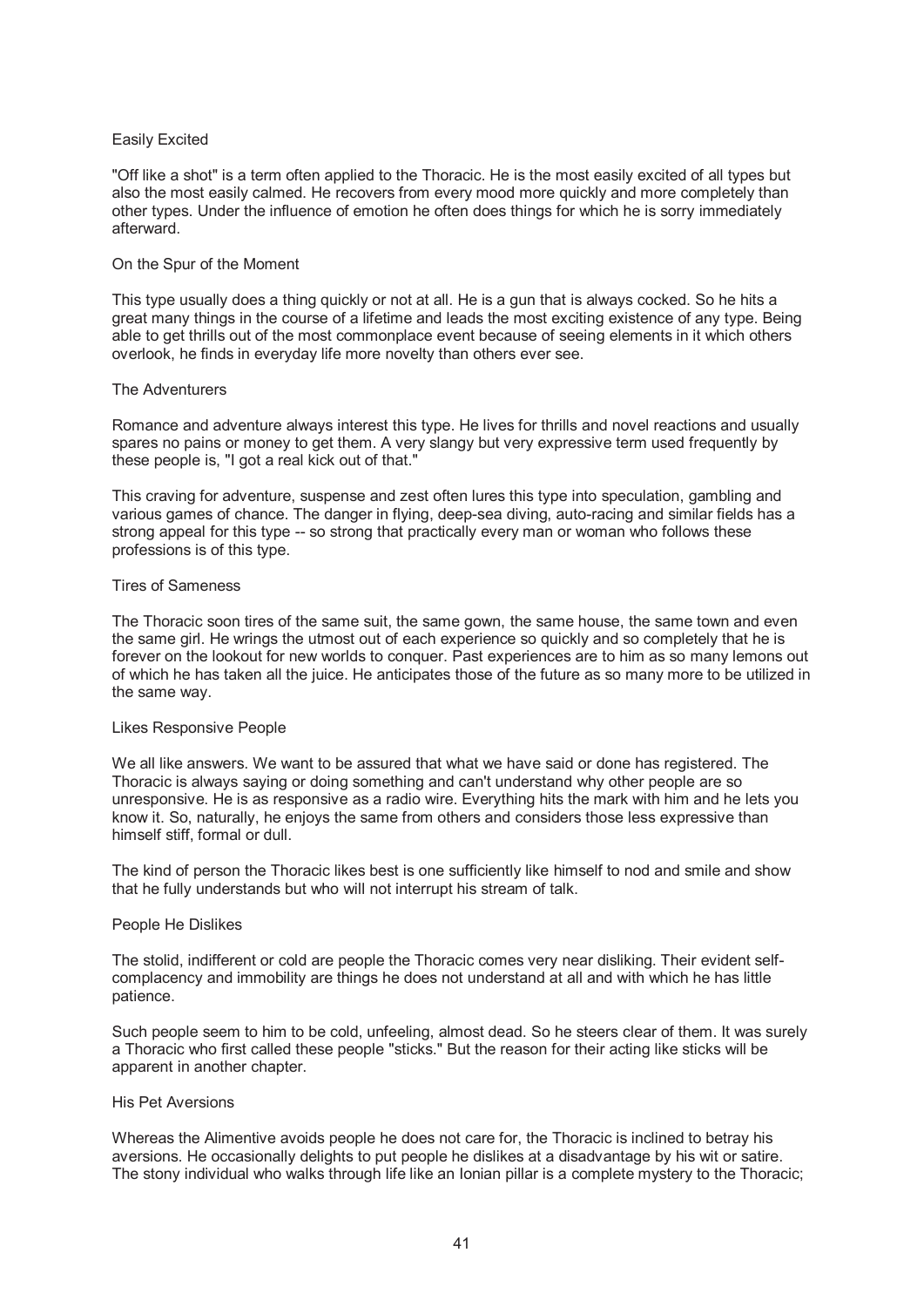and the pillar returns the compliment. We do not like anything we do not understand and we seldom understand anything that differs decidedly from ourselves.

Thus we distrust and dislike foreigners, and to a greater or lesser extent other families, people from other sections of the country, etc. The Easterner and Westerner have a natural distrust of each other; and the Civil War is not the only reason for the incompatibility of Southerners and Northerners.

So it is with individuals. Those who differ too widely in type never understand each other. They have too little of the chief thing that builds friendships -- emotions in common.

## The Forgiving Man

If you have once been a real friend of a Thoracic and a quarrel comes between you, he may be ever so bitter and biting in the moment of his anger but in most cases he will forgive you eventually.

### Really Forgets Disagreements

It is not as easy for other types to forgive; they often refrain from attempting a reconciliation. But the Thoracic's forgiveness is not only spontaneous but genuine.

The Alimentive bears no grudges because it is too much trouble. The Thoracic finds it hard to maintain a grudge because he gets over it just as he gets over everything else. His anger oozes away or he wakes up some fine morning and finds, like the boy recovering from the chickenpox, that he "simply hasn't it anymore."

### Diseases He is Most Susceptible To

Acute diseases are the ones chiefly affecting this type. Everything in his organism tends to suddenness and not to sameness.

Just as he is inclined to get into and out of psychological experiences quickly, so he is inclined to sudden illnesses and to sudden recuperations. A Thoracic seldom has any kind of chronic ailment. If he acquires a superabundance of avoirdupois he is in danger of apoplexy. The combination of extreme Thoracic and extreme Alimentive tendencies is the cause of this disease.

## Likes Fancy Foods

Variety and novelty in food are much enjoyed by this type. The Alimentive likes lots of rich food but he is not so desirous of varieties or freak dishes. But the Thoracic specializes in them.

You cannot mention any kind of strange new dish whose investigation won't appeal to someone in the crowd, and that person is always somewhat thoracic. It gives him another promise of "newness."

Foreign dishes of all kinds depend for their introduction into this country almost entirely upon these florid patrons. According to the statements of restaurateurs this type says, "I will try anything once." Many-course dinners, if the food is good, are especially popular with them.

# "The Trimmings" at Dinner

Out-of-the-ordinary surroundings in which to dine are always welcome to this type. The hangings, pictures, and furniture mean much to him. Most people like music at meals but to the Thoracic it is almost indispensable. He is so alive in every nerve, so keyed-up and has such intense capacity for enjoyment of many things simultaneously that he demands more than other types. An attentive waiter who ministers to every movement and anticipates every wish is also a favorite with the Thoracic when out for dinner.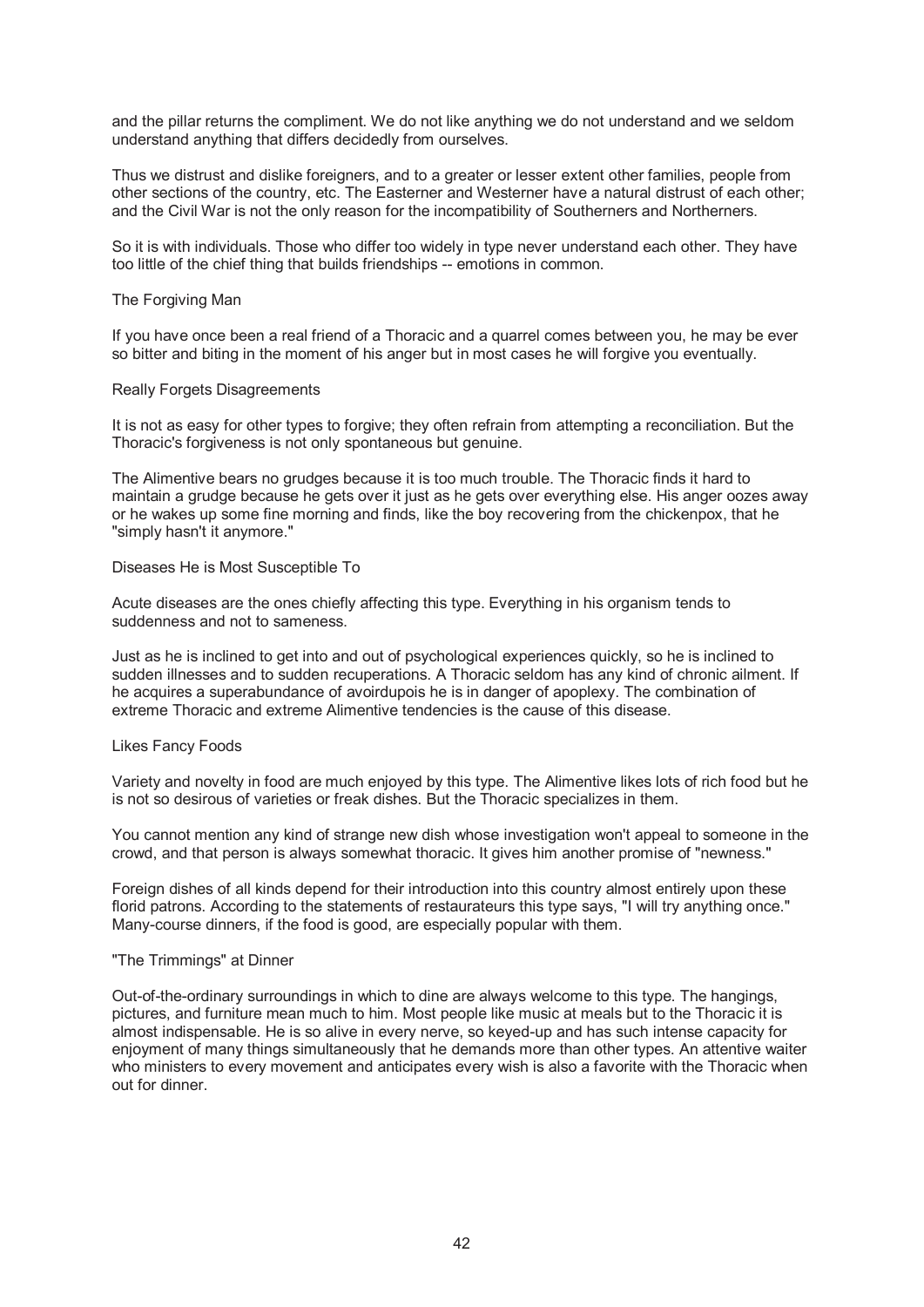## Sensitive to His Surroundings

Colorful surroundings are more necessary to the Thoracic than to other types. The ever-changing fashions in house decorations are welcome innovations to him. He soon grows tired of a thing regardless of how much he liked it to begin with.

Take notice amongst your friends and you will see that the girl who changes the furniture all around every few weeks is invariably of this type. "It makes me feel that I have changed my location and takes the place of a trip," explained one girl not long ago.

# Wants "Something Different"

The exact color of hangings, wall-paper, interior decorations and accessories are matters of vital import to this type. Whereas the Alimentives demand comfort, the Thoracics ask for "something different," something that catches and holds the eye -- that makes an instantaneous impression upon the onlooker and gives him one more thing by which to remember the personality of the one who lives there.

This type considers his room and home as a part of himself and takes the pains with them which he bestows upon his clothes.

## When He is Rich

Wealth to the Thoracic means unlimited opportunity for achieving the unusual in everything. His tastes are more extravagant than those of other types. Uncommon works of art are usually found in the homes of this type. The most extraordinary things from the most extraordinary places are especial preferences with him.

He carries out his desire for attention here as in everything else and what he buys will serve that end directly or indirectly.

## Fashion and "Flare"

"Flare" aptly describes the quality which the pure Thoracic desires in all that touches him and his personality. It must have verve and "go" and distinctiveness. It must be "the latest" and "the thing."

He is the last type of all to submit to wearing last year's suit, singing last year's songs, or driving in a last year's model.

## Likes Dash

The Thoracic wants everything he wears, drives, lives in or owns to "get across," to make an impression. The fat man loves comfort above all else, but the florid man loves distinction.

He does not demand such easy-to-wear garments as the fat man. On the contrary, he will undergo extreme discomfort if it gives him a distinctive appearance. He wants his house to be elegant, the grounds "different," the view unusual.

# Has Color Sense

Whereas the fat man when furnishing a home devotes his attention to soft beds, steam heat and plenty of cushioned divans, the Thoracic thinks of the chandeliers, the unusual chairs, the pretty front doorstep, the landscape gardening and the color schemes.

## When He is in Moderate Circumstances

When only well to do this type will be found to have carried out furnishings and decorations with the taste worthy of much larger purses. When merely well to do he wears the very best clothes he can possibly afford, and often a good deal better. This type does not purpose to be outwitted by life. He tries always to put up a good showing.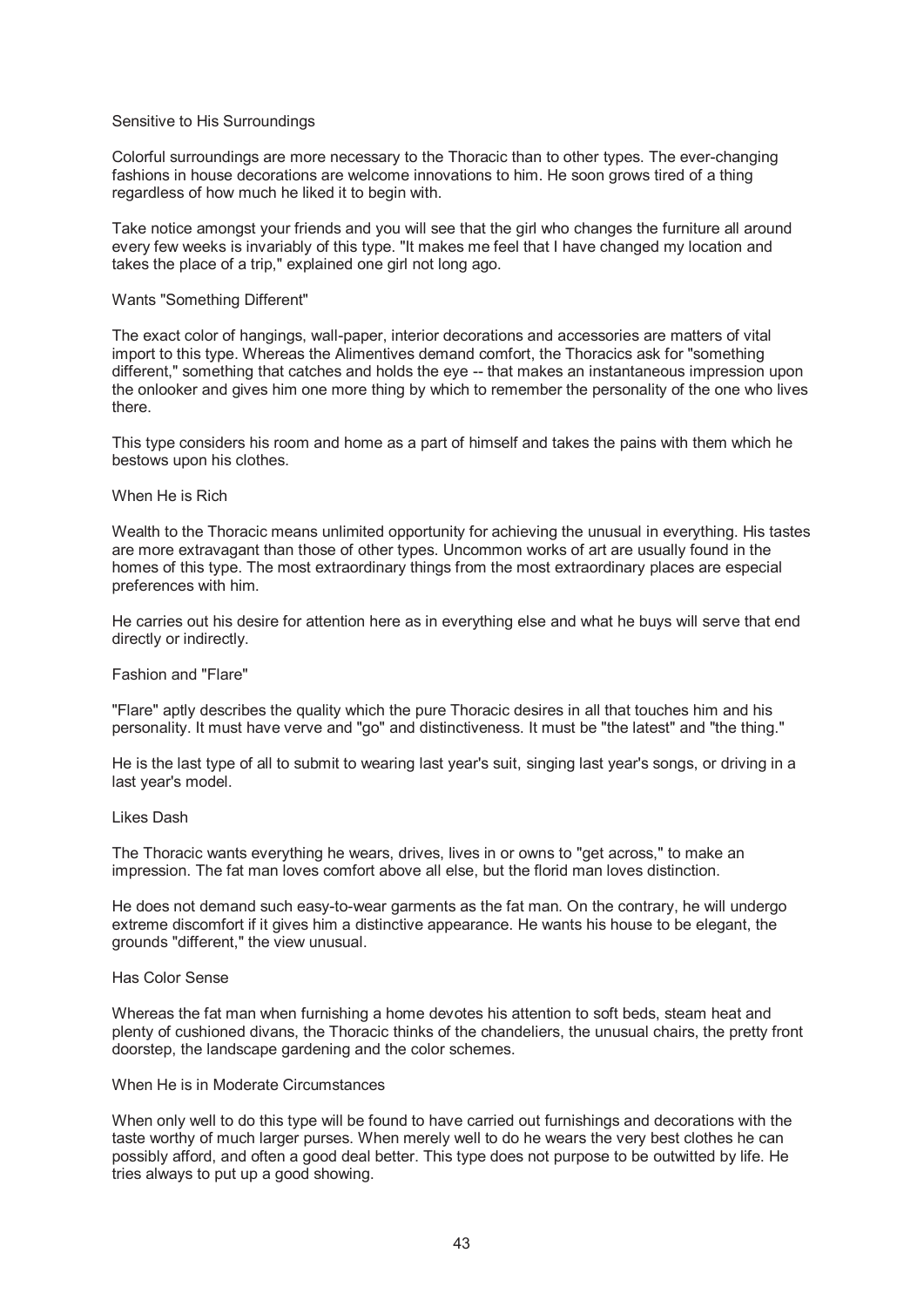## When He is Poor

The Thoracic is seldom poor. He has so much personality, ginger and go of the sort that is required in the world of today that he usually has a good position. He may not like the position. But in spite of the fact that he finds it harder to tolerate disagreeable things than any other type, he will endure it for he knows that the rewards he is after cannot be had by the down-and-outer.

The natural and normal vanity of the Thoracic stands him in hand here more than in almost any other place in life.

# The World Entertained by Them

Behind every row of foot-lights you will find more people of this type than any other. The Alimentive manages the world but the Thoracic entertains it.

He comprises more of the dancers, actors, operatic stars and general entertainers than any other two types combined. In everything save acrobatics and oratory he holds the platform laurels.

As already pointed out, his adaptability, spontaneity and love of approval are responsible for this.

## His Fastidious Habits

The Thoracic is the most fastidious of all the types. His thin skin and sensitive nerves make him more conscious of roughness and slovenliness than others. The result is that he is what is called "more particular" about his person than are other types. The fat man often wears an old pair of shoes long past their usefulness, but the florid man thinks more of the impression he creates than of his own personal comfort, and will wear the shiniest of patent leathers on the hottest day if they are the best match for his suit.

## Likes All Music

Every kind of music is enjoyed by the pure Thoracic because he experiences so many moods.

## Entertainment He Prefers

Social affairs of an exclusive order where he wears his "best bib and tucker" and everybody else does the same, are amongst the favorite diversions of this type. He makes a favorable impression under such conditions and is well aware of it.

Other reasons for this preference are his brilliant conversational powers, his charm and his enjoyment of other people and their view-points. The Thoracic is also exceedingly fond of dancing.

## Enjoys Vaudeville

The average Thoracic enjoys vaudeville, Follies, revues, etc., because they are full of quick changes of program. He enjoys, as does every type, certain kinds of movies, but he constitutes no such percentage of the movie-going audience as some other types.

## Reading

Books and stories that are romantic, adventurous, and different are the favorites of this type. Detective stories are often in high favor with him also.

## Physical Assets

The physical advantages of this type are his quick energy -- based on his wonderful breathing system -- and the rich, rapid-flowing blood, produced by his wonderful heart system.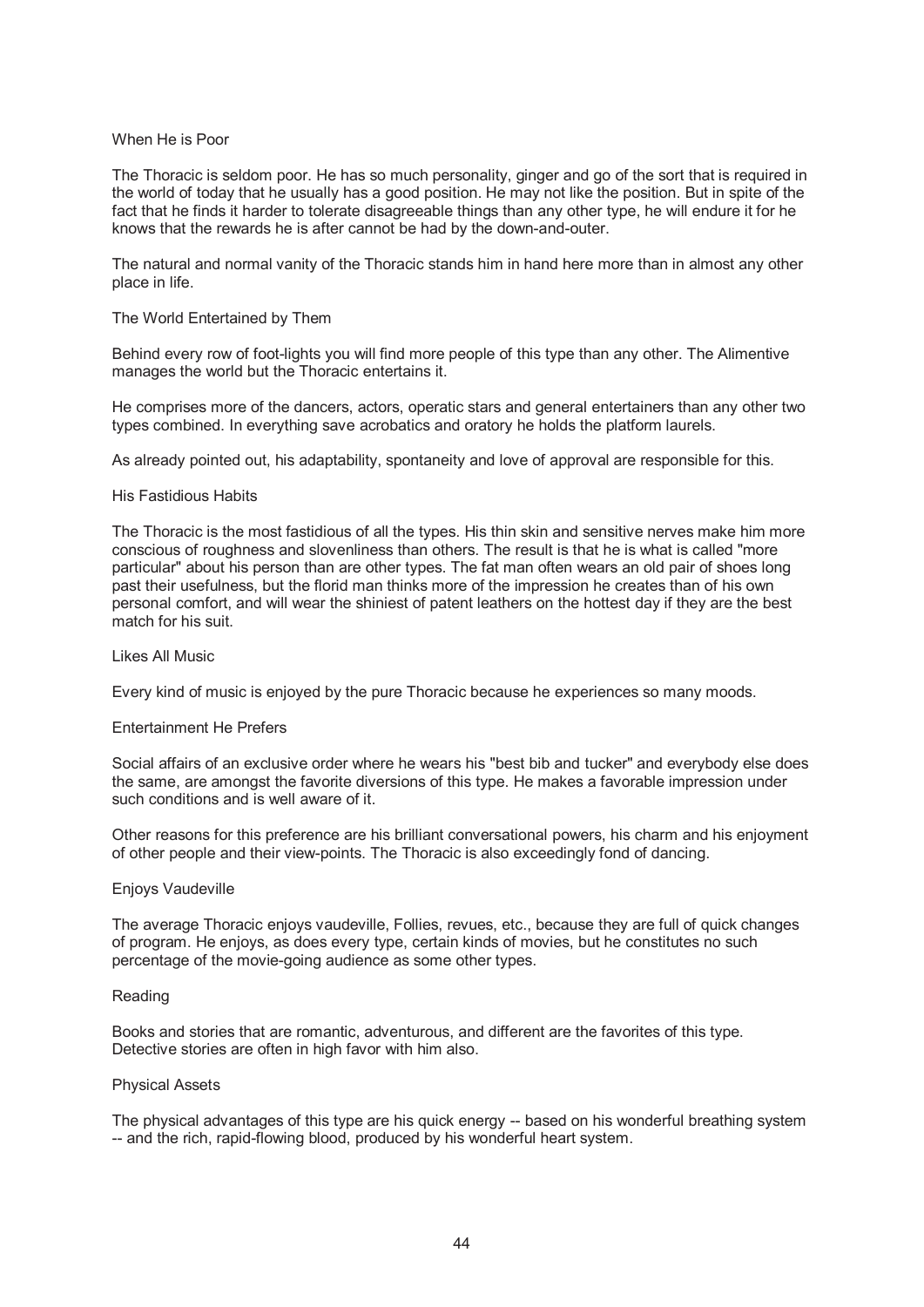He is noted for his ability to get "his second wind" and has remarkable capacity for rising to sudden physical emergencies.

## Physical Liabilities

A tendency to over-excitement and the consequent running down of his batteries is a physical pitfall often fatal to this type.

# Favorite Sports

Hurdling, sprinting, tennis and all sports requiring short, intense spurts of energy are the ones in which this type excels.

## Social Assets

Charm and responsiveness are the chief social assets of the Thoracic. Inasmuch as these are the most valuable of all social traits, he has a better natural start in human relationships than any other type.

## Social Liabilities

Quick temper, his inflammable nature and appearances of vanity are his greatest social liabilities. They stand between him and success many times. He must learn to control them if he desires to reap the full benefit of his remarkable assets.

## Emotional Assets

Instantaneous sympathy and the lack of poisonous inhibitions are the outstanding emotional assets of this type.

# Emotional Liabilities

Impatience, mercurial emotions and the expenditure of too much of his electricity in every little experience are the tendencies most to be guarded against.

## Business Assets

That he is a "good mixer" and has the magnetism to interest and attract others are his most valuable business traits.

## Business Liabilities

An appearance of flightiness and his tendency to hop from one subject to another, stand in the way of the Thoracic's promotion many times.

# Domestic Strength

The ability to entertain and please his own family and to give of himself to them as freely as he gives himself to the world at large, is one of the most lovable thoracic traits.

## Domestic Weakness

The temperament and temper of this type constitute a real domestic problem for those who live with them. But they are so forgiving themselves that it is almost impossible to hold anything against them.

### Should Aim At

The Thoracic should aim at making fewer decisions, at finishing what he starts, and of wasting less energy in unnecessary words and motions.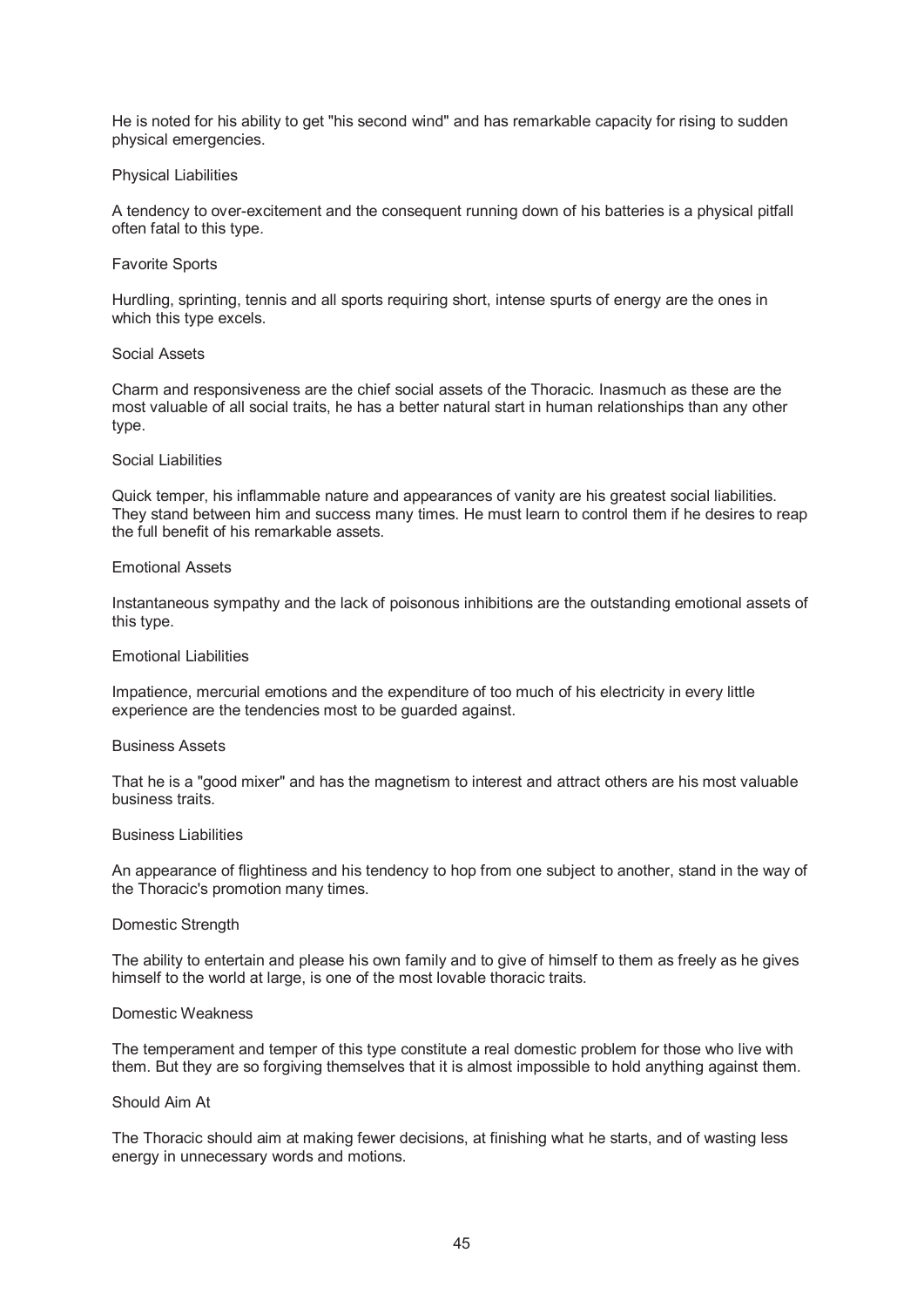## Should Avoid

All situations, conditions and people who "Slip the belt off the will," who tend to cut life up into bits by dissipation or pleasure-seeking, should be avoided by this type because they aggravate his own weaknesses in that direction.

### Strong Points

Personal ambition, adaptability and quick physical energy are the strongest points of the Thoracic.

### Weakest Points

Too great excitability, irresponsibility and super-sensitiveness, are the weakest points of this type.

# How to Deal with This Type Socially

Give him esthetic surroundings, encourage him to talk, and respond to what he says. These are the certain methods for winning him in social intercourse.

How to Deal with this Type in Business

Get his name on the dotted line NOW, or don't expect it. If he is an employee let him come into direct contact with people, give his personality a chance to get business for you, don't forget to praise him when deserved, and don't pin him down to routine. This type succeeds best in professions where his personal charm can be capitalized, and does not belong in any strictly commercial business.

Remember, the chief distinguishing marks of the Thoracic in the order of their importance, are FLUSHED COMPLEXION, HIGH CHEST and LONG WAIST. Any person who has these is largely of the Thoracic type, no matter what other types may be included in his makeup.

 $-(-)$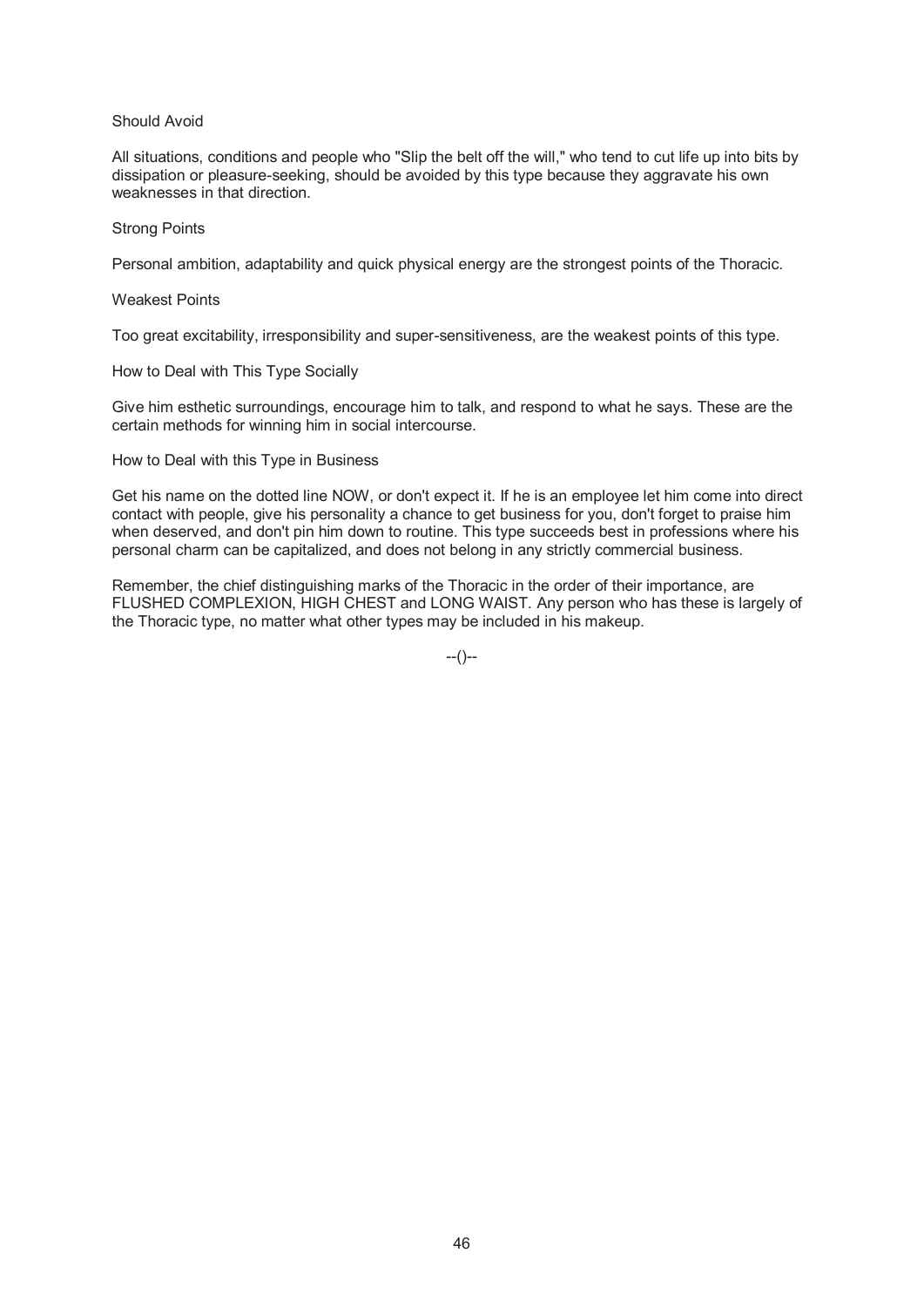# **CHAPTER III**

# **The Muscular Type**

## **"The Worker"**

People in whom the muscular system is proportionately larger and more highly developed than any of their other systems are Musculars. This system consists of the muscles of the organism.

### The "Lean Meat" Type

The muscle-system of the human body is simply a co-ordinated, organized arrangement of layers of lean meat, of which every individual has a complete set.

An individual's muscles may be small, flabby, deficient in strength or so thin as to be almost imperceptible but they are always there -- elementary in the infant, full grown in the adult and remnants in the aged. But they are so smoothly fitted together, so closely knitted and usually so well covered that we seldom realize their complexity or importance.

In the pure Muscular type his muscles are firm and large. Such muscles cannot be disguised but seem to stand out all over him.

### Helpless Without Them

Without them we would be helpless masses of fat and bone; we could not blink an eye nor lift a finger. Yet we are so accustomed to them that we rarely think of them and seldom give them credit for what they do.

Without their wonder-work to adjust the eyes we could not see; without their power the heart would cease to beat. We cannot smile, sob, speak nor sing without using them. We would have no pianists, violinists, dancers, aviators, inventors or workers of any kind without them.

Everything we put together -- from hooks and eyes to skyscrapers -- is planned by our brains but depends for its materialization upon the muscles of the human body.

### How to Know Him

Look at any individual and you will note one of these three conditions: that his bones seem to be covered just by skin and sinews (which means that he belongs to the fourth type) or thickly padded with fat (in which case he is largely of the first type) or well upholstered with firm meat.

In the latter case he is largely Muscular, no matter what other types may be present in his makeup.

In a short time you will be able to tell, at a glance, whether the padding on an individual is mostly fat or mostly muscle, because fat is always round and soft while muscle is firm and definite.

# Physical Solidity

A general solidity of structure, as distinguished from the softness of the Alimentive and the resilience of the Thoracic, characterizes the Muscular.

Poke your finger into a fat man's hand and though it makes a dent that dent puffs back quickly. Do the same to the Muscular and you will find a firmness and toughness of fiber that resists but stays there longer once the dent is made.

## Not So Malleable

This little illustration is typical of the differences between these two natures throughout their entirety. Just as the fat man's face gives to your touch, he will give in to you more easily than any other type; but he will go back to the same place sooner and more smoothly when your pressure is removed.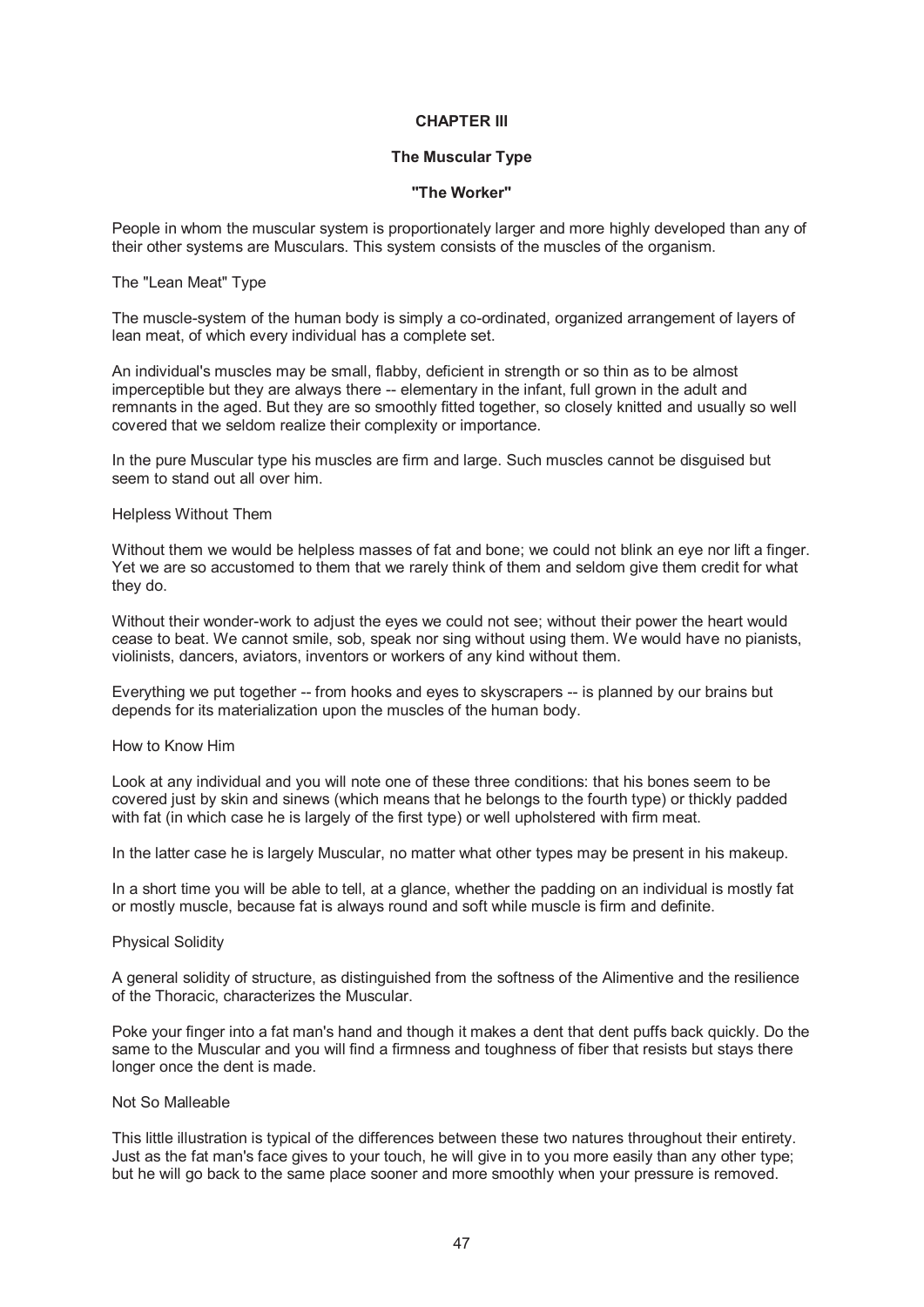The Muscular does not mold so easily, is less suggestible, is less tractable than the Alimentive or Thoracic but is less likely to revert afterwards.

### Built on the Square

"On the Square" is a figurative expression usually applying to a moral tendency. In this sense it is as often possessed by one type as another. But in a purely literal sense the Muscular is actually built on the square. His whole figure is a combination of squares.

The Alimentive is built upon the circle, the Thoracic on the kite-shape but the pure Muscular always tends toward a squareness of outline.

We repeat, he is no more "square" morally than any other type, so do not make the mistake of attributing any more of this virtue to him than to others.

Each type has its own weaknesses and points of strength as differentiated from other types and these are responsible for most of the moral differences between people.

### No Type Superior Morally

Since moral weakness comes from type weakness and since each type possesses about as many weaknesses as the others, it follows that no type is superior "morally" to any other and no type is morally inferior to any other.

### Type and Temptation

Morality is mostly a matter of how much temptation you can withstand.

Every individual in a civilized community is surrounded by temptations of some kind most of the time. He does not want to yield to any of them. Every man and woman does the best of which his particular type is capable under a given circumstance.

Each individual resists many temptations for which we fail to give him credit. He yields only to those which make such a strong appeal to his type that he lacks the power of resistance.

In other words, each person yields to the temptations that prey upon his particular weaknesses, and what his weaknesses are will depend upon his type. In the grip of these temptations he may commit anything from discourtesy to crime -- according to the strength of the temptation plus his own leaning in that direction.

On the other hand, certain "immoralities" which appeal strongly to some types have no attraction whatever for others and these latter get credit for a virtuousness that has cost them nothing.

## Praise and Punishment

On the other hand, each one of the five human types has certain points of strength and from these gets its natural "moral" qualities. We spend a great deal of energy giving praise and blame but when we realize -- as we are doing more and more -- that the type of an individual is responsible for most of his acts, we will give less of both to the individual and more of both to the Creator.

#### Type vs. Training

The most that training can do is to brace up the weak spots in us; to cultivate the strong ones; to teach us to avoid inimical environments; and to constantly remind us of the penalties we pay whenever we digress.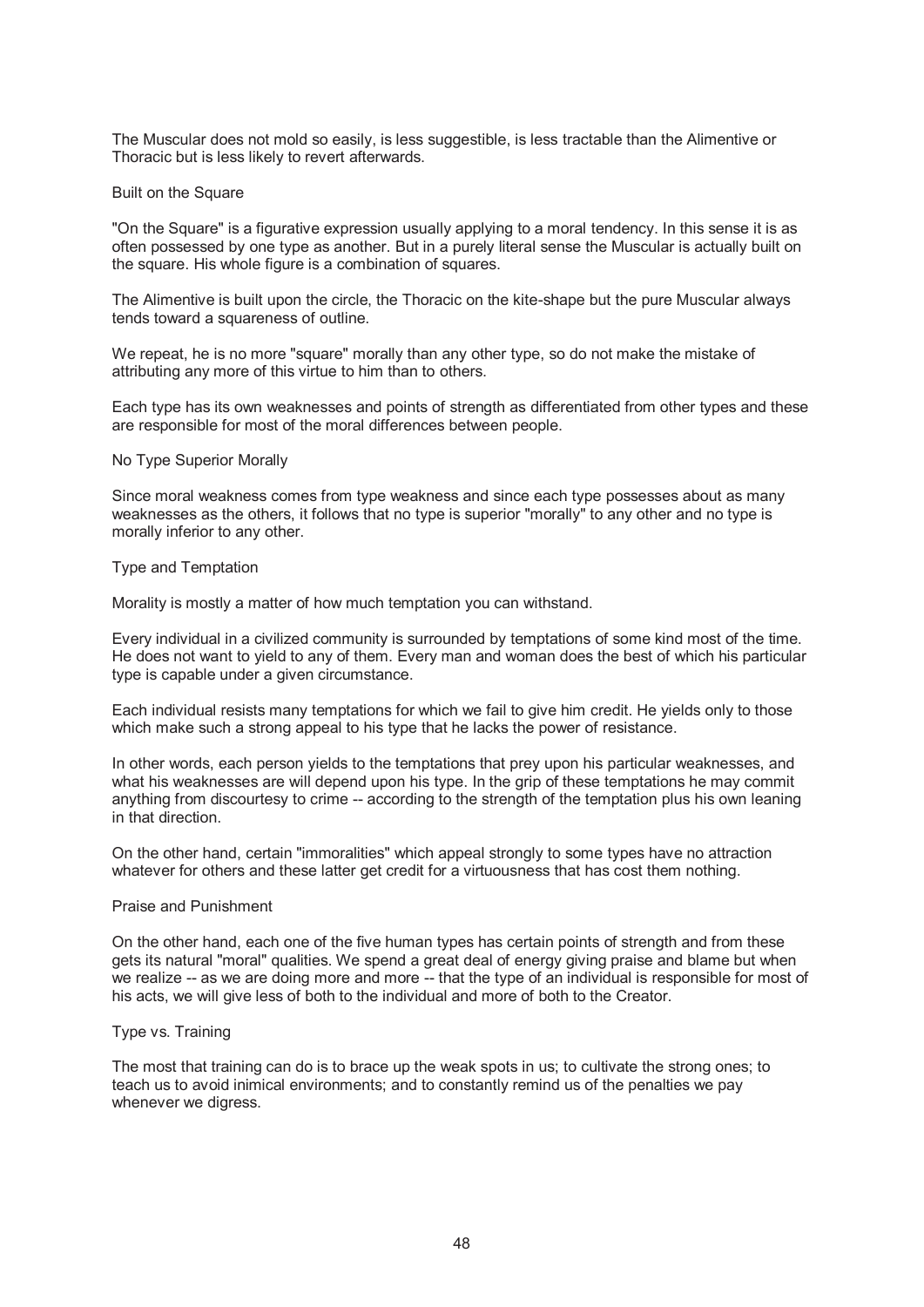## Child Training

As this great science of Human Analysis becomes known the world will understand for the first time "how the other half lives," and why it lives that way.

We will know why one child just naturally tells fibs while his twin brother, under identical training, just naturally tells the truth. What is more to the point we will know this in their childhood and be prepared to give to each the kind of training which will weed out his worst and bring out his best.

## Short and Stocky

The extreme Muscular type is below medium height, though one of any height may be largely muscular.

The extreme type, of which we are treating in this chapter, is shorter and heavier than the average. But his heaviness is due to muscle instead of fat. He has the appearance of standing firmly, solidly upon the ground, of being stalwart and strong.

## The Square-Shouldered Man

The Muscular's shoulders stand out more nearly at right angles than those of any other type and are much broader in proportion to his height. The Alimentive has sloping shoulders and the Thoracic inclines to high shoulders. But the shoulders of the pure Muscular are straighter and have a squareness where the Alimentive's have curves. This accounts for the fact that most of the square shouldered men you have known were not tall men, but medium or below medium in height. The wide square shoulders do not accompany any other pure type, though naturally they may be present in an individual who is a combination.

## Has Proportionately Long Arms

The arms of pure Musculars are longer in proportion to the body than the arms of other types. The arms of the Alimentive are short for his body but the extreme Muscular's arms are always anywhere from slightly longer to very much longer than his height would lead you to expect.

## The Pure Muscular Head

A "square head" is the first thing you think of when you look at a pure Muscular. His head has no such decided digressions from the normal as the round head of the Alimentive or the kite-shaped head of the Thoracic. It is not high for his body like the Thoracic's nor small for his body like the Alimentive's, but is of average proportions.

## His Thick Neck

A distinctive feature of this type is his thick neck. It is not fat like that of the Alimentive nor medium long like that of the Thoracic but has unusual muscularity and strength.

This is one of the chief indications of the Muscular's strength. A sturdy neck is one of the most significant indications of physical prowess and longevity, while the frail neck -- of which we shall speak in connection with the fifth type -- is always a sign of the physical frailty which endangers life. The thickness of his neck may sometimes give you the impression that the Muscular head is small but if you will look again you will see that it is normal for his bodily size.

## His Square Face

Looking at him from directly in front you will see that the Muscular's face gives you an impression of squareness. You will also notice that his side-head, cheeks and jaw run up and down in such a way as to give him a right-angled face.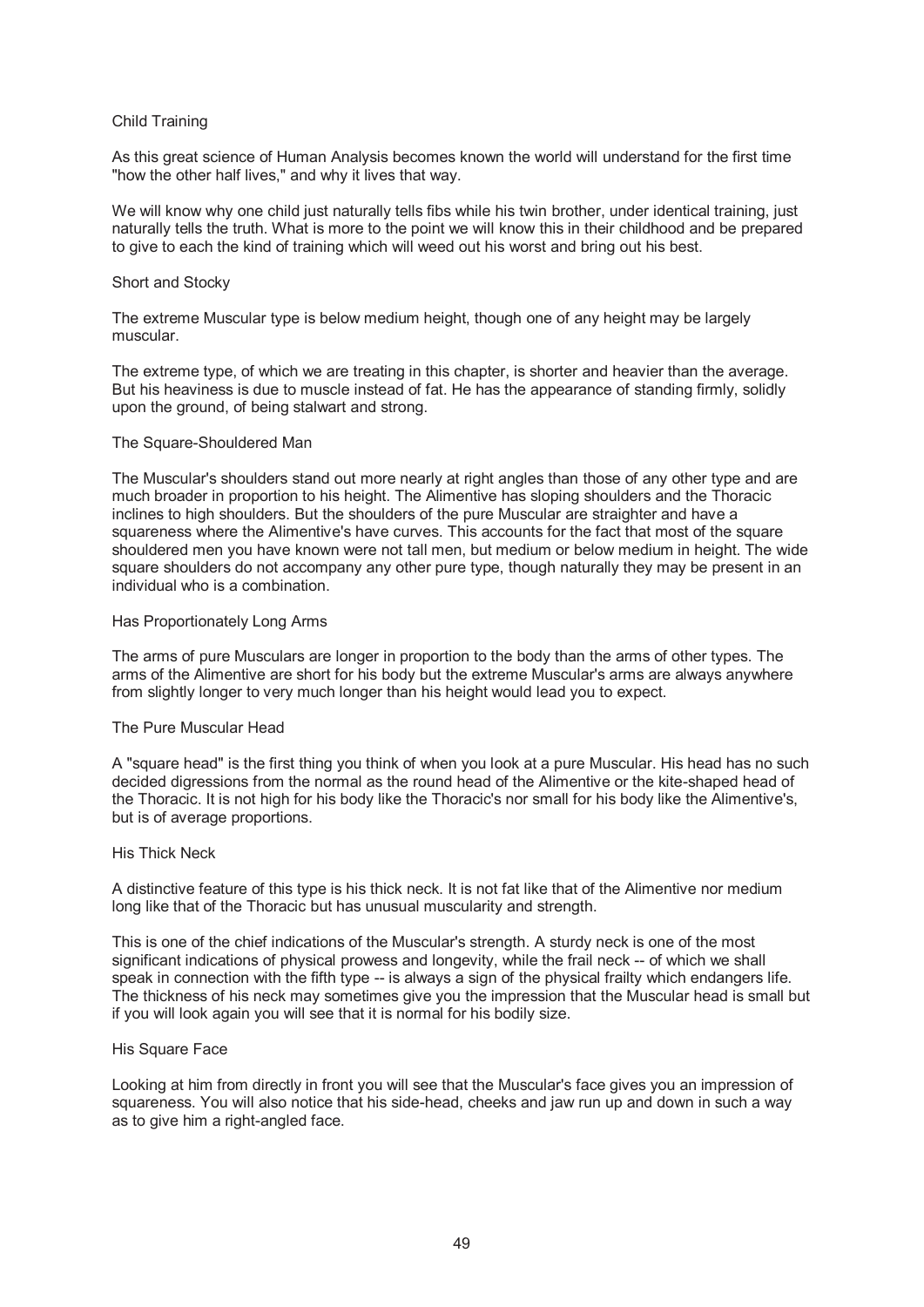### His Square Jaw

A broad jaw is another characteristic of this type. Not only is it square, looked at from the front, but you are pretty sure to note that the jaw bones, as they proceed downward under the ear, tend to make a right-angled turn at the corners instead of a rounded curve.

These dimensions tend to give the whole lower part of the Muscular's face a box-like appearance. It is considered becoming to men but robs its female owners of the delicate, pointed chin so much desired by women.

### The Typical Muscular Hand

Notice the hands of the people you meet and you will be surprised to see how different and how interesting they are. Their size, shape and structure as seen from the back of the hand are especially significant and tell us much more about the individual's nature than the palm does.

Perhaps you have thought that a hand was just a hand. But there are hands and hands. Each pure type has its own and no other is ever seen on the extreme of that type.

The hand of the Muscular, like all the rest of his body, is built in a series of squares. It runs out from the wrist and down in a straighter line and tends to right angles.

### The Square Fingers of This Type

"Spatulate fingers" -- meaning fingers that are square or paddle-shaped at the tips -- are sure indications of a decided muscular tendency.

He may have other types in combination but if his fingers are really square -- "sawed off at the ends" in such a way as to give them large instead of tapering ends -- that person has more than average muscularity and the activities of his life will tend in the directions referred to in this chapter.

### The Manual Worker

Musculars are the hand-workers of the world. They are the artisans, craftsmen, the constructors and builders.

We all tend to use most those organs or parts of the body which are largest and most highly developed. The Muscular's hand is proportionately larger than the hand of any other type. It has more muscle, that one element without which good hand work is impossible.

So it has followed inevitably that the manual work of the world is done largely by Musculars. Their hands are also so much more powerful that they do not tire easily.

#### The Hand of the Creative Artist

"The artist's hand" and "the artistic hand" are phrases long used but misused. Delicate tapering fingers were supposed in ancient times to denote artistic ability. The frail curving hand was also supposed to be a sign of artistic talent.

From the stage of old down to the movies of today the typical artist is pictured with a slight, slender hand.

This tapering-fingered hand denotes a keen sense of artistic values; a love of the esthetic, refined and beautiful; and real artistic appreciation, but not the ability to create.

### The "Hand Arts"

Before we explain this, kindly understand that we are speaking only of those arts which require hand work -- and not of such arts as singing, dancing, or musical composition which could more properly be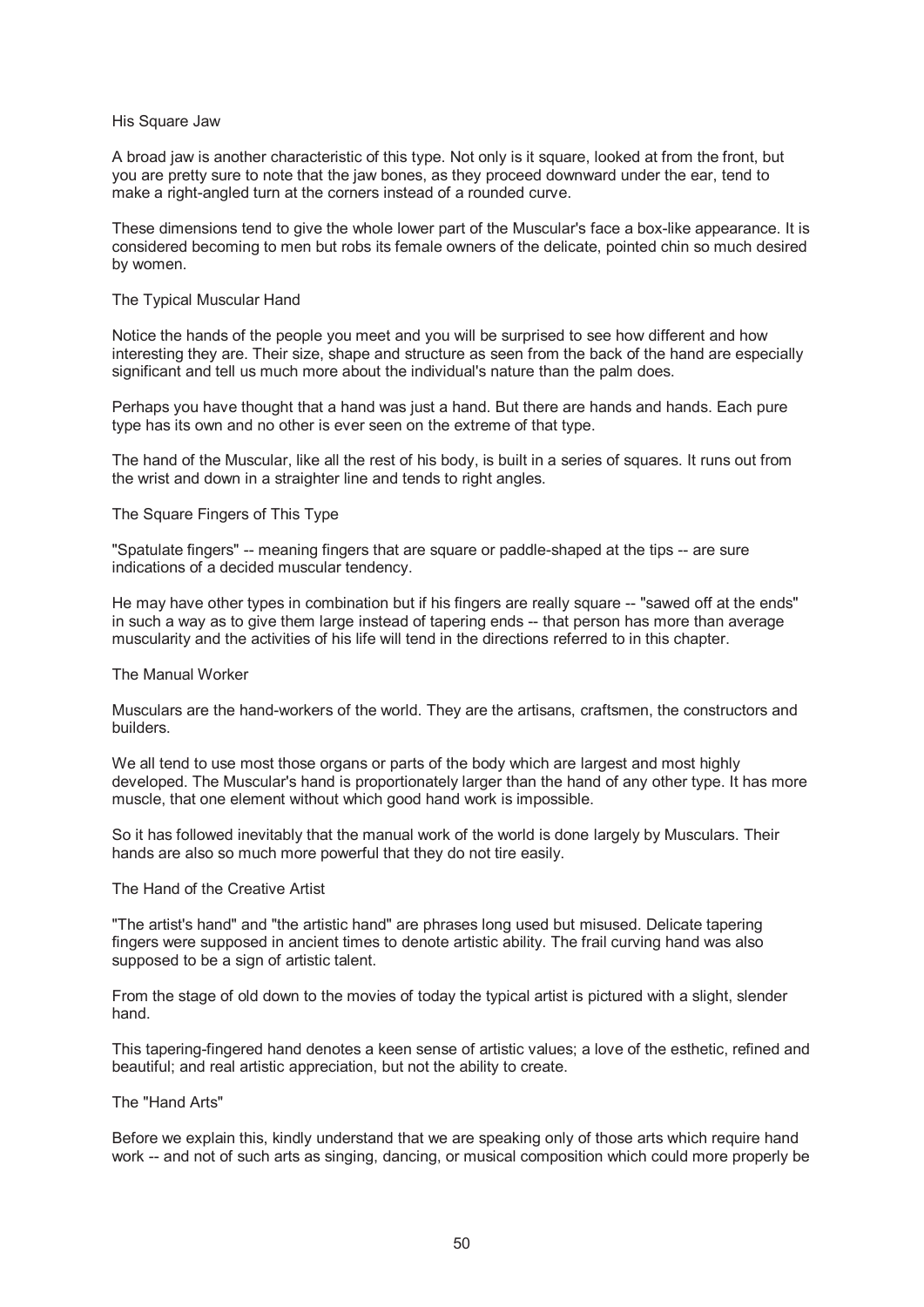called artistic activities. We are referring only to those arts which depend for their creation upon the human hand -- such as painting, architecture, craftsmanship, cartooning, sculpture, violin, piano, etc.

All these are created by square fingered people.

We are too much inclined to think of the products of these arts as being created out of sheer artistic sense, artistic taste or artistic insight. But a moment's reflection will show that every tangible artistic creation is the result of unusual hand work combined with gifted head work. Without a sure, strong, well-knit hand the ideas of the greatest artists could never have materialized. The lack of such a hand explains why the esthetic, the artistic-minded and the connoisseur do not create the beautiful things they appreciate.

#### Head and Hand Partners

The hand must execute what the brain plans and it must be so perfect a mechanism for this that it responds to the most elusive inspirations of the artist. It must be a fifty per cent partner, else its owner will never produce real art.

No type has this strong, sure, co-ordinated hand-machine to any such degree as the Muscular.

The finger ends, which are of the utmost significance in the creation of artistic things, must be fitted with well-developed muscles of extreme efficiency or the execution will fall short of the ideal pictured in the artist's mind.

The pure Muscular type seldom makes an artist, for, after all, inspired brain work is the other important element in the creation of art, and this is the forte of the fifth type. A combination of the fifth type with the Muscular makes most hand artists. A combination of the Muscular and Thoracic makes most singers. Every hand artist will be found to have spatulate-fingered hands -- in short, muscular hands.

The hand of the famous craftsman, pianist, sculptor and painter, instead of being more frail and delicate, is always larger and heavier than that of the average person. Such a hand is a certain indication of the muscular element in that individual's makeup.

## His Powerful Movements

Forceful, decisive movements also characterize this type. He is inclined to go at even the most trivial things with as much force as if the world depended on it.

Recently we were exhibiting a small pencil sharpener to a muscular friend. It was so sharp that it performed its work without pressure. But she took hold of it as if it were a piece of artillery and pushed the pencil into it with all the force she had.

When we remonstrated smilingly -- for her face and hands are ultra-square -- she said, "But I can't do anything lightly. I just naturally put that much force into everything."

## His Forceful Walk

Heavy, powerful, forceful strides distinguish the walk of this type. If he has but ten steps to go he will start off as if beginning an around-the-world marathon.

#### You Hear Him Coming

All Musculars notify people, by their walk, of their approach. They are unconscious of this loud incisive tread, and most of them will be surprised to read it here. But their friends will recognize it. The chances are that they have often spoken of it amongst themselves.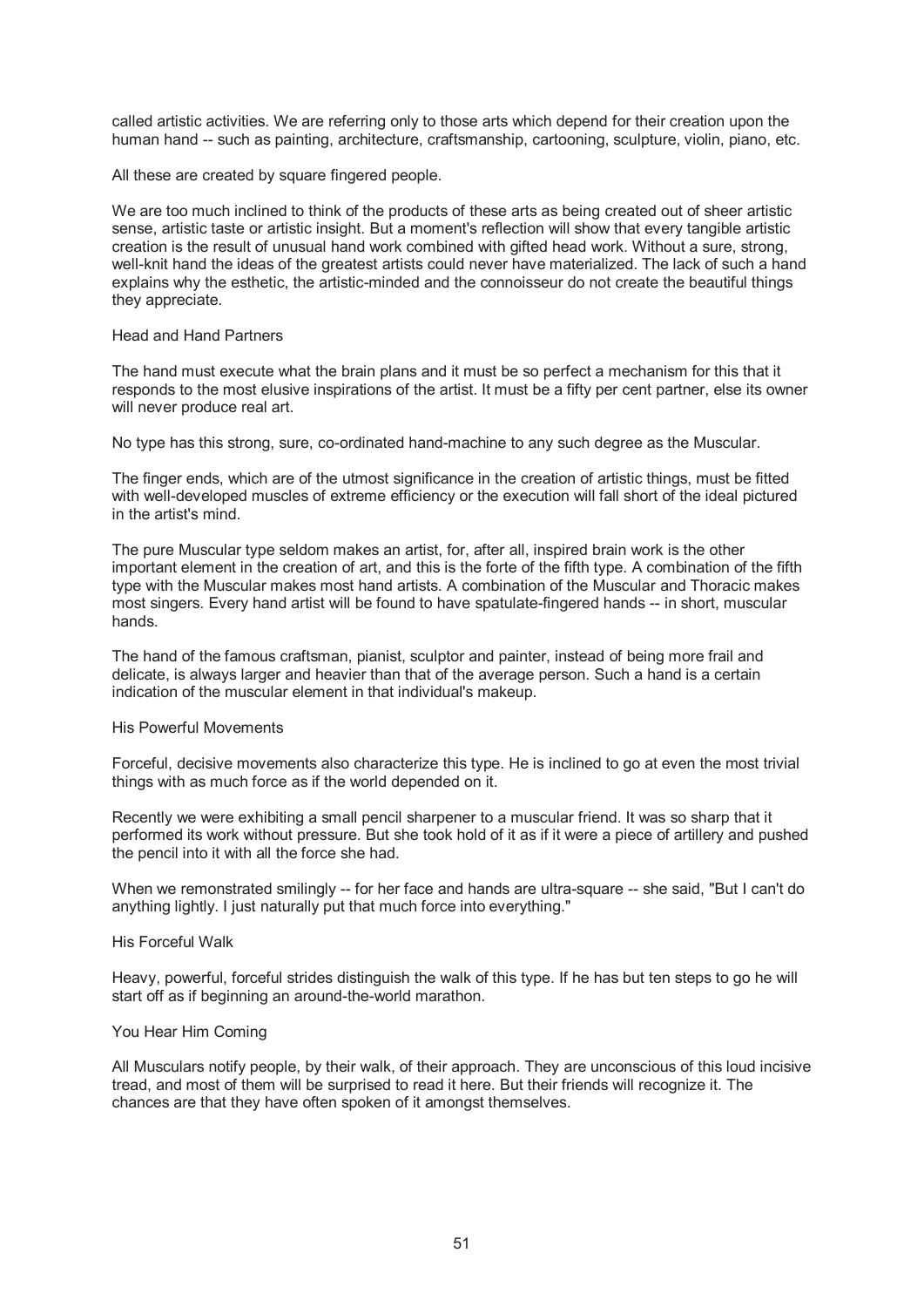## The Loud Voice

The "steam-calliope voice" belongs almost always to a Muscular. He does his talking just as he does everything else -- with all his might.

It is very difficult for the Muscular to "tone down" this powerful voice. His long-suffering friends will testify to this characteristic.

### His Stentorian Tones

This loud voice is a serious social handicap to him. His only chance of compensation for it lies in its use before juries, congregations or large audiences.

It might be noted here that every great orator has been largely of this type, and also that his fame came not alone from the things he said but from the stentorian tones in which he said them.

### Famous Male Singers

Caruso, John McCormack and all other famous male singers had large thoracic systems, but in every instance it was combined with a large muscular development.

### The Solid Sitter

When a Muscular sits down he does it as he does everything -- with definiteness and force. He does not spill over as does the Alimentive nor drape himself gracefully like the Thoracic, but planks himself as though he meant business.

### Activity His Keynote

Because he is especially built for it the Muscular is more active than any other type. Without muscles no organism could move itself from the spot in which it was born.

Biology teaches us that the stomach was the first thing evolved. The original one-call organism possessed but one function -- digestion. As life progressed it became necessary to send nutriment to those parts of the organism not touched by the stomach.

For the purpose of reaching these suburbs there was involved the circulatory or Thoracic system, and this gave rise, as we have seen in the previous chapter, to the Thoracic type.

#### Movement and Development

As time went on movement became necessary, full development not being possible to any static organism. To meet this need muscles were evolved, and organic life began to move.

It was only a wiggle at first, but that wiggle has grown till today it includes every kind of labor, globetrotting and immigration.

The Muscular is fitted with the best traveling equipment of any type and invariably lives a life whose main reactions express these things.

## The Immigrant Muscular

No matter what his work or play the Muscular will make more moves during the course of a day than other types. He loves action because his muscles, being over-equipped for it, keep urging him from within to do things.

As a result this type makes up most of the immigrants of the world. Italians, Poles, Greeks, Russians, Germans and Jews are largely of this type and these are the races furnishing the largest number of foreigners in America.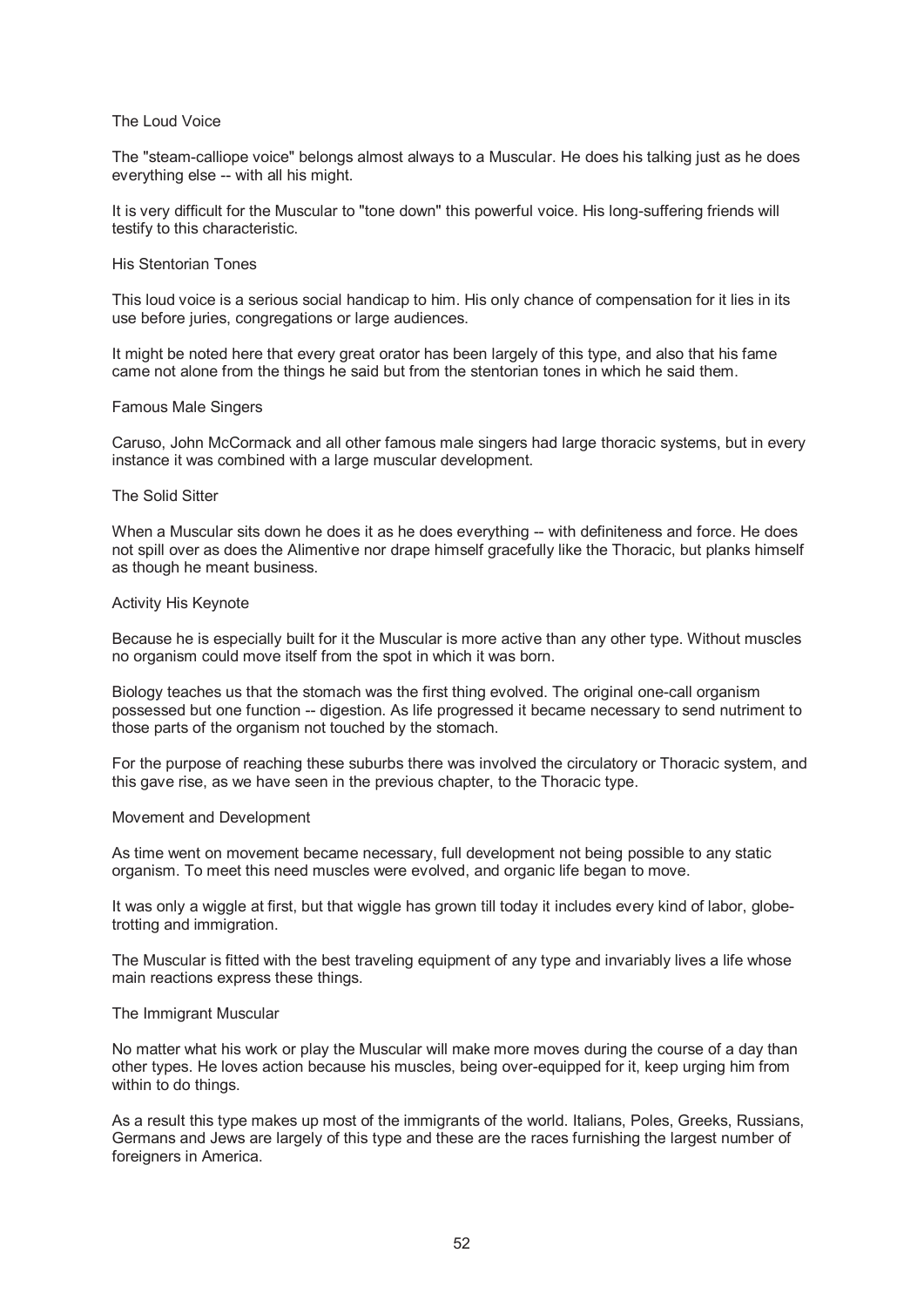### Inertness Irks Him

Shut up a Muscular and you destroy him. His big muscle system cries out for something to do. He becomes restless, nervous and ill when confined or compelled to be idle.

The Alimentive loves an easy time but the Muscular dislikes ease except when exhausted. Even then it is almost impossible to stop him.

### Must Be Doing Something

"I can't bear to be doing nothing!" you often hear people say. Such a person always has plenty of muscle. Musculars want to feel that they are not wasting time. They must be "up and doing," accomplishing something. If there is nothing near them that needs doing they are sure to go and find something.

### The Born Worker

Work is second nature to this type. He really prefers it.

Everyone likes some kind of work when in the mood if it serves a purpose or an ideal. But the Muscular likes work for its own sake -- or rather for the activity's sake.

Work palls on the Alimentive and monotony on the Thoracic, but leisure is what palls on the Muscular. He may have worked ten years without a vacation and he may imagine he wants a long one, but by the morning of the third day you will notice he has found a piece of work for himself. It may be nothing more than hanging the screen door, chopping the wood or dusting the furniture, but it will furnish him with some kind of activity.

Because he enjoys action for its own sake and because work is only applied action, this type makes the best worker. He can be trusted to work harder than any other type.

#### Require Less Watching

It is no accident that the three-hundred-men gangs of foreign workmen who dig ditches, tunnels and tubes, construct buildings, railroads and cities work with fewer foremen and supervisors than are ordinarily required to keep much smaller forces of other employees at their posts.

#### Seldom Unemployed

For this reason the Muscular is seldom out of work. He is in demand at the best current wages because he can be depended upon to "keep at it."

While writing this book our windows overlook a public park in one of America's one-million-population cities. Hundreds of unemployed men sleep there day and night. Having occasion to pass through this park daily for several months it has been interesting to note the types predominating. Hardly one per cent belonged to the Muscular type.

#### Likes To Do Things

Because he is such a hard worker this type gets a good deal of praise and glory just as the fat people, who manage to get out of work, receive a good deal of blame. Yet work is almost as pleasant to the Muscular as leisure is to the Alimentive.

## The Muscular's Pugnacity

Fighters -- those who really enjoy a scrap occasionally -- are invariably Musculars. Their square jaws - - the sure sign of great muscularity -- are famous the world over and especially so in these days when war is once more in fashion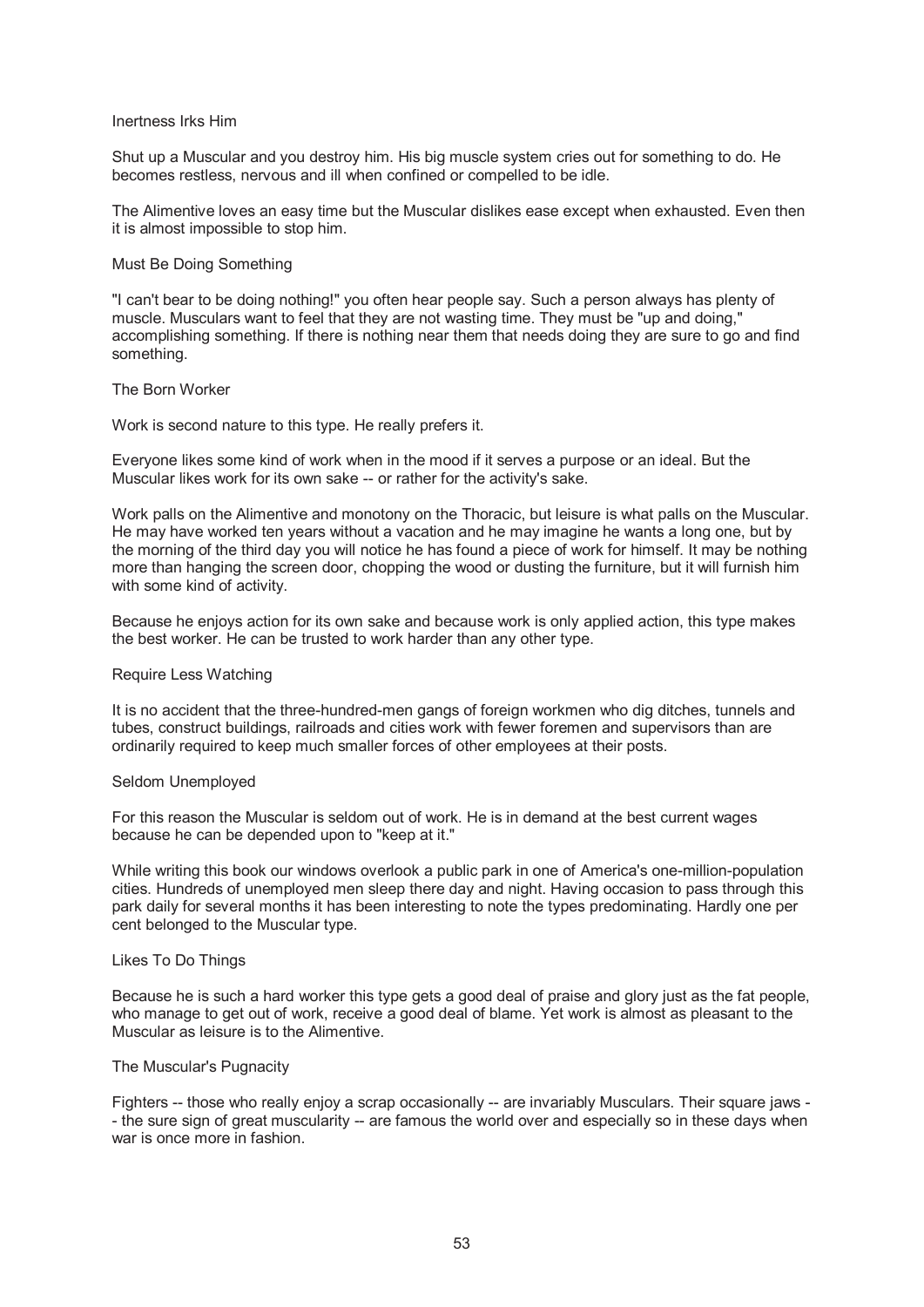The next time you look at the front faces of Pershing, Haig, Hindenberg or even that of your traffic policeman, note the extremely muscular face and jaw. Combat or personal fighting is a matter of muscle-action. Being well equipped for it this type actually enjoys it. That is why he is oftener in trouble than any other type.

It was no accident that the phrase "big stick" was the slogan of an almost pure Muscular.

## Loves the Strenuous Life

"The strenuous life" was another of Roosevelt's pet phrases and came from the natural leanings of his type. The true Muscular is naturally strenuous. Because we are prone to advise others to do what we enjoy doing ourselves it was inevitable that so strenuous a man as T. R. should advocate wholesale, universal and almost compulsory strenuosity.

We tell others to do certain things because "it will do you good" but the real reason usually is that we like to do it ourselves.

### The Acrobatic Type

The next time you go to a vaudeville show get there in time for the acrobatics and notice how all the participants are Musculars. If there are any other types taking part please observe that they are secondary to the acrobats -- they catch the handkerchiefs or otherwise act as foils for the real performers.

All the hard work in the act will be done by Musculars. You will find no better examples of the short, stocky, well-knit pure Muscular than here. You do not need to wait for another show to realize how true this is. Recall the form and height of all the acrobats you have ever seen. You will remember that there was not one who did not fit the description of the pure Muscular given at the beginning of this chapter.

### Acrobats Always Muscular

We once had occasion to refer to this fact in a Human Analysis Class. One member declared that just that week he had seen a very tall, unmuscular man performing in an acrobatic act at the Orpheum.

Knowing that this was impossible, we offered a large reward to this member if he were proven right. We sent to the theater and found the acrobat in question. He had just finished his act and kindly consented to come over.

He turned out to be a pure Muscular as we had stated. The class member's mistake came from the fact that the acrobat appeared taller than he really was. High platforms always give this illusion. Furthermore his partner in the act was of diminutive height and the acrobat looked tall and slender by contrast.

# Why They Don't Do It

To be an acrobat is the ambition of almost every boy. There have been few who did not dream, while doing those stunts in the haymow on Mother's broomstick, of the glory that should be theirs when they grew up and performed in red tights for the multitudes.

Almost every boy has this ambition because he passes through a stage of decided muscular development in his early years. But only those who were born with much larger muscles than the average ever carry out their dreams. The others soon develop girth or the "sitting still" habit to the point where a cushioned seat in the first row of the parquet looks much better.

## Durability in Clothes

Something that will wear well is what this type asks for when he drops in to buy a suit. Musculars are not parsimonious nor stingy. Their buying the most durable in everything is not so much to save money as for the purpose of having something they do not need to be afraid to handle.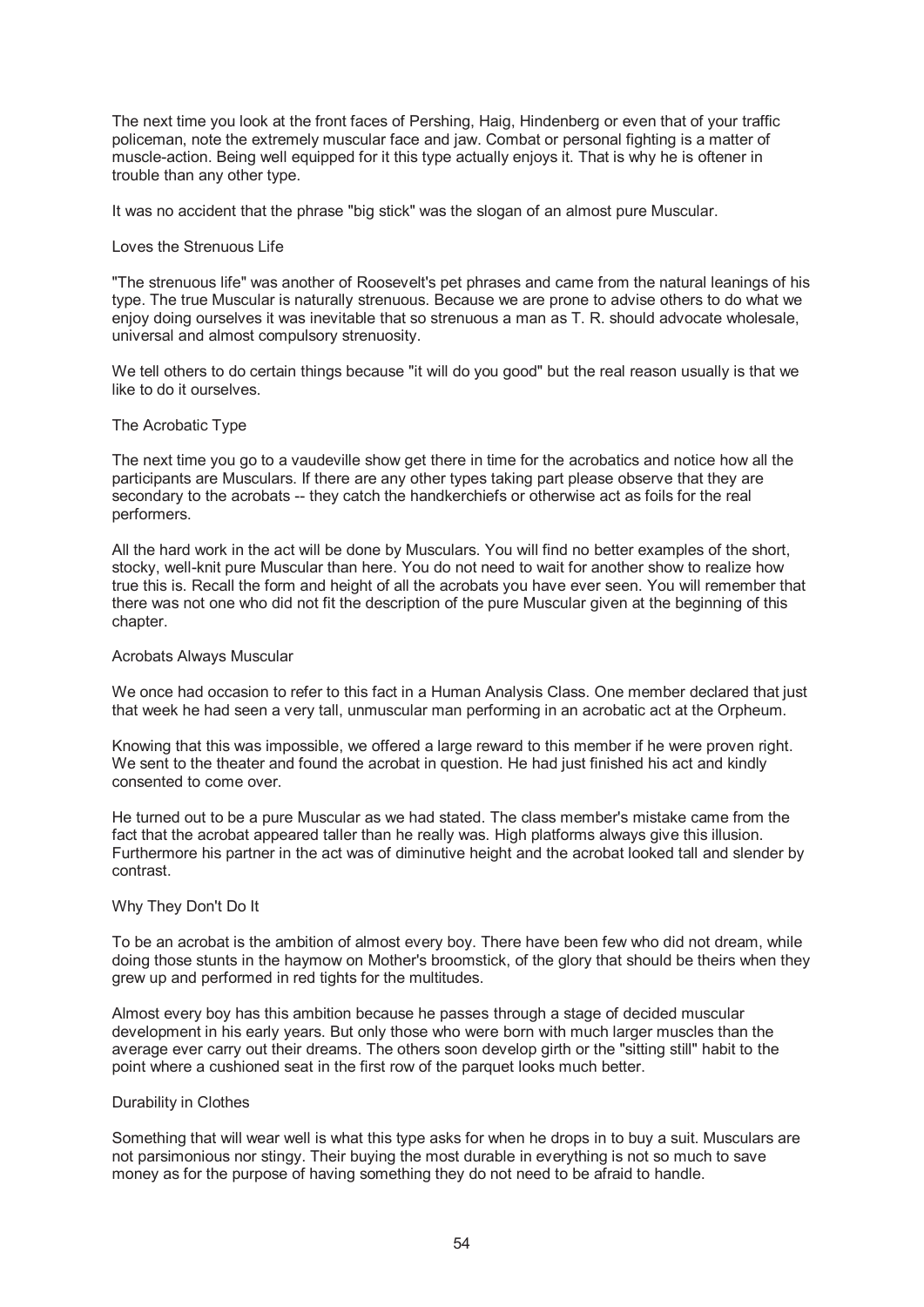## Likes Heavy Materials

This type likes heavy, stable materials. Whereas the Alimentive wants comfortable clothes and the Thoracic distinctive ones the Muscular wants wearable, "everyday" clothes.

He wants the materials to be of the best but he cares less for color than the Thoracic. Quality rather than style and plainness rather than prettiness are his standards in dress.

"Making over father's pants for Johnnie" is a job Muscular women have excelled in and for which they have become famous. For this type of mother not only sees to it that father's pants are of the kind of stuff that won't wear out easily but she has the square, creative hand that enjoys construction.

#### The Plain Dresser

Simple dresses -- blue serge, for instance -- are the ones the Muscular woman likes. This type cares little about clothes as ornamentation. He is intent on getting his desires satisfied by DOING things, not by looking them. He also resents the time and trouble that fashionable dressing demands. No matter how much money this type has he will not be inclined to extremes in dress. Musculars are not really interested in clothes for clothes' sake. It is not that this type is unambitious. He is extremely so, but he is so concentrated on "getting things done" that he is likely to forget how he looks while doing them.

When a person of this type does take great pains with his clothes it is always for a purpose, and not because he enjoys preening himself. There is little of the peacock in the Muscular.

### A Simple Soul

Musculars are the most democratic of all the types. The Thoracic is a natural aristocrat, and enjoys the feeling of a little innocent superiority. But Musculars often refuse to take advantage of superior positions gained through wealth or station, and are inclined to treat everybody as an equal. It is almost impossible for this type, even though he may have become or have been born a millionaire, to "lord it over" servants or subordinates. He is given to backing democratic movements of all kinds. This explains why Musculars constitute the large majority in every radical group.

#### Humanness His Hobby

Being "human" is an ideal to which this type adheres with almost religious zeal. He likes the commonplace things and is never a follower after "the thing" though he has no prejudices against it, as the fourth type has.

#### An Everyday Individual

The Muscular does not care for "show" and, except when essential to the success of his aims, seldom does anything for "appearances."

He is not an easy-going companion like the Alimentive nor a scintillating one like the Thoracic, but an everyday sort of person.

### When in Trouble

This type is not given to sliding out of difficulties like the Alimentive nor to being temporarily submerged by them like the Thoracic. He "stands up to them" and backs them down. When in trouble he acts, instead of merely thinking.

#### The Most Practical Type

"The Practicalist" is often used to describe this type. He is inclined to look at everything from the standpoint of its practicality and is neither stingy nor extravagant.

He Likes What Works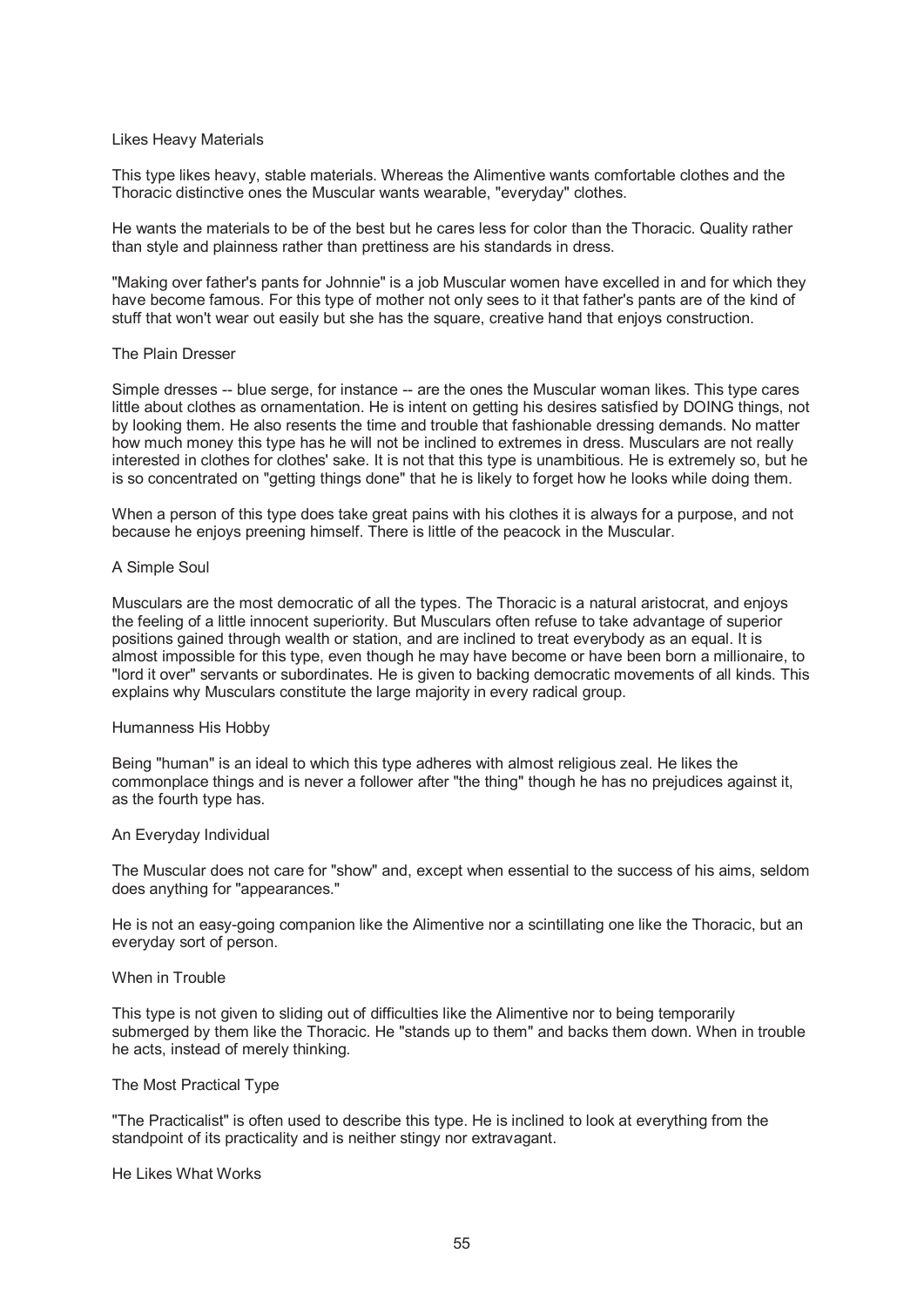"Will it work?" is the question this type puts to everything. If it won't, though it be the most fascinating or the most diverting thing in the world, he will take little interest in it.

This type depends mostly upon his own hands and head to make his fortune for him, and is seldom lured into risking money on things he has not seen.

### The Natural Efficiency Expert

The shortest, surest way is the one this type likes. He is not inclined to fussiness. He insists on things being done in the most efficient way and he usually does them that way himself. He is not an easy man to work for, but quick to reward merit. The Muscular does not necessarily demand money nor the things that money buys but he tries to get the workable out of life.

### The Property Owner

This type likes to have a fair bank account and to give his children a worthwhile training. He is less inclined to bedeck them with frills but he will plan years ahead for their education.

These are not rigid parents like the fourth type, lenient like the Alimentives, nor temperamental with their children like the Thoracics, but practical and very efficient in their parenthood. They are very fond of their children but do not "spoil" them as often as some of the other types do.

They bring up their children to work and teach them early in life how to do things. As a result, the children of this type become useful at an early age and usually know how to earn a living if necessary.

### Wants the Necessities

The necessities of life are things this type demands and gets. Whereas the Alimentive demands the comforts and the Thoracic the unusual, the Muscular demands the essentials. He is willing to work for them, so he usually succeeds.

He is not given to rating frills and fripperies as necessities but demands the things everyday men or women need for everyday existence. Naturally he goes after them with the same force he displays in everything else.

### His Heart and Soul in Things

When someone shows great intensity of action directed toward a definite end we often say "he puts his heart and soul into it." This phrase is apropos of almost everything the Muscular does. He makes no half-hearted attempts.

#### An Enthusiast

"Enthusiasm does all things" said Emerson, and therein explained why this type accomplishes so much. The reason back of the Muscular's enthusiasm is interesting.

All emotions powerfully affect muscles. A sad thought flits through your mind and instantly the muscles of your face droop and the corners of your mouth go down. Hundreds of similar illustrations with which you are already familiar serve to prove how close is the connection between emotions and muscles. The heart itself is nothing more nor less than a large, tough, leather-like muscle.

Possessing the best equipment for expressing emotion, the Muscular is constantly and automatically using it.

Therefore he becomes an enthusiast over many things during the course of his lifetime. This enthusiasm literally burns his way to the things he wants.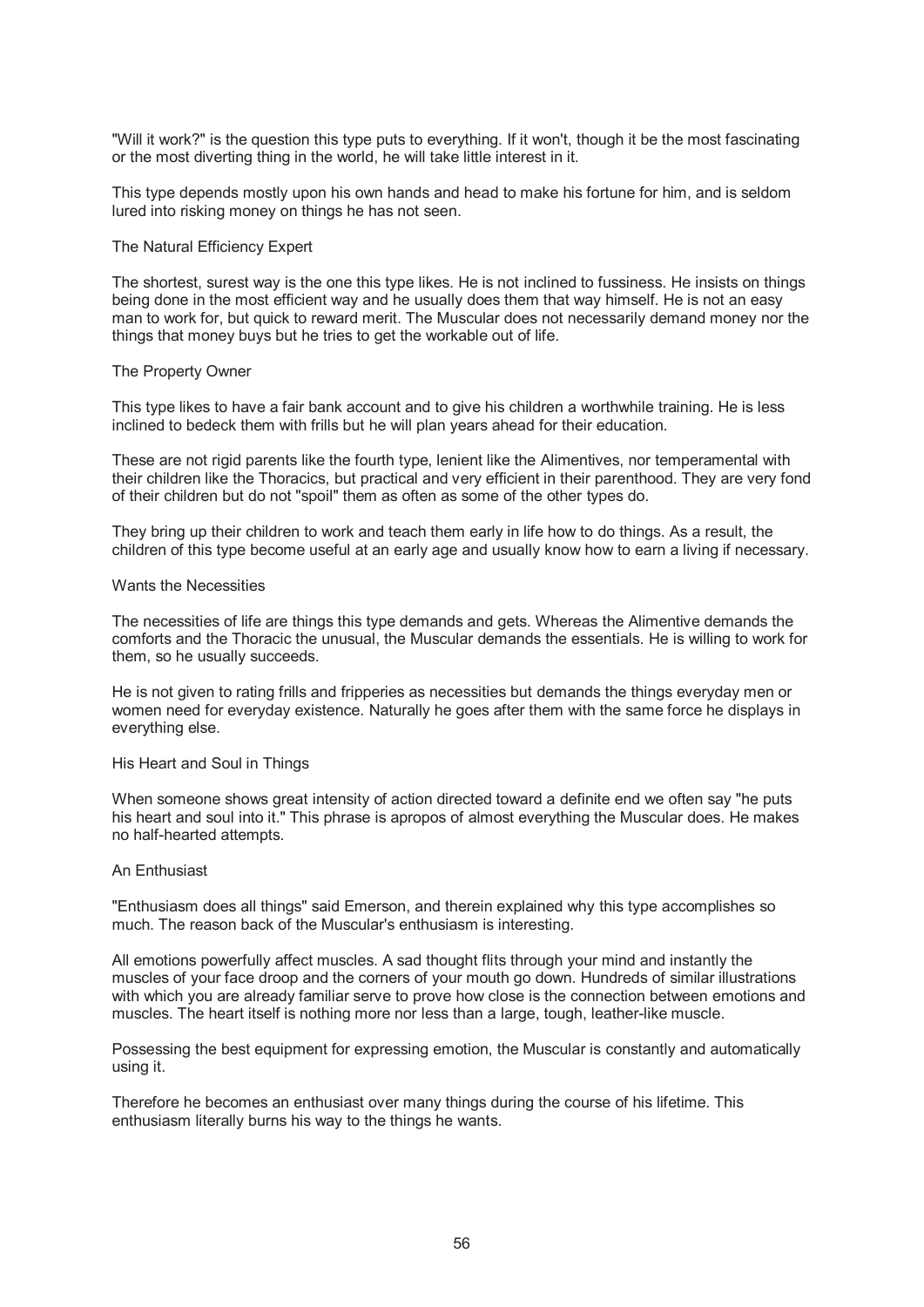## The Plain Talker

When deeply moved this type talks well. If the mental element is also strong he can become a good public speaker for he will then have all the qualifications -- a powerful voice, human sympathy, democracy and simplicity.

In private conversation he is inclined to use the verbal hammers too much and to be too drastic in his statements, accusations, etc. But he means what he tells you, no more, and usually not much less.

He avoids long words and complicated phrases even when well-educated and speaks with directness and decisiveness.

#### **Straightforward**

"Straight from the shoulder" might be used to describe the method of the pure Muscular in what he does and says. He does not deal in furbelows, dislikes the superfluous and the superficial. He goes through life over the shortest roads.

#### Likes the Common People

Plain folks like himself are the kind this type prefers for friends. He enjoys them immensely, but does not cultivate as large a number of them as does the Thoracic, nor have as many "bowing acquaintances" as the Alimentive.

### Snubs the Snobs

The snob is disliked by everyone but is the especial aversion of this type. Being so democratic himself and living his life along such commonplace lines, he has no patience with people who imagine they are better than others or who carry the air of superiority.

The only person therefore whom the Muscular is inclined to snub is the snob. He is not overawed by him and enjoys "taking him down a peg," whenever he tries his high and mighty airs on him.

## Defends the "Under Dog"

Standing by the underdog is a kind of religion with this type. He glories in fighting for the downtrodden. This explains why he is so often a radical. Much of this vehemence in radicalism is due to the fact that he feels he is getting even with the snobs of the world -- the plutocrats -- when he furthers the causes of the proletariat.

#### Often on the Warpath

To "have it out" with you is the first inclination of this type when he becomes angry.

He is apt to say atrocious things and to exaggerate his grievances. Everything must yield to his "dander" once it is up. Being possessed of a highly developed fighting equipment, he is like a battleship, with every gun in place, most of the time.

He is frequently in violent quarrels with his friends, and since he does not recover from his anger quickly like the Thoracic, he often loses them for life.

#### The Most Generous Friend

When they like you the Musculars are the most abandoned in their generosity of all the types. They "go the limit" for you, as the Westerner says, and they go it with their money, time, love and enthusiasm.

All types do this for short periods occasionally and for a very few choice friends. But the Muscular often does it for people he scarcely knows if they strike his fancy or appeal to him.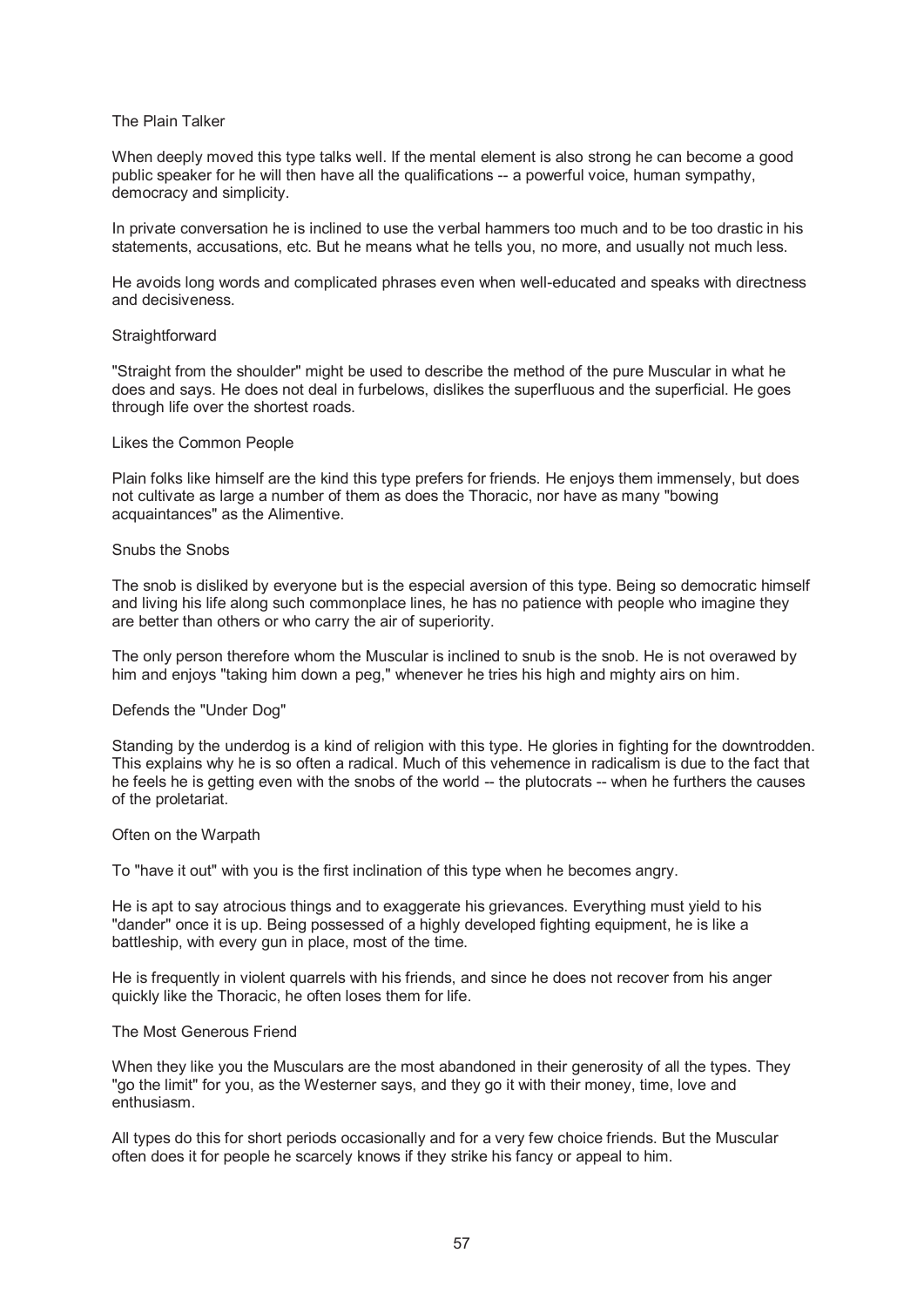His heart and his home belong to the stranger almost as completely as to his family, for he does not feel a stranger to anyone. He feels from the first moment, and acts, as though he had known you always.

This accounts for his democracy, for his success as an orator, and -- sometimes for his being "broke."

# Not a Quick Forgiver

But disappoint him in anything he considers vital and he does not overlook it easily. He finds it especially difficult to forgive people who take advantage of the generosity he so lavishly extends. But he does not make his hate a life-long one, as the fourth type does.

With all his own giving to others he seldom takes much from others.

### The Naturally Independent

"Standing on his own legs" is a well-known trait of the Muscular. Dependence is bred of necessity. This type being able to get for himself most of the things he wants, rarely finds it necessary to call upon others for assistance.

Love of self-government, plus fighting pluck, both of which are inherent in the Muscular Irish race, are responsible for the long struggle for their independence.

### Likes Plain Foods

"Meat and potatoes" are the favorite diet of the average American Muscular. The Alimentive wants richness and sweetness in food, the Thoracic wants variety and daintiness but the Muscular wants large quantities of plain food.

The Alimentive specializes in desserts, the Thoracic in unusual dishes, but the Muscular wants solid fare. He is so fond of meat it is practically impossible for him to confine himself to a vegetable diet.

#### When He is in Moderate Circumstances

The Muscular is most often found in moderate circumstances. He is rarely far below or far above them. Most of the plain, simple, everyday things he desires can be secured by people of average means. He does not feel the necessity for becoming a millionaire to obtain comforts like the Alimentive, nor for extravagances like the Thoracic.

#### When He is Rich

Philanthropy marks the expenditures of this type whenever he is rich. He does not spend as much of his money for possessions but enjoys investing it in what he deems the real -- that is, other human beings.

The most plain and durable things in furnishings, architecture and service characterize the rich of this type in their homes.

### The World's Work Done by Musculars

Broadly speaking, the fat man manages the world, the florid man entertains the world, and the muscular man does the work of the world.

He composes most of the day-laborers, the middle men, the manual and mechanical toilers the world around, as we have stated before.

He could get out of his hard places into better paid ones if he did not like activity so well, but lacking the love of ease and show he is willing to work hard for the necessities of life.

Simple Habits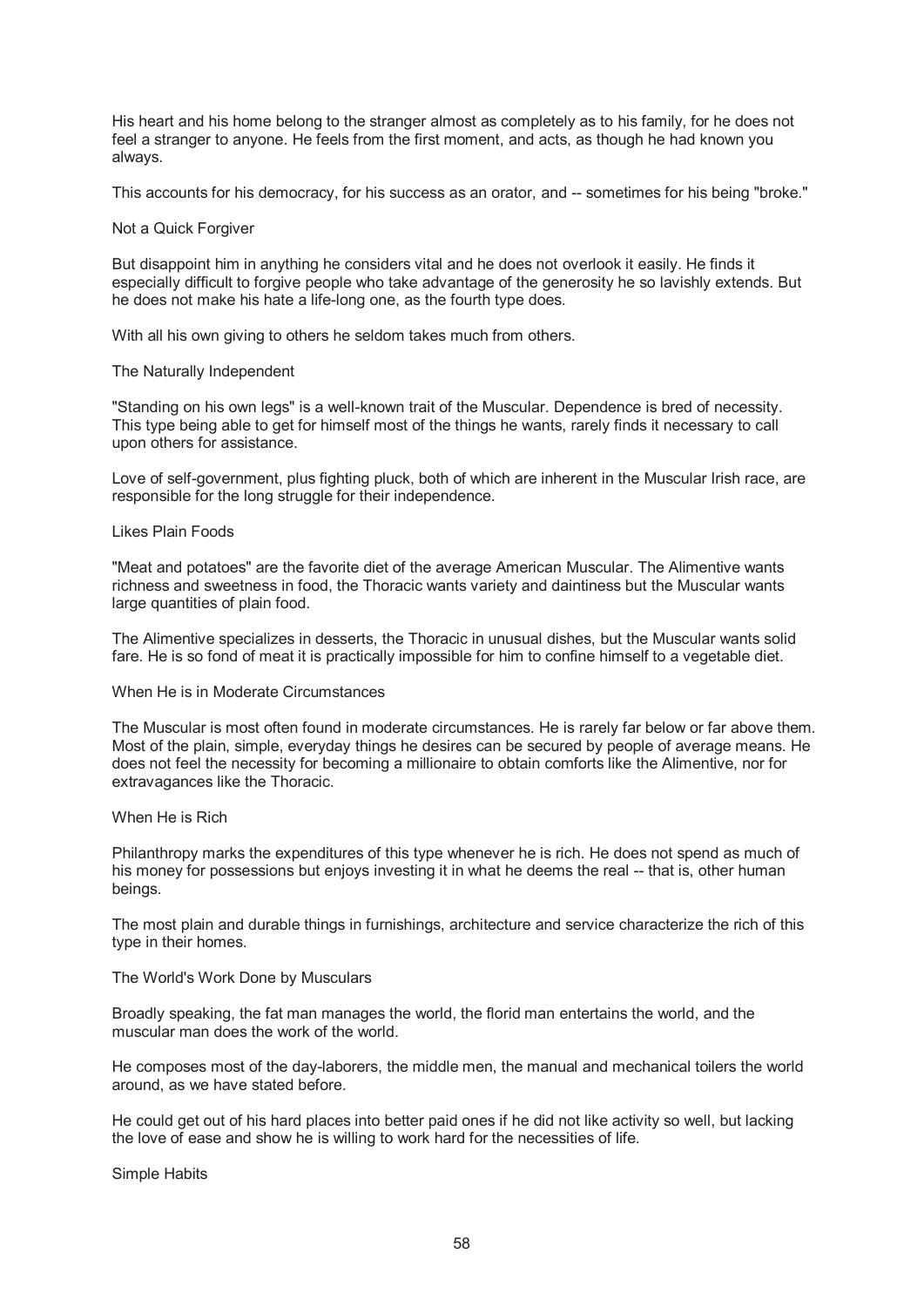The Muscular's nature does not demand the exciting, the gregarious or the food-and-drink things that lead toward laxity.

He is seldom a dissipator. He likes to go to bed early, work hard and make practical progress in his life.

He leads the simple and yet the most strenuous existence of any type.

### Entertainment He Enjoys

Plays about plain people, their everyday experiences, hopes and fears are the kind that interest this type most.

The "problem play" of a decade ago was a prime favorite with him. He likes everything dealing with these everyday commonplace affairs with which he is most familiar.

He frequently goes to serious lectures -- something the pure Alimentive always avoids -- and he especially enjoys them if they deal with the problem of the here and now.

He cares little for comic opera, vaudeville or revues because he feels they serve no practical purpose and get him nowhere. This type does not attend the theater merely to be amused. He goes for light on his everyday experiences and usually considers time wasted that is spent solely on entertainment.

#### Music He Likes

Band music, stirring tunes and all music with "go" to it appeals to this type.

### Reading

True stories, news and the sport page are the favorite newspaper reading of the Muscular. He does not take to sentimental stories so much as the Alimentive, nor to adventure so much as the Thoracic but sticks to practical subjects almost exclusively.

Being active most of his waking hours, and strenuously active at that, the Muscular is often too tired at night to read anything.

#### His Favorite Sports

The most violent sports are popular with this type. Football, baseball, handball, tennis, rowing and pugilism are his preferences. All experts in these lines are largely Muscular.

#### Physical Assets

His wonderful muscular development, upon which depends so much of life's happiness -- since accomplishment is measured so largely thereby -- is the greatest physical asset of this type. With it he can accomplish almost anything of which his mind can conceive.

He is capable of endless effort, does not tire easily, and because of his directness makes his work count to the utmost of his mental capacity.

#### Physical Liabilities

A tendency to overwork is the chief physical pitfall of this type. The disease to which he is most susceptible is rheumatism. But owing to his love of activity he exercises more than any other type and thus forestalls many diseases.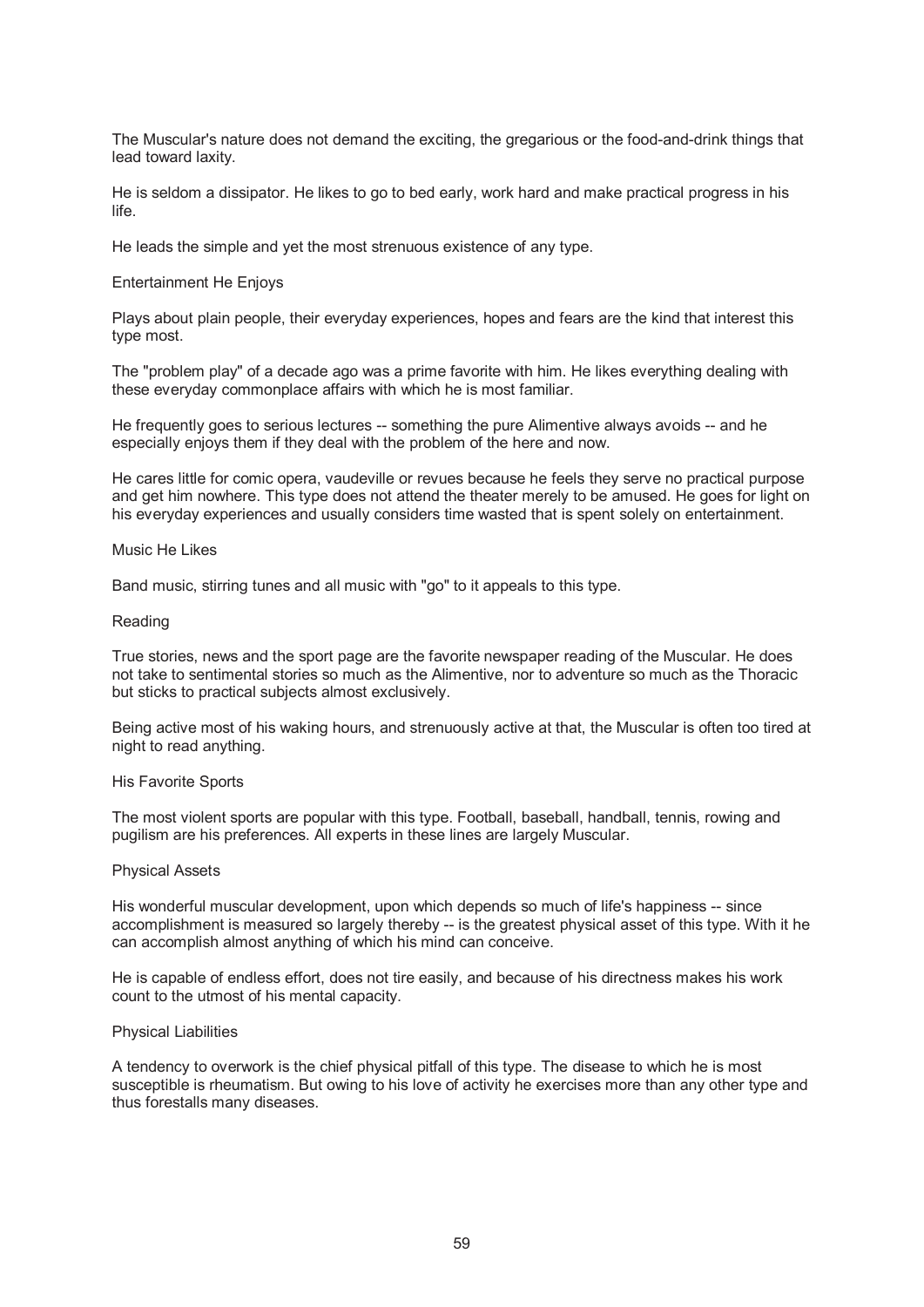## Social Assets

His generosity is the strongest social asset of the Muscular. He is usually straightforward and sincere and thereby gains the confidence of those who meet him.

### Social Liabilities

His loud voice and his plain ways are the disadvantages under which this type labors in social intercourse. He needs polishing and is not inclined to take it. His pugnacity is also a severe drawback.

### Emotional Assets

Understanding, enthusiasm and warmth of heart are the emotional qualities which help to make him the public leader he so often is. These have made him the "born orator," the radical and the reformer of all ages.

### Emotional Liabilities

His tendency to anger and combat are shackles that seriously handicap him. Many times these lose him the big opportunities which his splendid traits might obtain for him.

### Business Assets

Efficiency and willingness to work hard and long are the greatest business assets of this type.

### Business Liabilities

Pugnacity over trifles costs the average Muscular many business chances. He has to fight out every issue and while he is doing it the other fellow closes the deal.

He is inclined to argue at great length. This helps him as a lawyer or speaker but it hurts him in business. Curbing his combativeness in business should be one of his chief aims.

## Domestic Strength

Practical protection for the future is the greatest gift of the average Muscular to his family. He is not as lenient with his children as is the Alimentive nor as effusive as the Thoracic, but he usually lays by something for their future.

#### Domestic Weakness

Cruel, angry words do the Muscular much harm in his family life. They cause his nearest and dearest to hold against him the resentments that follow.

## Should Aim At

Taking more frequent vacations, relaxing each day, and curbing his pugnacity should be the special aims of this type.

# Should Avoid

Superficial and quarrelsome people, all situations requiring pretense, and everything that confines and restricts his physical activity should be avoided by this type.

## Strongest Points

Democracy, industry and great physical strength are the strongest points of this type.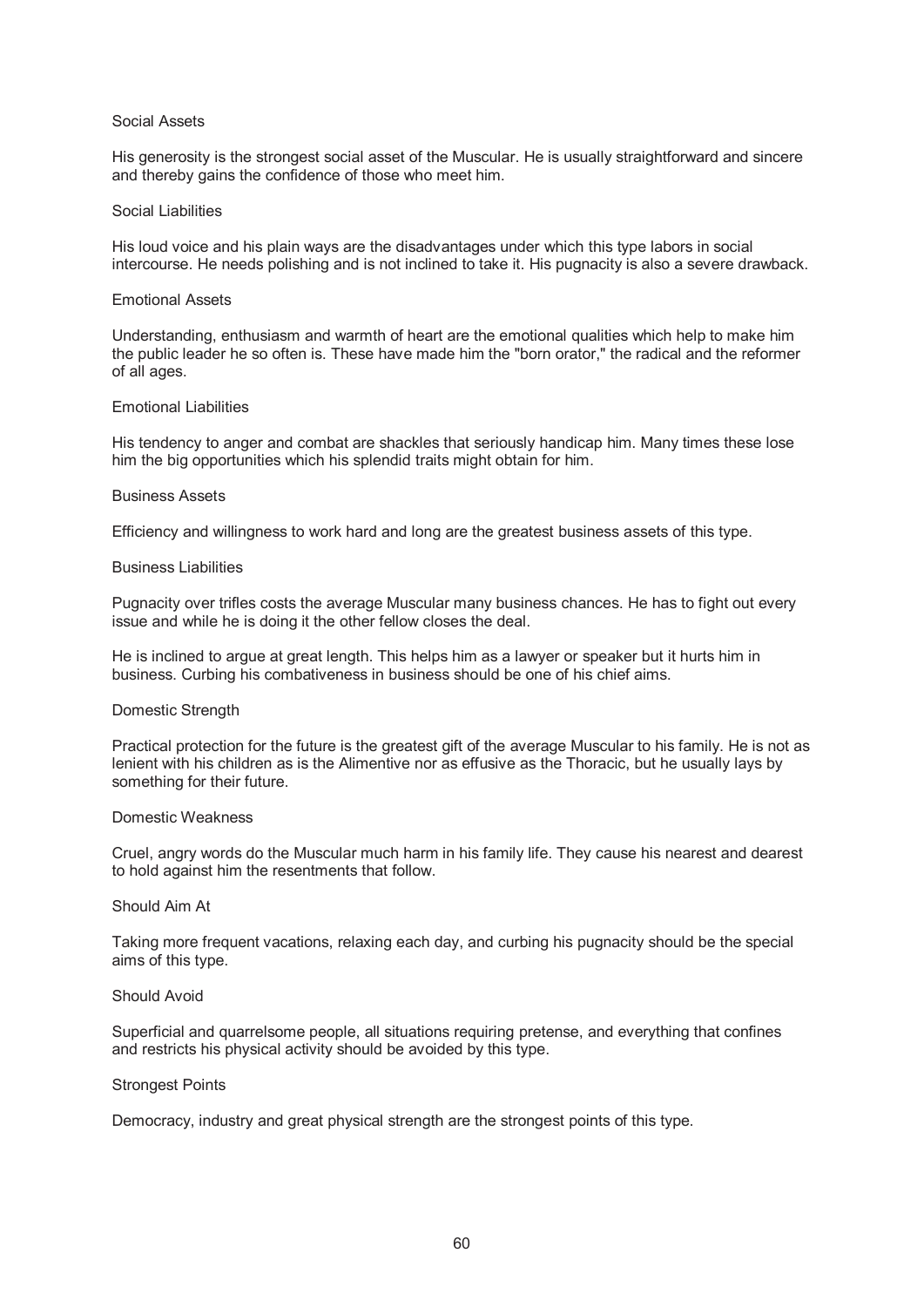## Weakest Points

Inclination to overwork and to fight constitute the Muscular's two weakest links.

How to Deal with this Type Socially

Don't put on airs nor expect him to when you are meeting this type socially. Be straightforward and genuine with him if you would win him.

How to Deal with this Type in Business

Remember, this type is inclined to be efficient and democratic and you had better be the same if you wish to succeed with him in business.

He is intensely resentful of the man who tries to put anything over on him; and demands efficiency. So when you promise him a thing see to it that you deliver the goods and for the price stated. He does not mind paying a good price if he knows it in the beginning, but beware of raising it afterwards. The Muscular is serious in business, not a jollier like the Alimentive, nor a thriller like the Thoracic, and he wants you to be the same.

Remember, the chief distinguishing marks of the Muscular, in the order of their importance, are LARGE, FIRM MUSCLES, A SQUARE JAW and SQUARE HANDS. Any person who has these is largely of the Muscular type, no matter what other types may be included in his makeup.

--()--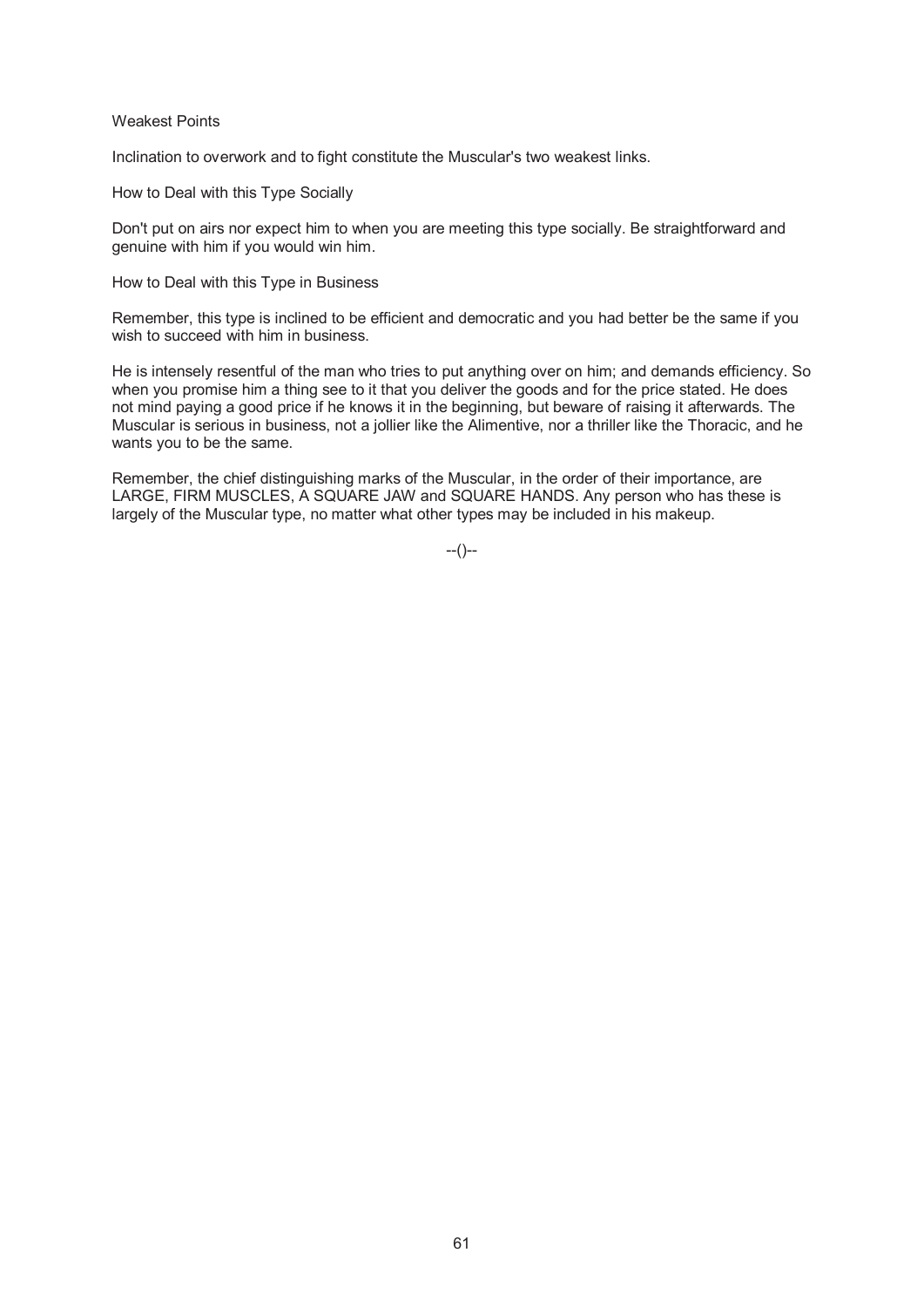# **CHAPTER IV**

# **The Osseous Type**

## **"The Stayer"**

Men and women in whom the Osseous or bony framework of the body is more highly developed than any other system are called the Osseous type.

This system consists of the bones of the body and makes what we call the skeleton.

Just as the previous systems were developed during man's biological evolution for purposes serving the needs of the organism -- first, a stomach-sack, then a freight system in the form of arteries to carry the food to remoter parts of the body, and later muscles with which to move itself about -- so this bony scaffolding was developed to hold the body upright and better enable it to defend and assert itself.

Man is a creature who, in spite of his height, walks erect. He can so do only by means of the support given him by his bony framework. The human body is like a tall building -- the muscles are like the mortar and plaster, the bones are like the steel framework around which everything else is built and without which the structure could not stand upright.

### How to Know Him

Prominent ankles, wrists, knuckles and elbows are sure signs that such an individual has a large osseous or bony element in his makeup.

When you look at any person you quickly discern whether fat, bone or muscle predominates in his construction. If fat predominates he leans toward the Alimentive, no matter what other types he may have in combination; if firm, well-defined muscles are conspicuous, he is largely Muscular; but if his bones are proportionately large for his body he has much of the Osseous type in his makeup.

## The "Raw-Boned" Man

"Raw-boned" exactly describes the appearance of the extreme Osseous.

Such a man is a contrast to others in any group and a figure with which all of us are familiar. But that his inner nature differs as widely from others as his external appearance differs from theirs is something only recently discovered.

As we proceed through this chapter you will be interested to note how every trait attributed to this type applies with absolute accuracy to every extremely raw-boned, angular person you have ever known. You will also notice how these traits have predominated in every person whose bones were large for his body.

Though this type was the last to be classified by science it is the most extreme of them all.

## **Physical Rigidity**

An impression of physical rigidity is given by the extreme Osseous. Such a man or woman looks stable, unchanging, immovable -- as though he could take a stand and keep to it through thick and thin.

So vividly do very tall, angular, raw-boned people convey this impression that they are seldom approached by beggars, barked at by street vendors, or told to "step lively."

#### His Size Looks Formidable

The power of his physique is evident to all who look at him. The strength indicated by his large joints, angular hands and general bulk intuitively warns others to let this kind of person alone.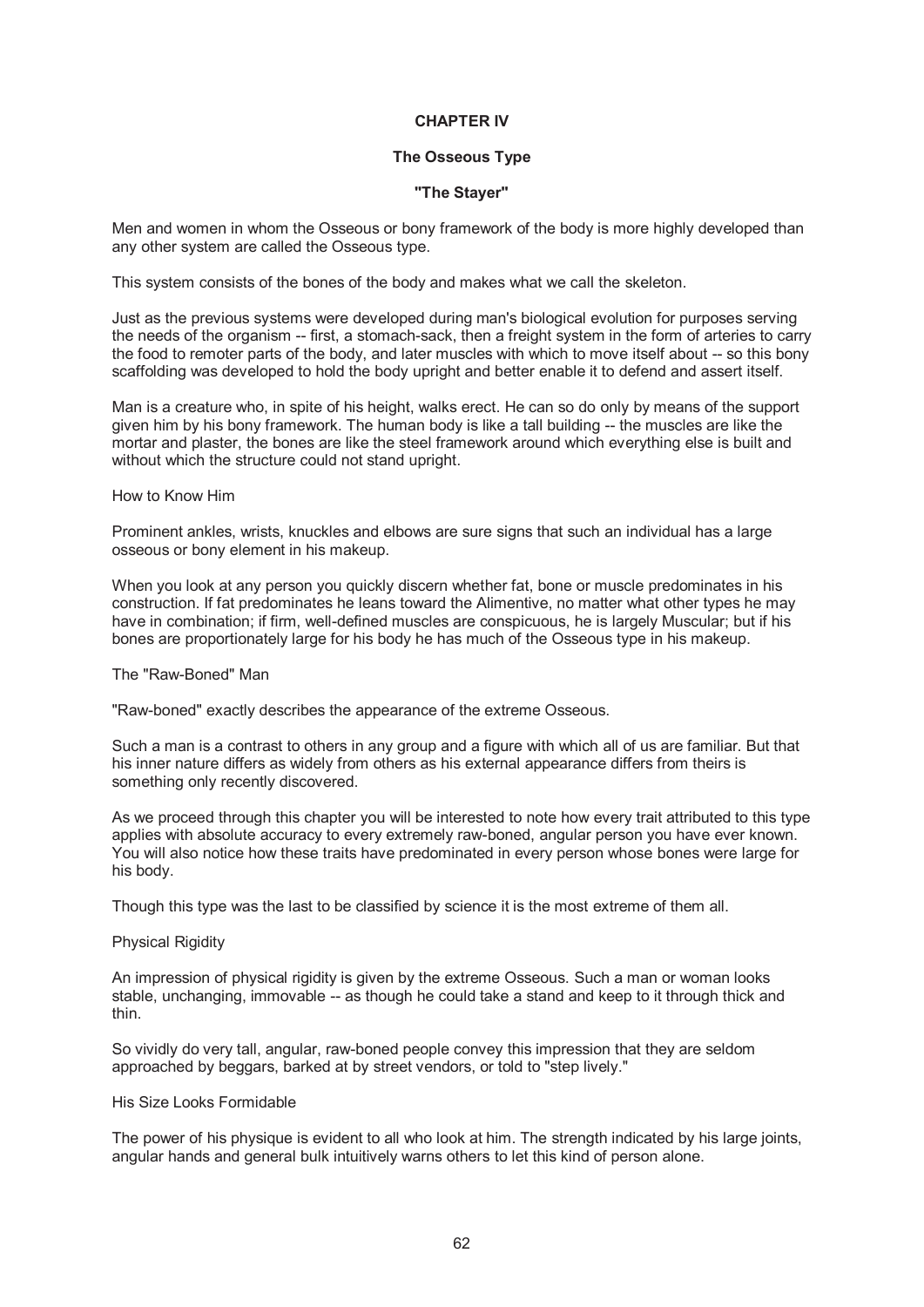He is therefore unmolested for the most part, whether he walks down the streets of his home town or wanders the byways of dangerous vicinities.

### His Ruggedness

This type also looks rugged. He reminds us of "the rugged Rockies." He appears firm, fixed, impassive -- as though everything about him was permanent.

Externals are not accidental; they always correspond to the internal nature in every form of life. And it is not accidental that the Osseous looks all of these things. He is all of them as definitely as they can be expressed in human nature.

### The Steady Man

Of all human types the Osseous is the most dependable and reliable. The phrases, "that man is steady," "never flies off the handle," "always the same," etc., are invariably used concerning those of more than average bony structure.

### Immovability His Keynote

The keynote of the bony man's whole nature -- mental, physical and moral -- is immovability.

Once he settles into a place of any kind -- a town, a home, or even a chair -- he is disinclined to move. He does not settle as quickly as other types but when he does it is for a longer stay.

Think how different he is from others in this psychological trait and how it coincides exactly with his physiological structure.

The fat man lets you make temporary dents in his plans just as you make them in a piece of fat meat. But the bony man is exactly the opposite, just as bone is difficult to twist, or turn, or alter in any way. It takes a long time and much effort -- but once it is changed it is there for good.

The "Six-Footer"

Because any individual's height is determined by his skeleton, extreme tallness is a sign of a larger than average bony structure. The extreme Osseous is therefore tall.

But you must remember that large joints are more significant than height. Even when found in short people they indicate a large osseous tendency.

# Large Bones for His Body

So bear in mind that any person whose bones are large for his body is somewhat of the Osseous type, regardless of whether he is short or tall and regardless of how much fat or muscle he may have. The large-jointed person when fat is an Osseous-Alimentive. A large-jointed man of muscle would be an Osseous-Muscular.

## The "Small Osseous"

A very short person then may be predominantly Osseous if his bones are proportionately large for his body. Such an individual is called a "Small Osseous."

A head that is high for his body and inclines to be straight up and down goes with the extreme Osseous type. It does not resemble a sphere like the Alimentive, is not kite-shaped like the Thoracic, nor square like the Muscular. It is higher than any of the others, stands on a longer, more angular neck, and his "Adam's Apple" is usually in evidence.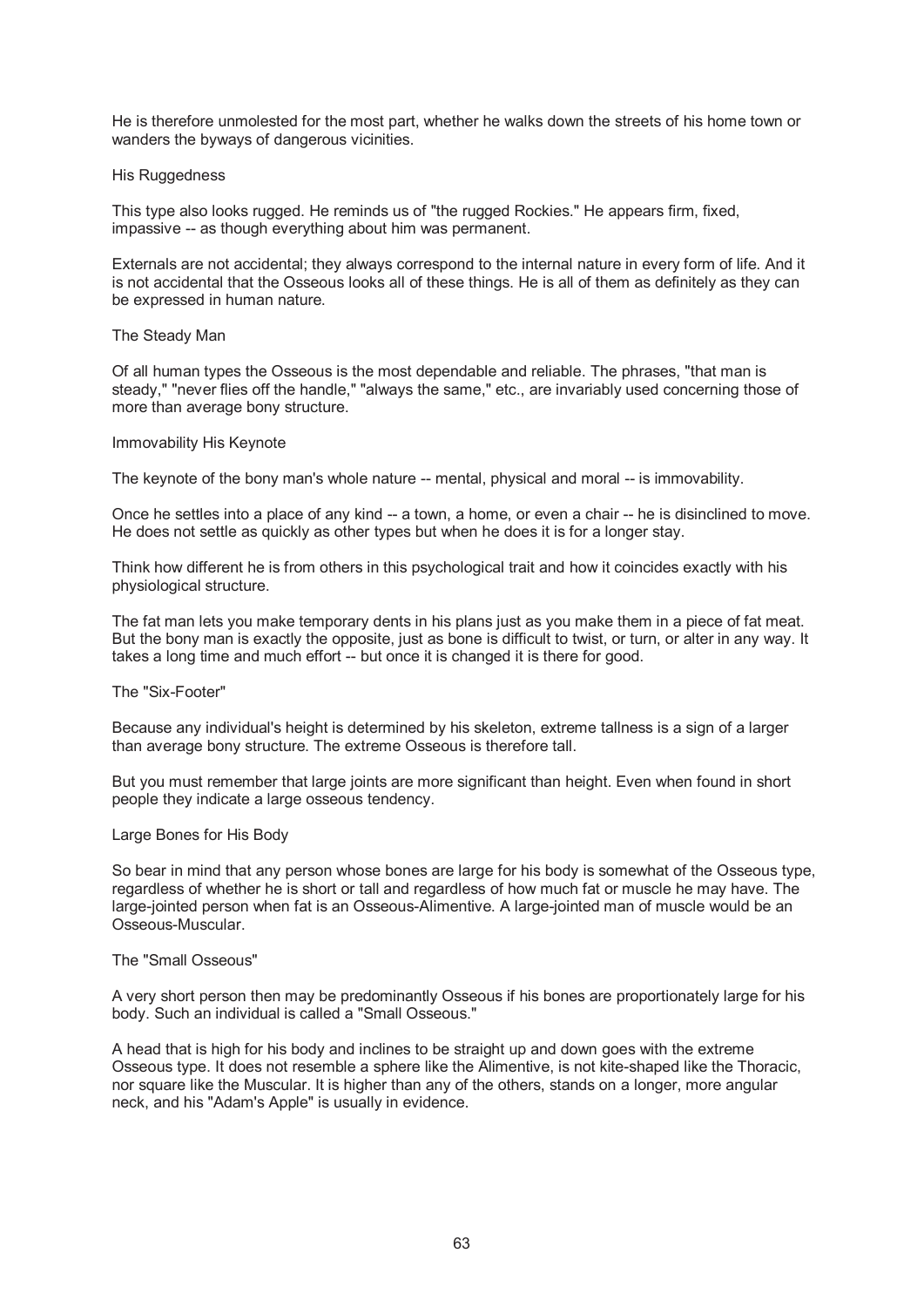## The Pioneer Type

Like each of the other types, the Osseous is a result of a certain environment. Rigorous, remote regions require just such people, and these finally gave rise to this stoical nature. The outposts of civilization are responsible for his evolution.

Pioneering, with its hardship, its menacing cold and dearth of comforts, in far countries at last produced a man who could stand them, who could "live through" almost anything and still dominate his surroundings.

## Not a "Softie"

The Osseous does not give way to his feelings. He keeps his griefs, sorrows, ambitions and most of his real opinions to himself. He is the farthest from a "softie" of any type.

If you desire to know at once what kind of person the Osseous is, put the Alimentive and Thoracic types together and mix them thoroughly. The Osseous is the opposite of that mixture.

Each and every trait he possesses is one whose exact opposite you will find in one or the other of these first two types.

## Consistency in Types

As we go on in this chapter you will see why all kinds of people make up the world, for Nature has outdone herself in the distinctions between the five human types.

Each type is made up of certain groups of traits with which we have come in contact all our lives but which we have never classified; and each "set" of traits comprising a type has a consistency which nothing less than Mother Nature could have produced. You will be interested to see how accurate are the statements concerning each type and how they are proven again and again in every type you associate with.

Guesswork is no longer necessary in the sizing up of strangers. You can know them better than their mothers know them if you will get these nutshells of facts clearly in your mind and then apply them.

## His High Cheek Bones

Cheek bones standing higher than the average are always indicative either of a large Thoracic or a large Osseous element.

If the distance between the cheeks is so wide as to make this the widest section of the face, it is probable that the person is more Thoracic than Osseous. But if his face is narrow across the cheek bones, and especially if it runs perpendicularly down to the jaw-corners from that point instead of tapering, the person is large of the Osseous type.

# Built on the Oblong

An oblong is what the Osseous brings to mind. His body outlines approximate the oblong -- a squareness plus length. He is full of right angles and sharp corners.

His face is built on the oblong and if you will notice the side-head of the next Osseous man you meet you will see that even a side view presents more nearly the appearance of the oblong than of any other geometrical figure.

#### The Oblong Hand

"The gnarled hand" well describes that of the Osseous. The hand outlines of this type also approximate the oblong. It runs straight down instead of tapering when the fingers are held close together.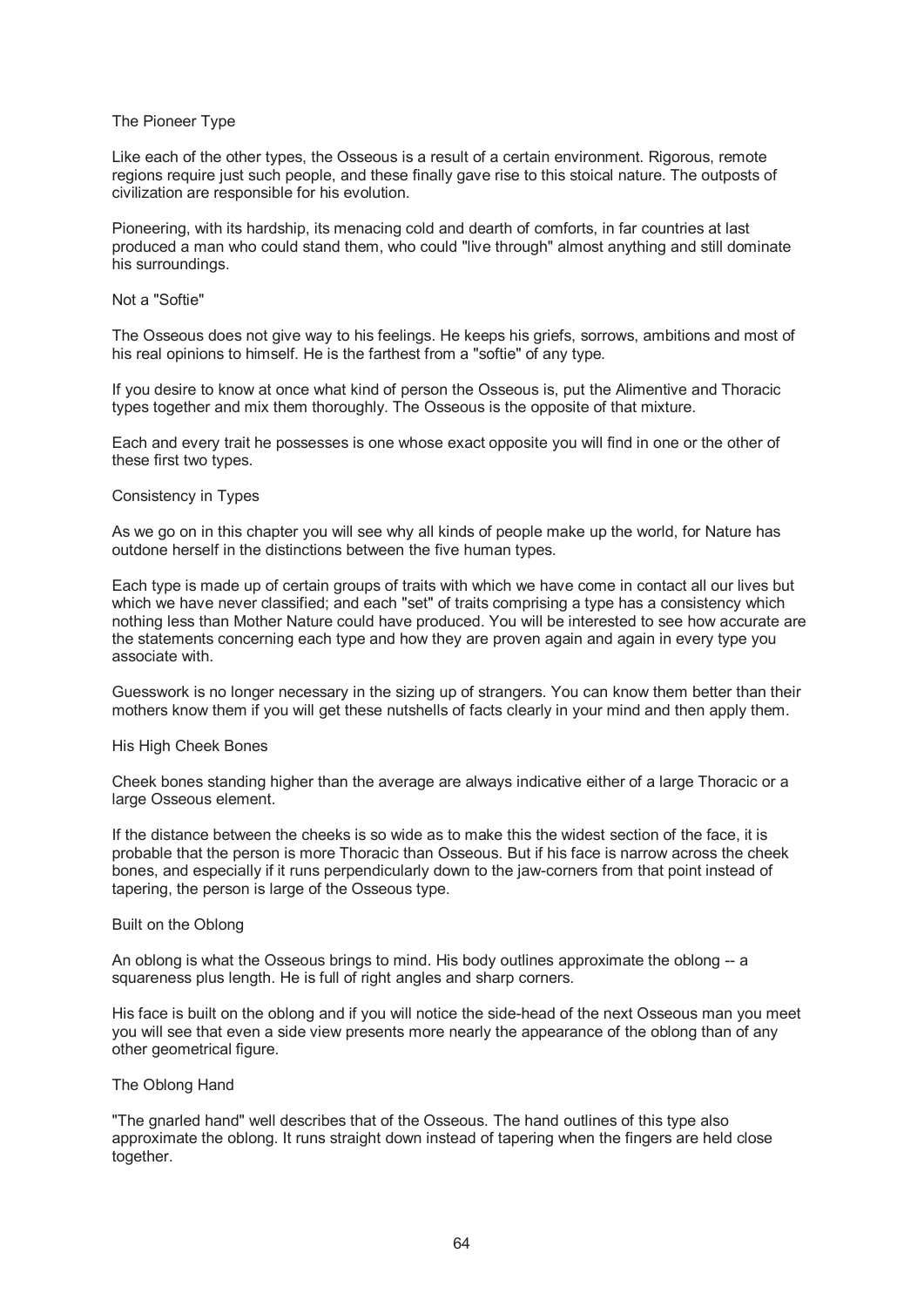The hand of the Osseous matches his body, head and face. It is bony, angular, large-jointed and as rigid as it looks. The inflexibility of his hand is always apparent in his handshake.

## Knotty Fingers

Knotty fingers characterize the hands of this type. Their irregular appearance comes from the size of the joints which are large, in keeping with all the joints running throughout his organism.

Everything in one of Nature's creatures matches the other parts. Agassiz, the great naturalist, when given the scale of a fish could reconstruct for you the complete organism of the type of fish from which it came. Give a tree-leaf to a botanist and he will reconstruct the size, shape, structure and color of the tree back of it. He will describe to you its native environment and its functions; what its bark, blossoms and branches look like and what to do to make it grow.

### No Guesswork in Nature

Nature has no accidents. With her everything is organized, everything has a purpose, and every part of a thing, inside and out, matches the whole. So the hand of the Osseous and the face of the Osseous match the body and head.

This is also true of every other type. The Alimentive has small, fat, dimpled hands and feet like his body; the Thoracic has tapering hands and feet to match his face and body; the Muscular's body, hands and feet are all square; but the Osseous has a bony body, so his hands and feet are equally bony.

### The Man of Slow Movements

"He is too slow for me," you have heard someone say of another. Perhaps you heard it said today. Review the outward appearance of all the people you know who have this reputation, from those of your earliest childhood down to that person of whom it was spoken today -- and you will find that every one of them resembled the bony type we have just been describing.

Look back and call to mind the appearance of all the "rapid" ones and you will find that in every case they possessed high color, high chests or high-bridged noses. Take another look for the easy-going amenable ones, and see how plump they all were!

## The Straight-Laced

None of these things "just happened." They are the result of the law of cause and effect. The connection between external and internal traits is becoming clearer every day and reveals some very unexpected things.

One that has been discovered very recently is that the straight-faced are the straight-laced. Notice for yourself and you will find that every person who is really "straight-laced" is a person with a straight face -- that is, a face with straighter up-and-down lines than the average.

Think back over those you have known who come under this heading and you will find no actually round-faced people amongst them.

No matter how sanctimonious, religious or correct a person may act when his position or the occasion demands it, if he has a round, "moon" face he is not really straight-laced at heart. Anyone who knows him well enough to know his real nature will tell you so.

## The Naturally Conventional

The "born Puritan," the ascetic, and the naturally conventional person is, on the other hand, invariably an individual of more severe facial outlines.

This person may be in an unconventional position; your straight-faced, severe-lined person may be a gambler, a boot-legger, or follow any other line defying the conventions; but he is at heart a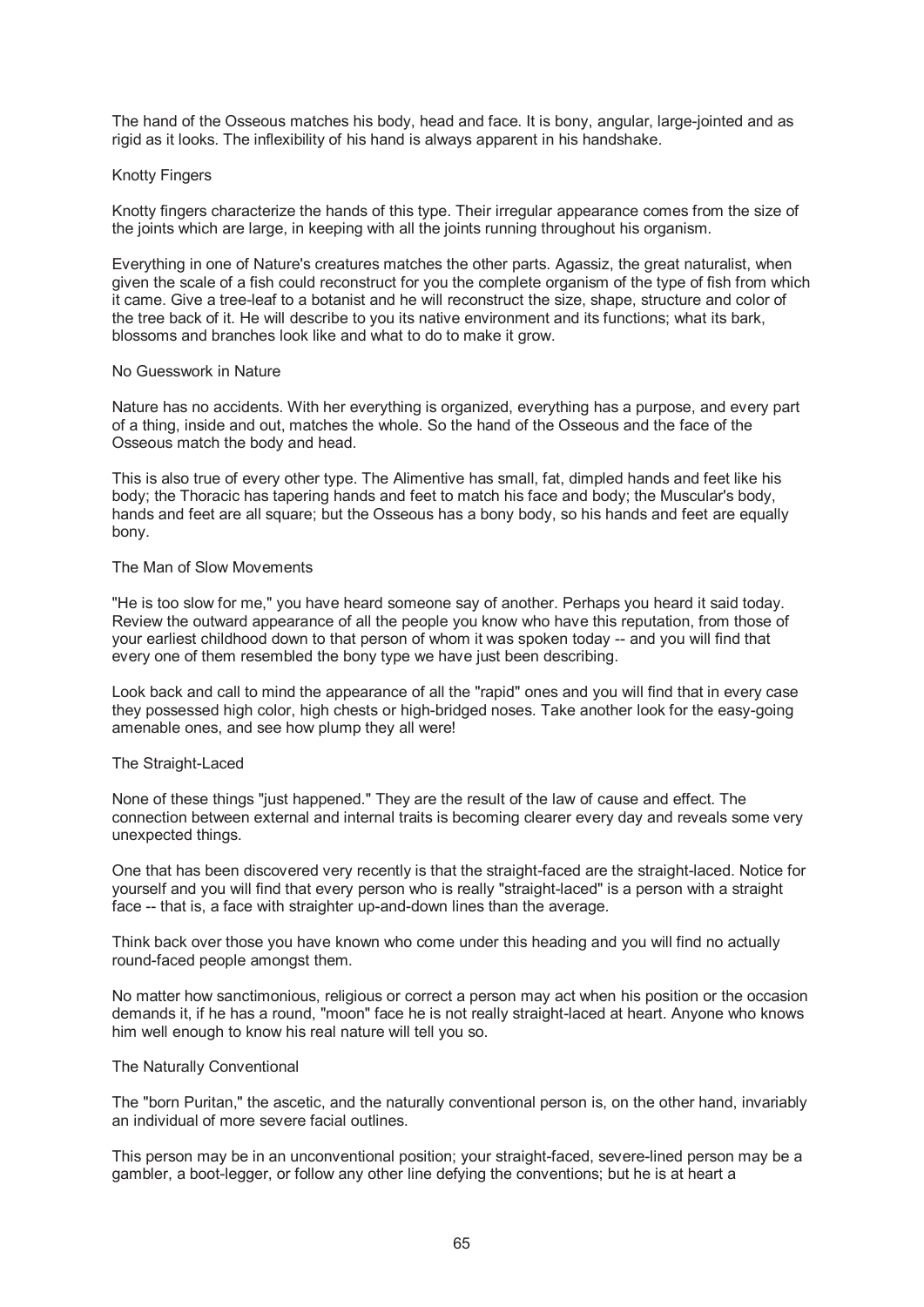conservative after all. For instance, you will always find, when you know him, that he does things in a way that is very conventional to him. That is, he has decided standards, rules, habits and requirements, and he clings rigidly to them in the transaction of his business, regardless of how lax the business itself may be.

"A certain way of doing things" means as much to him, at heart, as it means little to the circular-faced people.

## Systematic and Methodical

"A place for everything and everything in its place" is a rule preached and practised by people of this type.

The Osseous person does not mislay his things. He knows so well where they are that he can "go straight to them in the dark." Such a man is careful of his tools and keeps his work-bench or desk "shipshape." A woman of this type is an excellent housekeeper. Her sewing basket, dresser drawers and pantry shelves are all systematically arranged in apple-pie order.

The typical New England housewife, who washes on Mondays, irons on Tuesdays and bakes on Saturdays for forty years, is a direct descendant of the Puritans, most of whom belong to this bony, pioneering type.

## The Stiff Sitter

Extremely Osseous people are inclined to be somewhat formal in their movements. They make fewer motions than any other type. They do not wave their hands or arms about when talking and are almost devoid of gesticulation of any kind. They sit upright instead of slumping down in their chairs, except when tall and lanky, and usually prefer "straight-backs" to rockers.

## The Osseous Walk

The extremely raw-boned person has also a formal gait. His walk, like all his other movements, is inclined to be deliberate and somewhat mechanical.

Nothing about the five types is more interesting than the walk which distinguishes each. The Alimentive undulates or rolls along; the Thoracic is an impulsive walker, and the Muscular is forceful in his walk. But the Osseous walks mechanically, deliberately, and refuses to hurry or speed up.

## The Naturally Poised

The Osseous has more natural poise than any other type.

He is not impressionable, excitable or arousable. Things do not "stir him up" as they do other people. He is more self-contained, self-controlled and self-sufficient than any other. He is not easily carried off his feet and seldom yields to impulse. It is difficult to get him to do anything on the spur of the moment. He usually has his evenings, Sundays and vacations all planned in advance and won't change his schedule.

# Not Given to "Nerves"

Literally as well as figuratively the Osseous is not a man of "nerves." Every fiber of his being is less susceptible to outside stimuli than that of other types. In this he is the exact opposite of the Thoracic whose nerves, as we have pointed out, are so finely organized that he is hypersensitive.

## Resists Change

Osseous people do not change anything, from their hair dress to their minds, any oftener than necessary. When they do, it is for what they consider overpoweringly good reasons.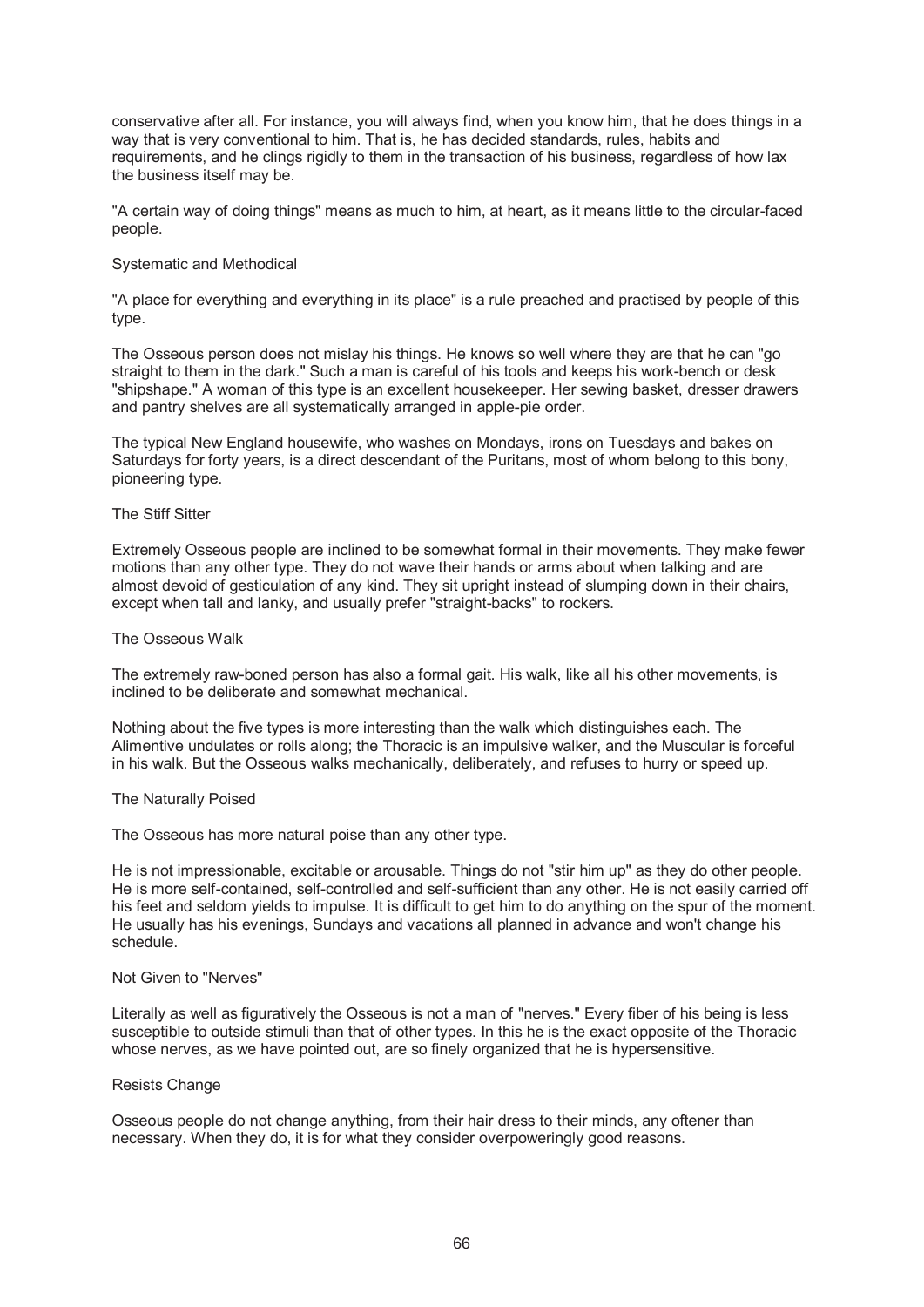These people are not flighty. They have their work, their time and their lives laid out systematically and do not allow trivialities to upset them. They take a longer time to deliberate on a proposed line of action, but once they have made a decision, adhere to it with much greater tenacity than any other type.

## The Constant

People of this type are not fickle nor flirtatious. They love few; but once having become enamored are not easily turned aside. It is this type that remains true to one love through many years, sometimes for life.

### The Implacable

The Osseous are not prone to sudden outbursts of temper. But they have the unbending kind when it is aroused.

Never forgiving and never forgetting is a trait of these people as contrasted with the Thoracic.

The Alimentive avoids those he does not like and forgets them because it is too much bother to hate; the Thoracic flames up one moment and forgives the next; the Muscular takes it out in a fight then and there, or argues with you about it.

But the Osseous despises, hates and loathes -- and keeps on for years after every one else has forgotten all about it. The "rock-bound Puritan" type, as stony as the New England land from which it gets its living, is always bony. The implacable father who turns his child away from home, with orders "never to darken his door again," always has a lot of bone in his structure. Those who refuse to be softened into forgiveness by the years are always of this type.

### Not Adaptable

It is difficult for the Osseous to "fit in." He is not adaptable and in this is once again the opposite of the Thoracic. It is impossible for him to adjust himself quickly to people or places.

Because he is unyielding, unbending and unadjustable he is called "sot in his ways."

He should not be misjudged for this inadaptability, however, for it is as natural to him as smoothness is to the Alimentive and impulsiveness to the Thoracic. He is made that way and is no more to blame for it than you are for having brown eyes instead of blue.

## The One-Track Man

"Single-track minds" are characteristic of this type. They get an idea or an attitude and it is there to stay. They think the same things for many years and follow a few definite lines of action most of their lives.

But it is to be remembered in this connection that this type often accomplishes more through his intensive concentration than more versatile types. While they follow many by-paths in search of their goal the Osseous sticks to the main track.

# The Born Specialist

"This one thing I do," is a motto of the Osseous. They are the least versatile of any type and do not like to jump from one kind of work to another.

They prefer to do one thing at a time, do it well and finish it before starting anything else. Because of this the Osseous stars in specialities.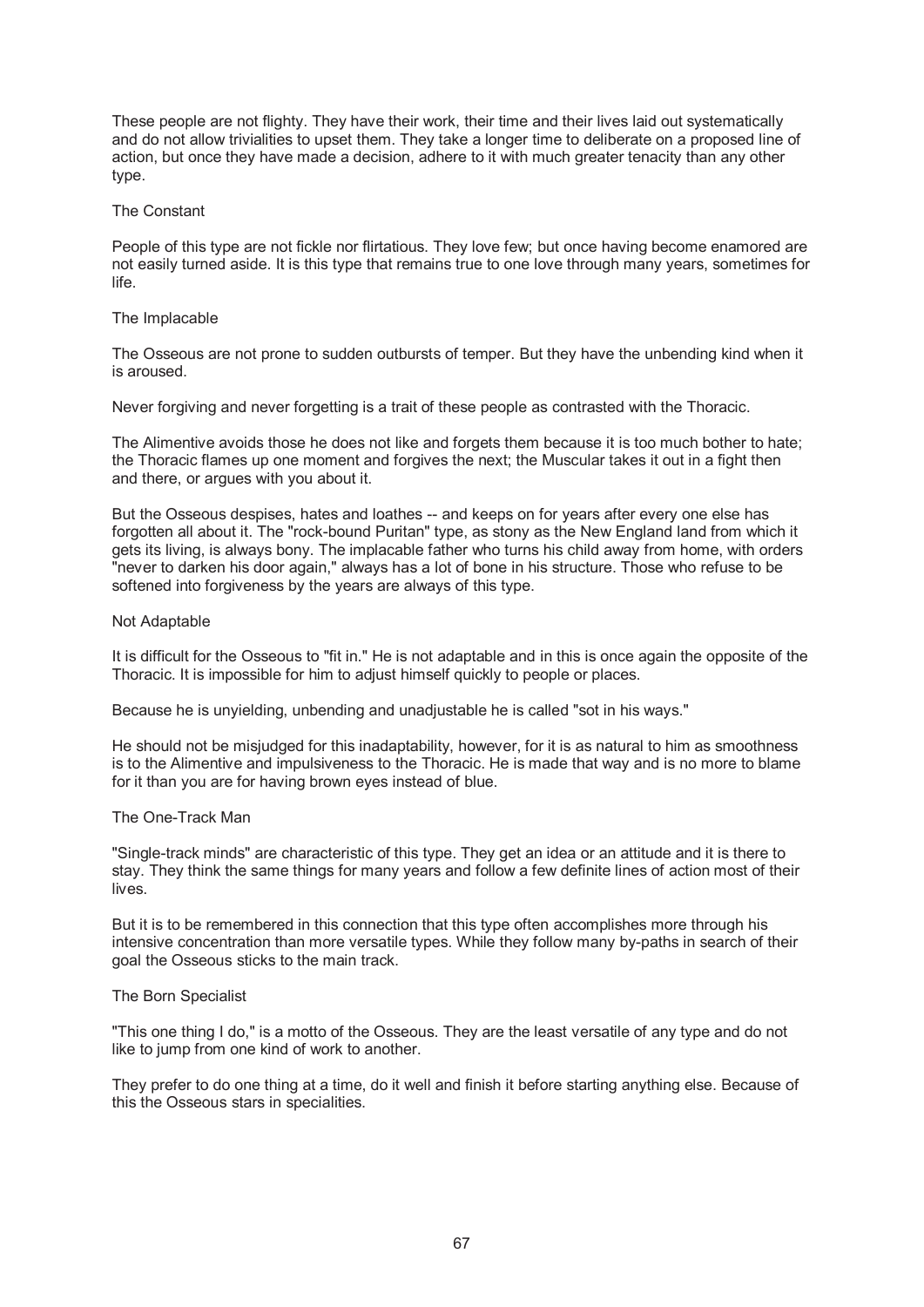### Dislikes Many Irons in the Fire

The man who likes many irons in the fire is never an Osseous. To have more than one problem before him at one time makes him irritable, upset and exasperated.

### The Most Dependable Type

The unchangingness which handicaps the Osseous in so many ways is responsible for one very admirable trait. That trait is dependability.

The Osseous is reliable. He can be taken at his word more often than any other type, for he lives up to it with greater care.

### Always on Time

When an Osseous person says, "I will meet you at four o'clock at the corner of Main and Market," he will arrive at Main and Market at four o'clock. He will not come straggling along, nor plead interruptions, nor give excuses. He will be on the exact spot at the exact hour.

In this he is again a contrast to the first two types. An Alimentive man will roll into the offing at a quarter, or more likely, a half hour past the time, smilingly apologize and be so naive you forgive and let it go at that.

The Thoracic will arrive anywhere from five after four to six o'clock, drown you in a thrilling narrative of just how it all happened, and never give you a chance to voice your anger till he has smoothed it all out of you.

# An Exacting Man

But the Osseous is disdainful of such tactics and you had better beware of using them on him. He is dependable himself and demands it of others -- a little trait all of us have regarding our own particular virtues.

## Likes Responsibility

Responsibility, if it does not entail too many different kinds of thought and work, is enjoyed by the **Osseous** 

He can be given a task, a job, a position and he will attend to it. Entrust him with a commission of any kind, from getting you a certain kind of thread to discovering the North Pole, and he will come pretty near carrying it out, if he undertakes it.

#### Finishes What He Starts

If an Osseous decides to do a piece of work for you you can go ahead and forget all about it. No need to advise, urge, watch, inspire, coax and cajole him to keep him at it. He prefers to keep at a thing if he starts it himself. You may have to hurry him but you will not have to watch him in order to know he is sticking to his task. This type starts few things but he brings those few to a pretty successful conclusion.

## The Martyr of the Ages

"Died for a cause" has been said of many people, but those people have in every known instance been possessed of a larger-than-average bony structure.

The pure Alimentive seldom troubles his head about causes. The Thoracic is the type that lives chiefly for the pleasure of the moment and the adventures of life. The Muscular fights hard and works hard for various movements.

But it is the Osseous who dies for his beliefs.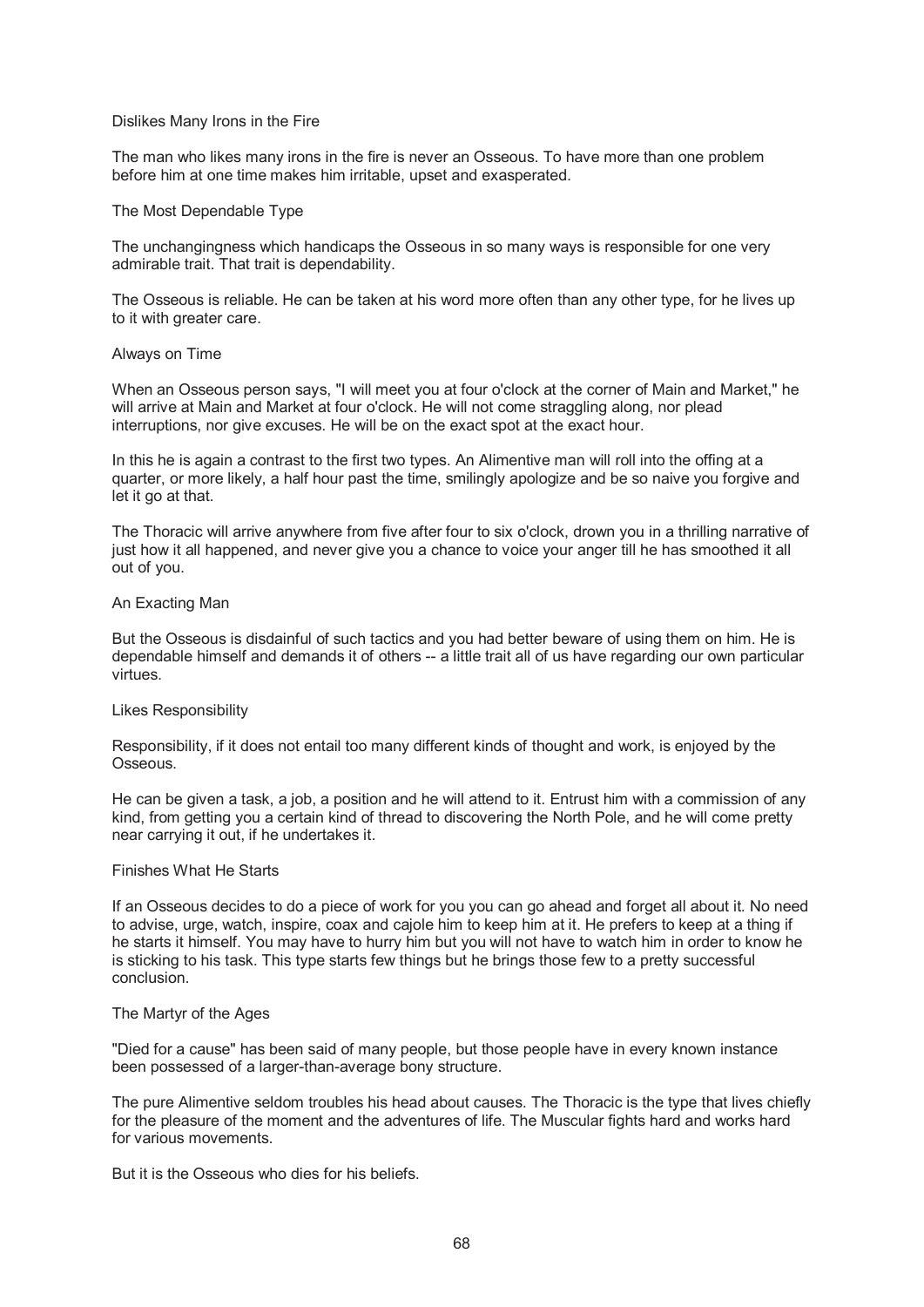It is the Osseous or one who is largely of this type who languishes in prison through long years, refusing to retract.

He is enabled to do this because the ostracism, jibes and criticism with which other types are finally cowed, have little effect upon him. On the contrary, opposition of any kind whets his determination and makes him keep on harder than ever.

Takes the Opposite Side

"If you want him to do a thing, tell him to do the opposite," is a well-known rule supposed to work with certain kinds of people.

You have wondered why it sometimes worked and sometimes didn't, but it is no mystery to the student of Human Analysis.

When it worked, the person you tried it on was an Osseous or one largely osseous in type; and when it didn't he was of some other type.

"Contrary?" complained a man of a bony neighbor recently, "Contrary is his middle name."

"I am open to conviction but I would like to see the man who could convince me!" is always said by a man whose type you will be sure to recognize.

An "Againster"

"I don't know what it is but I'm against it," is the inside mental attitude of the extremely raw-boned, angular man or woman.

They often, unconsciously, refrain from making a decision about a thing till the other fellow makes his. That settles it; they take the other side.

Think back over your school-days and call to mind the visage and bodily shape of the boy who was always on the opposite side, who just naturally disagreed, who "stood out" against the others. He was a bony lad every time.

Remember the "Fatty" with a face like a full moon? Did he do such things? He did not. He was amenable, easy-going, good natured, and didn't care how the discussion came out, so long as it didn't delay the lunch hour.

Remember the boy or girl who had the pick of the school for company whenever there was a party, who danced well and was so sparkling that you always felt like a pebble competing against a diamond when they were around? That boy or girl had a high chest, or high color, or a high-bridged nose -- and usually all three.

But the one you couldn't persuade, who couldn't be won over, who refused to give in, who held up all the unanimous votes till everybody was disgusted with him, and who rather gloried in the distinction - that boy had big bones and a square jaw -- the proof that he was a combination of the Osseous and Muscular types.

# The Human Balance Wheel

To keep the rest of the world from running away with itself, to prevent precipitous changes in laws, customs and traditions, has always been one of the functions performed for society by the bony people.

These people are seldom over-persuaded, and being able to retain a perpendicular position while the rest of the world is being swayed this way and that, they act as society's balance wheel.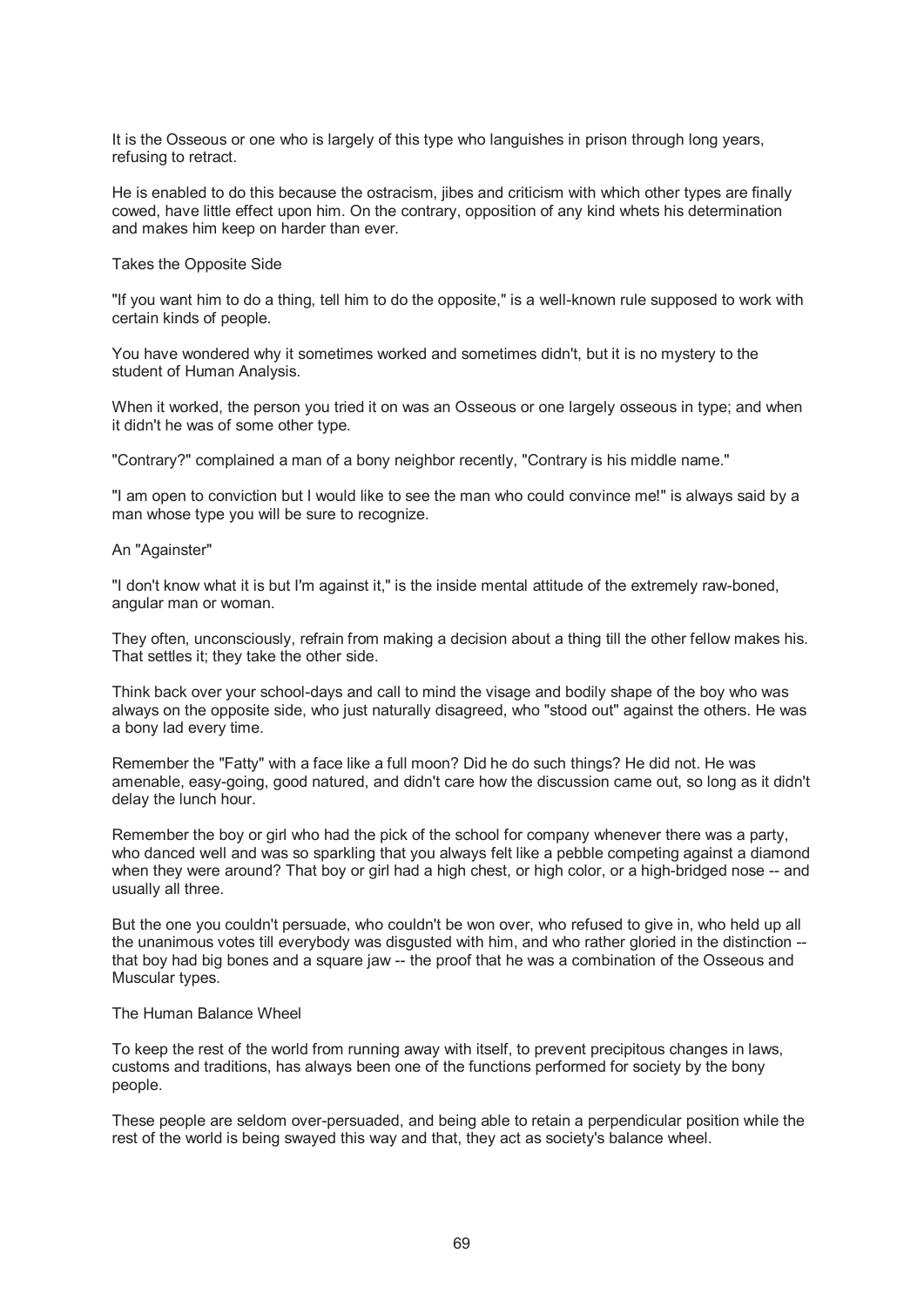The Osseous changes after a while, but it is a long while, and by the time he does, the rest of the world has marched on to something new which he opposes in its turn.

## Wears Same Style Ten Years

Even the clothes worn by this type tell the same story. Styles may come and styles may go, but the Osseous goes on forever wearing the same lines and the same general fashions he wore ten years before. If you will recall the men who continued wearing loose, roomy suits long after the "skin-tight" fashions came in, or the women who kept to long, full skirts when short ones were the vogue you will note that every one of them had large joints or long faces.

Bony people find a kind of collar or hat that just suits, and to that hat and that collar they will stick for twenty years!

## Disdains the Fashions

In every city, neighborhood and country crossroads there is always somebody who defies the styles of today by wearing the styles of ten years ago.

Every such person is a bony individual -- never under any circumstances a moon-faced, round-bodied one. In every case you will find that his face is longer, his nose is longer, or his jaw and hands are longer than the average -- all Osseous indications.

#### When He is Rich

The bony man's adherence to one style or to one garment is not primarily because he wishes to save money, though saving money is an item that he never overlooks. It is due rather to his inability to change anything about himself in accordance with outside influence until a long time has elapsed.

### Doesn't Spend Money Lavishly

The Osseous is, as stated at the head of this chapter, a "stayer" and this applies to everything he wears, thinks, says, believes, and to the way he carries on every activity of his life.

No matter how rich he may be he will not buy one kind of car today and another tomorrow, nor one house this week and another in six weeks.

He uses his money, as all of us do, to maintain his type-habits and to give freer rein to them, not to change them to any extent. This type likes sameness. He likes to "get acquainted" with a thing. He never takes up fads and is the most conservative of all types. Unlike the Thoracic, he avoids extremes in everything and dislikes anything savoring of the "showy" or conspicuous.

#### Not a Social Star

Because he dislikes display, refuses to yield to the new-fangled fashions of polite society and finds it hard to adapt himself to people, the man of this type is seldom a social success.

He is the least of a "ladies' man" of all the types. The Osseous woman is even less disposed to social life than the Osseous man because the business and professional demands, which compel men of this type to mingle with their fellows, are less urgent with her.

#### Likes the Same Food

The same "yesterday, today and forever" is the kind of food preferred by this type. He seldom orders anything new. The tried and true things he has eaten for twenty-five years are his favorites and it is almost impossible to win him away from them. "I have had bread and milk for supper every Sunday night for thirty years," a bony man said to us not long ago.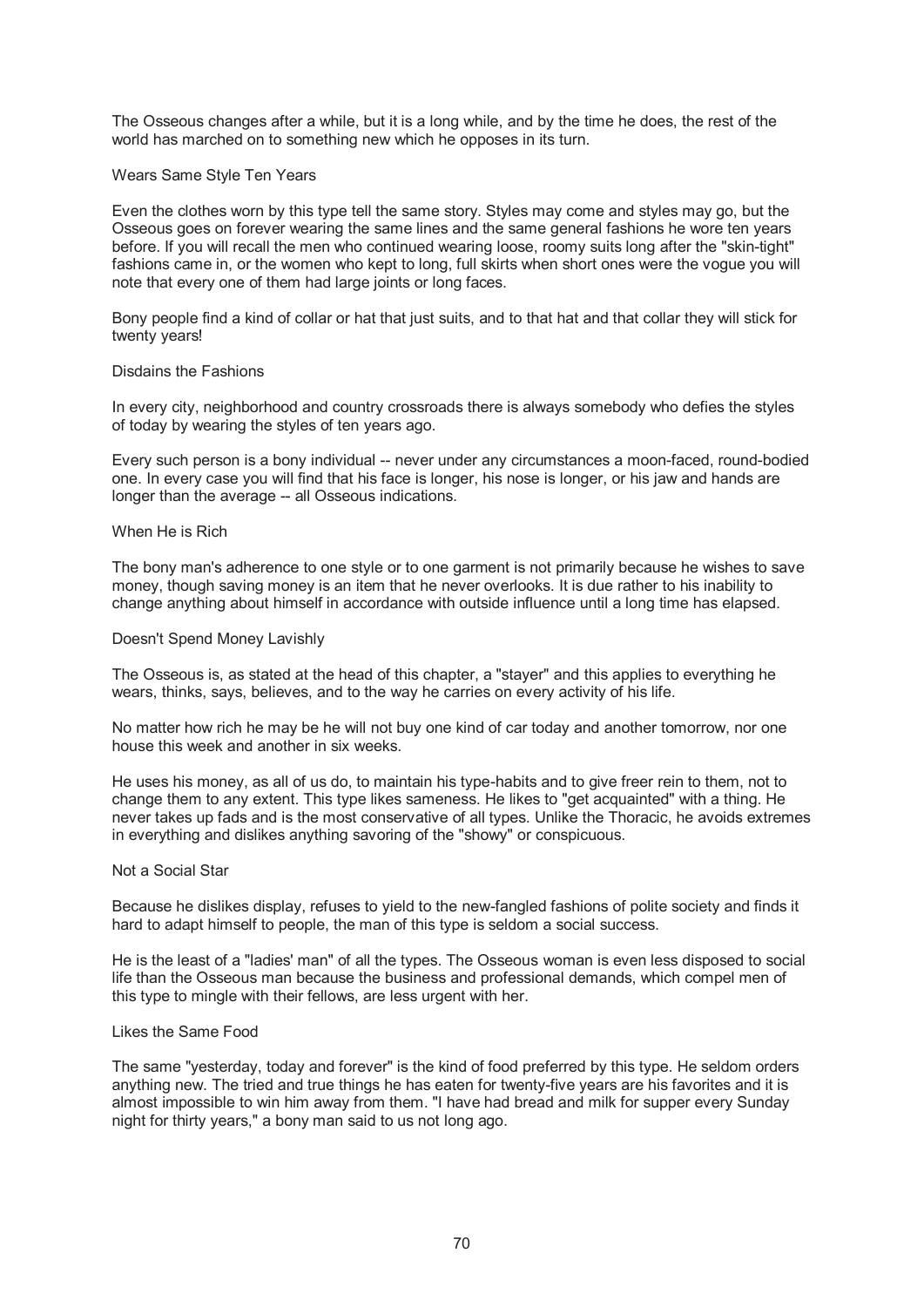### Means What He Says

The Osseous does not flatter and seldom praises. Even when he would like to, the words do not come easily. But when he does give you a compliment you may know he means it. He is incisive and specific -- a little too much so to grace modern social intercourse where so much is froth.

## A Man of Few Words

A man of few words is always and invariably a man whose bones are large for his body. The fat man uses up a great many pleasant, suave, merry, harmless words; the Thoracic inundates you with conversation; the Muscular argues, declares and states; but the Osseous alone is sparing of his words.

### The Hoarder

Bony people are never lavish with anything. They do not waste anything nor throw anything away. These are the people who save things and store them away for years against the day when they may find some use for them. When they do part with them it is always to pass them on "where they will do someone some good."

### Careful of Money

You never saw a stingy fat man in your life. Imagine a two-hundred-pound miser! Neither have you ever seen a really stingy man who was red-faced and high-chested. Nor have you ever found a real Muscular who was a "tightwad."

But you have known some people who were pretty close with their money. And every one of them was inclined to boniness.

### When He is Poor

Bony men are seldom "broke" for they are more careful of expenditures than any other type. Even when they receive small salaries this type of person always has something laid by. But the extreme Osseous never makes a million. The same caution which prevents his spending much money also prevents the plunges that make big money.

The Osseous cares more for money than anyone else. This is what has enabled him, when combined with some other type, to be so successful in banking -- a business where you risk the other man's money, not your own.

The extreme Osseous is never lax or extravagant with his money no matter how much he has. He never believes in paying any more for a thing than is necessary. Take note of the men who carry purses for silver instead of letting their change lie loose in their pockets. They are bony every time! Fat people and florid people are the ones who let their greenbacks fall on the floor while paying the cashier!

### Fear of the Future

"The rainy day" doesn't worry the fat people or the florid ones, but it is seldom out of the consciousness of the bony men and women. So they cling to their twenty-dollar-a-week clerkships for years because they are afraid to tackle anything entailing risk.

## Pays His Bills

"I had rather trust a bony man than any other kind," is what the credit experts have told us. "Other things being equal, he is the most reliable type in money matters, and pays his bills more promptly."

The bony man is one who seldom approaches the credit man, however. He usually has enough to get the few things he really wants and if not he waits till he has.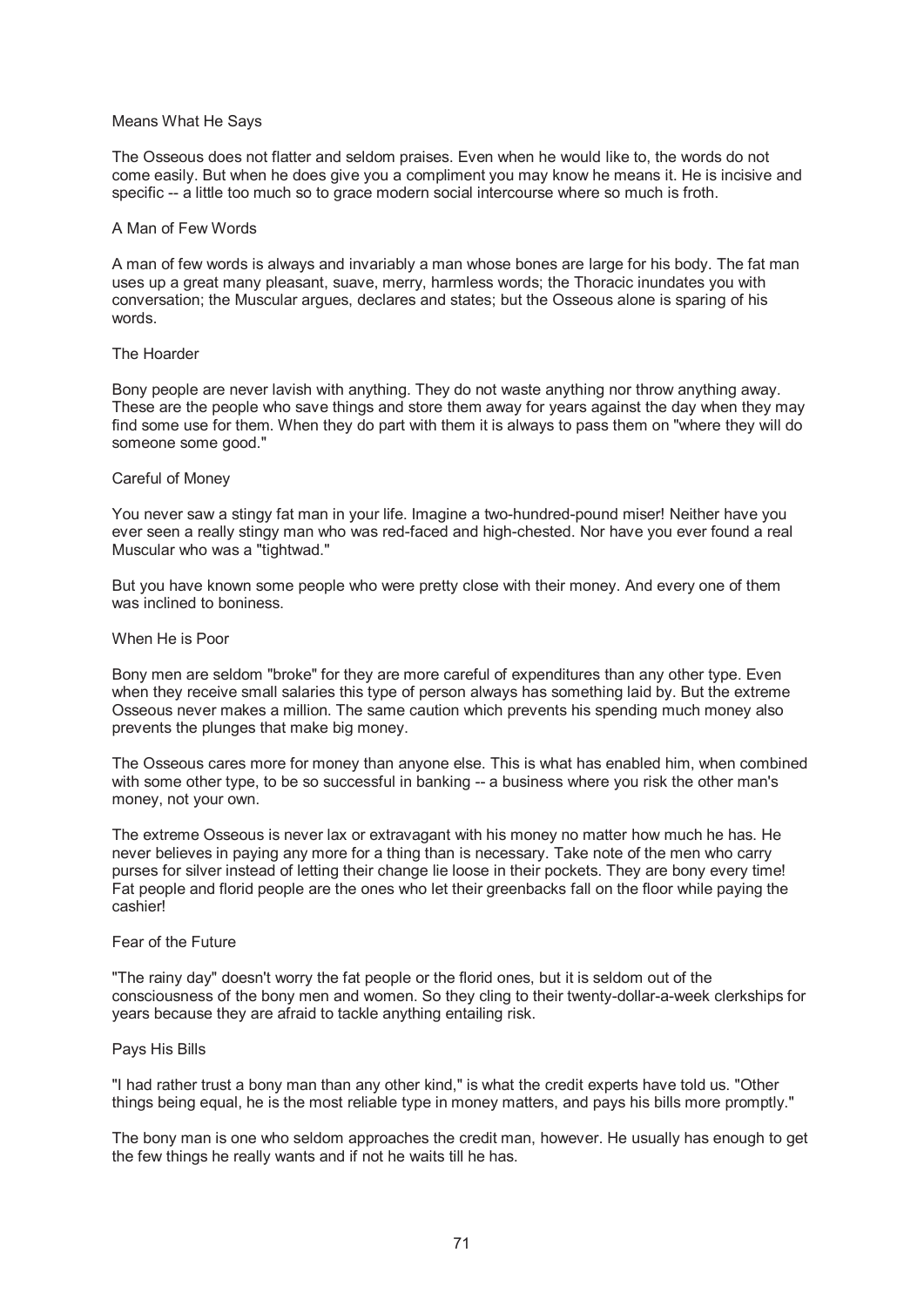Extremely bony husbands give their wives smaller allowances in proportion to their total income than any other type, and because they are systematic themselves they are more likely to ask for reports and itemizations as to where it goes.

The fat husbands and the florid husbands are the ones who give their wives their last cent and never ask what becomes of it.

## The Repressed Man

The Osseous man or woman is always somewhat repressed. Unlike the Thoracic, who uncorks and bubbles like a champagne bottle, he keeps the lid on his feelings.

Bony people are always more reticent than others. They invariably tell less of their private or personal affairs. One may live across the hall from a bony man for years without knowing much about him. He is as secretive as the Thoracic is confiding and as guarded as the Alimentive is naive.

### Loyal to His Few Friends

"Once your friend always your friend" can be said about the Osseous oftener than any other type.

The Osseous does not make friends easily and is not a "mixer" but keeps his friends for many years. He "takes to" very few people but is exceedingly loyal to those of his choice.

### The "Salt of the Earth"

People of the Osseous type say little, they do little for you and they do not gush -- but they are always there when you need them and "always the same." They write few letters to you when away, and use few words and little paper when they do. They are likely to fill every page, to write neatly, to waste no margins and to avoid flourishes. Their letters seldom require an extra stamp.

## Plans Ahead

Foresight, laying plans far into the future, and keeping an eye out for breakers ahead, financially and otherwise, are tendencies which come natural to the Osseous.

He does not like to wait until the last moment to do a thing. He dislikes unexpectedness and emergencies of any kind. He is always prepared. For instance a bony person will think out every move of a long journey before boarding his train. Weeks in advance he will have the schedule marked and put away in his coat pocket -- and he knows just which coat he is going to wear too!

#### The Longest Lived

The Osseous lives longer than any other type, for two reasons. The first is that his lack of "nerves" saves him from running down his batteries. He seldom becomes excited and does not exhaust himself in emotional orgies.

The second is that he habitually under-eats -- usually because he does not care so much for food as the first three types, but quite often because he prefers to save the money.

# People He Dislikes

The bony man does not like people who try to speed him up, hurry him, or make him change his habits. Flashy people irritate him. But his worst aversions are the people who try to dictate to him. This type cannot be driven. The only way to handle him is to let him think he is having his own way.

### Likes the Submissive

Amenable people who never interfere with him yet lend themselves to his plans, desires and eccentricities are the favorites of this type.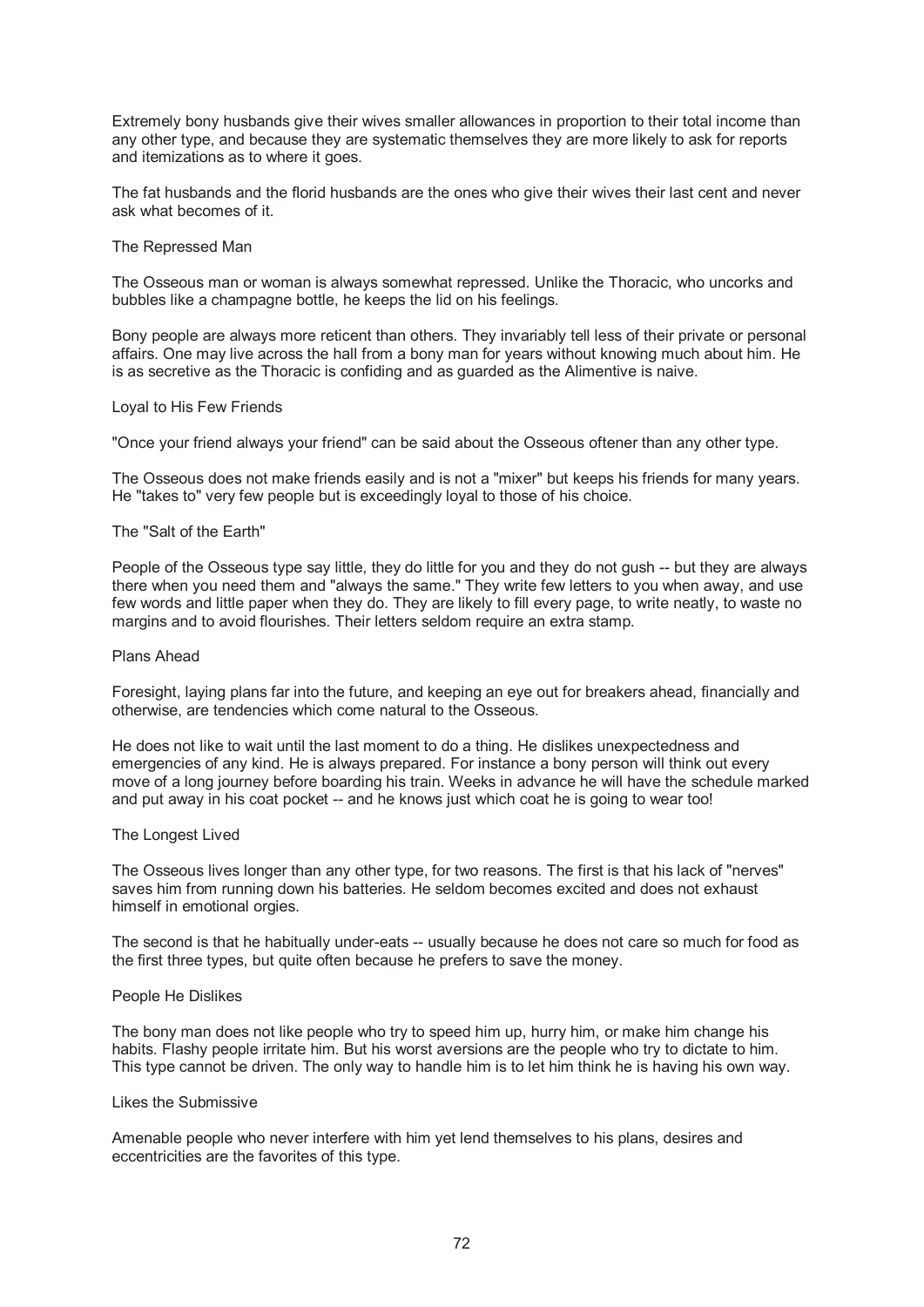## Diseases He is Most Susceptible To

No diseases can be said to strike the Osseous more frequently than any other type.

But moodiness, fear -- especially financial fear -- long-sustained hatreds and resentments, and lack of change are indirectly responsible for those diseases which bring about the end, in the majority of cases.

# Music He Likes

Martial, classical music and ballads are favorites with the Osseous. Old-time tunes and songs appeal to him strongly.

Jazz, which the Alimentive loves, is disliked by most bony people.

### Reading He Prefers

Only a few kinds of reading, a few favorite subjects and a few favorite authors are indulged in by this type.

He will read as long as twenty-five years on one subject, master it and ignore practically everything else. When he becomes enamored of an author he reads everything he writes.

Reading that points directly to some particular thing he is really interested in makes up many of his books and magazines.

He is the kind of man who reads the same newspaper for half a century.

### Physical Assets

His great endurance, capacity for withstanding hardship, indifference to weather, and his sane, undereating habits are the chief physical assets of this type.

#### Physical Liabilities

This type has no physical characteristics which can be called liabilities except the tendency to chronic diseases. Even in this he runs true to form -- slow to acquire and slow to cure.

#### His Favorite Sports

Hiking and golf are the favorite sports of this type because these demand no sudden spurts of energy. He likes them because they can be carried on with deliberation and independence. He does not care for any sport involving team work or quick responses to other players. Except when combined with the Thoracic type he especially avoids tennis.

## Favorite Entertainments

Serious plays in which his favorite actors appear are the entertainments preferred by this type. He cares least of all for vaudeville.

## Social Assets

The Osseous has no traits which can properly be called social assets. His general uprightness comes nearest to standing him in good stead socially, however.

### Social Liabilities

Stiffness, reticence, physical awkwardness and the inability to pose or to praise are the chief social handicaps of this type.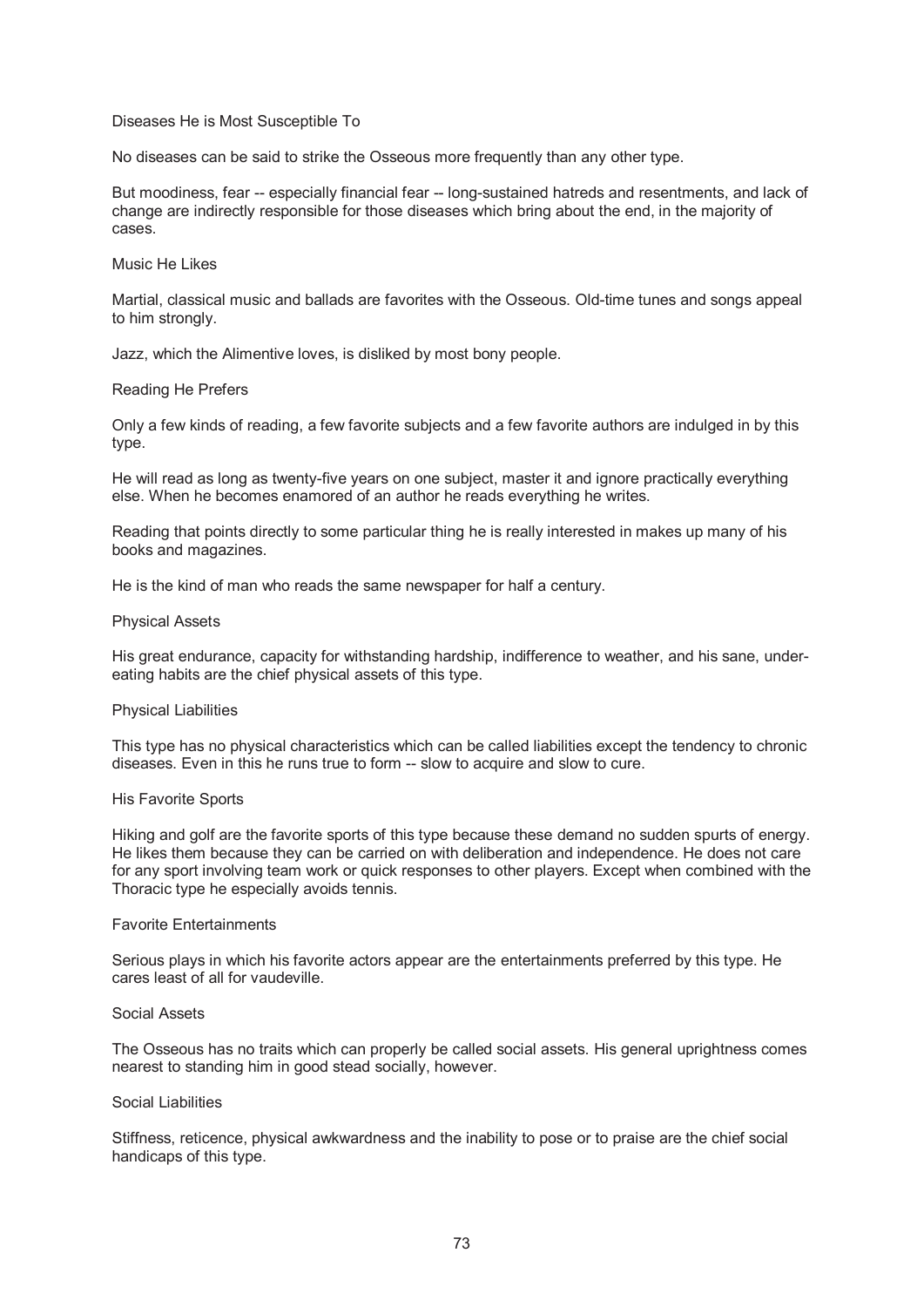# Emotional Assets

The Osseous is not emotional and cannot be said to possess any assets that are purely emotional.

# Emotional Liabilities

The lack of emotional fervor and enthusiasm prevents this type from impressing others.

# Business Assets

Keeping his word, orderliness and system are the chief business assets of this type.

## Business Liabilities

A disinclination to mix, the inability to adapt himself to his patrons and a tendency to hold people too rigidly to account are the business handicaps of the Osseous.

## Domestic Strength

Constancy and faithfulness are his chief domestic assets.

## Domestic Weaknesses

Tightness with money, a tendency to be too exacting and dictatorial, and to fail to show affection are the things that frequently prevent marriage for the Osseous and endanger it when he does marry.

# Should Aim At

The Osseous should aim at being more adjustable to people and to his environment in general. He should try to take a greater interest in others and then show it.

# Should Avoid

Indifference and the display of it, solitude and too few interests are things the Osseous needs to avoid.

## His Strong Points

Dependability, honesty, economy, faithfulness and his capacity for finishing what he starts are the strongest points of this type.

# His Weakest Points

Stubbornness, obstinacy, slowness, over-cautiousness, coldness and a tendency to stinginess are the weakest links in people of the extreme Osseous type.

How to Deal with this Type Socially

There is little to be done with the Osseous when you meet him socially except to let him do what he wants to do.

Don't interfere with him if you want him to like you.

How to Deal with this Type in Business

As an employee, give him responsibility and then let him alone to do it his way.

Then keep your hands off.

Don't give him constant advice; don't try to drive him.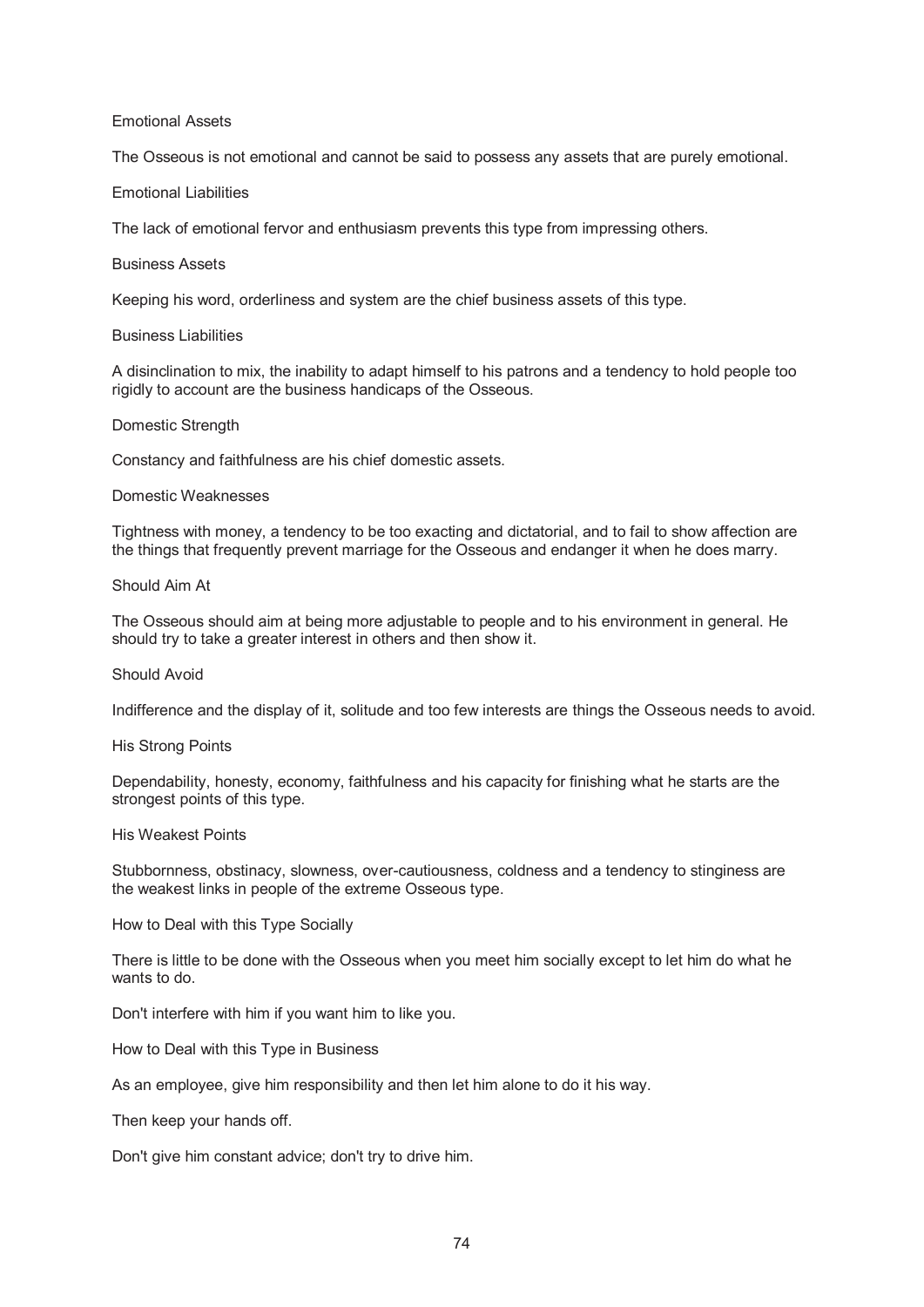Let him be as systematic as he likes.

When dealing with him in other business ways rely on him and let him know you admire his dependability.

Remember, the distinguishing marks of the Osseous, in the order of their importance, are PROPORTIONATELY LARGE BONES FOR THE BODY, PROMINENT JOINTS and A LONG FACE. Any person who has these is largely of the Osseous type no matter what other types may be included in his makeup.

--()--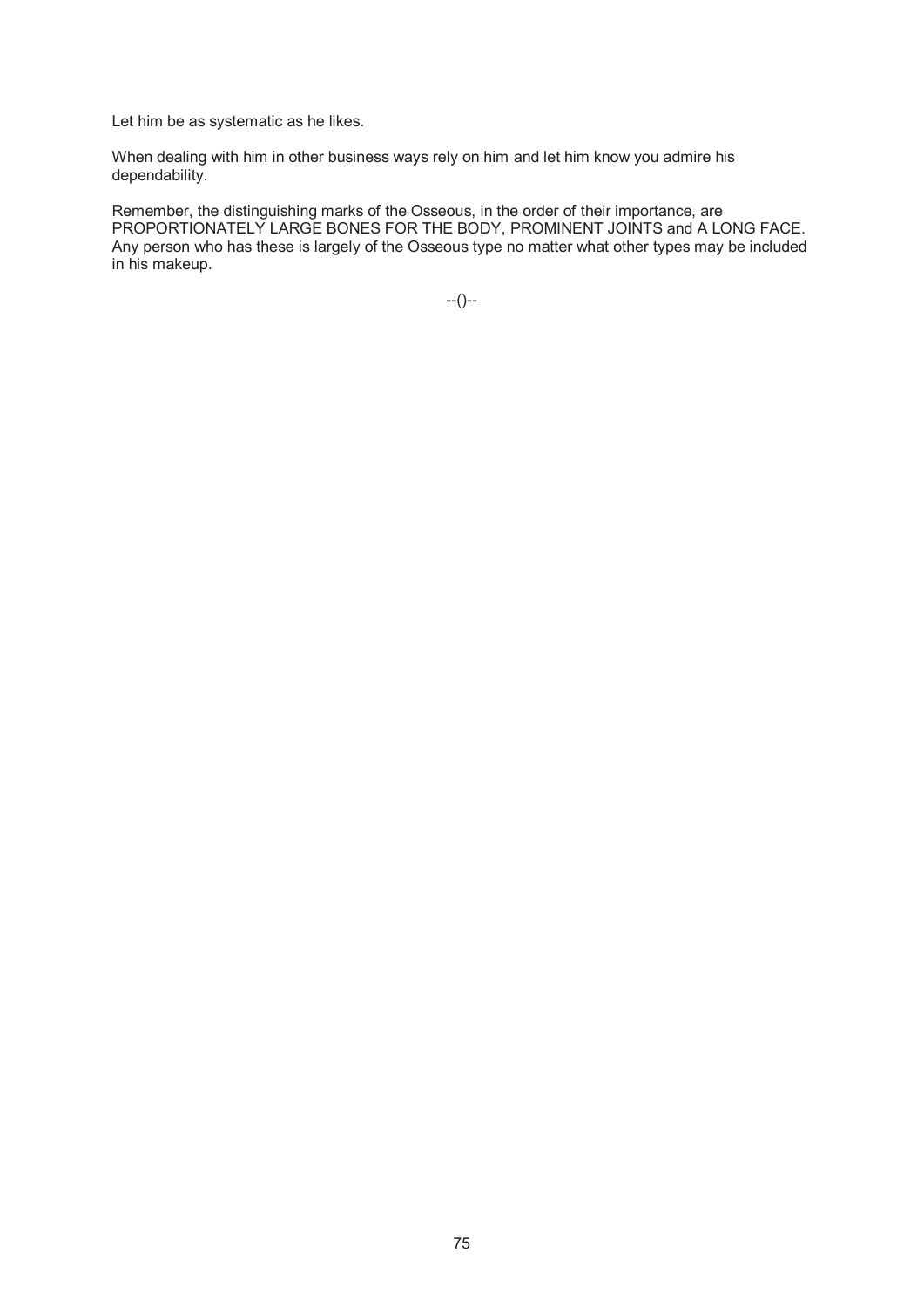# **CHAPTER V**

# **The Cerebral Type**

# **"The Thinker"**

All those in whom the nervous system is more highly developed than any other are Cerebrals.

This system consists of the brain and nerves. The name comes from the cerebrum or thinking part of the brain.

Meditation, imagining, dreaming, visualizing and all voluntary mental processes take place in the cerebrum, or brain, as we shall hereinafter call it. The brain is the headquarters of the nervous system -- its "home office" -- just as the stomach is the home office of the Alimentive system and the heart and lungs the home office of the Thoracic.

### Your Freight System

The Thoracic system may be compared to a great freight system, with each of its tributaries -- from the main trunk arteries down to the tiniest blood vessels -- starting from the heart and carrying its cargo of blood to every part of the body by means of the power furnished by the lungs.

### Your Telegraph System

But the nervous system is more like an intricate telegraph system. Its network of nerves runs from every outlying point of the body into the great headquarters of the brain, carrying sense messages notifying us of everything heard, seen, touched, tasted or smelled.

As soon as the brain receives a message from any of the five senses it decides what to do about it and if action is decided on, sends its orders back over the nerve wires to the muscles telling them what action to perform.

## Your Working Agents

This latter fact -- that the muscles are the working agents of the body -- also explains why the Muscular type is naturally more active than any of the others.

## Source of Your Raw Materials

The body may be compared to a perfectly organized transportation system and factory combined. The Alimentive system furnishes the raw materials for all the systems to work on.

#### Stationary Equipment

The bones of the body are like the telegraph poles, the bridges and structures for the protection and permanence of the work carried on by the other systems of the body.

Now poles, bridges and structures are less movable, less alterable than any of the other parts of a transportation system, and likewise the bony element in man makes him less alterable in every other way than he would otherwise be. A predominance of it in any individual indicates a preponderance of this immovable tendency in his nature.

Mind and matter are so inseparably bound up together in man's organism that it is impossible to say just where mind ends and matter begins. But this we know: that even the mind of the bony person partakes of the same unbending qualities that are found in the bones of his body.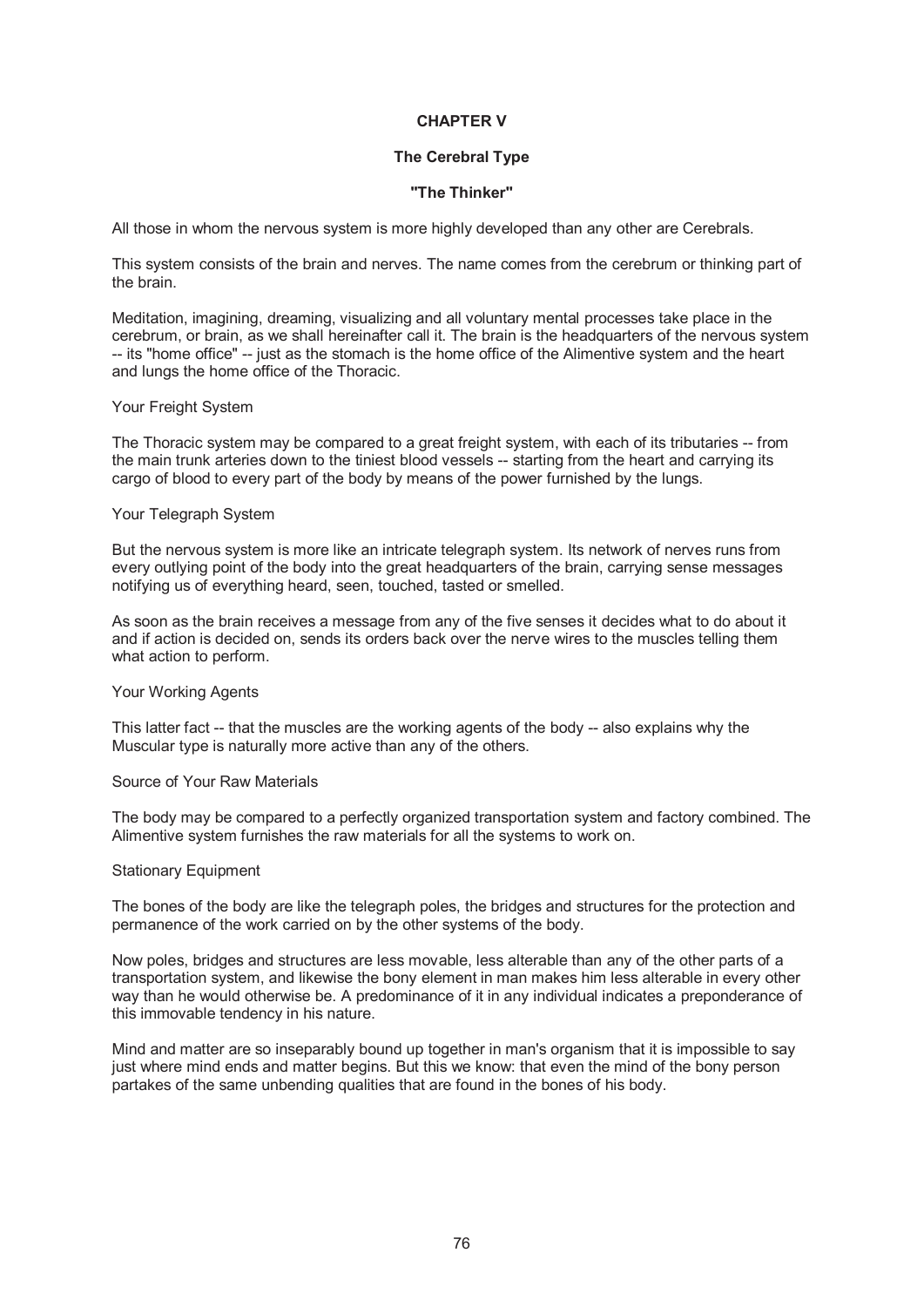# "Every Cell Thinks"

Thomas A. Edison, as level-headed and unmystical a scientist as lives, says, "Every cell in us thinks." Human Analysis proves to us that something very near this is the case for it shows how the habitual mental processes of every individual are always "off the same piece of goods" as his body.

Thus the fat man's mind acts as his body acts -- evenly, unhurriedly, easefully and comfortably. The florid man's mind has the same quickness and resourcefulness that distinguish all his bodily processes. The muscular man's mind acts in the same strenuous way that his body acts, while the bony man's brain always has an immovable quality closely akin to the boniness of his body.

He is not necessarily a "bonehead," but this phrase, like "fathead," is no accident.

# The Large Head on the Small Body

As pointed out before, the larger any organ or system the more will it tend to express itself. So, the large-headed, small-bodied man runs more to mental than to physical activities, and is invariably more mature in his thinking. Conversely, the Alimentive type gets its traits from that elemental stage in human development when we did little but get and assimilate food, and when thinking was of the simplest form. In those days man was more physical than mental; he had a large stomach but a small head.

So today we see in the pure Alimentive type people who resemble their Alimentive ancestors. They have the same proportionately large stomach and proportionately small head, -- with the stomachsystem dominating their thoughts, actions and lives.

The Cerebral is the exact opposite of this. He has a top-heavy head, proportionately large for his body, and a proportionately undeveloped stomach system.

# His Small Assimilative System

The extreme Cerebral differs from other types chiefly in the fact that while his head is unusually large compared to the body, his alimentive, thoracic, muscular and bony systems are smaller and less developed than the average. The latter fact is due to the same law which causes the Alimentive to have a large body and a small head. Nature is a wonderful efficiency engineer. She provides only as much space as is required for the functioning of any particular organ, giving extra space only to those departments that need it.

The Cerebral-Alimentive is the combination which makes most of the "magnates" and the self-made millionaires. Such a man has all the Alimentive's desires for the luxurious comforts and "good things of life," combined with sufficient brains to enable him to make the money necessary to get them.

Nature doesn't give the pure Alimentive a large skull because he doesn't need it for the housing of his proportionately small brain, but concentrates on giving him a big stomach fitted with "all modern conveniences." On the other hand, the head of the Cerebral is large because his brain is large. The skull which is pliable and unfinished at birth grows to conform to the size and shape of the brain as the glove takes on the shape of the hand inside it.

# Stomach vs. Brain

Because the Alimentive and Cerebral systems are farthest removed from each other, evolutionally, a large brain and a large stomach are a very unusual combination. Such an individual would be a combination of the Alimentive and Cerebral types and would have the Alimentive's fat body with a large highbrow head of the Cerebral. The possession of these two highly developed but opposite kinds of systems places their owner constantly in the predicament of deciding between the big meal he wants and the small one he knows he should have for good brain work.

We are so constructed that brain and stomach -- each of which demands an extra supply of blood when performing its work -- cannot function with maximum efficiency simultaneously.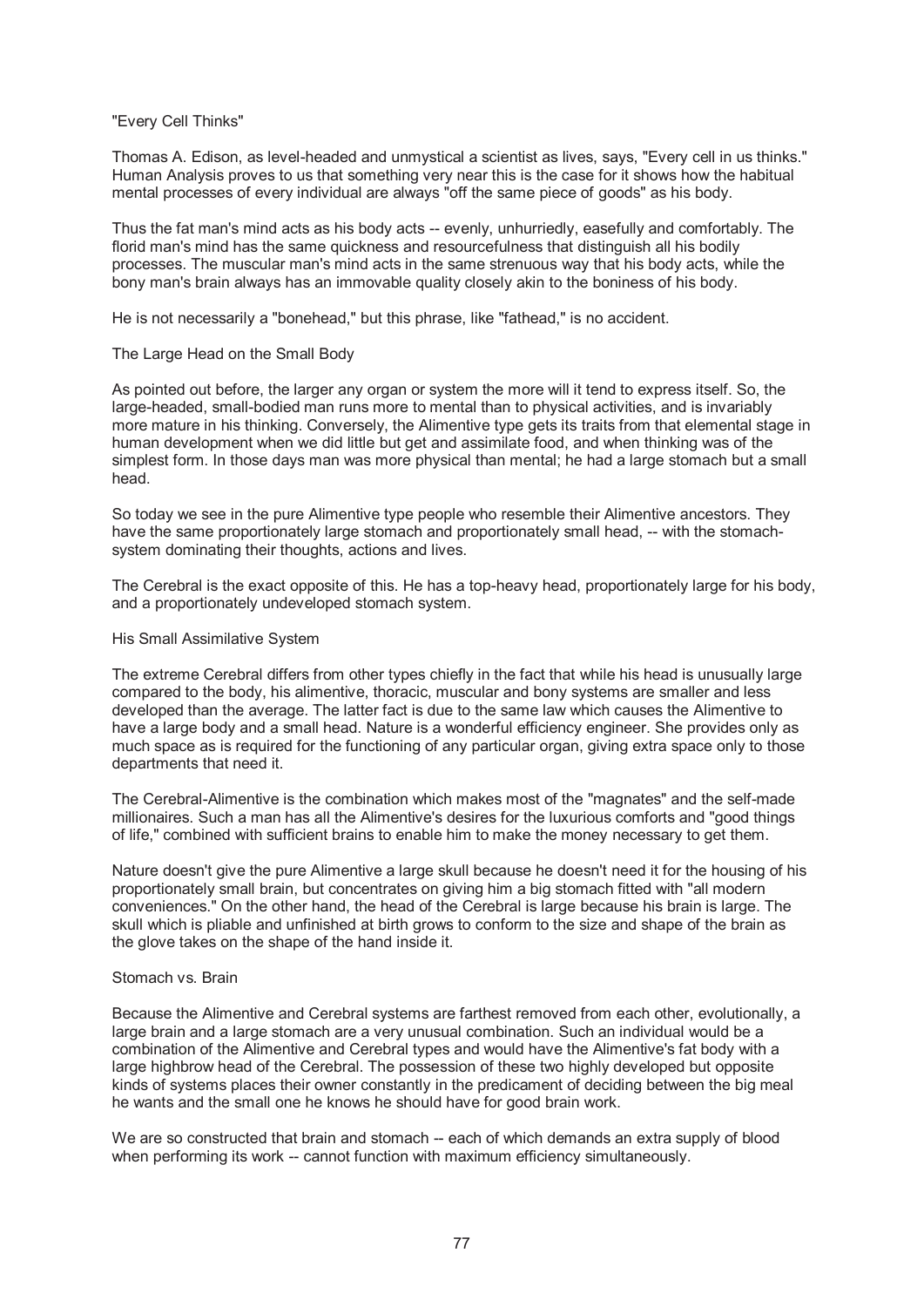## Why Light Lunches

When your stomach is busy digesting a big meal your brain takes a vacation. This little fact is responsible for millions of light luncheons daily. The strenuous manual worker can empty a full dinner pail and profit by it but the brain worker long ago discovered that a heavy midday meal gave him a heavy brain for hours afterwards.

### Clear Thinking and a Clear Stomach

Clear thinking demands a clear stomach because an empty stomach means that the blood reserves so necessary to vivid thinking are free to go to the brain. Without good blood coursing at a fairly rapid rate through the brain no man can think keenly or concentratedly. This explains why you think of so many important things when your stomach is empty that never occur to you when your energy is being monopolized by digestion.

### Heavy Dinners and Heavy Speeches

All public speakers have learned that a heavy dinner means a heavy speech.

Elbert Hubbard's rule when on his speaking tours was one every orator should follow. "Ten dollars extra if I have to eat," said Fra Elbertus -- a far cry from the days when we "fed up" the preacher at Sunday dinner with the expectation of hearing a better sermon!

#### Uses His Head

Just as assimilation is the favorite activity of the Alimentive type, head work is the favorite activity of the large-headed Cerebral. He is so far removed, evolutionally, from the stomach stage that his stomach is as much a remnant with him as the brain is a rudiment with the extreme Alimentive.

The extra blood supply which nature furnishes to any over-developed part of the body also tends to encourage him in thinking, just as the same condition encourages the fat man in eating.

#### Forgets to Eat

An Alimentive never forgets dinner time.

But the Cerebral is so much more interested in food for his brain than food for his body that he can go without his meals and not mind it. He is likely to have a book and a cracker at his meals -- and then forget to eat the cracker!

#### Physical Sensitivity

We are "mental" in proportion to the sensitiveness of our mental organization. The Cerebral possesses the most highly developed brain center of any type and is therefore more sensitive to all those stimuli which act upon the mind.

His whole body bespeaks it. The fineness of his features is in direct contrast to some of the other types. The unusual size of his brain denotes a correspondingly intricate organization of nerves, for the nerves are tiny elongations of the brain.

The intellectual sensitiveness of any individual can be accurately estimated by noting the comparative size of his brain and body.

#### His Triangular Head and Face

A triangle is the geometrical figure approximated by the Cerebral's front face and head.

If he is a pure, extreme Cerebral a triangle is again what you are reminded of when you look at his head from the side, for his head stands on a small neck, his forehead stands out at the top, while his back head is long. These bring the widest part of his head nearer the top than we find it in other types.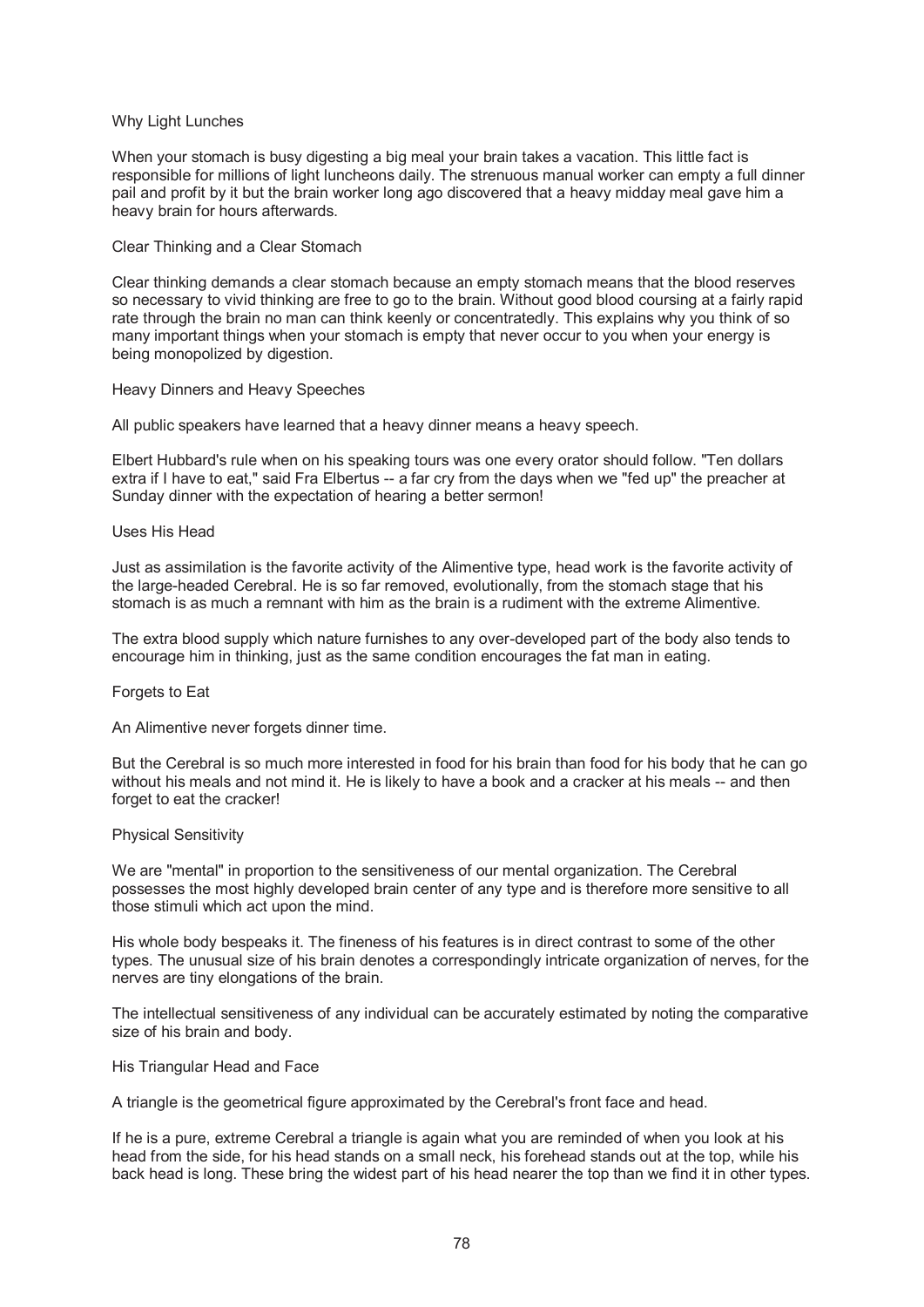# Delicate Hands

A thin, delicate hand denotes a larger-than-average Cerebral element.

## Smooth Fingers

What have long been known as "smooth fingers" are typical of the Cerebral. These are not to be confused with the fat, pudgy babyish fingers of the Alimentive, for though the latter's fingers are smooth around, they do not present straight outlines at the sides. They puff out between the joints.

Smooth fingers are characteristic of the extreme Cerebral type. They are called this because their outlines run straight up and down.

The joints of the Alimentive finger mark the narrowest places owing to the fact that the joints are not changeable. In the Osseous fingers the opposite is true. The joints mark the widest spots and the spaces between are sunken.

The fingers of the Thoracic are inclined to be pointed like his head, while the Muscular's fingers are square at the end and look the power they possess.

But the Cerebral has fingers unlike any of these. There is no fat to make them pudgy and no muscle to make them firm. Neither are there large joints to make them knotty. Their outlines therefore run in almost straight lines and the whole hand presents a more frail, aesthetic appearance.

## Meditation His Keynote

Thinking, contemplating, reflecting -- all the mental processes coming under the head of "meditation" - - constitute the keynote of this type.

The Alimentive lives to eat, the Thoracic to feel, the Muscular to act, the Osseous to stabilize, but the Cerebral lives to meditate.

## Air Castles

He loves to plan, imagine, dream day-dreams, visualize and go over and over in his mind the manifold possibilities, probabilities and potentialities of many things.

When he carries this to extremes -- as the person with a huge head and tiny body is likely to do -- he often overlooks the question of the practicability of the thing he is planning. He inclines to go "wildcatting," to dream dreams that are impossible of fruition.

## Thought for Thought's Sake

He will sit by the hour or by the day thinking out endless ultimates, for the sheer pleasure it gives him. Other men blame him, criticize him and ridicule him for this and for the most part he does fail of the practical success by which the efficient American measures everything.

But the fact must never be forgotten that the world owes its progress to the men who could see beyond their nose, who could conceive of things no one had ever actually seen.

This type, more than any other, has been the innovator in all forms of human progress.

## The Dreamer

"Everything accomplished starts with the dream of it," is a saying we all know to be true. Yet we go on forever giving all the big prizes to the doers. But the man who can only dream lives in a very hostile world. His real world is his thoughts but whenever he steps out of them into human society he feels a stranger and he is one.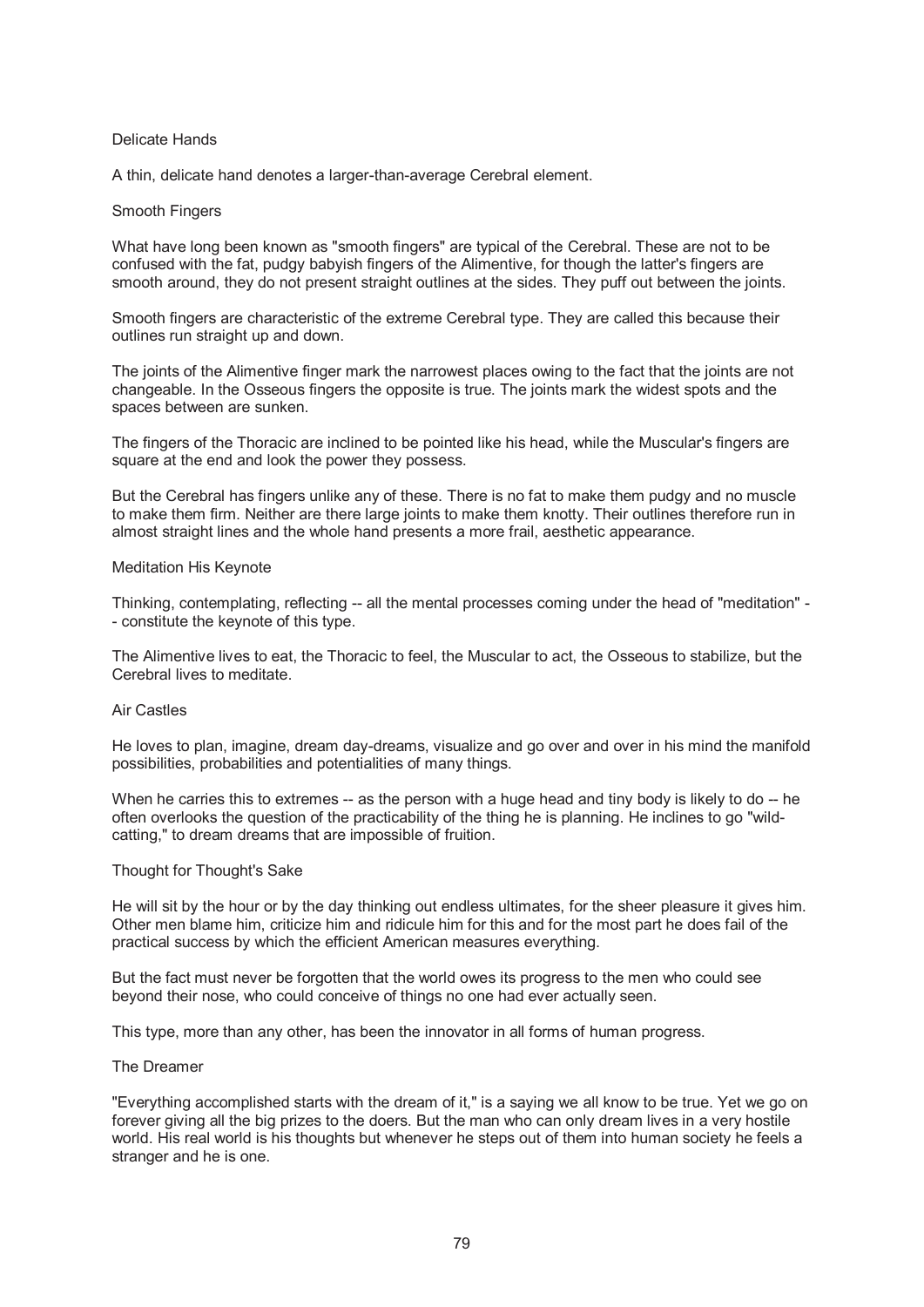# Doesn't Fit

The world of today is ruled by people who accomplish. "Putting it over," "delivering the goods," "getting it across," are a part of our language because they represent the standards of the average American today.

The Cerebral is as much out of place in such an environment as a fish is on dry land. He knows it and he shows it. He doesn't know what the other kind are driving at and they know so little of what he is driving at that they have invented a special name for him -- the "nut."

Doing isn't his line. He prefers the pleasures of "thinking over" to all the "putting over" in the world. This type usually is a failure because he takes it all out in dreaming without ever doing the things necessary to make his dream come true.

## A "Visionary"

These predilections for overlooking the obvious, the tangible and the necessary elements in everyday existence tend to make of the Cerebral what he is so often called -- a "visionary."

For instance, he will build up in his mind the most imposing superstructure for an invention and confidently tell you "it will make millions," but forget to inform himself on such essential questions as "will it work?" "Is it transportable?" or "Is there any demand for it?"

## Ahead of His Time

"He was born ahead of his time" applies oftenest to a man of this type.

He has brains to see what the world needs and not infrequently sees how the world could get it. But he is so averse to action himself that unless active people take up his schemes they seldom materialize.

# What We Owe to the Dreamers

Men in whom the Cerebral type predominated anticipated every step man has made in his political, social, individual, industrial, religious and economic evolution. They have seen it decades and sometimes centuries in advance. But they were always ridiculed at first.

## The Mutterings of Morse

History is replete with the stories of unappreciated genius. In Washington, D. C., you will have pointed out to you a great elm, made historic by Samuel Morse, inventor of the telegraph. He could not make the successful people of his day give him a hearing, but he was so wrapped up in his invention that he used to sit under this tree whenever the weather permitted, and explain all about it to the down-andouters and anyone else who would stop. "Listen to the mutterings of that poor old fool" said the wise ones as they hurried by on the other side of the street. But today people come from everywhere to see "The Famous Morse Elm" and do homage to the great mind that invented the telegraph.

# "Langley's Folly"

Today we fly from continent to continent and air travel is superseding land and water transportation whenever great speed is in demand. A man receives word that his child is dangerously ill; he steps into an airplane and in less than half the time it would take trains or motors to carry him, alights at his own door.

Commerce, industry, war and the future of whole nations are being revolutionized by this man-made miracle. Yet it is but a few short years since S. P. Langley was sneered at from one end of this country to the other because he stooped to the "folly" of inventing a "flying machine."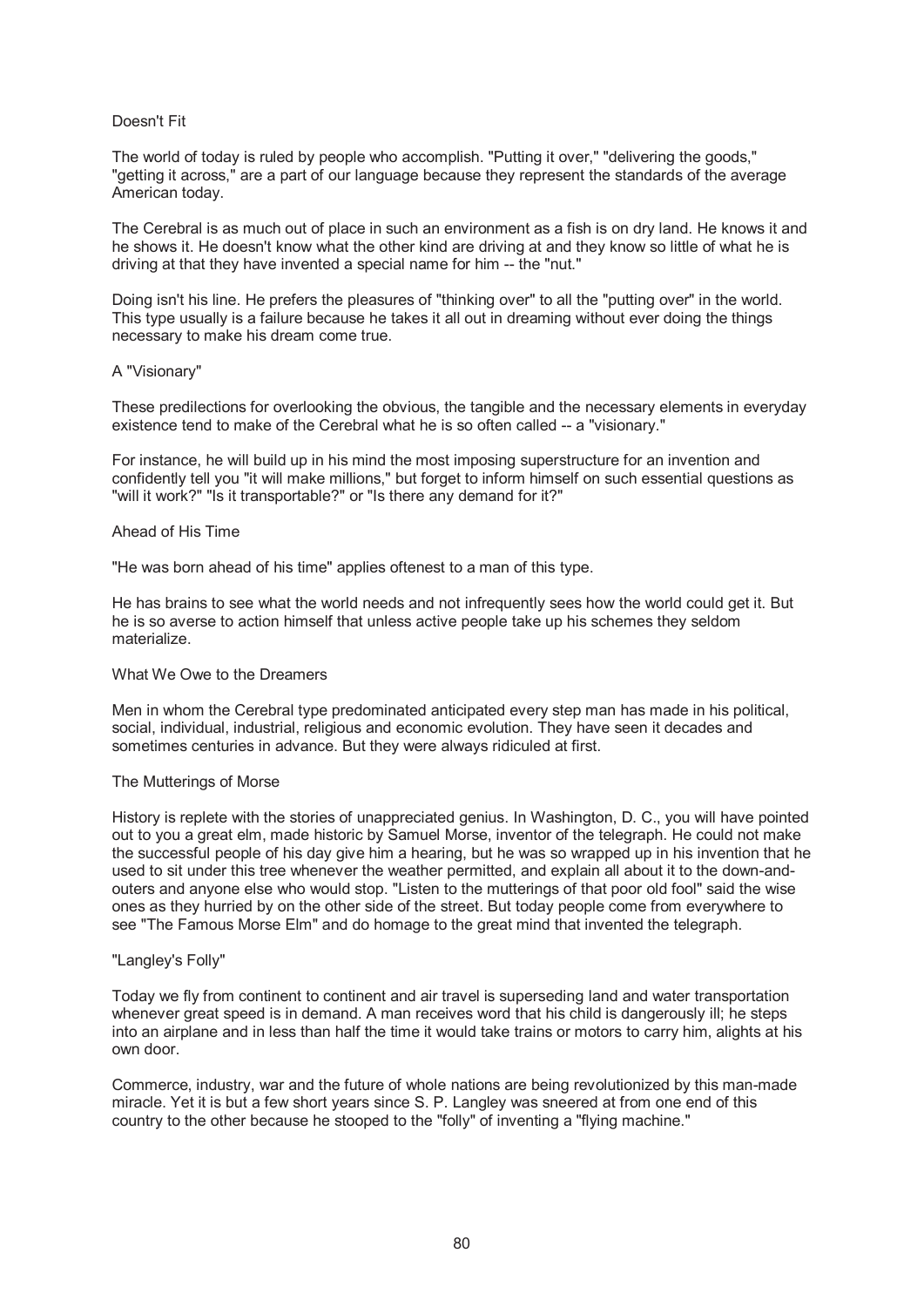## The Trivial Telephone

Alexander Graham Bell invented the telephone. But it was many years before he could induce anybody to finance it, though some of the wealthiest, and therefore supposedly wisest, business men of the day were asked to do so. None of them would risk a dollar on it. Even after it had been tested at the Centennial Exposition in Philadelphia and found to work perfectly, its possibilities were so little realized that for a long while no one could be found to furnish the funds necessary to place it upon the market.

### The Wizardry of Wireless

Then after the world had become accustomed to transacting millions of dollars' worth of business daily over the once despised telegraph and telephone it took out its doubts on Marconi and his "wireless telegraphy." "It's impossible," they said. "Talk without wires? Never!"

But now the radio needles pierce the blue from San Diego to Shanghai and from your steamer in midocean you can say good night to your loved one in Denver.

### Frank Bacon's Play

Ideas always have to go begging at first, and the greater the idea the rougher the sledding.

The most successful play ever put on in America was "Lightnin'," written by Frank Bacon, a typical Cerebral-Osseous. It ran every night for three years in New York City. It has made a million people happy and a million dollars for its sponsors. But when Mr. Bacon, who also plays the title role, took it to the New York producers they refused it a try-out. But because he had faith in his dream and persisted, his name and his play have become immortal.

### An Ideal Combination

The ideal combination is a dreamer who can DO or a doer who knows the power of a DREAM. Thinking and acting -- almost every individual is doing too much of one and too little of the other!

#### The World's Two Classes

The world is divided roughly into these two classes: those who act without thinking (and as a result are often in jail); and those who think without acting (and as a result are often in the poorhouse).

#### To be a Success

To be a successful individual today you have got to dream and then DO; plan and then PRODUCE; contemplate and then CONSTRUCT; think it out and then WORK it out.

If you do the latter at the expense of the former you are doomed to work forever for other people, to play some other man's game. If you do the former at the expense of the latter you are doomed to know only the fringes of life, never to be taken seriously and never to achieve.

## Pitfalls for Dreamers

If you are inclined to take your pleasure out in cerebrating instead of creating; if it suffices you to see a thing in your imagination whether it ever comes to pass or not, you are at a decided disadvantage in this hustling world; and you will never be a success.

## Pitfalls for the Doer

On the other hand if you are content to do what other men dream about and never have dreams of your own you will probably always have a berth but will never have a million. You will exist but you will never know what it is to live.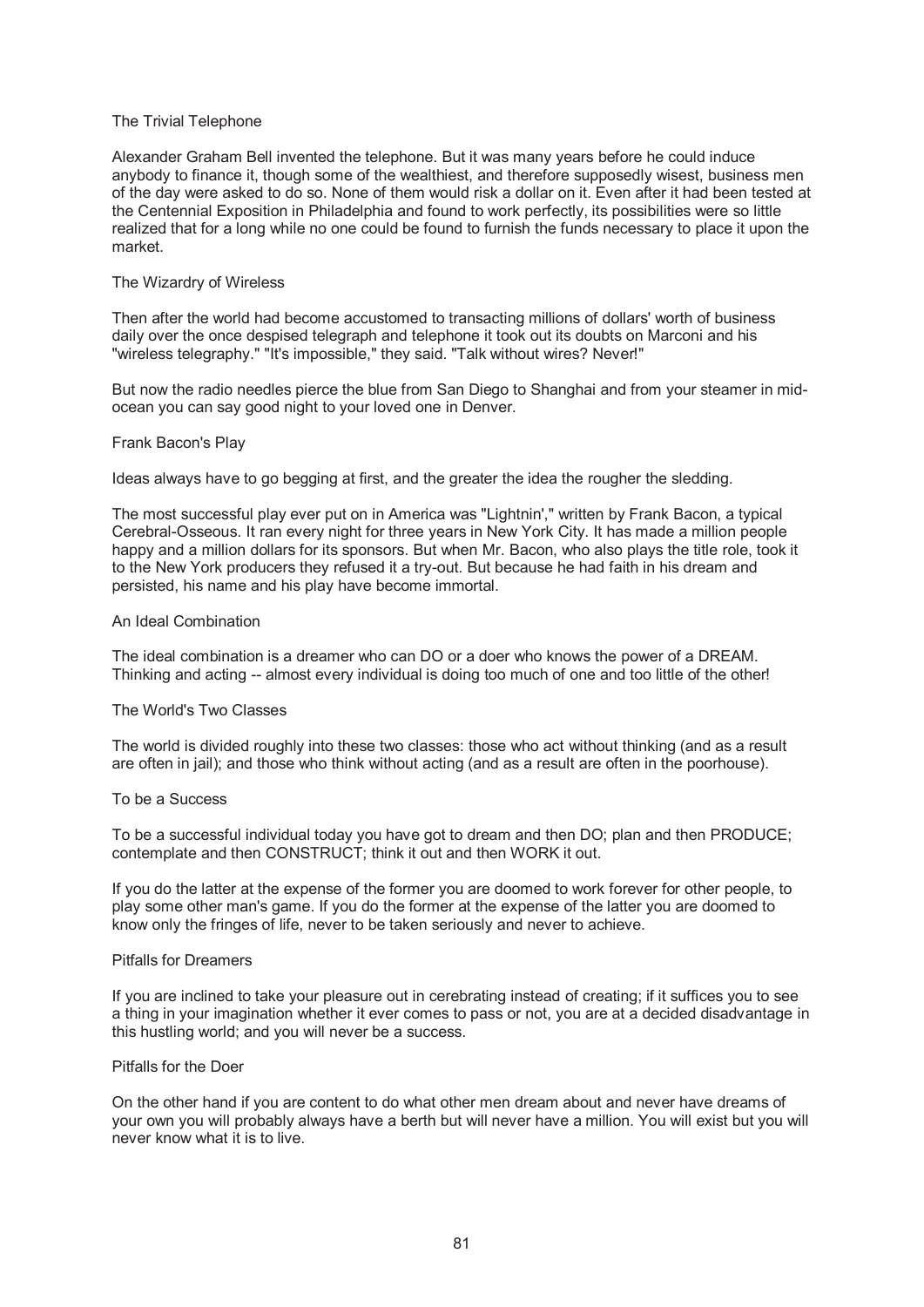## The Hungry Philosopher

The extreme Cerebral can sit on a park bench with an empty purse and an empty stomach and get as much pleasure out of reflecting on the "whichness of the what and the whitherness of the wherefore" as an Alimentive gets out of a planked steak. Needless to say, each is an enigma to the other. Yet most people imagine that because both are human and both walk on their hind legs they are alike. They are no more alike than a cow and a canary.

## His Frail Body

The extreme Cerebral type finds it difficult to do things because, as we have seen, he is deficient in muscle -- one of the vital elements upon which activity and accomplishment are based. This type has little muscle, little bone, and little fat.

# Deficient in "Horse Power"

He is not inactive for the same reason that the Alimentive is; his stomach processes do not slow him down. But his muscles are so undeveloped that he has little inward urge toward activity and little force back of his movements. His heart and lungs are small, so that he also lacks "steam" and "horse power."

He prefers to sit rather than to move, exactly as the Muscular prefers to be "up and doing" rather than to sit still.

### The Man of Futile Movements

Did you ever look on while a pure Cerebral man tried to move a kitchen stove? Ever ask the dreamer in your house to bring down a trunk from the attic?

Will you ever forget the almost human perversity with which that stove and that trunk resisted him; or how amusing it looked to see a grown man outwitted at every turn by an inert mass?

"I have carried on a life-long feud with inanimate things," a pure Cerebral friend remarked to us recently. "I have a fight on my hands every time I attempt to use a pair of scissors, a knife and fork, a hammer or a collar button."

#### His Jerky Walk

Because he is short the Cerebral takes short steps. Because he lacks muscle he lacks a powerful stride. As a result he has a walk that is irregular and sometimes jerky.

When he walks slowly this jerk is not apparent, but when hurried it is quite noticeable.

#### Is Lost in Chairs

The Cerebral gets lost in the same chair that is itself lost under the large, spreading Osseous; and for the same reason. Built for the average, chairs are as much too large for the Cerebral as they are too small for the big bony man. So the Cerebral's legs dangle and his arms don't reach.

## Dislikes Social Life

Though a most sympathetic friend, the Cerebral does not make many friends and does not care for many. He is too abstract to add to the gaiety of social gatherings, for these are based on the enjoyment of the concrete.

### Enjoys the Intellectuals

Readers, thinkers, writers -- intellectuals like himself -- are the kinds of people the Cerebral enjoys most.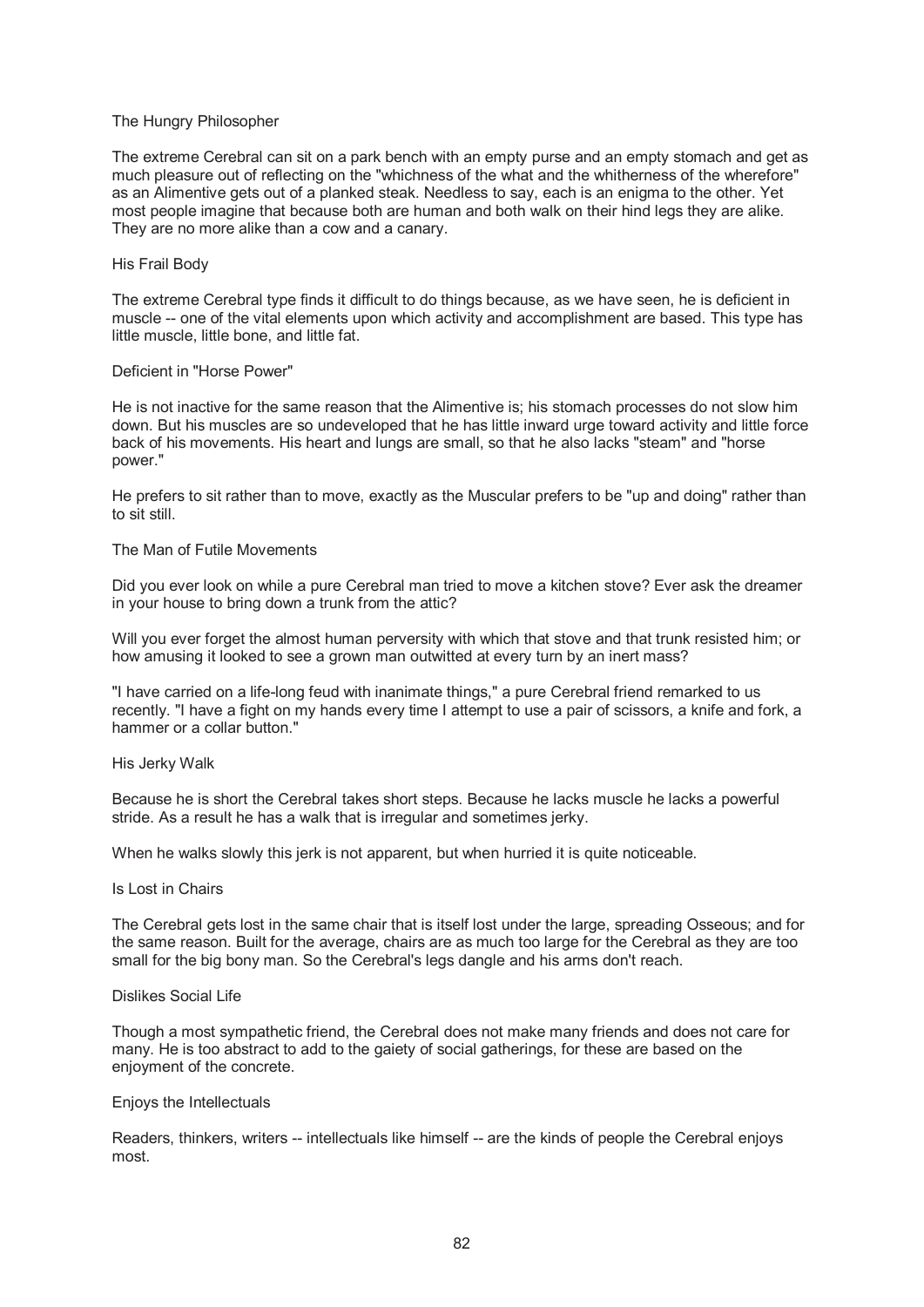Another reason why he has few friends is because these people, being in the great minority, are not easy to find.

## Ignores the Ignorant

People who let others do their thinking for them and those who are not aware of the great things going on in world movements, are not popular with this type. He sometimes has a secret contempt for them and ignores them as completely as they ignore him.

#### Avoids the Limelight

Modesty and reserve, almost as marked in the men as in the women, characterize this extreme type. They do things of great moment sometimes -- invent something or write something extraordinary - but even then they try to avoid being lionized.

They prefer the shadows rather than the spotlight. Thus they miss many of the good things less brainy and more aggressive people gain. But it does no good to explain this to a Cerebral. He enjoys retirement and is constantly missing opportunities because he refuses to "mix."

### Cares Little for Money

Friends mean something to the Cerebral, fame sometimes means much but money means little. In this he is the exact opposite of the Osseous, to whom the pecuniary advantages or disadvantages of a thing are always significant.

The pure Cerebral finds it difficult to interest himself in his finances. He seldom counts his change. He will go away from his room leaving every cent he owns lying on the dresser -- and then forget to lock the door!

This type of person almost never asks for a raise. He is too busy dreaming dreams to plan what he will do in his old age. He prefers staying at the same job with congenial associates to finding another even if it paid more.

#### Very Often Poor

Since we get only what we go after in this world, it follows that the Cerebral is often poor. To make money one must want money. Competition for it is so keen that only those who want it badly and work with efficiency ever get very much of it.

The Cerebral takes so little interest in money that he gets lost in the shuffle. Not until he wakes up some morning with the poorhouse staring him in the face does he give it serious consideration. And then he does not do much about it.

#### Almost Never Rich

History shows that few people of the pure Cerebral type ever became rich. Even the most brilliant gave so much more thought to their mission than the practical ways and means that they were usually seriously handicapped for the funds necessary to its materialization.

Madame Curie, co-discoverer of radium, said to be the greatest living woman of this type, is worldfamous and has done humanity a noble service. But her experiments were always carried on against great disadvantages because she had not the financial means to purchase more than the most limited quantities of the precious substance.

#### About Clothes

Clothes are almost the last thing the Cerebral thinks about. As we have seen, all the other types have decided preferences as to their clothes -- the Alimentive demands comfort, the Thoracic style, the Muscular durability and the Osseous sameness -- but the extreme Cerebral type says "anything will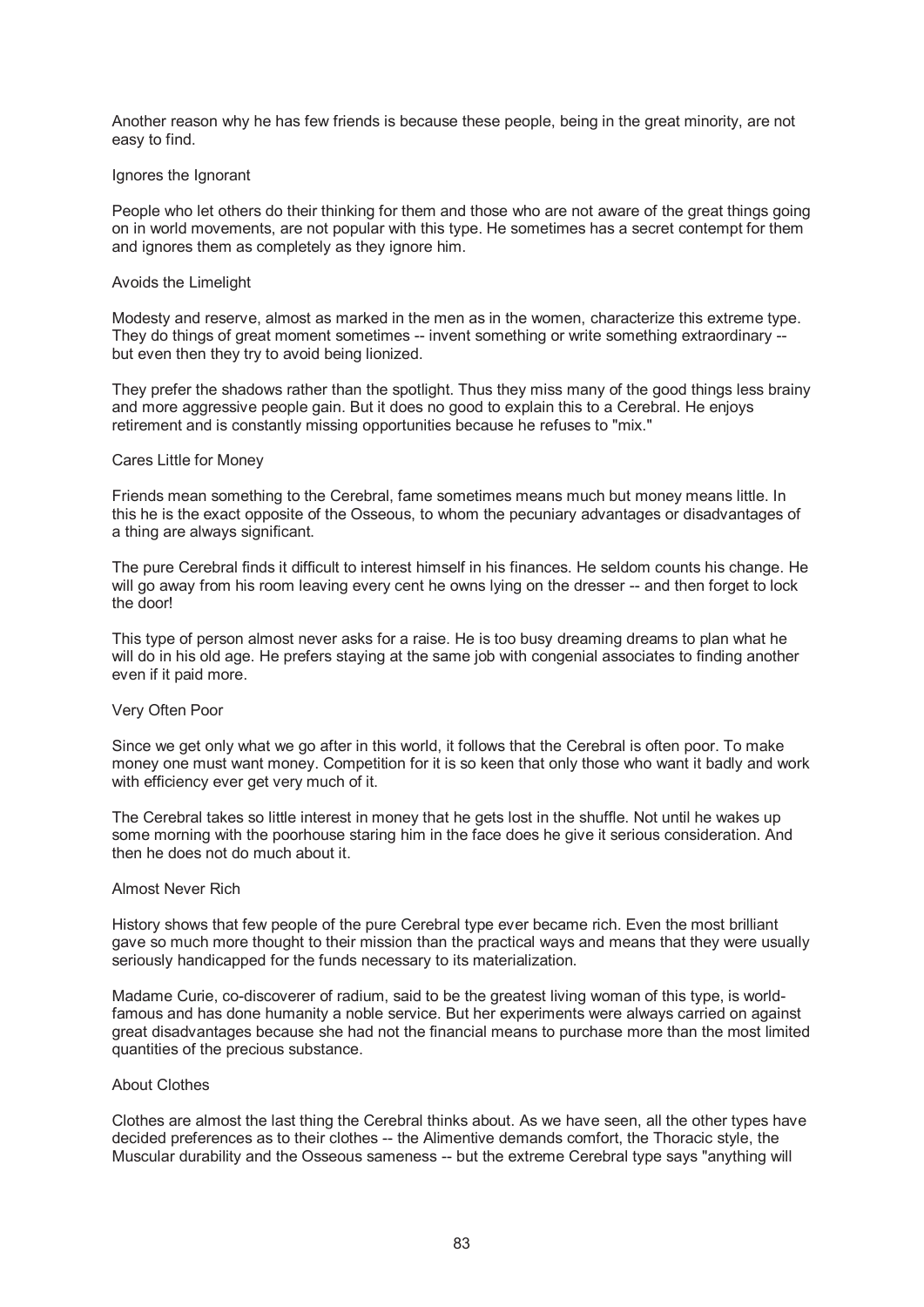do." So we often see him with a coat of one color, trousers of another and a hat of another, with no gloves at all and his tie missing.

# Often Absent-Minded

We have always said people were "absent-minded" when their minds were absent from what they were doing. This often applies to the Cerebral for he is capable of greater concentration than other types; also he is so frequently compelled to do things in which he has no interest that his mind naturally wanders to the things he cares about.

A Cerebral professor whom we know sometimes appeared before his Harvard classes in bedroom slippers. A Thoracic would not be likely to let his own brother catch him in his!

## Writes Better than He Talks

The poor talker sometimes surprises us by being a good writer. Such a one is usually of the Cerebral type.

He likes to think out every phase of a thing and put it into just the right words before giving it to the world. So, many a Cerebral who does little talking outside his intimate circle does a good deal of surreptitious writing. It may be only the keeping of a diary, jotting down memoranda or writing long letters to his friends, but he will write something. Some of the world's greatest ideas have come to light first in the forgotten manuscripts of people of this type who died without showing their writings to anyone. Evidently they did not consider them of sufficient importance or did not care as much about publishing them as about putting them down.

# An Inveterate Reader

Step into the reference rooms of your city library on a summer's day and you will stand more chance of finding examples of this extreme type there than in any other spot.

You may have thought these extreme types are difficult to locate, since the average American is a combination. But it is easy to find any of them if you look in the right places.

In every case you will find them in the very places where a study of Human Analysis would tell you to look for them.

## Where to Look for Pure Types

When you wish to find some pure Alimentives, go to a restaurant that is famous for its rich foods. When you want to see several extreme Thoracics, drop into any vaudeville show and take your choice from the actors or from the audience. When you are looking for pure Musculars go to a boxing match or a prize fight and you will be surrounded by them. When looking for the Osseous attend a convention of expert accountants, bankers, lumbermen, hardware merchants or pioneers.

All these types appear in other places and in other vocations, but they are certain to be present in large numbers any day in any of the above-named places.

But when you are looking for this interesting little extreme thinker-type you must go to a library. We specify the reference room of the library because those who search for fiction, newspapers and magazines are not necessarily of the pure type. And we specify a day in summer rather than in winter so that you will be able to select your subjects from amongst people who are there in spite of the weather rather than because of it.

## Interested in Everything

"I never saw a book without wanting to read it," said a Cerebral friend to us the other day. This expresses the interest every person of this type has in the printed page. "I never see a library without wishing I had time to go there and stay till I had read everything in it."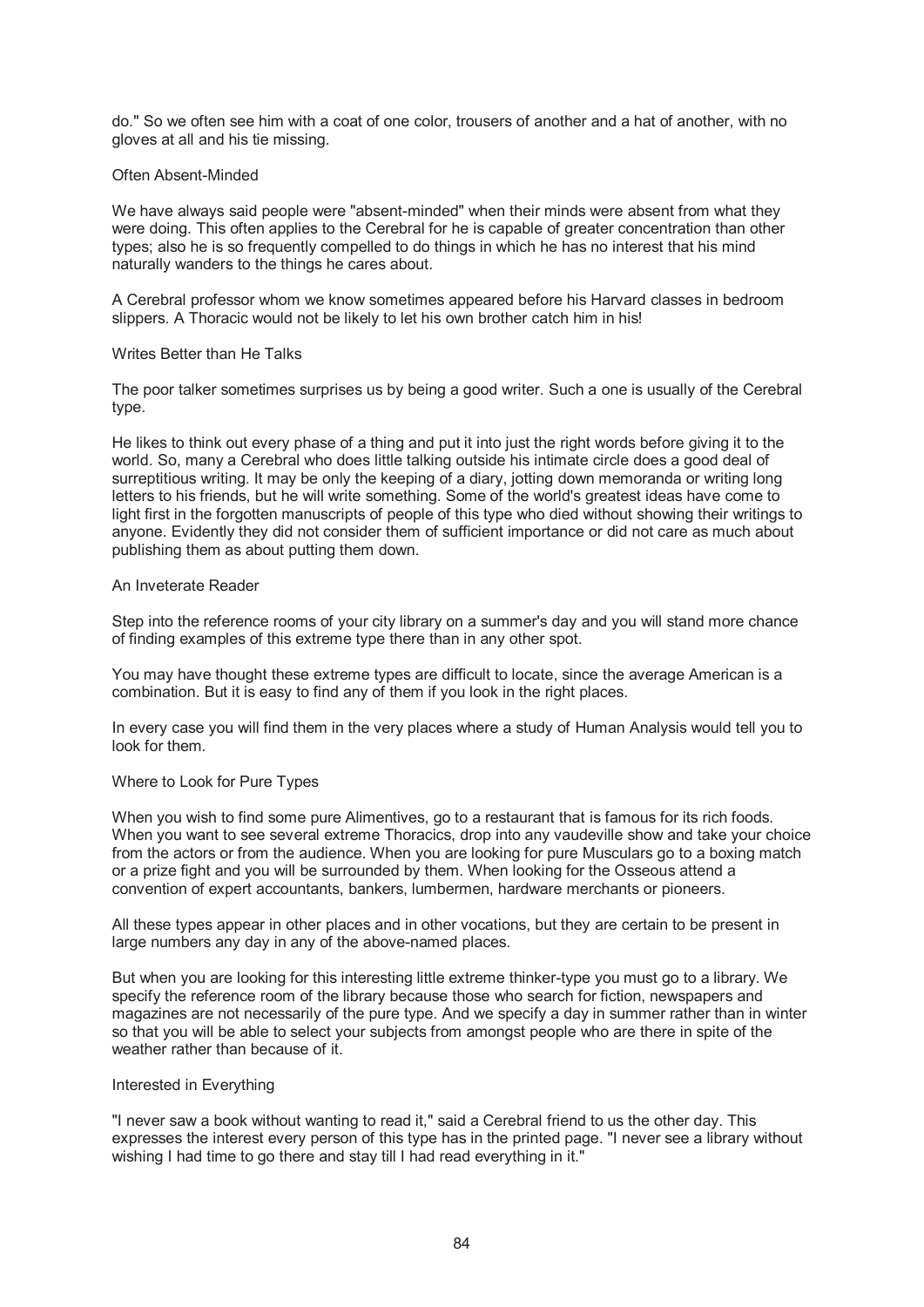## The Book Worm

So it is small wonder that such a one becomes known early in life as a "book worm." As a little child he takes readily to reading and won't take to much else. Because we all learn quickly what we like, he is soon devouring books for older heads. "Why won't he run and play like other children?" wails Mother, and "That boy ought to be made to join the ball team," scolds Father; but "that boy" continues to keep his nose in a book.

He can talk on almost any subject -- when he will -- and knows pretty well what is going on in the world at an age when other boys are oblivious to everything but gymnasiums and girls.

#### Old for His Years

The "little old man" or "little old woman" of ten is always a Cerebral child. The Alimentives are the babies of the race and never entirely grow up no matter how many years they live. But the Cerebral is born old. From infancy he shows more maturity than other children.

## The "Teacher's Pet"

His studiousness and tractableness lead to one reward in childhood, though it often costs him dear as a man. He usually becomes the teacher's favorite and no wonder: he always has his lessons, he gives her little trouble and is about all that keeps many a teacher at her poorly paid post.

### Little Sense of Time

The extreme Cerebral often has a deficient sense of time. He is less conscious of the passage of the hours than any other type. The Muscular and the Osseous often have an almost uncanny time-sense, but the extreme Cerebral man often lacks it. Forgetting to wind his watch or to consult it for hours when he does, is a familiar habit of this type.

We know a bride in Detroit whose flat looked out on a bakery and a bookstore. She told us that she used to send her Cerebral hubby across the street for the loaf of bread that was found lacking just as they were ready to sit down to dinner -- only to wait hours and then have him come back with a book under his arm, no bread and no realization of how long he had been gone.

### Inclined to be Unorthodox

Other types tend to follow various religions -- according to the individual's upbringing -- but the Cerebral composes a large percentage of the unorthodox.

#### The Political Reformer

Because all forms of personal combat are distasteful to him the pure Cerebral does not go out and fight for reform as often as the Muscular nor die for causes as often as the Osseous types.

But almost every Cerebral believes in extreme reforms of one kind or another. He is a comparatively silent but faithful member of clubs, leagues and other kinds of reform organizations. He may never star in them. He seldom cares to. But his mite is always ready when subscriptions are taken, even if he has to go without breakfast for a week to make up for it.

This type is usually sufficiently intelligent to know the world needs reforming and sufficiently conscientious to want to help to do it. He is not bound by traditions or customs as much as other types but does more of his own thinking. Without the foresight and faithfulness of the Cerebrals very few reforms could have started or have lived to finish.

#### The Social Nonconformist

Ask any small-bodied, large-headed man if he believes in the double standard of morals, anti-suffrage, eternal punishment, saloons, or the "four hundred!" This little man with the big head may not openly challenge you or argue with you when you stand up for "things as they are," for he is a peaceable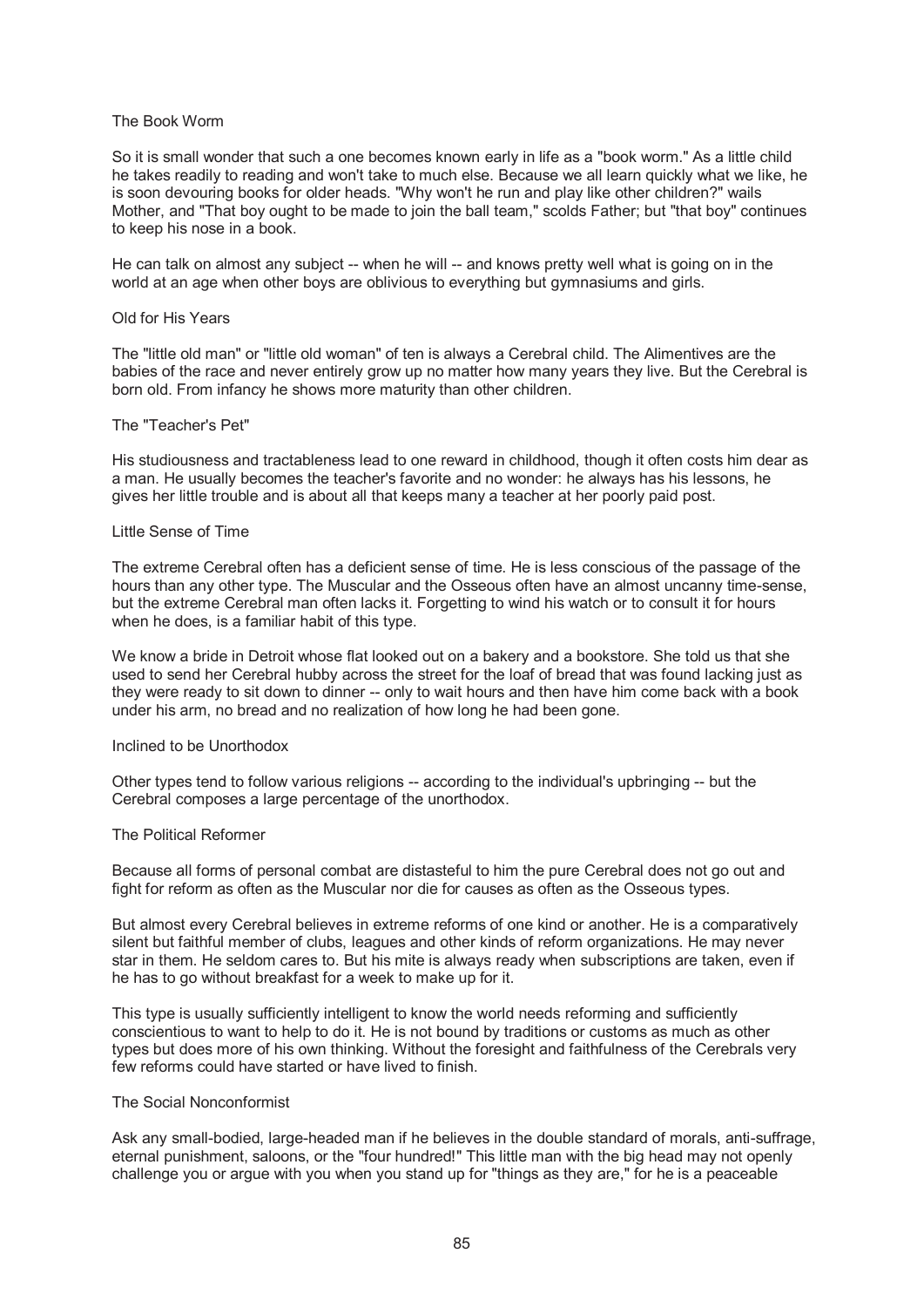chap -- but he inwardly smiles or sneers at what he considers your troglodyte ideas. He sees a day coming when babies will be named for their fathers whether the minister officiated or not; when the man who now talks about the "good old days of a wide open saloon on every corner" will himself be a hazy myth; and when society idlers will not be considered better than people who earn their livings.

## The World's Pathfinder

The Cerebral therefore leads the world in ideas. The world is managed by fat men, entertained by florid men, built by muscular men, opposed by bony men, but is improved in the final analysis by its thinking men.

These thinkers have a difficult time of it. They preach to deaf ears. And often they die in poverty. But at last posterity comes around to their way of thinking, abandons the old ruts and follows the trails they have blazed. Therefore many great thinkers who were unknown while alive became famous after death. More often than not, "Fame is the food of the tomb."

### Indifference to Surroundings

A wise man it was who said, "Let me see a man's surroundings and I will tell you what he is." The Cerebral does not really live in his house but in his head, and for that reason does not feel as great an urge to decorate, amplify or even furnish the place in which he dwells.

Step into the room of any little-bodied large-headed man and you will be struck by two facts -- that he has fewer jimcracks [showy, but of poor quality] and more journals lying around than the rest of your friends.

In the room of the Alimentive you will find cushions, sofas and "eats;" in that of the Thoracic you will find colorful, unusual things; the Muscular will have durable, solid, plain things; the Osseous will have fewer of everything but what he does have will be in order.

But the pure Cerebral's furnishings -- if he is responsible for them -- will be an indifferent array, with no two pieces matching. Furthermore, everything will be piled with newspapers, magazines, books and clippings.

## Often Die Young

"The good die young" is an old saying which may or may not be true. But there is no doubt that the extreme Cerebral type of individual often dies at an early age.

The reason is clear. An efficient but controlled assimilative system is the first requisite for long life, and the pure Cerebral does not have an efficient one. Moreover, he is prone to neglect what nutritive mechanism he does have, by irregular eating, by being too poor to afford wholesome foods, and by forgetting to eat at all.

## Physical Assets

By reason of his deficient physicality the Cerebral cannot be said to possess any decided physical assets. But two tendencies which help decidedly to prolong life are under-eating and his refusal to dissipate.

It has been said many times by the best known experts that "more deaths are caused annually in America by over-eating than by any other two causes." Under-eating is a very necessary precaution but the Cerebral carries it too far.

The Cerebral, lacking a large alimentary system, is not tempted to overload his stomach or overtax his vital organs. And because he is a highly evolved type, possessing little of the instincts which are at the bottom of most dissipation, he is not addicted to late hours, wine, women or excitement.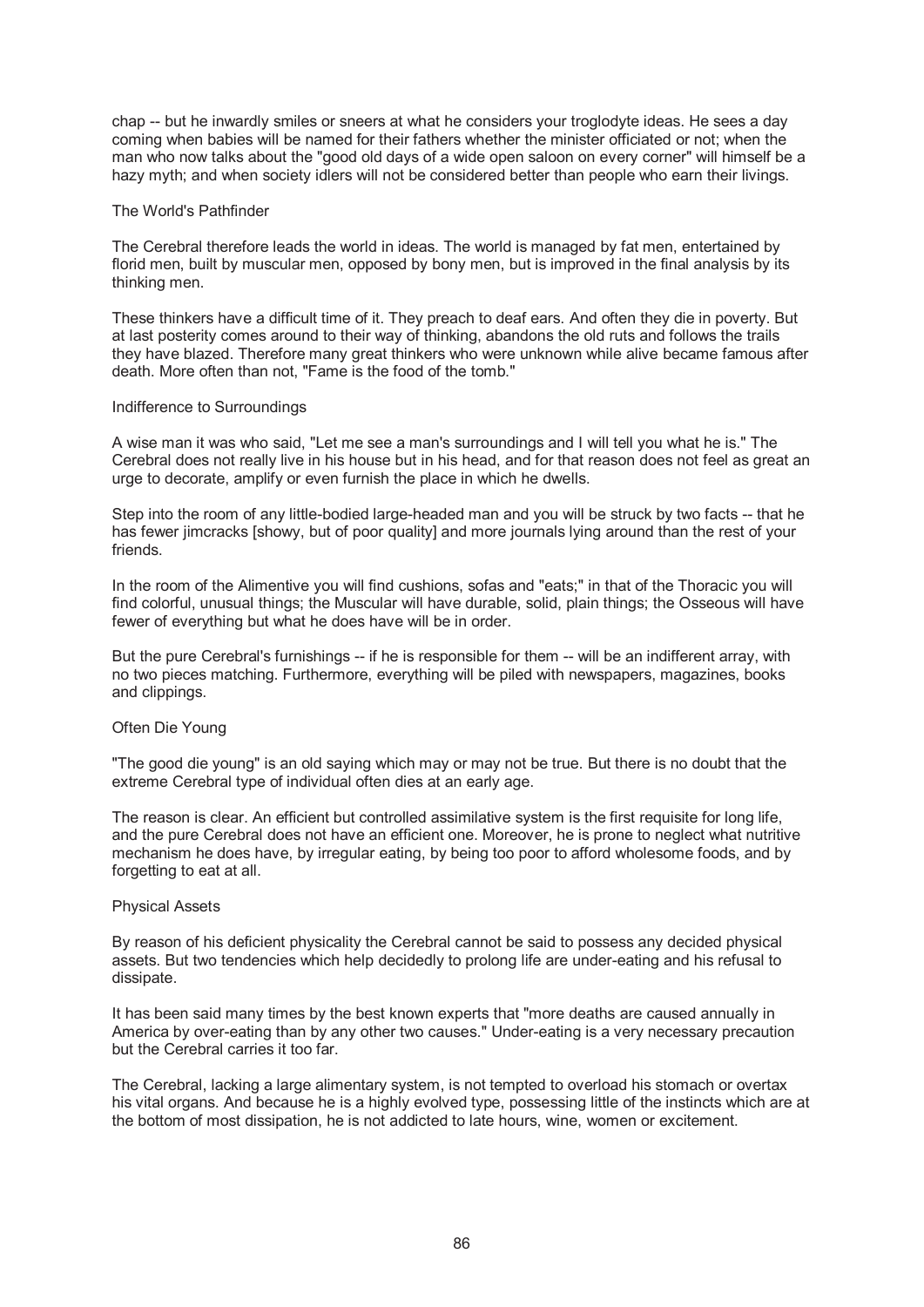# Diseases He is Most Susceptible To

Nervous diseases of all kinds most frequently afflict this type. His nervous system is supersensitive. It breaks down more easily and more completely than that of the more elemental types, just as a highpowered car is more easily wrecked than a truck.

## Music He Likes

"Highbrow" music is kept alive mostly by highbrows. While the other types cultivate a taste for grand opera or simulate it because it is supposedly proper, the Cerebral really enjoys it. In the top gallery at any good concert you will find many Cerebrals.

# Entertainment He Prefers

The serious drama and educational lectures are other favorite entertainments of the Cerebral. He cares little for vaudeville, girl-shows, or clap-trap farces.

The kind of program that keeps the fat man's smile spread from ear to ear takes the Cerebral to the box office for his money.

## A Steady Patron at the Movies

The Cerebral goes to the movies more than any other type save the fat man, but not for the same reasons. The large-brained, small-bodied man cares nothing for most of the recreations with which the other types amuse themselves, so the theater is almost his only diversion. It is oftentimes the only kind of entertainment within the reach of his purse; and it deals with many different subjects, in almost all of which the pure Cerebral has some interest.

## Don't Laugh at Same Things

But if you will notice next time you go to a movie it will be clear to you that the fat people and the large-headed people do not laugh at the same things. The pie-throwing and Cutey Coquette that convulse the two-hundred-pounder fail to so much as turn up the corners of the other man's mouth.

And the subtle things that amuse the Cerebral go over the heads of the pure Alimentives.

## Cares for No Sports

But the fat man and the large-brained man have one trait in common. Neither of them cares for strenuous sports. The fat man dislikes them because he is too "heavy on his feet." The Cerebral dislikes them because he is too heavy at the opposite extremity. He expends what little energy he has in mental activities so has none left for violent physical exertion.

#### Likes Mental Games

This type enjoys quiet games requiring thought. Chess and checkers are favorites with them.

## The Impersonal

The Cerebral is the most impersonal of all types. While the Alimentive tends to measure everything from the standpoint of what it can do for him personally, the Cerebral tends to think more impersonally and to be interested in many things outside of his own affairs.

## Lacks Pugnacity

Primitive things of every kind are distasteful to the Cerebral. The instincts of digestion, sex, hunting and pugnacity are but little developed in him. He is therefore a man who likes harmony, avoids coming to blows, and goes out of his way to keep the peace. Such a man does not go hunting and seldom owns a gun. He dislikes to kill or harm any creature.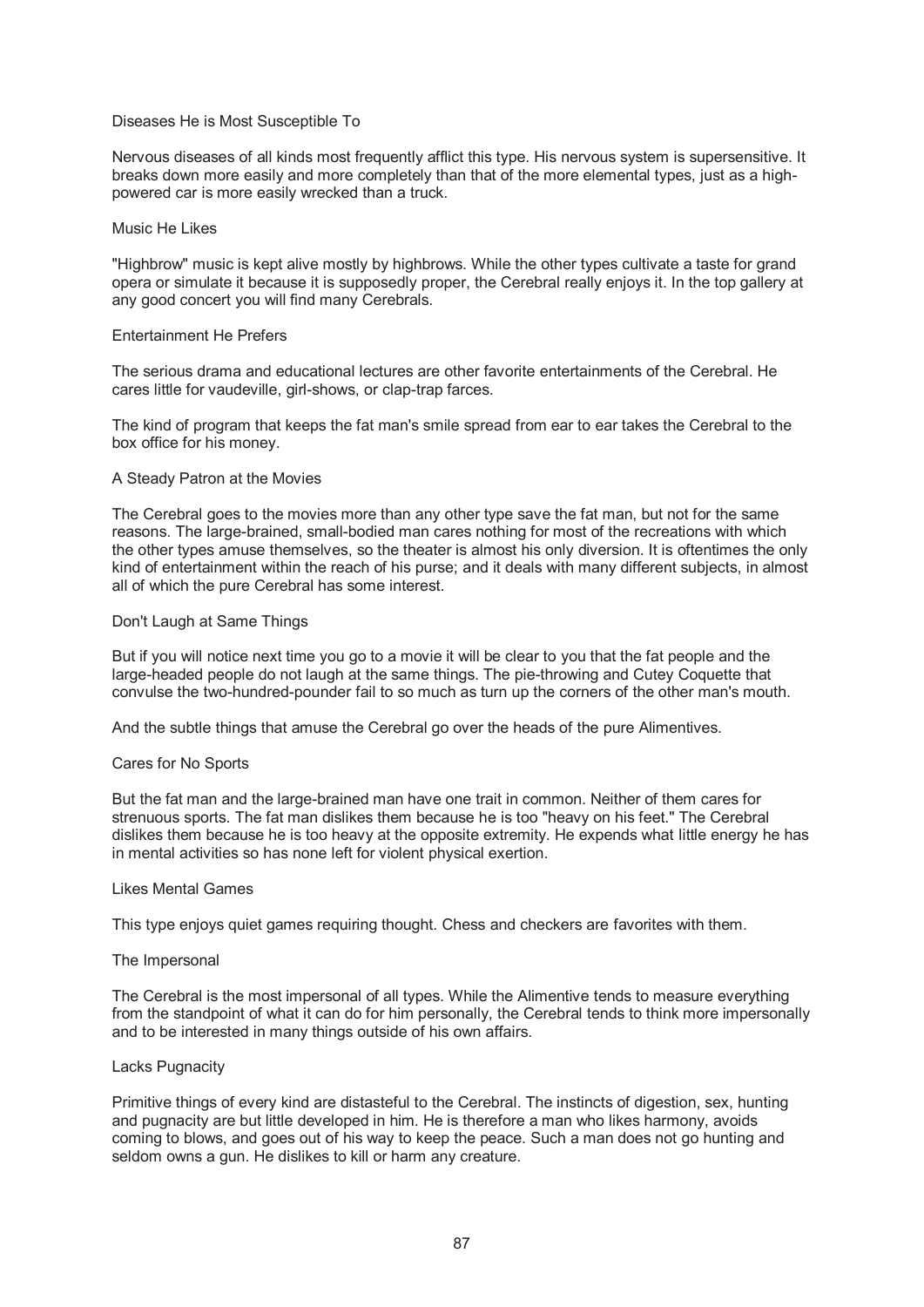## The Cleverest Crook

The Cerebral is usually a naturally moral person. But when lacking in conscience, either through bad training or other causes, he occasionally turns to crime for his income. This is because his physical frailty makes it difficult for him to do heavy work, while his mentality enables him to think out ways and means of getting a living without it.

Though the clumsy criminal may belong to any type, the cleverest crooks -- those who defy detection for years -- always have a large element of the Cerebral in their makeup.

#### Big Brains in Little Jobs

There are two kinds of work in the world -- head work and hand work; mental and manual. If you can star in either, life guarantees you a good living. But if you are good at neither you are doomed to dependence. The Cerebral's physical frailty unfits him for the manual and unless he is school-or selfeducated he becomes the sorriest of all human misfits. He falls between the two and leads a precarious existence working in the lighter indoor positions requiring the least mentality. If you will keep your eyes open you will many times note that the little waiter in the high class restaurant or hotel has a head very large for his body. Such men are much better read, have a far greater appreciation of art and literature and more natural refinement than the porky patrons they serve.

#### Social Assets

A fine sense of the rights of others and natural modesty and refinement are the chief social assets of this type.

### Social Liabilities

Lack of self-expression, too great reserve and too much abstractness in conversation are the things that handicap the Cerebral. His small stature and timid air also add to his appearance of insignificance and cause him to be overlooked at social affairs.

#### Emotional Assets

Sympathy, gentleness and self-sacrifice are other assets of this type.

#### Emotional Liabilities

A tendency to nervous excitement and to a lack of balance are the chief emotional handicaps of this type.

### Business Assets

This type has no traits which can properly be called business assets. He dislikes business, is repelled by its standards and has no place in any of its purely commercial branches.

# Business Liabilities

His inability to "keep his feet on the ground," and his tendency to "live in the clouds" and to be generally impractical unfit this type for business life.

#### Domestic Strength

Tenderness, consideration and idealism are the chief domestic assets of the Cerebral type.

#### Domestic Weakness

Inability to provide for his family, incapacity for making the money necessary to meet their needs, and his tendency to spend the little he does have on impossible schemes, are what wreck the domestic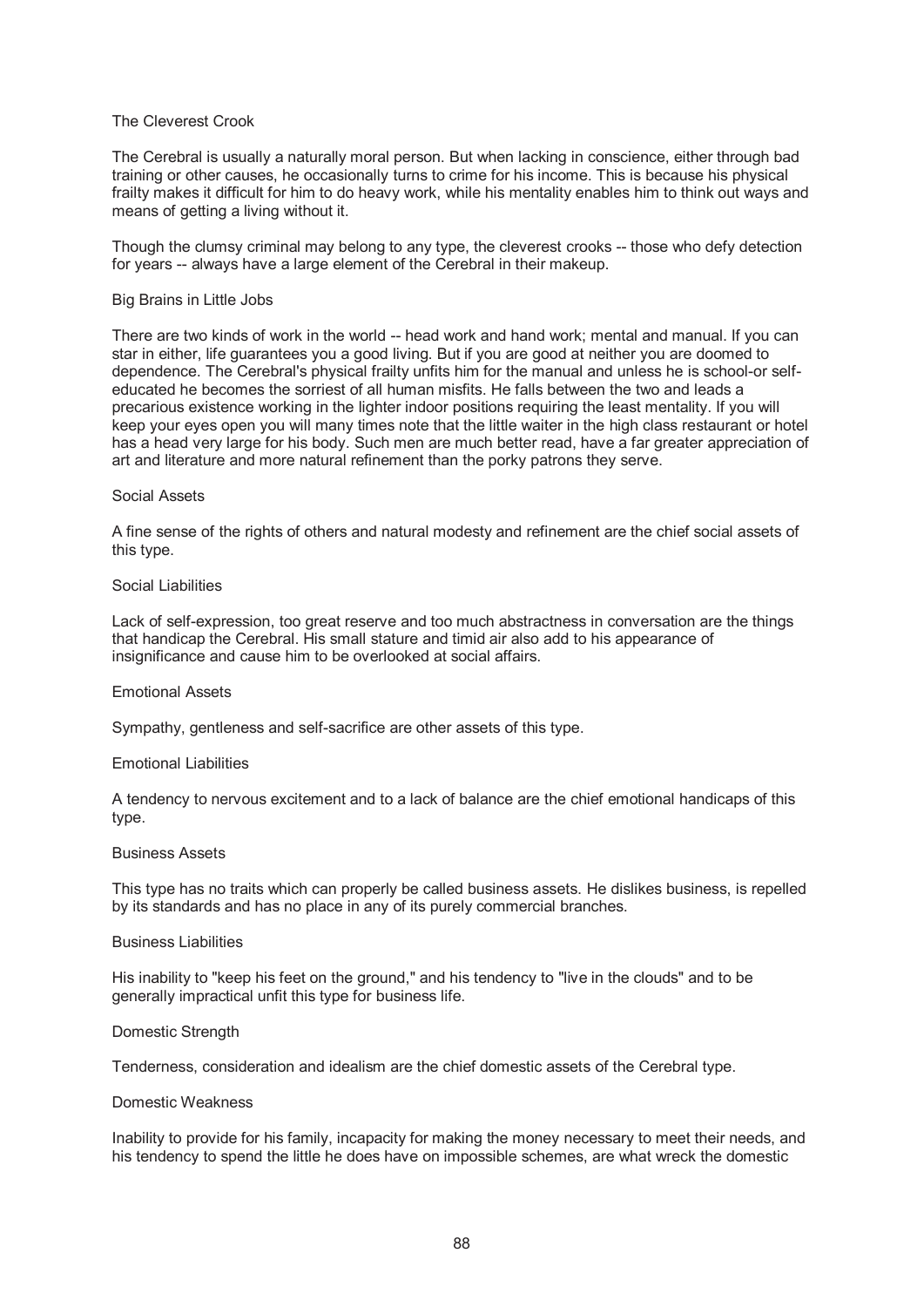life of many splendid Cerebral men. Her inability to make one dollar do the work of two is a serious handicap to the Cerebral wife or mother.

# Should Aim At

This man should aim at building up his body and practicalizing his mental processes.

# Should Avoid

The Cerebral should avoid shallow, ignorant people, speculation and those situations that carry him farther away from the real world.

## His Strong Points

His thinking capacity, progressiveness, unselfishness, and highly civilized instincts are the strongest points of this type.

## His Weakest Points

Impracticality, dreaminess, physical frailty and his tendency to plan without doing, are the traits which stand in the way of his success.

## How to Deal with this Type Socially

Don't expect him to be a social lion. Don't expect him to mingle with many. Invite him when there are to be a few congenial souls, and if he wanders into the library leave him alone.

How to Deal with this Type in Business

Don't employ this man for heavy manual labor or where there is more arm work than head work. Give him mental positions or none.

If you are dealing with him as a tradesman, resist the temptation to take advantage of his impracticality and don't treat him as if you thought money was everything.

Remember, the chief distinguishing marks of the Cerebral, in the order of their importance, are the HIGH FOREHEAD and a PROPORTIONATELY LARGE HEAD FOR THE BODY. Any person who has these is largely of the Cerebral type no matter what other types may be included in his makeup.

## To Understand Combinations

Determine which type PREDOMINATES in a subject.

If there is any doubt in your mind about this do these four things:

1st. Note the body build -- which one of the five body types does he most resemble? (In doing this it will aid you if you will note whether fat, bone or muscle predominates in his bodily structure.)

2nd. Decide which of the five typical faces his face most resembles.

3rd. Decide which of the five typical hands his hands most resemble.

4th. If still undecided, note his voice, gestures and movements and they will leave no doubt in your mind as to which of these types comes first and which second.

Having decided which type predominates and which is second in him, the significance of this combination is made clear to you by the following law: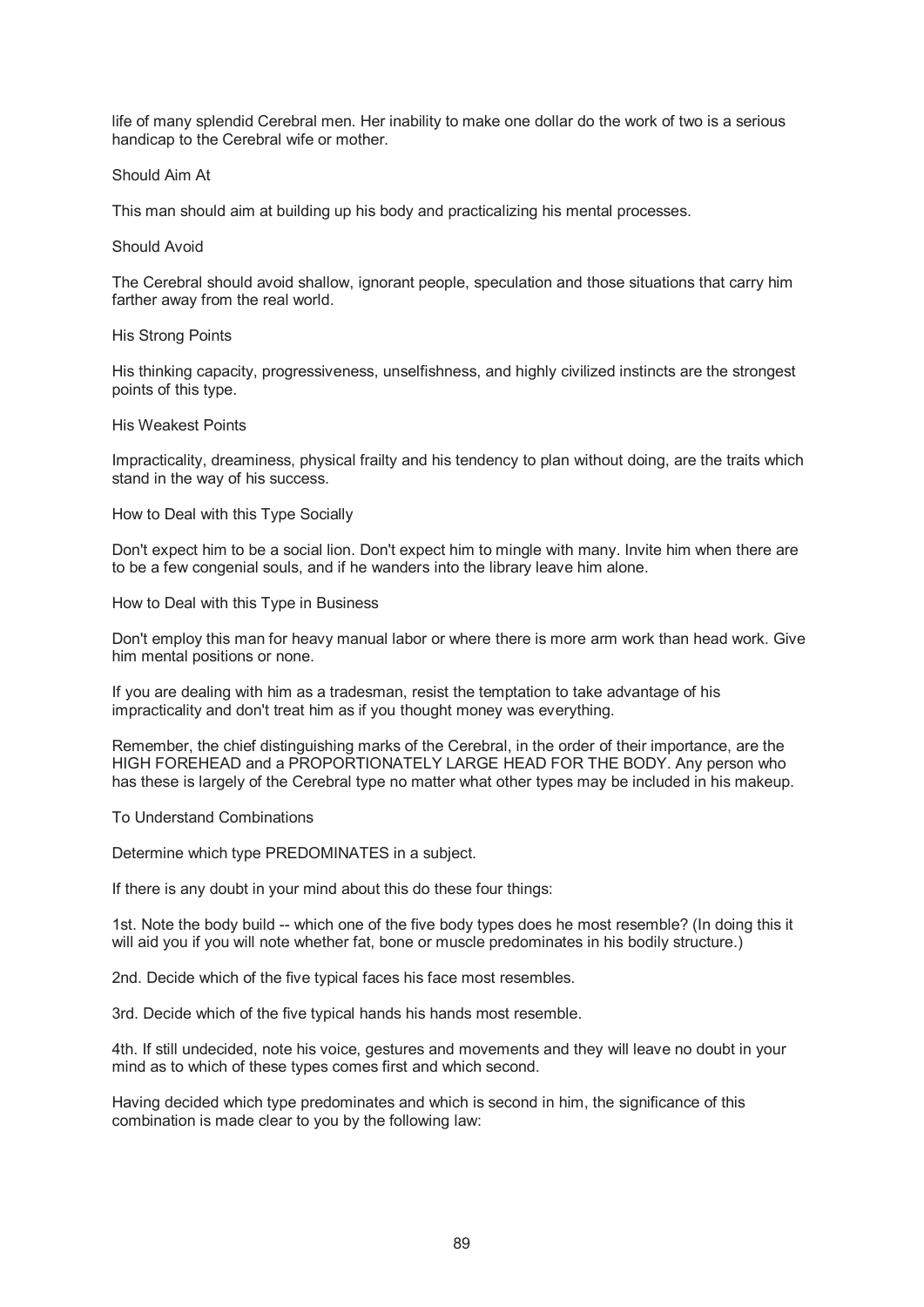Law of Combination

The type PREDOMINATING in a person determines WHAT he does throughout his life -- the NATURE of his main activities.

The type which comes second in development will determine the WAY he does things -- the METHODS he will follow in doing what his predominant type signifies.

The third element, if noticeable, merely "flavors" his personality.

Thus, a Cerebral-Muscular-Alimentive does MENTAL things predominantly throughout his life, but in a more MUSCULAR way than if he were an extreme Cerebral. The Alimentive element, being third down the list, will tend to make him eat and assimilate more food than he otherwise would.

 $-(-)$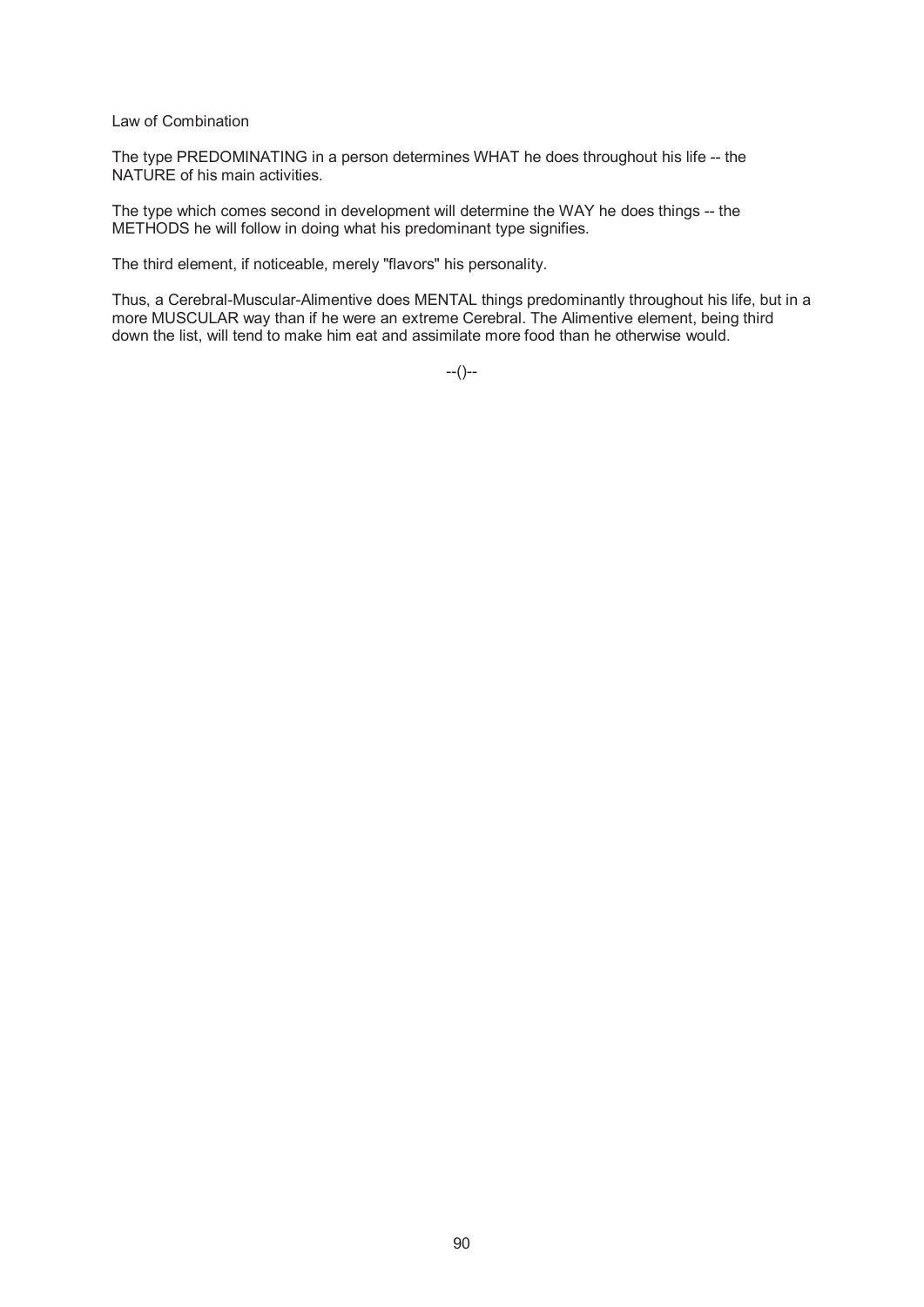# **CHAPTER VI**

# **Types That Should and Should Not Marry Each Other**

"I am so sorry to hear the Browns are being divorced. I have known George and Mary for years and they are as fine a man and woman as I ever saw. But they just don't seem able to get along together."

How many times you have heard something like this. And the speaker got nearer the truth than he knew. For the Georges and Marys everywhere are, on the whole, fine men and women.

### Married to the Wrong One

Each one is all right in himself, but merely married to the wrong person -- a fact we have recognized when both George and Mary made successes of their second ventures and lived happily ever after.

Human happiness, as we have noted in the introduction to this volume, is attained only through doing what the organism was built to do, in an environment that is favorable. Marriage is only the attempt of two people to attain these two ends individually, mutually and simultaneously.

# Difficulties of Double Harness

Now, since it is almost impossible for one to achieve happiness when untrammeled and free, is it to be wondered at that so few achieve it in double harness? For the difficulties to be surmounted are doubled and the helps are halved by the presence of a running mate.

### Mere Marriedness is not Mating

That "two can live on less than one" is not true -- but it is nearer the truth than that two can find ultimate happiness together easier than either can find an approximation of happiness alone.

This is not saying that anyone who is unmated can have happiness as complete as that which comes to the rightly mated -- for nothing else in life can compare with that -- but they must be RIGHTLY MATED, not merely married.

No one who has observed or thought on this subject will deny that it is a thousand times better not to be married at all than to be married to the wrong person.

#### Secrets Told by Statistics

Surveys of the causes for divorce during the past ten years in the United States have revealed some startling facts -- facts which only prove again that Human Analysis shows us the truth about ourselves as no science has ever shown it to us before.

One of the most illuminating facts these surveys have revealed is that only those men and women can be happy together whose natures automatically encourage each other in the doing of the things each likes to do, in the way each likes to do them.

Inborn inclination determines the things every human being prefers to do, concerning all the fundamental activities of his life, and also the manner in which he prefers to do them. These inborn inclinations, as we have previously pointed out, are written all over us in the unmistakable language of type.

When we know a man's type we know what things he prefers to do in life's main experiences and how he prefers to do them. And we know that unless he is permitted to do approximately what he wants to do in approximately the way he prefers, he becomes unhappy and unsuccessful.

## Infatuation No Guide

These biological bents are so deeply embedded in every individual that no amount of affection, admiration, or respect, or passion for any other individual suffices to enable anyone to go through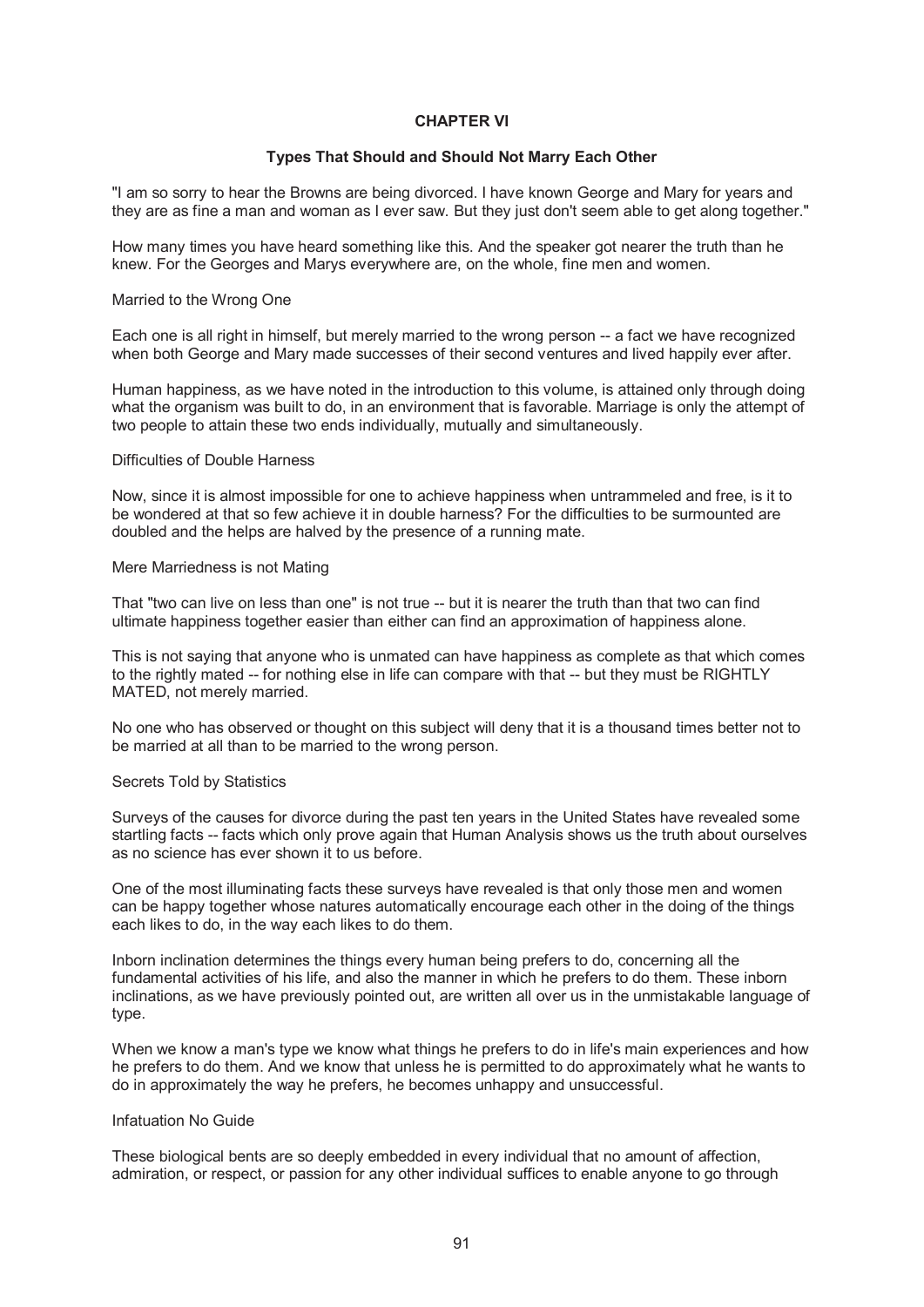long years doing what he dislikes and still be happy. Only in the first flush of infatuation can he sacrifice his own preferences for those of another.

After a while passion and infatuation ooze away. Nature sees to that, just as she sees to their coming in the first place. Then there return the old leanings, preferences, tendencies and cravings inherent in the type of each.

# The Real "Reversion to Type"

Under this urge of his type each reverts gradually but irresistibly to his old habits, doing largely what he prefers to do in the ways that are to his liking. When that day comes the real test of their marriage begins. If the distance between them is too great they cannot cross that chasm, and thereafter each lives a life inwardly removed from the other.

They make attempts to cross the barrier and some of these are successful for a short while. They talk to and fro across the void sometimes; but their communings become less frequent, their voices less distinct, until at last each withdraws into himself. There he lives, in the world of his own nature -- as completely separated from his mate as though they dwelt on different planets.

# We Can Know

"But how is one to know the right person?" you ask. By recognizing science's recent discovery to the effect that certain types can travel helpfully, happily and harmoniously together and that certain others never can.

What Every Individual Owes to Himself

Every individual owes it to himself to find the right work and the right mate, because these are fundamental needs of every human being.

Lacking them, life is a failure; possessing but one of them, life is half a failure.

To obtain and apply the very fullest knowledge toward the attainment of these two great requisites should be the aim of every person.

## Neglected Subjects

Despite the fact that these are the most vital problems pertaining to human happiness and that every individual's life depends for its glory or defeat, joy or sorrow upon the right settlement of them -- they are two of the most neglected.

#### Divorce Courts

Our divorce courts are full of splendid men and women who are there not because they are weak or wrong, but because they stepped into nature's age-old Instinct trap without realizing where it would lead them.

These men and women who pay so heavy a price for their ignorance and blindness are not to blame. Most of them have been taught that to be legally bound together was sufficient guarantee of marital bliss.

But experience has shown us that there are certain kinds of people each individual can associate with in harmony and that there are those with whom he could never be happy though a hundred ministers pronounced them mated for life.

#### Times Will Change

But the time is coming when we will select our mates scientifically, not merely sentimentally. It is also coming when we will know what every child is fitted to do by looking at him, just as we know better today than to set a shepherd dog on the trail of criminals or a bloodhound to herd sheep.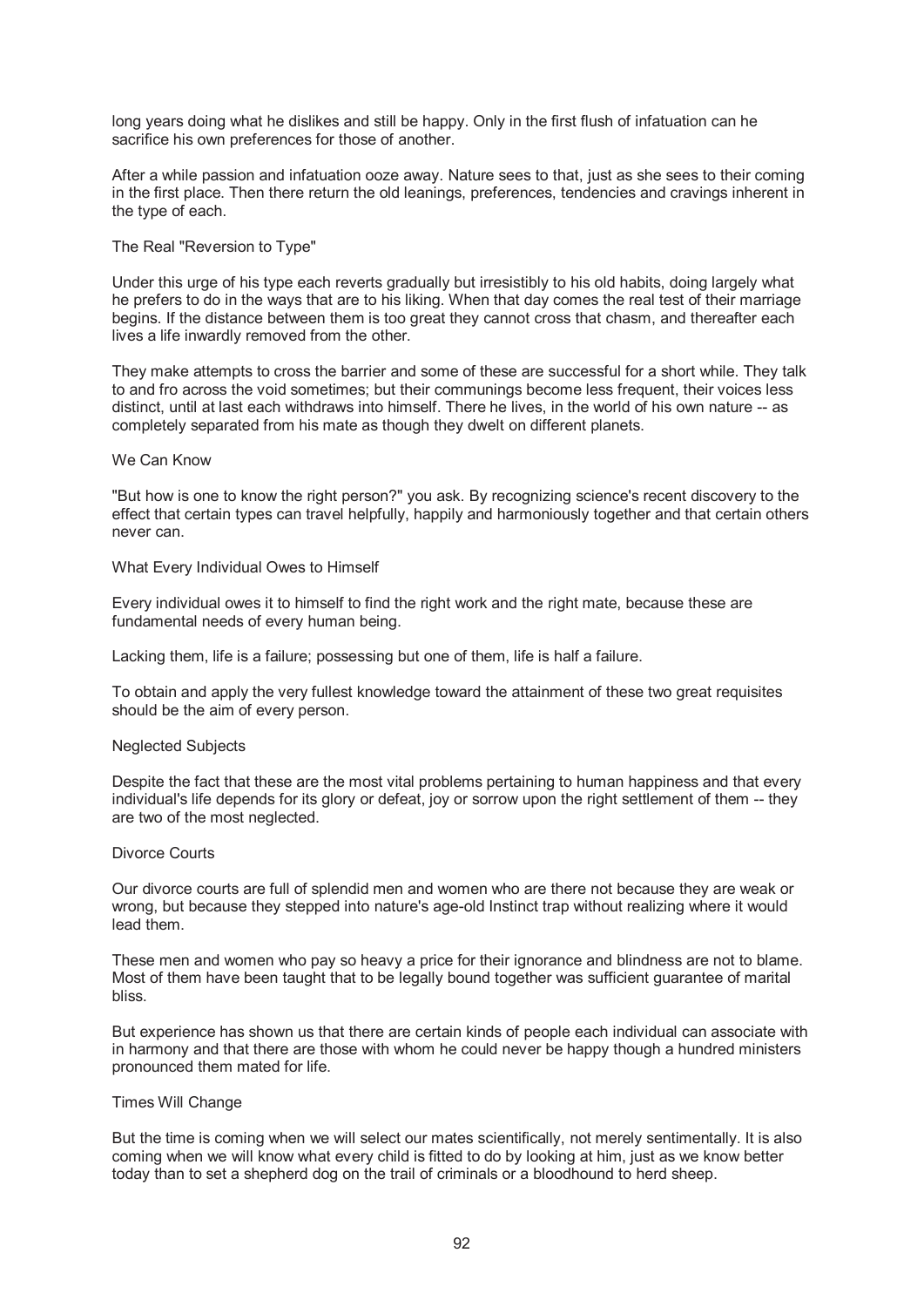# The Great Quest

Instead of beclouding the significance and the sanity of life's great quest; instead of encouraging every manner of mismating as we do today, we will someday arm our children with knowledge enabling them to wisely choose their life work and their life mate.

## Dolly's Dimple

The fact that Dolly has a dimple may make your senses whirl but it is not sufficient basis for marriage. There are things of vastly greater importance, though of course this does not seem possible to you at the time.

## Sammy's Smile

And though Sammy sports a smile the gods might envy, he may not be the right man for Dolly. Even a smile that never comes off, great lubricator that it undeniably is, is not sufficient foundation for a "tilldeath-do-us-part" contract.

# Little Things vs. Big Things

When we hear of a divorce we assume that it was caused by the inability of those two people to agree upon fundamentals. We suppose that they found within themselves wide divergences of opinion, feeling or attitude regarding really worthwhile questions -- social, religious, political or economic. We are inclined to imagine that "the little things" should take care of themselves and that only the "big things" such as these should be allowed to separate two lives, once they have been joined together.

# What the Records Show

Yet the exact opposite is what happens, according to the divorce records of the United States.

These records show that divorces do not arise out of differences in what we have always called the big things of life, but out of those things which we have always called the little ones.

# Why He Can't Change

We do not expect a husband or wife to change his religion and take on his partner's faith. We imagine this is an inherent thing more or less deeply imbedded in him and not to be altered, while we consider it only fair and right for John to give up his favorite sport, his hobby and some of his habits for Mary's sake.

At the risk of shocking the supersensitive, it must be admitted that most individuals get their religious leanings from external sources -- parents, teachers, ministers, friends and especially by the accident of being born in a certain country, among a certain sect or within a certain community.

On the other hand, one's preferences in the matter of diversions are born in him, part and parcel of his very being and remain so to the end of his life. Accordingly, just as it is easier to change the frosting on a cake than to change the inside, it is easier to change a man's religion than to change his activities.

## Diversion and Divorce

Most of the divorces granted in America during the past ten years have been demanded, not on grounds dealing with the so-called fundamentals, but for differences regarding so-called unimportant things. And more than seventy out of every hundred divorces every year in this country are asked for on grounds pertaining to diversion.

In other words, more than seventy per cent of American divorces are granted because husbands and wives cannot adapt themselves to each other in the matter of how they shall spend their LEISURE hours.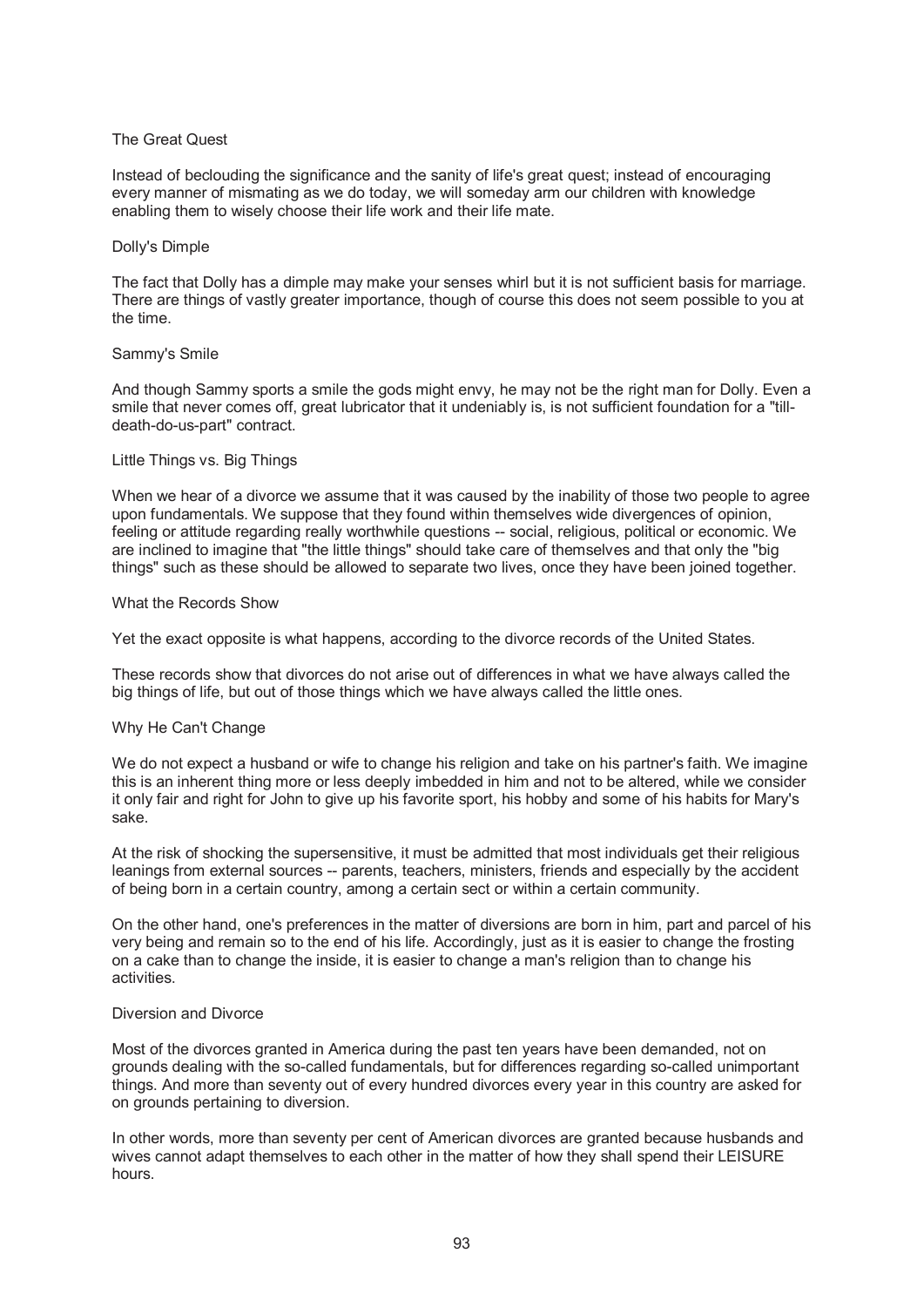"People who cannot play together will not work together long," said Elbert Hubbard. Human Analysis, which shows that each type tends automatically to the doing of certain things in certain ways whenever free to act, proves that this is just as literal as it sounds.

The only time we are free to act is during our leisure hours. All other hours are mortgaged to earning a living -- in the accomplishment of which we often have very little outlet for natural trends. So it is only "after hours" and "over Sundays" that the masses of mankind have an opportunity to express their real natures.

## Uncongenial Work Affects Marriage

The less one's work permits him to do the things he enjoys the more surely will he turn to them in the hours when this restraint is removed. If such a one has a husband or wife who encourages him in the following of his natural bents during leisure hours, that marriage stands a big chance of being happy.

These two people may differ widely in their respective religious ideas -- one may be a Catholic, the other a Protestant, or one a Shaker and the other a Christian Scientist -- but they can build lasting happiness together.

On the other hand, two people who agree perfectly as to religious, social and political views but who cannot agree as to the disposition of their leisure hours are bound for the rocks.

As the honeymoon fades, each reverts to the kind of recreation congenial to his type. If his mate is averse to his diversions each goes his own way.

# The Eternal Triangle

The tragedy of "the other man" and "the other woman" is not a mystery to him who understands Human Analysis. It is always the result of finding someone of kindred standards and tastes -- that is, someone whose type is congenial. The Eternal Triangle arises again and again in human lives, not accidentally, but as the inevitable result of violating inexorable laws.

#### Law of Marital Happiness

MARRIAGE SHOULD TAKE PLACE ONLY BETWEEN THOSE WHOSE FIRST TYPE-ELEMENTS ARE SUFFICIENTLY SIMILAR FOR THEM TO ENJOY THE SAME GENERAL DIVERSIONS, YET WHOSE SECOND TYPE-ELEMENTS ARE SUFFICIENTLY DISSIMILAR TO MAKE EACH STRONG WHERE THE OTHER IS WEAK.

The application of the law to each of the five types will be explained in the following sections of this chapter.

--()--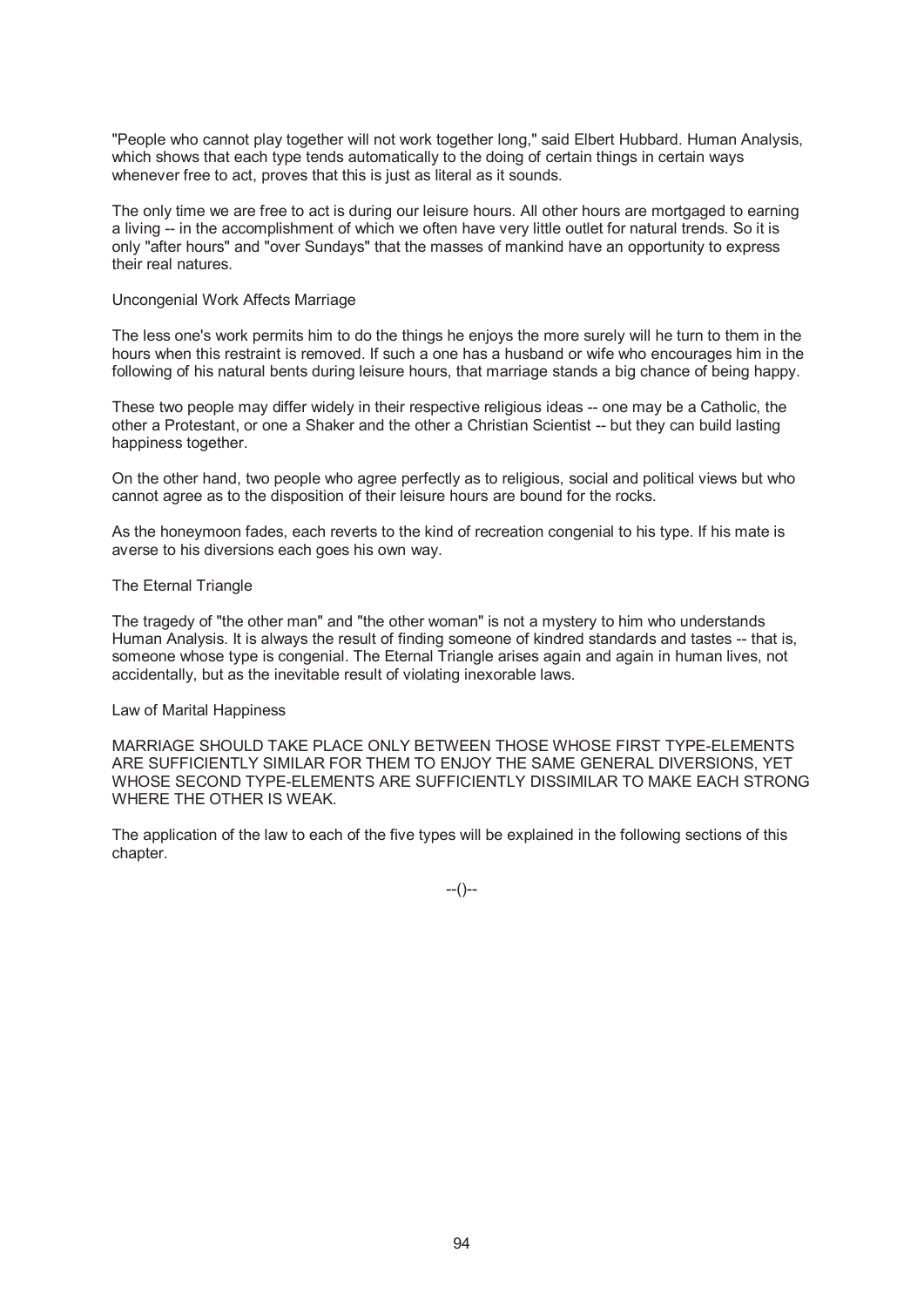# **Part One**

# **THE ALIMENTIVE IN LOVE**

Just as each type reacts differently to all the other situations in life, each reacts differently to love.

The Alimentive, as we have pointed out, is less mature than the other types, with the Thoracic next, and so on down to the Cerebral which is the most mature of all. Because the Alimentive has rightly been called "the baby of the race;" because no extremely fat person ever really grows up, this type prefers those love-expressions natural to the immature.

## The Most Affectionate Type

Caressing, petting, fondling and cuddling -- those demonstrations not of wild passion but of affection such as children enjoy -- are most often used by Alimentive men and women when in love.

Because they are inclined to bestow little attentions more or less promiscuously, they often get the reputation of being flirtatious when they are not. Such actions also are often taken by the one to whom they are directed as indicating more than the giver means.

So beware of taking the little pats of fat people too seriously. They mean well, but have the baby's habit of bestowing innocent smiles and caresses everywhere.

### Why They are Loved

Each type has traits peculiar to itself which tend to make others fall in love with it. In the Alimentive the outstanding trait which wins love is his sweet disposition.

The human ego is so constituted that we tend to like all interesting people who do not offer us opposition. The Alimentive is amenable, affable, agreeable. His ready smile, his tendency to promote harmony and his general geniality bring him love and keep it for him while more clever types lose it.

#### Millionaires Marry Them

"Why does a brilliant business man marry that little fat woman who is not his equal mentally?" the world has asked many a time. Human Analysis answers it, as it answers so many of the other agelong queries about human eccentricities.

The little fat woman has a sweet disposition -- one of the most soothing of human attributes. The business man has enough of "brilliant" people all day. When he gets home he is rather inclined to be merely the "tired business man," and in that state nothing is more agreeable than a wife with a smile.

As for fat husbands, many a wife supports them in preference to being supported by another and less agreeable man.

## The Prettiest Type

When a woman becomes engaged her friends all inquire, "What does he do?" but when a man's engagement is announced everyone asks, "What does she look like?" So it is small wonder that men have placed prettiness near the top of the list, and the Alimentive woman is the prettiest of all types. This little fact must not be overlooked when searching for the causes which have prompted so many of the world's wealthiest men to marry them. Other men may have to content themselves with plain wives, but the man of means can pick and choose -- and every man prefers a pretty wife to a plain one.

Feminine prettiness (not beauty) consists of the rose-bud mouth, the baby eyes, the cute little nose, the round cheeks, the dimpled chin, etc. -- all more or less monopolized by the Alimentive type.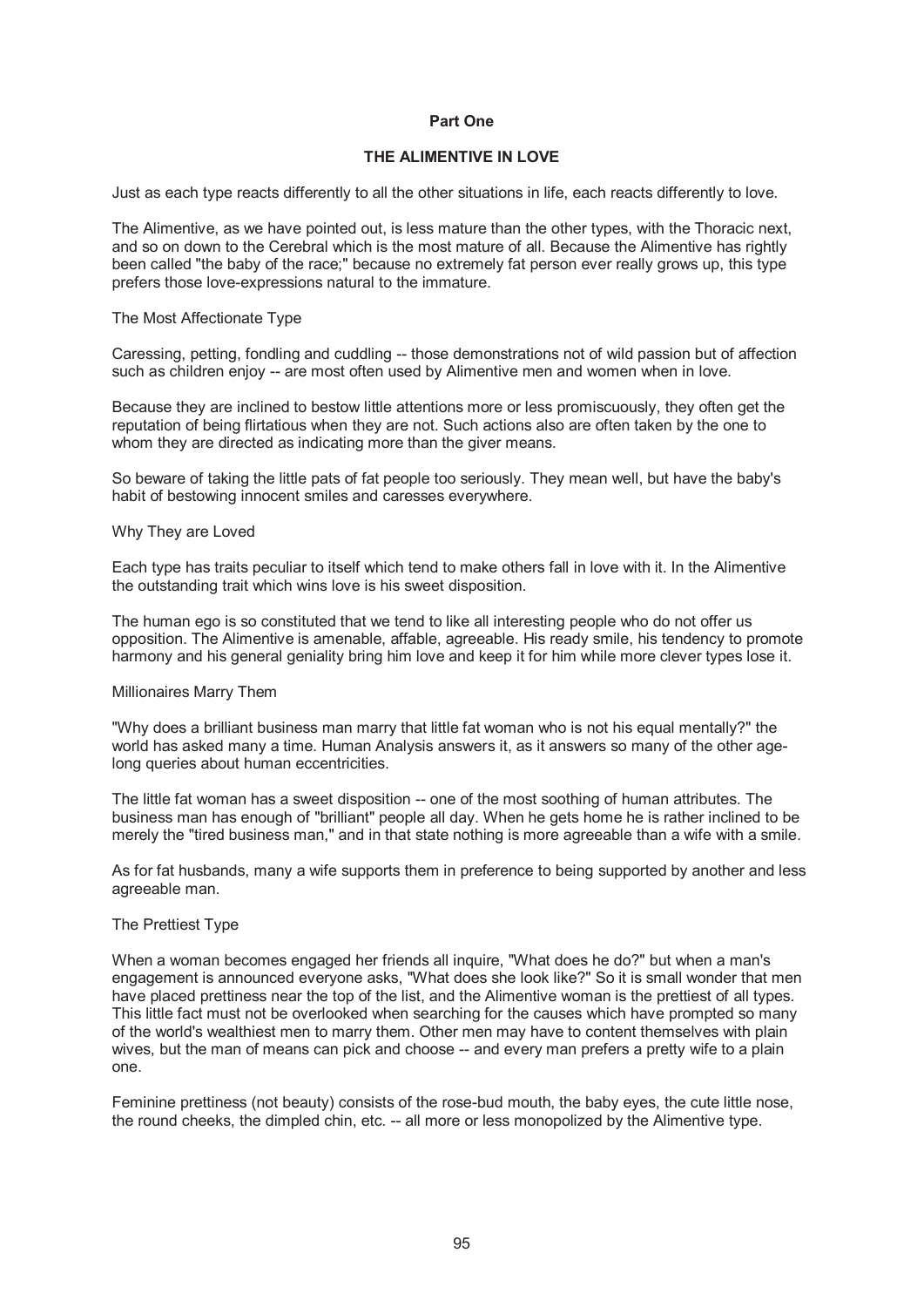## The "Womanly" Type

The fat woman's refusal to worry keeps the wrinkles away and as long as she does not become obese she remains attractive. Her "clinging-vine" ways make men call her the most "womanly" type, and even when she tips the scales at two hundred and fifty they are still for her. Then they say "she looks so motherly."

So the fat woman goes through life more loved by men than any other type, and in old age she presents a picture of calmness and domestic serenity that is appealing to everybody.

## Marry Earliest and Oftenest

Being in demand, the Alimentive woman marries earlier than any other type. As a widow the same demand takes her off the marriage market while younger and brainier women pine their lives away in spinsterhood.

Look back and you will recall that it was the pretty, plump girls who had beaux earliest, married earliest, and who, even when left with several children, did not remain widows long.

# Desirable Traits of Alimentive Wives

Next to her sweet disposition, the traits which make the Alimentive wife most pleasant to get along with are serenity, optimism and good cooking.

## Her Weaknesses

Many an Alimentive wife loses her husband's love because of her too easy-going habits. Unless controlled, these lead to slovenliness in personal appearance and housekeeping.

## The Alimentive Wife and Money

The Alimentive wife usually has her share of the family income because she has the endearing ways that wring it out of hubby.

Sales people everywhere say, "We like to see a fat woman coming, for she usually has money, spends it freely and is easy to please."

## In Disagreements

What they do with their quarrels after they are through with them determines to a great extent the ultimate success of any pair's marriage. Alimentive husbands and wives bury the hatchet sooner than other types and they avoid altercations.

## Lives Anywhere

The Alimentive wife offers less resistance to her husband's plans than any other. So when he announces they are moving to some other neighborhood, city or state she acquiesces with better grace than other types.

# Family Friends

The responsibility of adding new friends to the family rests equally upon each partner in marriage. The average husband, by reason of mingling more with the world, has the greater opportunity, but every wife can and should consider that she owes it to herself, her husband and her children to contribute her quota.

Alimentive husbands and wives add their share of new acquaintances to any marriage in which they are partners. The Alimentive wife always enjoys having people in to dinner and the Alimentive husband enjoys bringing them. The warmth of hospitality in Alimentive homes brings them more friendships than come to other types.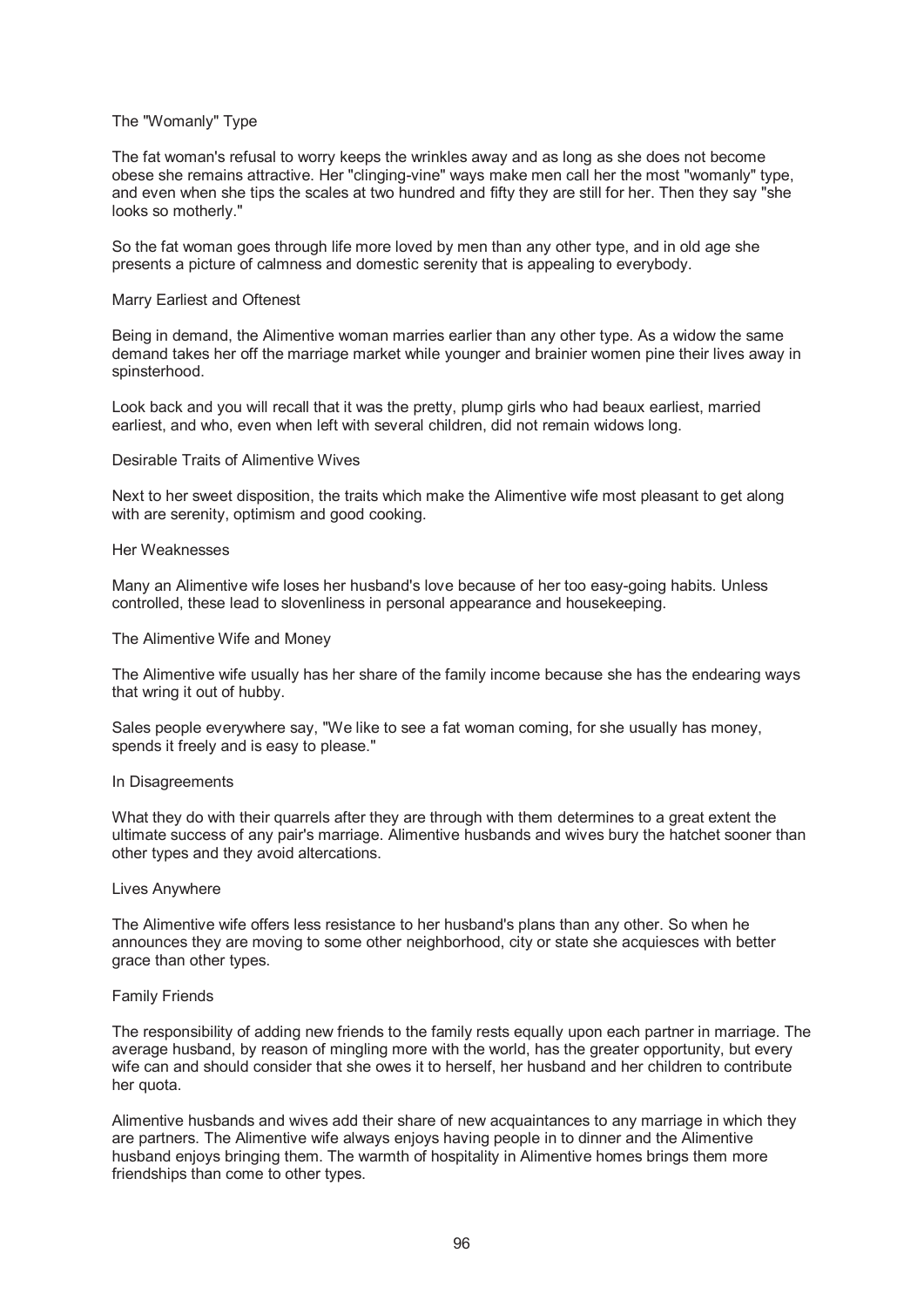## Fat Man Also Marries Young

The fat man marries young, but for a different reason than the fat woman. The fat man, as you will note, "gets a job" early in life. From that time on his services seldom go begging.

He makes a good salary earlier than other types and is therefore sooner in a position to marry.

## The "Ladies' Man"

Just as the fat woman is "a man's woman," so the fat man is almost invariably "a ladies' man." The fat man usually "knows women" better than any other type and it is certain that the fat woman "knows men." Her record proves it.

## No Fat Bachelors

Just as there are few fat "old maids," there are few fat bachelors. You can count on the fingers of one hand all the really overweight ones you ever knew.

### The Best "Provider"

Because he makes money easily through the various forms of his superior business qualifications, the average fat man has plenty of money for his family and likes to spend it upon them. He is the best provider of all the types. Fat people are the most lenient parents and usually over-indulge their children.

The husband who makes a habit for years of sending home crates of the first strawberries, melons and oranges of the season is a fat one every time.

# Desirable Traits of Fat Husbands

His generous provision for his family and the fact that he is essentially a "family man" are two desirable traits of the Alimentive husband. He depends more on his home than other types, he marries young to have a home and he is seldom farther away from it than he has to be.

It is unfortunate that the one type which makes the best "travelling man" is more inconvenienced by the absence from home than any other type would be. But he has not submitted silently. All the world knows what a "hard life" the traveling salesman leads and how he misses "the wife, the kids and the good home cooking."

#### Weaknesses of Alimentive Husbands

The Alimentive husband has but one weakness that materially endangers his marital happiness. He is inclined to be too easy and extravagant, and not to save money.

## Mates for Alimentives

Because of his amenability the Alimentive can marry almost any type and be happy. But for fullest happiness, those who are predominantly Alimentive -- that is, those in whom the Alimentive type comes first -- should marry, as a first choice, those who are predominantly Muscular. The Muscular shares the Alimentive's ambition to "get on in the world" and at the same time adds to the union the practicality which offsets the too easy-going, lackadaisical tendencies of the Alimentive.

The second choice for the predominantly Alimentive should be the one who is predominantly Thoracic. These two types have much in common. The brilliance and speed of the Thoracic keeps the Alimentive "looking to his laurels," and thus tends to prevent the carelessness which is so great a handicap to the predominantly Alimentive.

The third choice of the predominantly Alimentive may be one who is also predominantly Alimentive, but in that case it should be an Alimentive-Muscular or an Alimentive-Cerebral.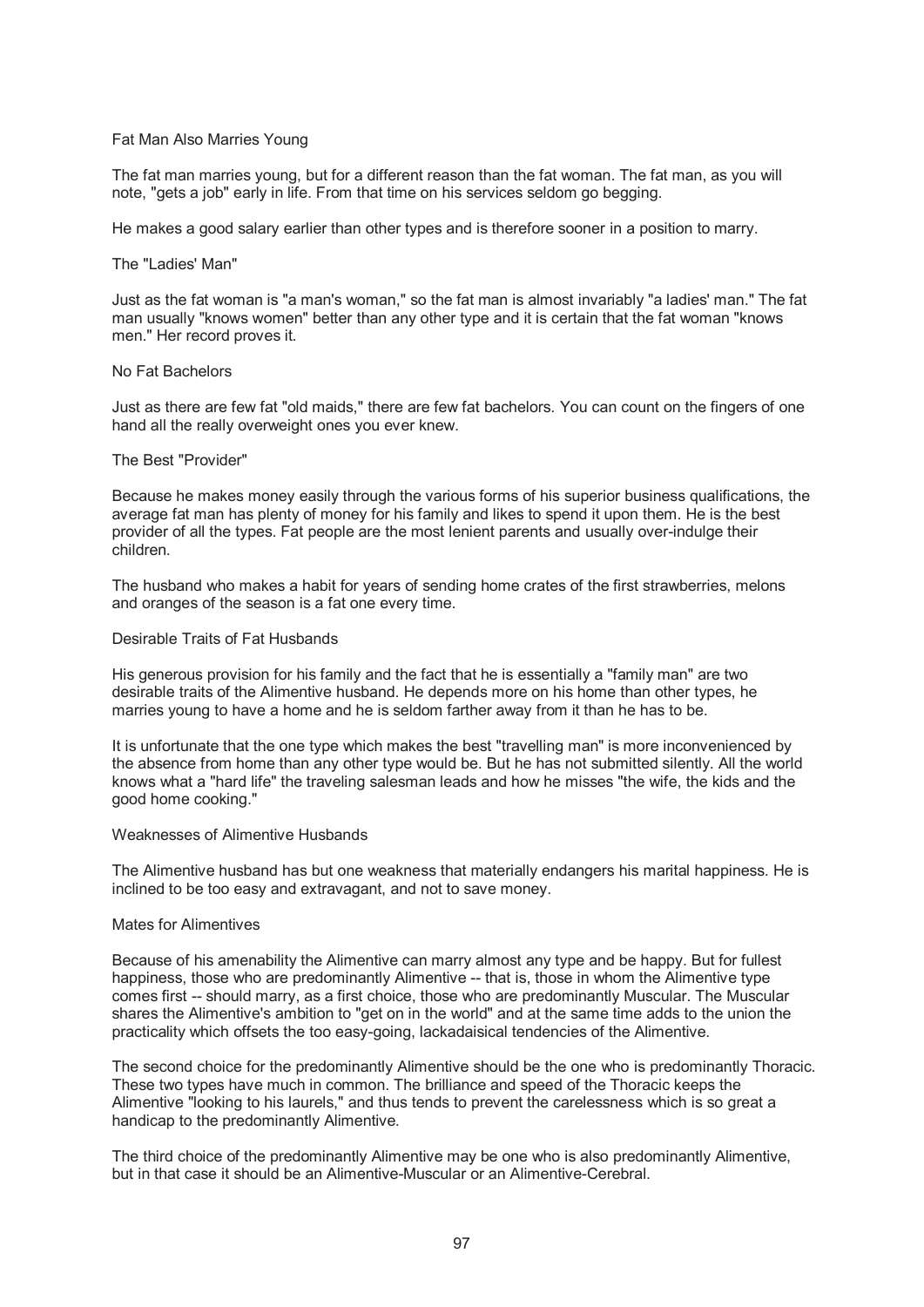The last type the pure Alimentive should ever marry is the pure Cerebral.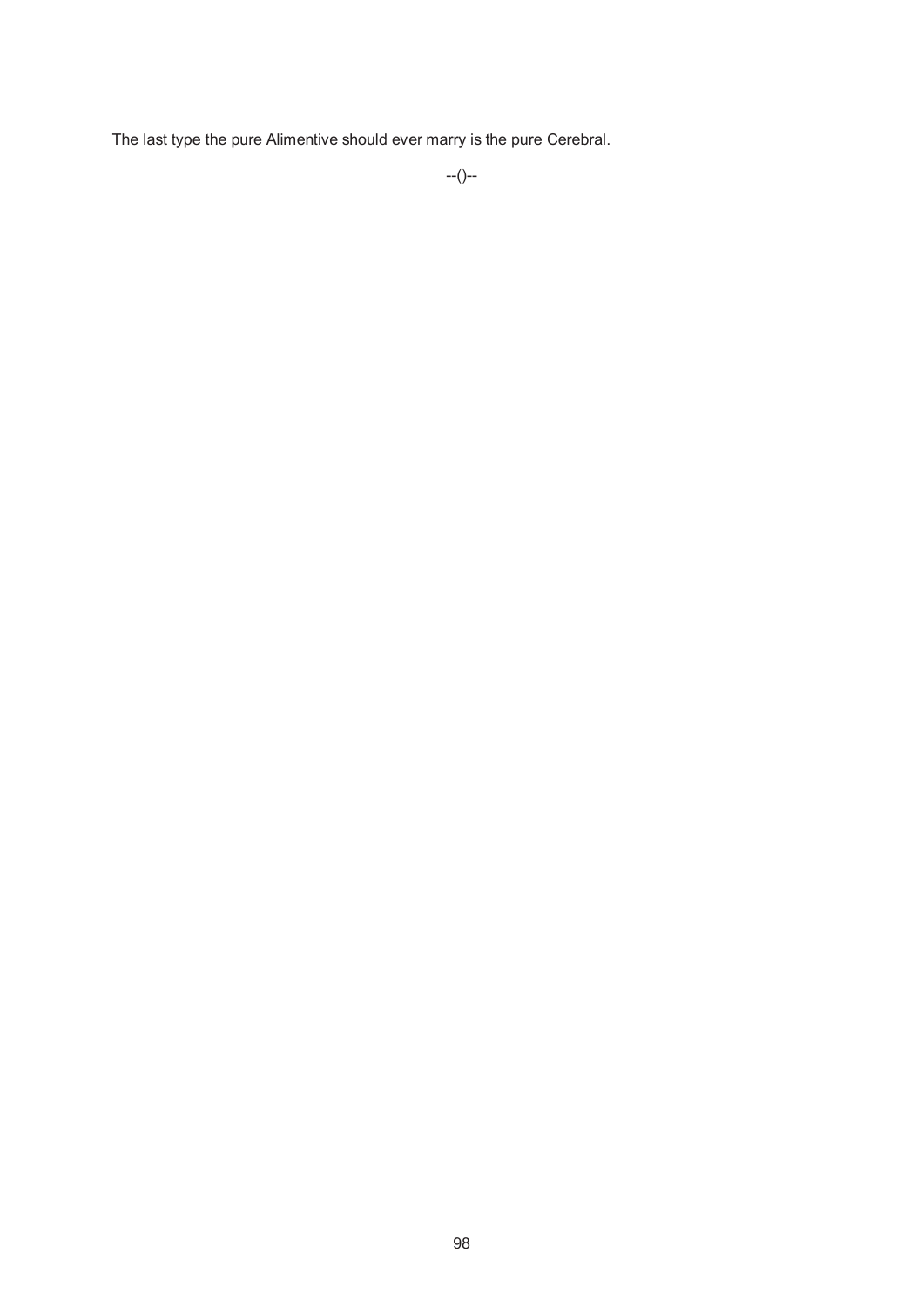# **Part Two**

# **LOVE AND THE THORACIC**

The Thoracic in love exhibits the same general traits which characterize him in all his other relationships.

# The Most Beautiful Woman

The Thoracic woman is the most beautiful type of all. She is not "pretty" like the Alimentive, but her refined features and beautiful coloring give her a distinctive appearance.

### The Handsomest Man

The Thoracic is also the handsomest man of all. He is tall, high-chested, wide-shouldered and has the masculine face resulting from his high-bridged, prominent nose and high cheek bones.

# The Thoracic Charmer

The Thoracic has more of that quality we call "charm" than any other type. Charm is largely selfexpression by tactful methods. Since this type is the most self-expressive and the most tactful it possesses naturally this invaluable trait.

Both men and women of this type have an elusive, attractive something in their personalities that others do not have -- a very personal appeal that makes an immediate impression. It pierces farther beneath the surface of strangers than other types do on much longer acquaintance. The Thoracic does not seem a stranger at all. His own confidences, given to you almost immediately upon meeting you, remove the barriers.

# The Lure of the Thoracic

There is about the Thoracic person a lure that others seldom have. You do not attempt to describe it. You say "he is just different," and he is. No other type has his spontaneity and instantaneous responsiveness.

So while the Alimentive is always liked, it is in a more mild, easy, comfortable way. The Alimentive does not stir the blood but has a strong, tender, even hold on people. The Thoracic, on the other hand, intrigues your attention, impales it, and holds it.

## Love at First Sight

The Thoracics fall in love at first sight much more often than other types. They also cause others to fall in love with them without preliminaries, for they pursue the object of their affections with a fire and fury that is almost irresistible.

Hundreds of persons marry each year who have known each other but a few days or weeks. In every instance you will find that one of them is a Thoracic -- and usually both. No other type can become so hopelessly in love on such short notice.

# The Most Flirtatious

The Thoracic is a born philanderer.

He does not mean to mislead or injure, but flirtation is second nature to him. This comes from the fact that flirtation, more than any other human experience, contains that adventurous, thrilling element he desires.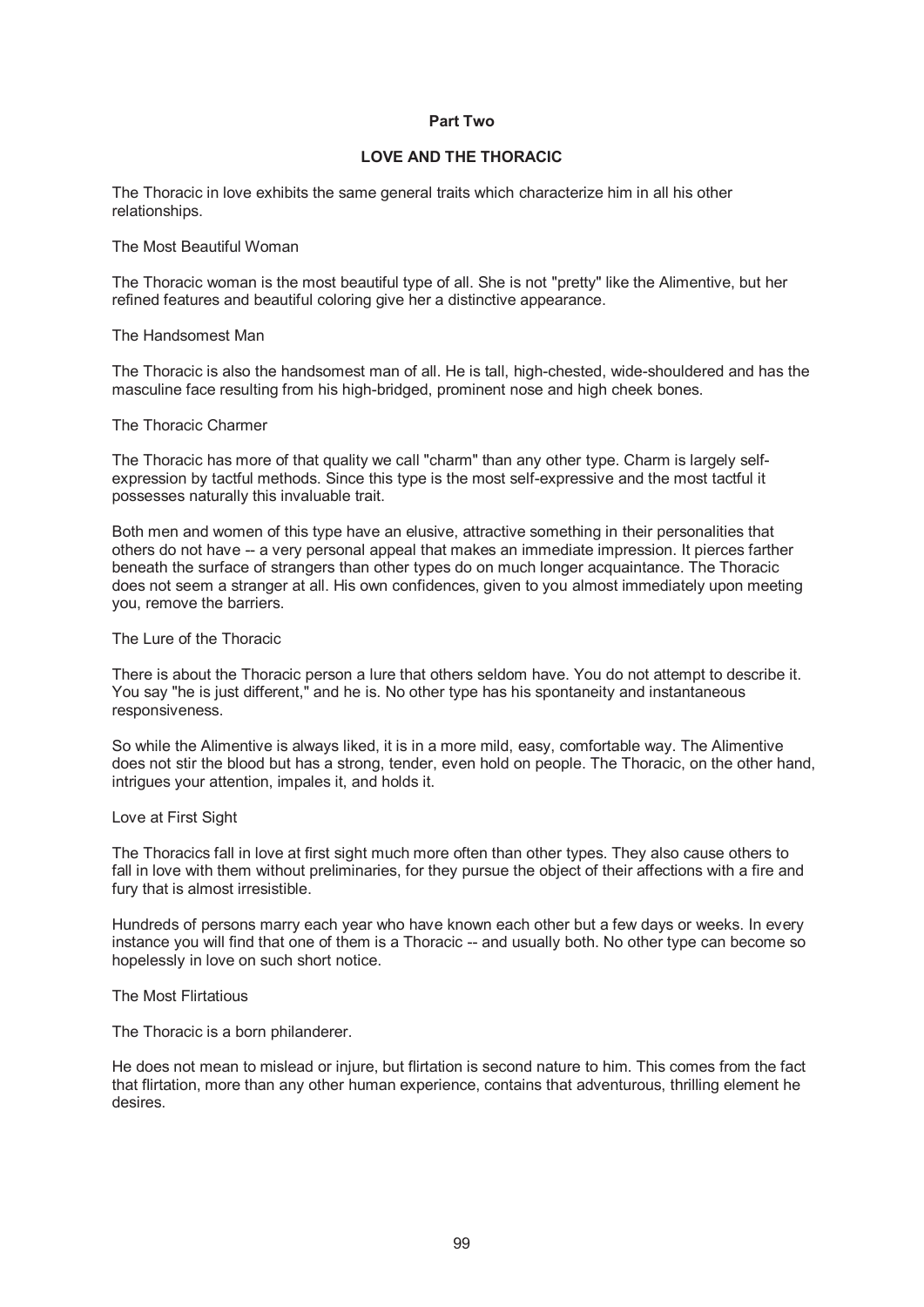# Overheard in Transit

We overheard the following conversation in the street car the other day between two young women who occupied the seat in front of us: "I was sorry to hurt him," explained the Thoracic. "I did love him last week and I told him so, but I don't love him anymore and I do love somebody else now." She really loved him -- last week!

Thoracics can have a severe case of love, and get just as completely over it in a week as the rest of us get over the measles.

## The Joy of Life

A joy in living expresses itself in almost everything the Thoracic does, especially when he is young. Such people appear almost electrical. These are traits of great fascination and the Thoracic uses them freely upon others throughout his life.

## Always Blushing

His over-developed circulatory system causes the Thoracic to blush easily and often. This tendency has long been capitalized by women but is not so much enjoyed by men.

## Most Easily Hurt

Because of his supersensitiveness the Thoracic's feelings are more easily hurt than those of other types, as everyone who has ever had a florid friend or sweetheart will remember.

They forgive quickly and completely, but every little thing said, looked, or acted by the loved one is translated in terms of the personal. Bony people especially find it difficult to understand or be tolerant of this trait in the Thoracic, because it is the exact opposite of themselves. They call the Thoracic "thin-skinned," and the Thoracic replies that the bony man has "a skin like a walrus." And each is right from his own viewpoint.

## The Chivalrous Thoracic Man

With his keen intuitions, his sense of the fitness of things and his trigger-like adeptness, the Thoracic man easily becomes an attentive and chivalrous companion.

Where the bony man is often oblivious to the fine points of courtesy, the Thoracic anticipates his friend's every wish and movement, picks up her handkerchief almost before she has dropped it, opens doors instantaneously and specializes in those graces dear to the heart of woman.

He is likely to do as much for the very next lady he meets just as soon as he meets her. These ready courtesies cost the Thoracic husband as many explanations as the caressing habit costs the Alimentive.

# Breaches of Promise

More bona fide breach of promise suits are brought against the Thoracic man than any other. He thinks rapidly, speaks almost as quickly as he thinks and about what he thinks.

Consequently many an honorable man has awakened some morning to find he has to "pay the piper" for an impulsive proposal made to a girl he would not walk across the street now to see.

Many a girl, too, when she is "in love with love" promises to marry, and the next day wonders what made her do it.

This is the type of chameleon-like girl whose vagaries and "sweet uncertainties" form the theme of many short stories, in most of which she is pictured as "the eternal feminine."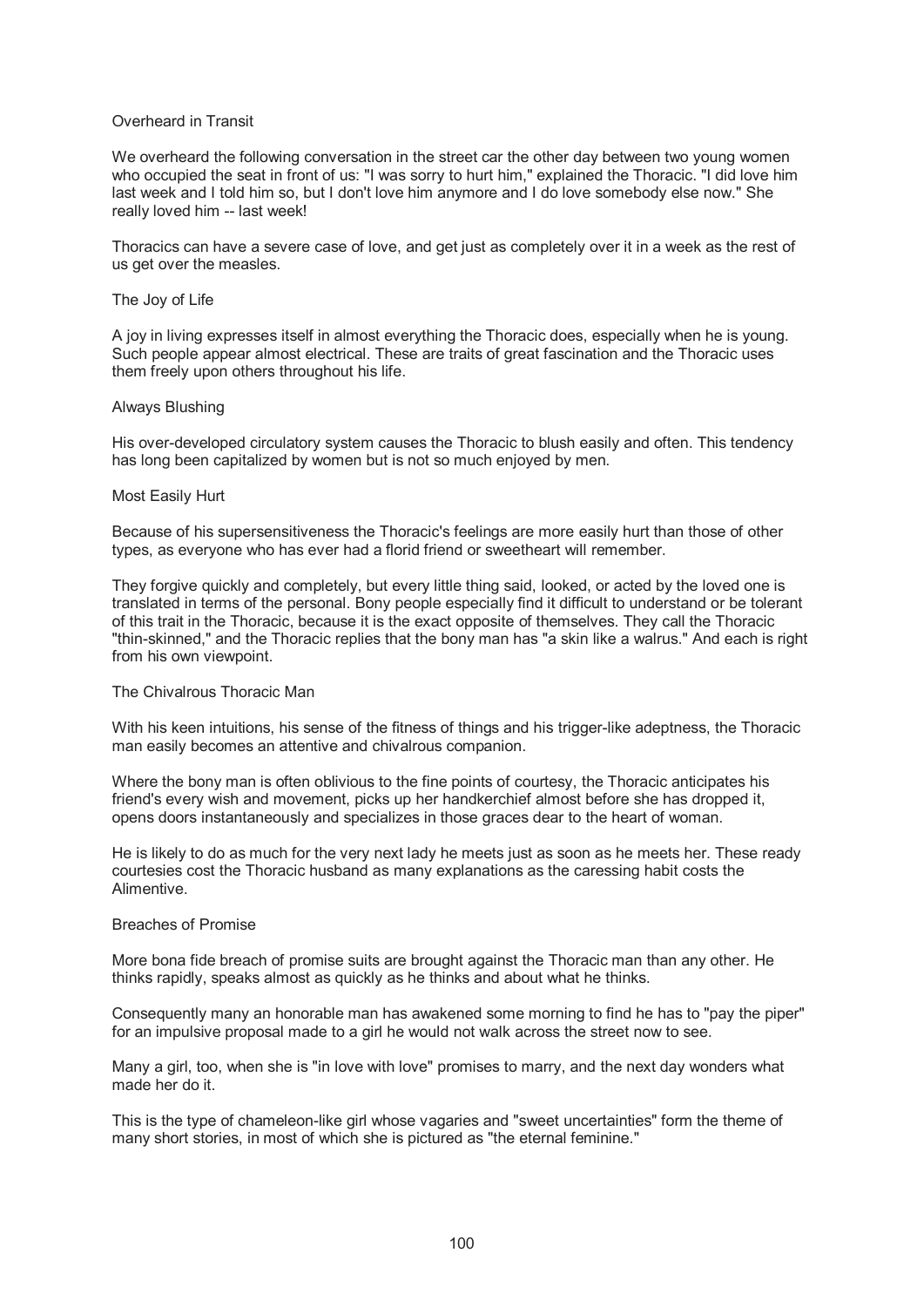## She Gets Much Attention

Nevertheless, many a man prefers this creature of "a million moods" to the staid and sedate girl of other types. So the Thoracic girl seldom lacks for attention. She does not have as many intimate friends as the fat girl, for she is less comforting, and comfort is one of the first requisites of friendship. But she has a longer line of beaux dancing attendance upon her, sending her flowers, candy and messages.

### The Stunning Girl

Another reason why the Thoracic girl has more attention from men is that she is the most smartlygowned of all the types. The new, the extreme, the "very latest" in women's clothes are first seen on the Thoracic girl. She is the type men call "stunning."

Men prefer companions who appear well -- whom other men admire. The Thoracic woman demands the same of the men she goes about with, and for these two reasons many Thoracics marry those in whom their own type predominates.

#### The "Merry Widows"

Make a note of the "dashing widows," you have known -- those who were called "the merry widows" - and you will recall a large Thoracic element in each.

For this type of woman, unlike the home-keeping Alimentive, enjoys being a widow and remains one. She usually has many chances to remarry but her changeable, gaiety-loving nature revels in the freedom, sophistication and distinction of widowhood.

The appearance of endless youth given by her alive, responsive personality deceives the most discerning as to her age. The woman of fifty who enthralls the youths of twenty-five is usually of the Thoracic type.

## Refuses to Grow Old

This woman refuses to grow old, just as the Alimentive refuses to grow up. She clings to her beauty as does no other type. She it is who self-sacrificingly starves herself to retain her slenderness, who massages and exercises and "cold-creams" herself hours a day before the shrine of Eternal Youth. Her high color, "all her own," is a decided asset in this direction.

This woman devotes as much attention to her grooming at sixty as the Alimentive does at twenty. For this reason you may any day see two women of forty together, one an Alimentive and the other a Thoracic -- and take the plump one to be several or many years older than the florid one.

#### Love the "Bright Lights"

Thoracic men and women care more about "the bright lights" than other types. The Alimentive likes what he calls "a good time" -- with fun and plenty of "refreshments" -- but the Thoracic's idea of a good time usually includes a touch of "high life."

This all comes from his love of thrill and novelty and is innocent enough. But it leads to misunderstandings and broken homes unless the Thoracic marries the right type of person.

The Osseous, for instance, has nothing in his consciousness by which to understand the desire for excitement which is so strong in the Thoracic. We have all known good wives and loving mothers whose marital happiness was destroyed because they could not compel themselves to lead the drab existence laid out for them by their bony, stony husbands. In many cases the wife, who only wanted a little innocent fun, was less to blame than her unbending spouse.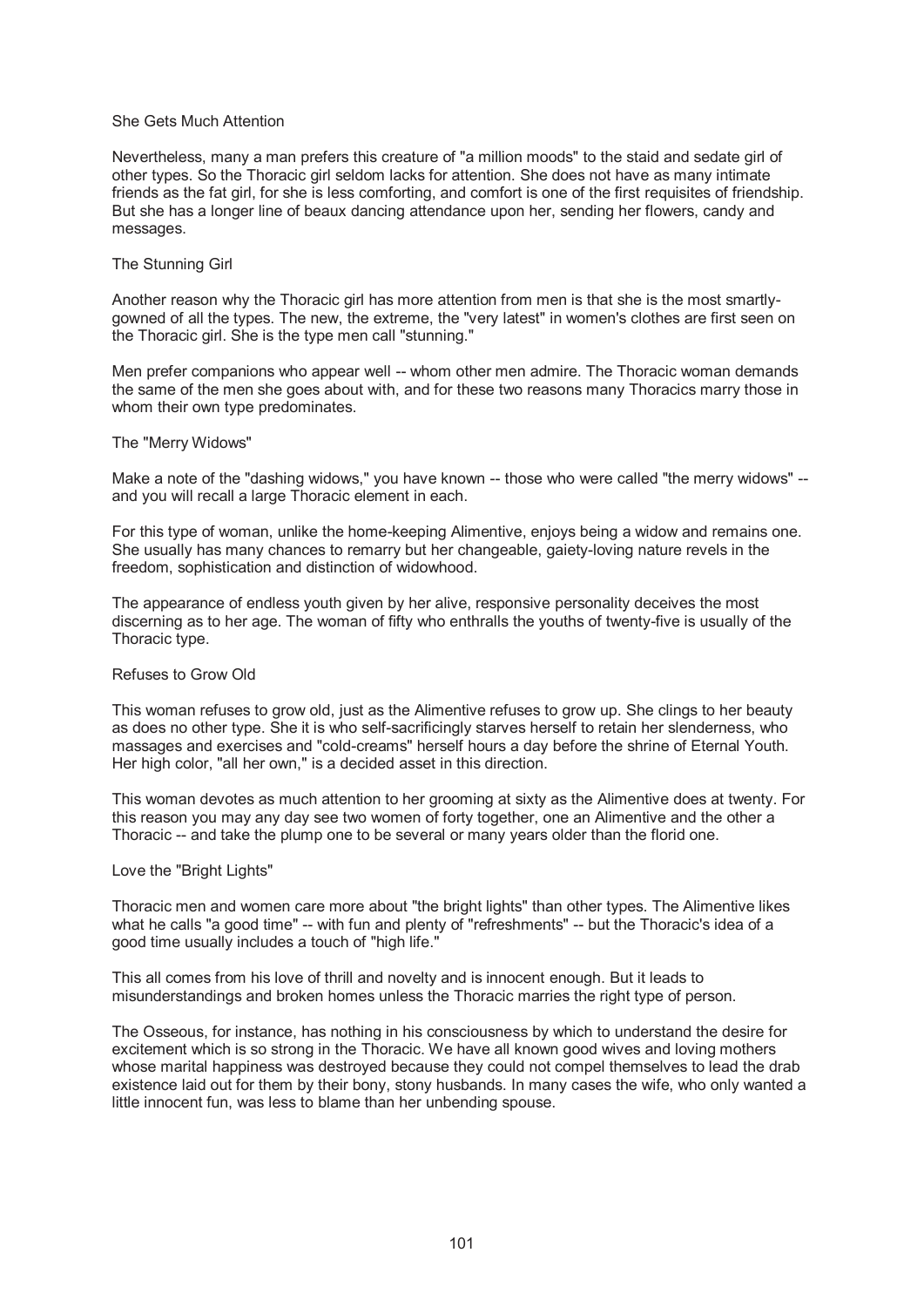## Why She Went Insane

One day several years ago we drove up to a lonely farmhouse in Montana just as a tragedy was enacted. The mother was being taken to the state asylum for the insane. The seven little children watched the strange performance, unable to understand what had happened. The father, a tall, rawboned, angular man was almost as mystified as the children.

"Crazy?" he said, "I don't believe it. Say, what did she have to go crazy about? She hasn't seen anything to excite her. Why, she's not been off this farm for twenty years!"

## The "Gay Devil" Husband

The same thing happens every day between severe, bony wives and their florid, frolicking husbands. "She is a perfect housekeeper and a good wife" exclaim her friends -- "why should her husband spend his evenings away from home?" These questions will continue to be asked until we realize that being "a good housekeeper and a good wife" does not fill the bill with a Thoracic man. A wife who will leave the dinner dishes in the kitchen sink occasionally and run away with him for a "lark" on a moment's notice is the kind that retains the love of her florid husband. A husband who is willing to leave his favorite magazine, pipe, and slippers to take her out in the evening is the kind a Thoracic woman likes. She even prefers a "gay devil" to a "stick" -- as she calls the slow ones.

### Makes Him Jealous

The Thoracic man wants his wife to look well and be pleasing but no husband wants his wife to be irresistibly attractive to other men. So it often happens that the Thoracic woman causes her husband much jealousy.

Her youthful actions and distinctive dressing make her a magnet for all eyes. If he happens to be too different in type to understand her naturalness and pure-mindedness in this he often suffers keenly. Sometimes he causes her to suffer for it when they get home.

Human Analysis makes us all more tolerant of each other. It enables us to know why people act as they do, and, best of all, that they mean well and not ill most of the time.

## Dislikes the Monotonous

The Thoracic, you will remember, dislikes monotony. Everything savoring of routine, sameness -- the dead level -- wears on him.

Three meals a day three hundred and sixty-five days in a year, with the same person, in the same room, at the same table, is unspeakably irksome to him. He may love that other person with completeness and constancy, but he occasionally demands what Bernard Shaw calls "domestic change of air."

"My Wife's Gone to the Country," was the biggest song hit of its year because there were so many florid men who understood just how that man felt!

The florid wife is as loving as any other but she heaves a sigh of relief and invites her women friends in for a party when John goes away on business.

#### Not Easy to Live With

Thoracic husbands or wives are not as easy to live with as the Alimentive. They are too affectable, too susceptible to sudden changes of mood. They live alternately on the crest of the wave and in the depths, and rob the home of that serenity which is essential to harmony.

Impulsive tendencies which made the sweetheart adorable are less attractive in the wife. And hubby's hair-trigger temperament she now calls just plain temper.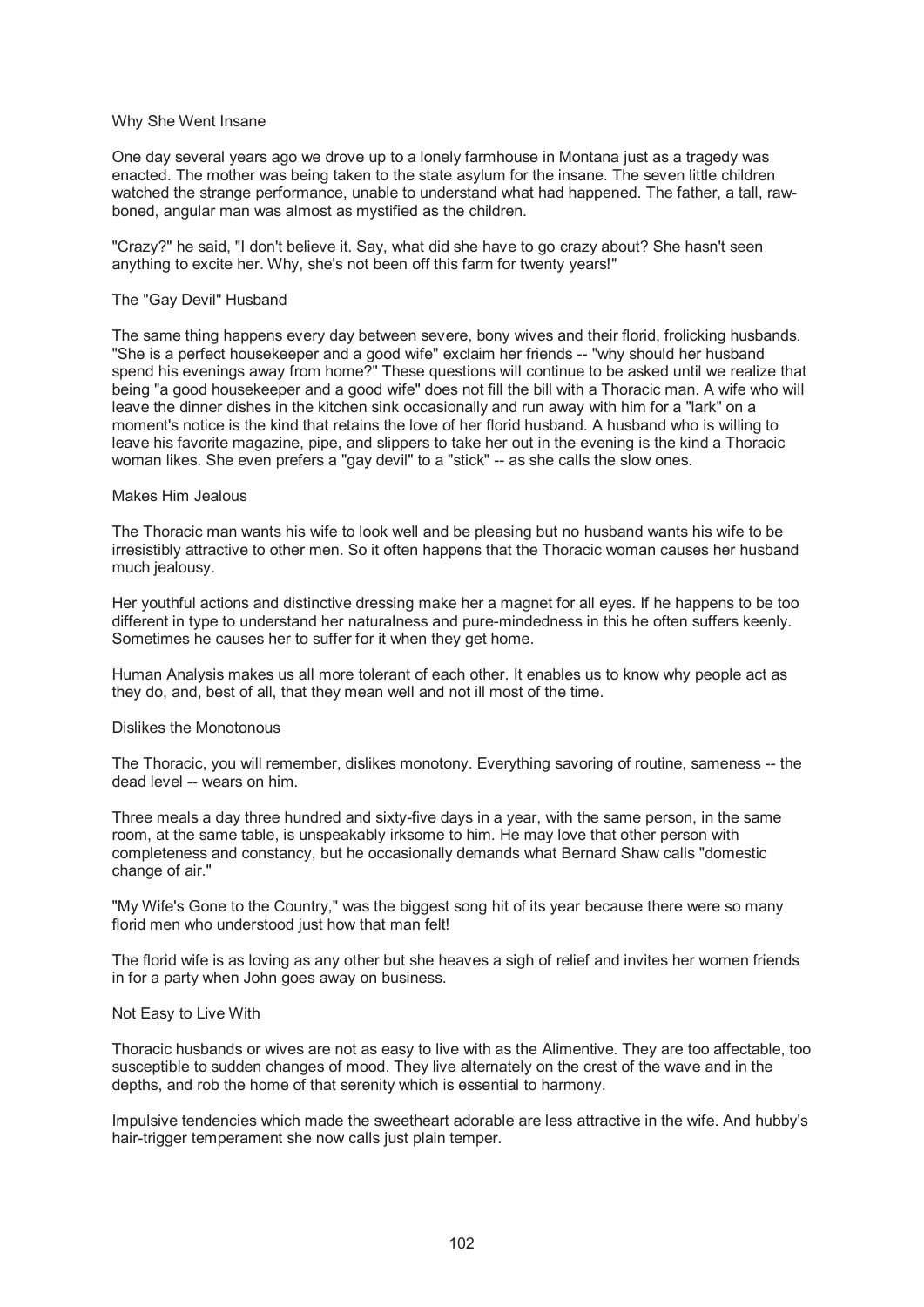# Desirable Traits of Thoracics

That they are the most charming in manner, the most tasteful in dress and the most entertaining of any type constitute the traits which make the Thoracic husband or wife desirable and attractive.

## Live Beyond Means

Husbands and wives of this type present this marital problem however: they tend to live beyond their means. The husband in such a case seldom confides the true state of his financial affairs to his wife while the Thoracic wife, bent on making the best possible appearance, finds it almost impossible to trim down expenditures to fit the family purse.

The habit of entertaining extravagantly and almost constantly also costs the Thoracic household dear.

The desire on the part of a Thoracic husband or wife to move frequently from that particular house, neighborhood, or city presents another difficulty.

### Should Marry Own Type

For the reasons stated above and throughout this work, the predominantly Thoracic person should marry his own type as first choice. No other can understand his impulsiveness.

His second choice should be a person predominantly of the Alimentive type. The Alimentive is more like the Thoracic than any other, and in the places where they differ the Alimentive gives in with better grace than other types.

The third choice may be a predominantly Muscular person. In the latter case, however, the Muscular should have either Thoracic or Alimentive tendencies combined with his muscularity.

Because they are so different as to be almost opposites, and therefore unable to understand each other, the last person the Thoracic should marry is the Osseous.

--()--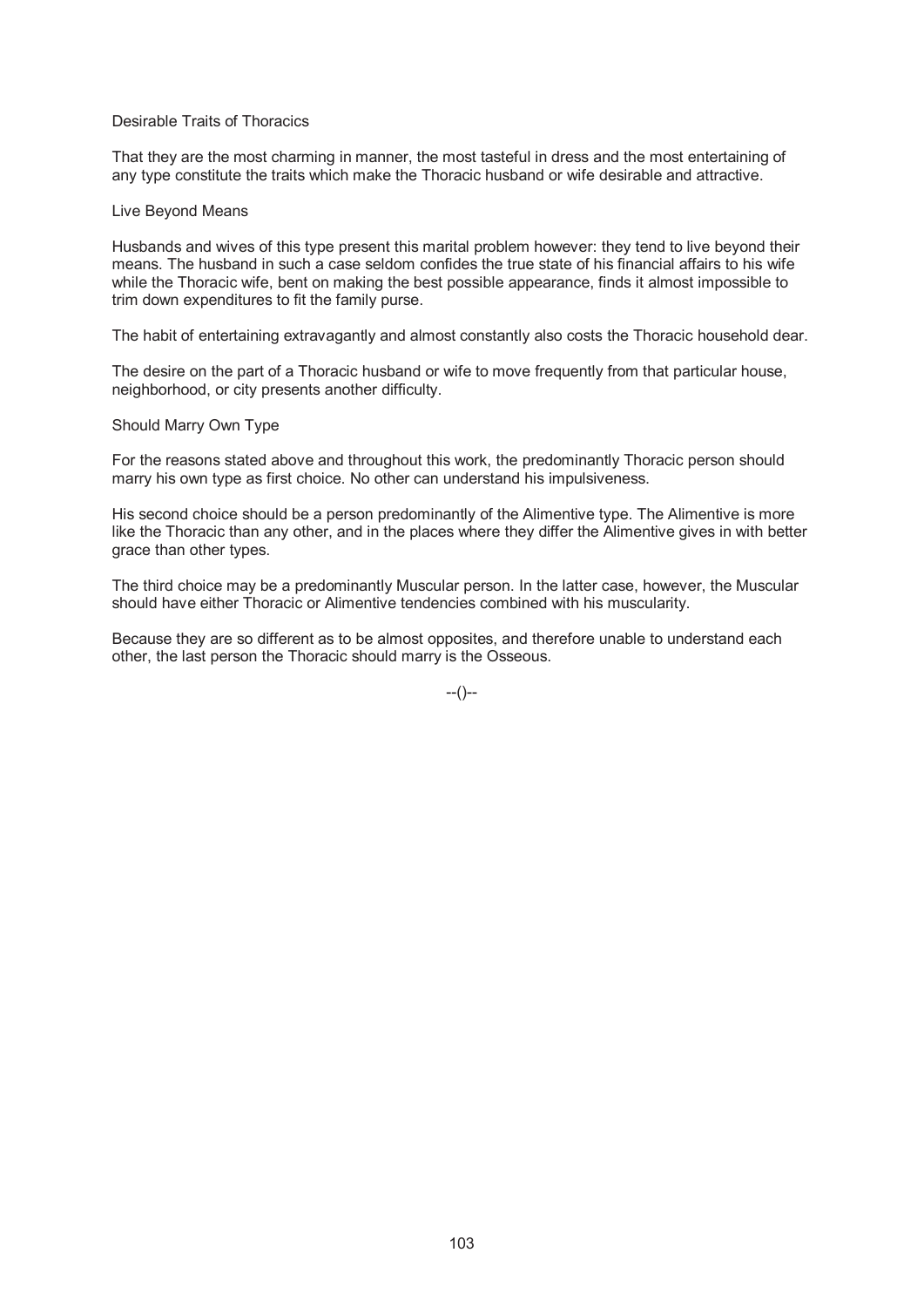# **Part Three**

# **MARRIAGE AND MUSCULARS**

The Muscular does not marry early like the Alimentive nor hastily like the Thoracic. His is a practical nature and his practicality is expressed here as in everything else. Back of his Marriage you will often find some of the same practical reasons that prompt his other activities.

## Marries Between Twenty-five and Thirty-five

Most Musculars are still unmarried at twenty-five when their Alimentive friends have families and when their Thoracic ones have had a divorce or two. But few Musculars are unmarried at thirty-five, though at that age their Osseous and Cerebral friends are often still single.

The Muscular does not marry on nothing, and as he does not star in any line of work as early in life as the Alimentive or Thoracic he does not have the means to marry as early in life as they. But he is a splendid worker, gets something to do and does it fairly well.

The Alimentive spends too much on food and other comforts and the Thoracic too much on luxuries, but the Muscular, while not mercenary, saves a larger portion of his income.

### Make "Sensible" Marriages

So at somewhere around thirty the Muscular is prepared to establish a home. By that time he has lived past the rash stage and selects a mate as much like himself as possible, in order not to be thwarted in his aims for "getting somewhere in the world" -- aims which dominate this type all his life.

## A Mate for Wearing Qualities

This type selects his mate as he selects his clothes -- for wearing quality. He prefers plain, simple people, for he is plain and simple himself. They are not carried off their feet by impulse as are some of the other types. They therefore choose wives and husbands whose lovable qualities show signs of durability.

## The Most Positive Lover

The Muscular makes love almost as strenuously as he does everything else. He does not do it especially gracefully like the Thoracic, nor caressingly like the Alimentive, but intensely and in dead earnest. He does not cut short the courtship like the Thoracic, nor extend it for years like the Osseous, but marries as soon as the practical requirements can be met.

The Alimentive is the most affectionate in love and the Thoracic the most flirtatious, but the Muscular is the most positive.

#### The Fatal Handicap

The Muscular has more strong traits than any other type from the marital point of view, but he has one weakness of such magnitude that it often counterbalances them. His pugnacity causes him to give way frequently to violent outbursts of anger. In them he says bitter things that are almost impossible to forgive.

This type's chief handicap in all his relations is his tendency to fight too quickly, to say too much when angry, and thus to make enemies.

In marriage this is a serious handicap which loses many an otherwise ideal husband or wife the chance for happiness.

Another Muscular trait which makes life difficult for his mate is his tendency to be so generous with outsiders that his family suffers.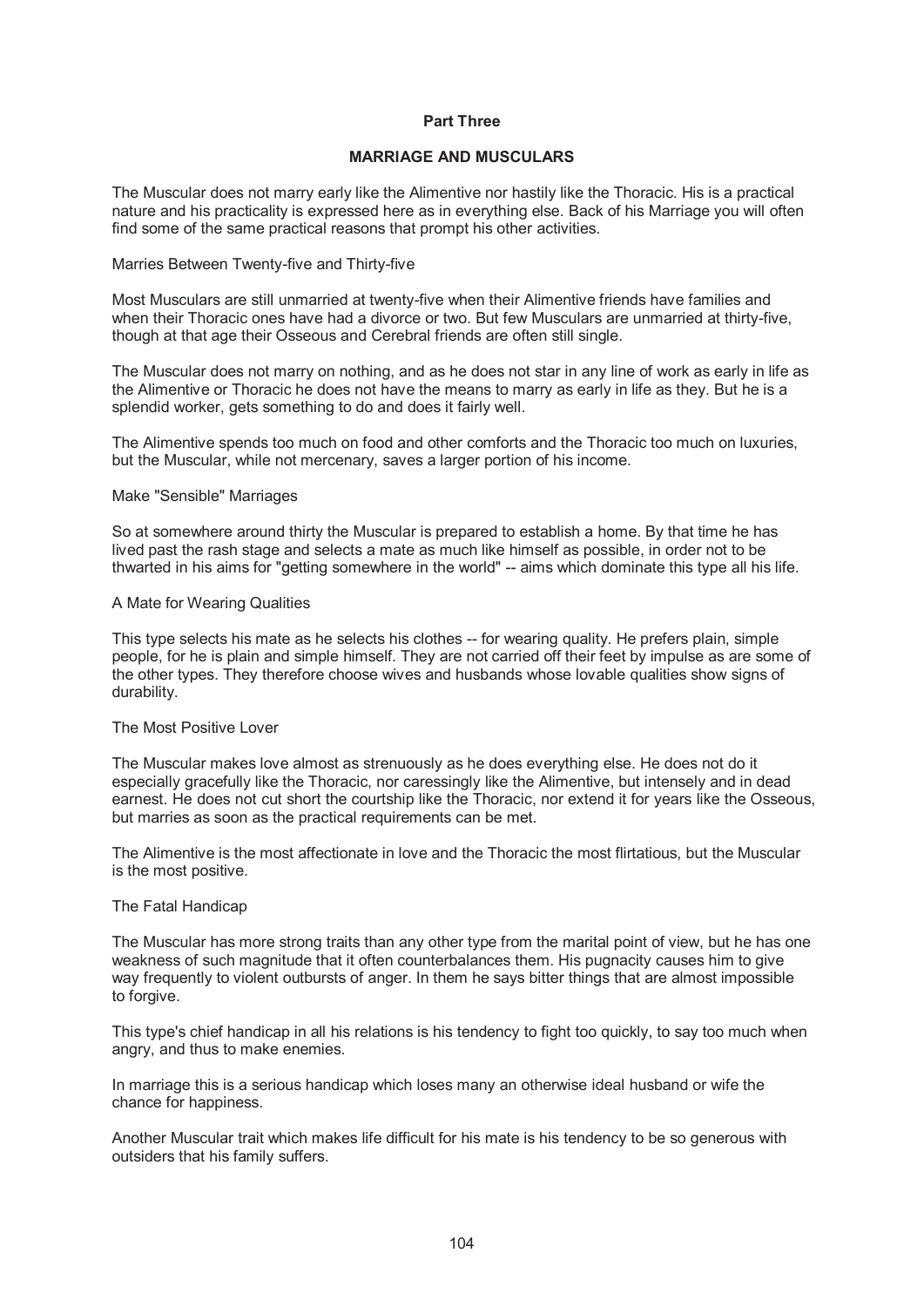Also this type of husband or wife is inclined to sacrifice the social side of family life to work and thus widen the distance between husband and wife as the years go on.

# Desirable Traits

Working capacity, generosity and squareness are qualities making for the success of the Muscular marriage.

The Muscular wife, more often than any other, helps earn the living when things go wrong financially.

The Muscular usually dislikes flirtations and gives his mate little anxiety on this score.

# Mates for Musculars

The Muscular has four choices in the selection of a mate. There is but one type he should never marry and that is the Osseous. The stubbornness of the Osseous, when pitted against the Muscular's pugnacity, causes constant warfare. The predominantly Muscular person should choose a mate who is also predominantly Muscular. No other type aids him in the practical affairs of the family's future. But it is well for him when this Muscular has decided Cerebral tendencies. Second choice for the Muscular is a mate predominantly Cerebral. The Muscular in this case furnishes the brawn to work out the plans made by the brain of the Cerebral, and the combination is one that stands a good chance of happiness. Third choice is the Thoracic, and fourth choice the Alimentive.

 $-(-)$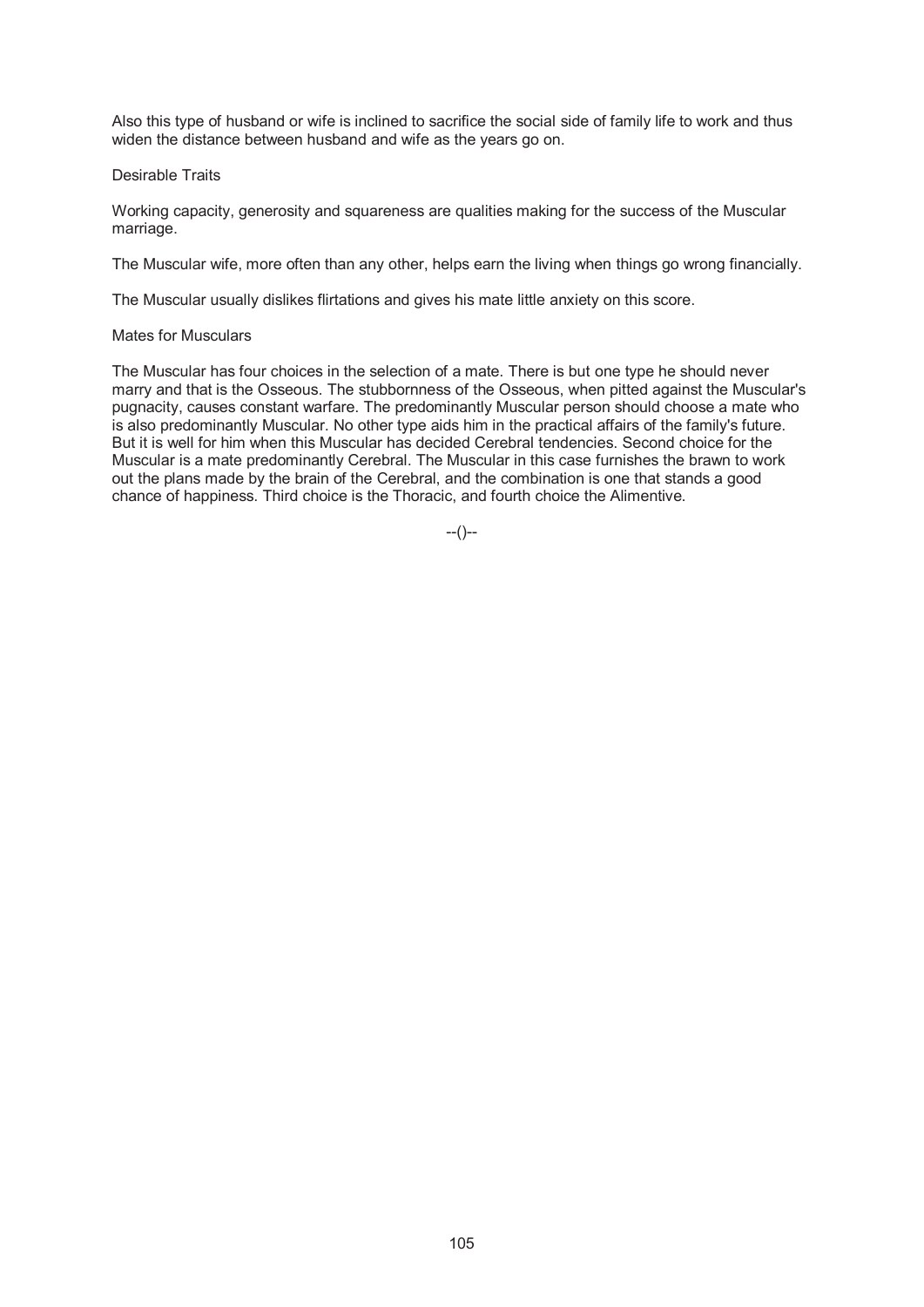# **Part Four**

# **THE OSSEOUS IN LOVE**

Bring to mind all the men and women you have known who waited ten, twenty or thirty years for the one they had given their hearts to. You will recall that they all had large bones or large joints for their bodies. Such people are always predominantly Osseous.

The loved one may marry but the bony man or woman remains faithful; it must be the one they want or none.

## The Riddle Solved

This fact accounts for some of the incongruous matches in middle or later life of old friends who seem to be unfitted to each other. Often one of them has waited many years for the other to consent, for children to grow up, or for Death to clear the way.

### One Lover Through Life

Osseous men and women are so constituted that it is practically impossible for them to love many times during a lifetime.

Bony people, even when young, have fewer sweethearts than other types. The large-boned boy or girl is usually ill at ease in the presence of the other sex, avoids social affairs, and does not attract love as early in life as other types do.

They suffer keenly from the near-ostracism resulting from this, but are powerless to change it.

### Live Apart from Others

Because they live more or less apart from their fellows, even as children, and tend to withdraw into themselves, the Osseous see little of the other sex, learn little about it and come to think of it as unapproachable.

As we have seen, the Alimentive feels at ease with the other sex, the Thoracic charms them, the Muscular cultivates them when he is in earnest, but the Osseous avoids them. If he does not marry he becomes more and more awkward in their presence as he grows older. Such a person will often go a block out of his way to avoid meeting a person of the opposite sex.

## Marries Less Often

This naturally leads to the unmated life which characterizes so many men and women of the Osseous type.

We asked you to recall the one or two Alimentive bachelors and spinsters you ever knew, the three or four Thoracics and the not more than half a dozen Musculars who didn't marry. But it will take some time to enumerate the Osseous people you know who have never married. This type constitutes a very large proportion of the unmarried.

## Most Difficult to Live With

When the Osseous does marry he is the most difficult of all types to live with, because he is inclined to be immovable and unbending.

To give and take has long been considered the secret of happy marriage and certainly is one of them. But this type finds it almost impossible to adapt himself to his mate. He wants everything in a certain way at a certain time and for a certain purpose. Whoever opposes him is pretty ruthlessly handled.

Another marital liability of this type is his disinclination and inability to make new friends. He contributes to the family circle only those few intimates he has had for years.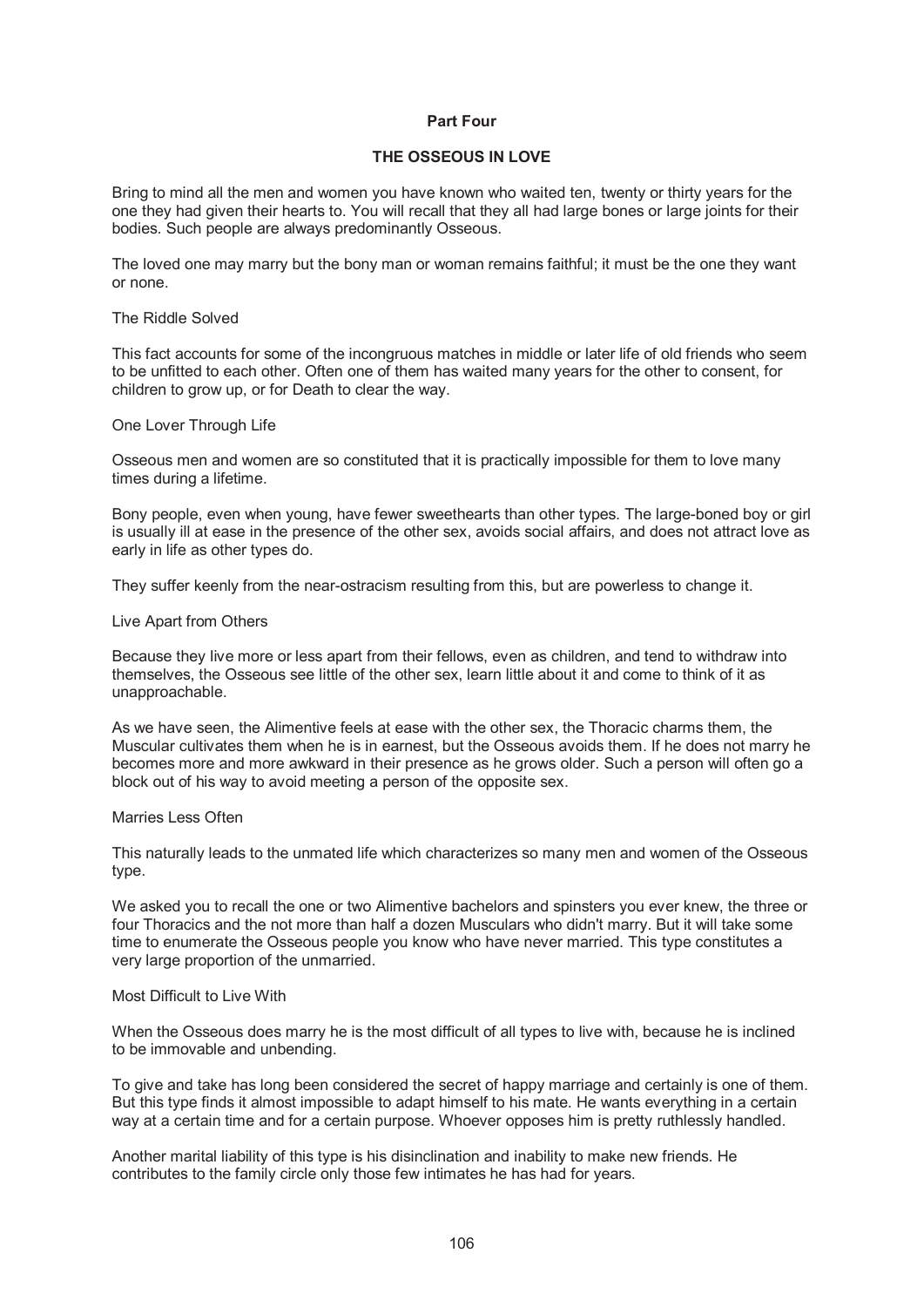## Likes to Dominate

The Osseous is inclined to dominate and often to domineer over his mate and over his family in general. This is as true of the women as of the men. As we have seen, type and not sex is what causes the big distinctions between people.

## The Hen-Pecked Husband

Whenever you see a hen-pecked husband look at his wife. You will always find that she has either large joints, large bones or a square jaw.

Many times we have heard men declare "they would show such a wife how to act," but unless they could change her boniness they would find it difficult to "show her" much of anything.

The reason the husband of such a woman seldom resists is because he is nine times out of ten an Alimentive or a Cerebral -- types that prefer to be bossed rather than to boss.

The same combination is usually present when the husband dominates the wife. He is almost invariably bony and she is either Alimentive or Cerebral. And other women say, "I'd like to show such a husband what I would do if he tried to tyrannize over ME as he does over her!" But such a woman often prefers a husband who relieves her of the responsibility of decisions, and two such people sometimes lead surprisingly happy lives together.

### Mates for the Osseous

Therefore the type best fitted to live in harmony with the predominantly Osseous is the predominantly Alimentive. Second choice is the predominantly Cerebral, for the reasons stated above. There is no third choice.

The pure Osseous and pure Thoracic should not marry because they are too far removed from each other in all their tendencies ever to understand each other.

The one type the pure Osseous should never mate with is his own. Nothing but trouble results when two of the extreme bony type marry, for each has definite views, desires and preferences -- and neither can give in.

 $-(-)$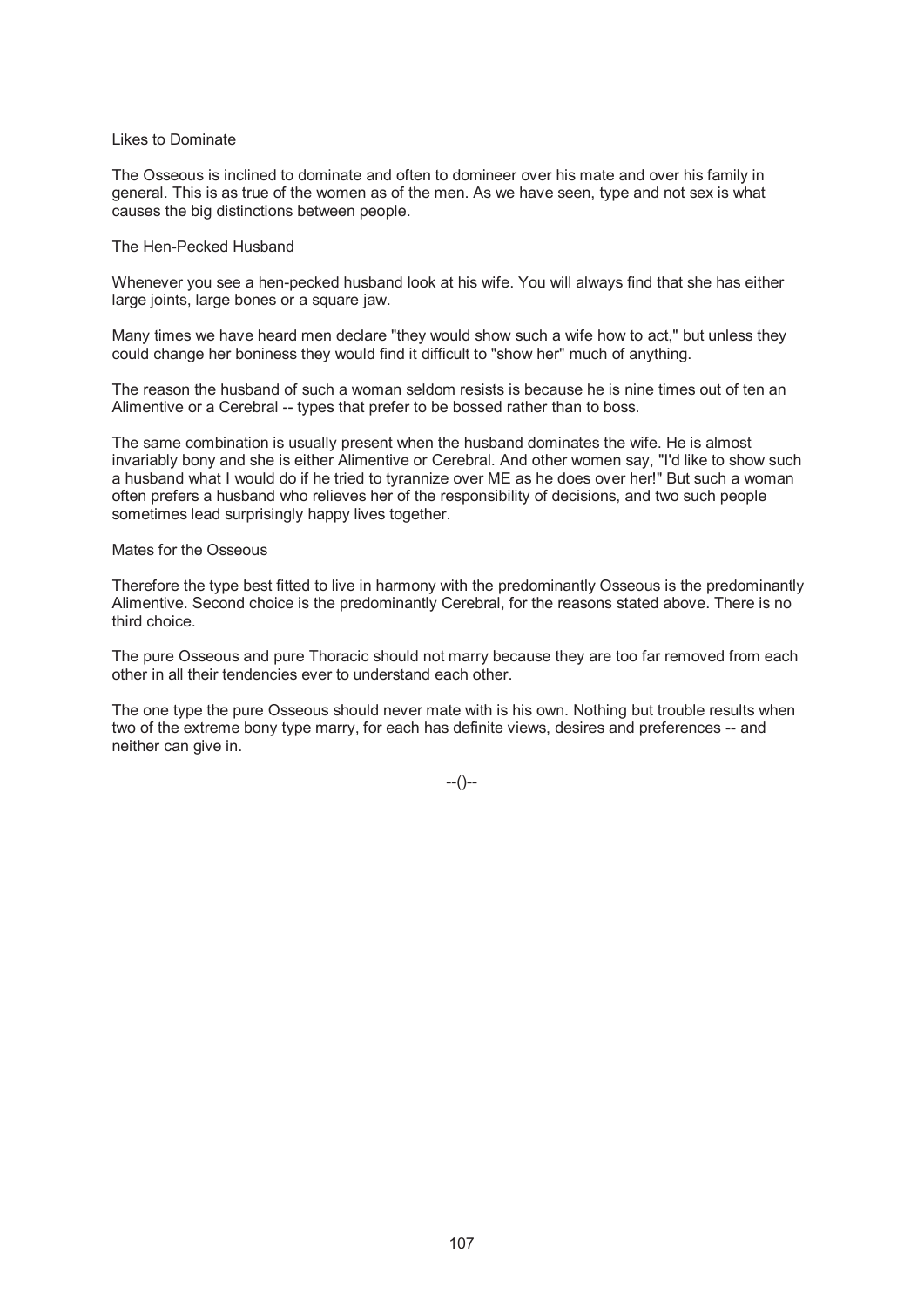# **Part Five**

# **LOVE AND THE CEREBRAL**

The Cerebral type takes most of his love out in dreaming. He is as impractical about his affections as about all else and often nothing but hopes come of it. Next to the Osseous he marries less frequently than any other type.

Head and Heart in the Clouds

The Cerebral often remains single because he cannot come down to earth long enough to propose, or if he does he is so gentle and timid about it the girl is afraid to trust her life to him.

### Timidity His Curse

Timidity costs the Cerebral man most of the good things he could otherwise get out of life. He is almost afraid to fall in love, afraid to speak after he does and afraid to face the hostile world with two lives on his hands.

### Women Like Him

The average woman likes the Cerebral type of man but seldom loves or adores him. His helplessness appeals to her motherly sympathy.

### Can Not Buffet the World

But women are afraid to marry the extreme type even when the feeling he prompts is more than mere protectiveness. They know he cannot buffet the world for them and their offspring.

So, even when they love him best they usually marry the fat salesman, the Muscular worker who always has a good job, the Thoracic promoter who promises luxury, or the Osseous man who won't take "No" for an answer.

Always Leap Year for Him.

When this type of man does marry it is often due as much to her proposal as his. He is especially aided in his courtship if "she" happens to be a quick-spoken Thoracic, a straight-from-the-shoulder Muscular, or one of those determined Osseous girls.

## The Much-Loved Cerebral Woman

The Cerebral woman is more fortunate in achieving marriage than the Cerebral man. The impracticality which so seriously handicaps him, since the husband is supposed to support the family, is not quite so much of a handicap to her.

Men who love her at all, love her for her tenderness, conscientiousness and delicacy and deem it a pleasure to work for her, and she is one type of woman who usually appreciates it.

# The Cerebral's Weaknesses

The tendency to dream his life away instead of doing tangible things that assist in the progress of the family is the greatest marital handicap of the Cerebral type.

Inability to make money results directly from this, and since money is so important in the rearing and educating of children, those who cannot get it are bound to face hardship and disillusionment.

## The Saddest Sight

The most pathetic sight to be seen anywhere is that of the delicate, intellectual man who loves his family dearly, has the highest ideals and yet is unable to provide for them.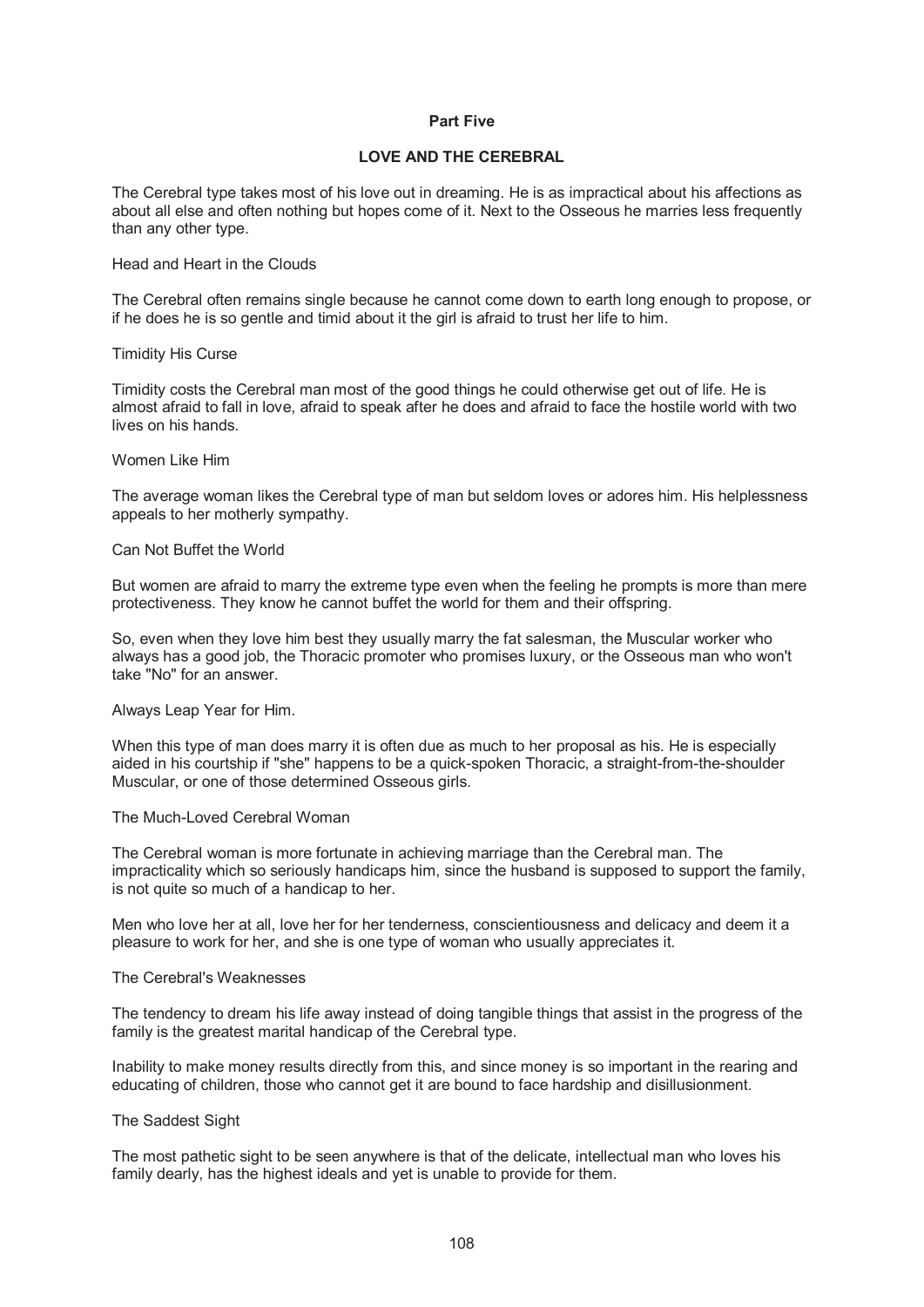## When Love Flies Out the Window

"When poverty comes in the door love flies out the window" is a saying as old as it is sad.

And it is as true as it is both old and sad.

Despite the philosophers -- who are all Cerebrals themselves! -- love should grow in sheltered soil, protected from the buffetings of wind and storm. Without means no man can provide this protection. Happy marriage, as we have seen, is based on the cultivation of the strong points and the submergence of the weak ones of each partner. Poverty does more to bring out the worst in people and conceal the best than anything else in the world. So, although this type is high-minded, more idealistic in his love than any other type and has fewer of the lower instincts, he makes less of a success of marriage than any other type.

Mates for the Cerebral

Because he lives in his mind and not in his external world the predominantly Cerebral must marry one who also is predominantly Cerebral.

The reading of books, attendance at good plays, and the study of great movements constitute the chief enjoyments of this type and if he has a mate who cares nothing for these things his marriage is bound to be a failure.

The Cerebral he marries should, however, be inclined to the Muscular also.

Second choice for this type is the predominantly Muscular and third choice is the Osseous. The firmness of the latter is often a desirable element in the combination, for the Cerebral does not mind giving the reins over to his Osseous mate; he does not like driving anyhow.

The last type of all for the pure Cerebral to marry is the pure Alimentive because it is farthest removed from his own type. These two have very little in common.

Remember, in marriage, TYPE is not a substitute for LOVE. Both are essential to ideal mating. People contemplating matrimony are like two autoists planning a long journey together, each driving his own car. Whether they can make the same speed, climb the same grades "on high" and be well matched in general, depends on the TYPE of these two cars. But it takes LOVE to supply the gas, the self-starters and the spark plugs!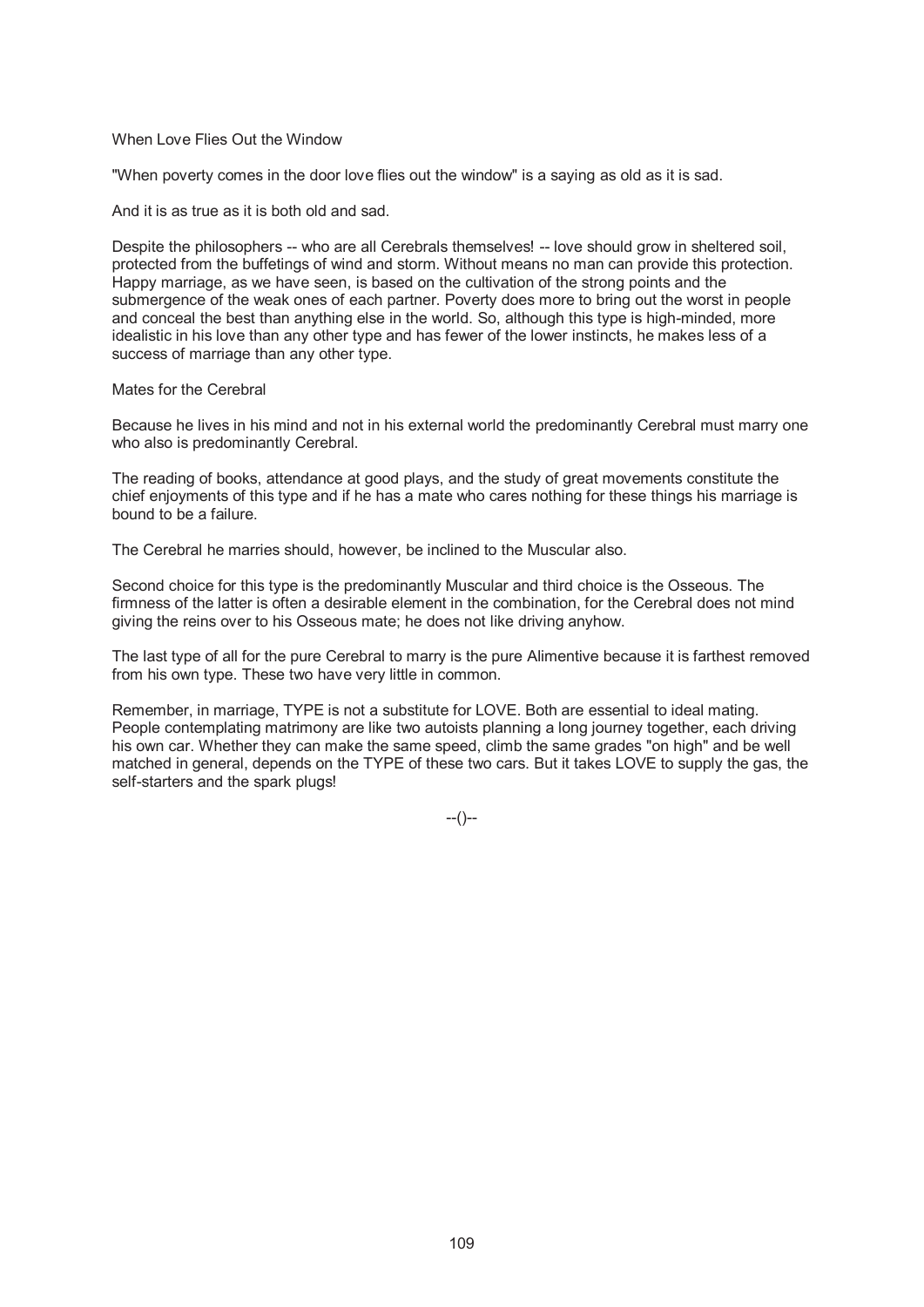# **CHAPTER VII**

## **Vocations For Each Type**

#### **"Fame and Failure"**

The masses of mankind form a vast pyramid. At the very tip-top peak are gathered the few who are famous. In the bottom layer are the many failures. Between these extremes lie all the rest -- from those who live near the ragged edge of Down-and-Out-Land to those who storm the doors of the House of Greatness.

Again, between these, and making up the large majority, are the myriads of laborers, clerks, small business men, housekeepers -- that myriad-headed mass known as "the back bone of the world."

Yet the great distance from the lower layer to the tip-top peak is not insurmountable. Many have covered it almost overnight.

#### A Favorite Fallacy

For fame is not due, as we have been led to believe, solely to years of plodding toil. A thousand years of labor could never have produced an Edison, a Marconi, a Curie, a Rockefeller, a Roosevelt, a Wilson, a Bryan, a Ford, a Babe Ruth, a Carpentier, a Mary Pickford, a Caruso, a Spencer or an Emerson.

#### Fame's Foundation

The reserved seat in the tip-top peak of the pyramid is procured only by him who has found his real vocation.

To such a one his work is not hard. No hours are long enough to tire his body; no thought is difficult enough to weary his mind; to him there is no day and no night, no quitting time, no Saturday afternoons and no Sundays. He is at the business for which he was created -- and all is play.

## Edison Sleeps Four Hours

Thomas A. Edison so loves his work that he sleeps an average of less than four hours of each twentyfour. When working out one of his experiments he forgets to eat, cares not whether it is day or night and keeps his mind on his invention until it is finished.

Yet he has reached the age of seventy-four with every mental and physical faculty doing one hundred per cent service -- and the prize place in the tip-top peak of the Wizards of the World is his! He started at the very bottom layer, an orphan newsboy. He made the journey to the pinnacle because early in life he found his vocation.

## Failures Who Became Famous

Each one of the world's great successes was a failure first.

It is interesting to note the things at which some of them failed. Darwin was a failure at the ministry, for which he was educated. Herbert Spencer was a failure as an engineer, though he struggled years in that profession. Abraham Lincoln was such a failure at thirty-three as a lawyer that he refused an invitation to visit an old friend "because," he wrote, "I am such a failure I do not dare to take the time."

Babe Ruth was a failure as a tailor. Hawthorne was a failure as a Custom House clerk when he wrote the "Scarlet Letter." Theodore Roosevelt was a failure as a cowboy in North Dakota and gave up his frontiering because of it.

These men were failures because they tried to do things for which they were not intended. But each at last found his work, and when he did, it was so easy for him it made him famous.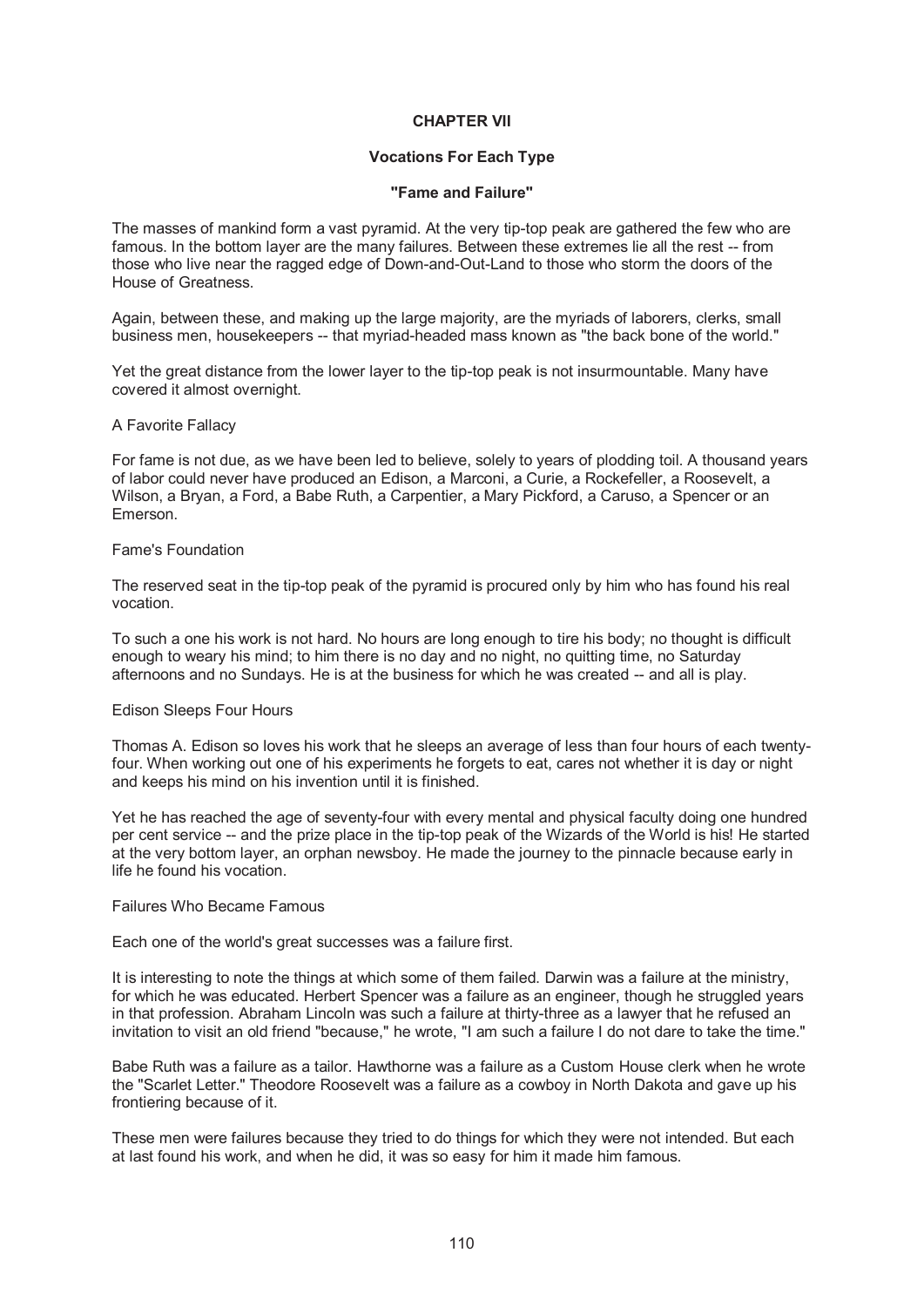## Play, Not Work, Brings Fame

Fame comes only to the man, or woman, who loves his work so well that it is not work but play. It comes only to him who does something with marvelous efficiency. Work alone cannot produce that kind of efficiency.

#### Outdistancing Competition

Fame comes from doing one thing so much better than your competitors that your results stand out above and beyond the results of all others. Any man who will do efficiently anyone of the many things the world is crying for can place his own price upon his work and get it. He can get it because the world gladly pays for what it really wants, and because the efficient man has almost no competition.

#### Efficiency Comes from Enjoyment

But here's the rub. You will never do anything with that brilliant efficiency save what you LIKE TO DO. Efficiency does not come from duty, or necessity, or goading, or lashing, or anything under heaven save ENJOYMENT OF THE THING ITSELF.

Nothing less will ever release those hidden powers, those miraculous forces which, for the lack of a better name, we call "genius."

Knowing What are Not Your Vocations

Elimination of what are distinctly NOT your vocations will help you toward finding those that ARE. To that end here are some tests which will clear up many things for you. They will help you to know especially whether or not the vocations you have been contemplating are fitted to you.

How to Test Yourself

Whenever you are considering your fitness for any vocation, ask yourself these questions:

Self-Question 1 -- Am I considering this vocation chiefly because I would enjoy the things it would bring -- such as salary, fame, social position or change of scene?

If, in your heart, your answer is "Yes," this is not a vocation for you.

The Movie Hopeful

The above test can best be illustrated by the story of a young woman who wanted to be told that she had ability to act. "I am determined to go into the movies," she told us. "Do you think I would be a success?"

"When you picture yourself in this profession what do you see yourself doing?" we asked.

"Oh, everything wonderful," she replied. "I see myself driving my own car -- one of those cute little custom-made ones, you know -- and wearing the most stunning clothes and meeting all those big movie stars -- and living all the year round in California!"

"Is that all you ever see yourself doing?" we inquired.

"Yes -- but isn't that enough?"

"All but one -- the acting."

She then admitted that in the eight years she had been planning to enter the movies she had never once really visualized herself acting, or studying any part, or doing any work -- nothing but rewards and emoluments.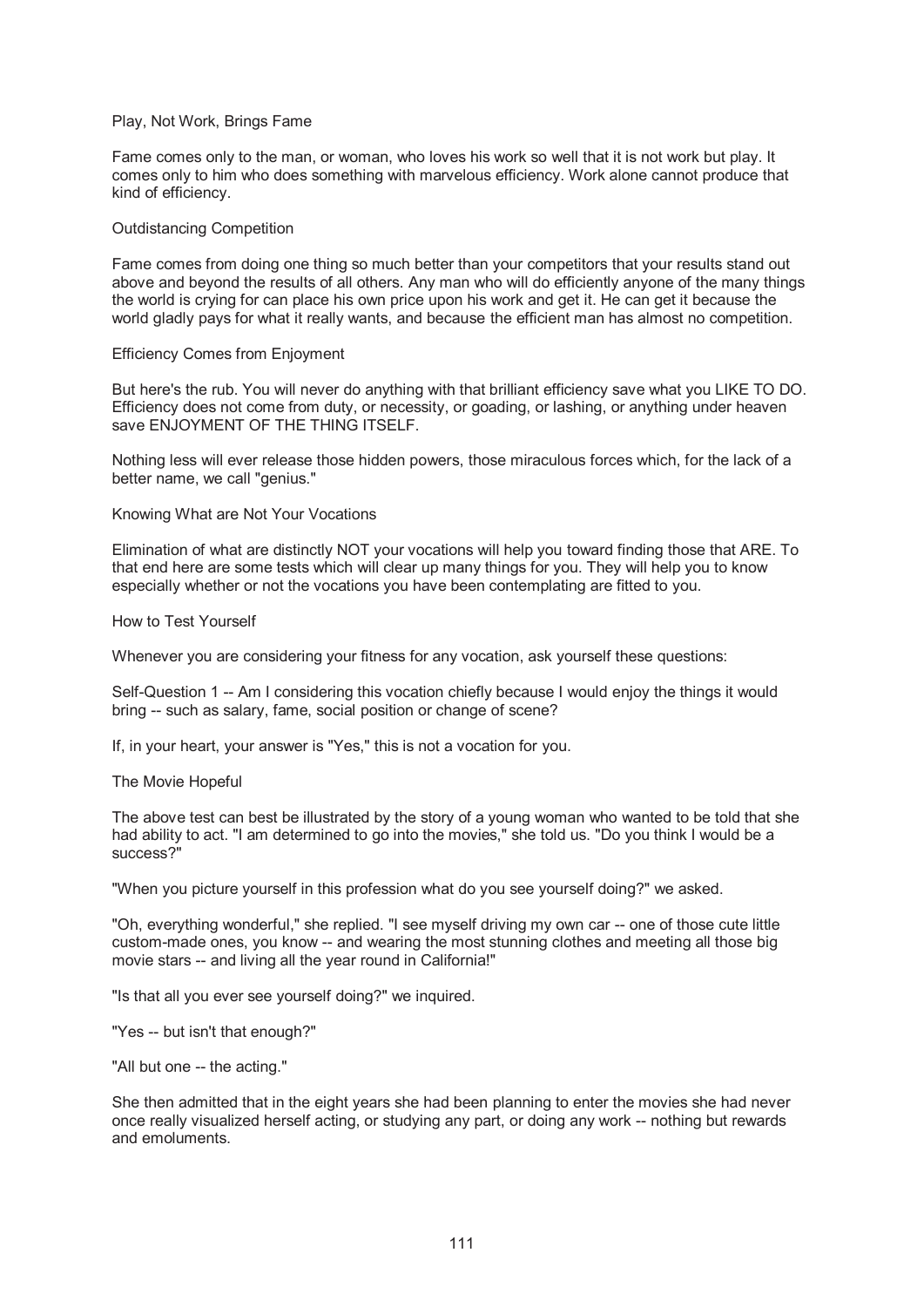Pleasure or Pay?

Self-Question 2 -- Knowing the requirements of this vocation -- its tasks, drudgeries, hours of work, concentration and kind of activity -- would I choose to follow them in preference to any other kind of activity even if the income were the same?

Would I do these things for the =pleasure= of doing them and not for the =pay=?

If, in your heart, you can answer "Yes" to these questions, your problem is settled; you will succeed in that vocation. For you will so enjoy your work that it will be play. Being play, you will do it so happily that you will get from it new strength each day.

Because you are doing what you were built to do, you will think of countless improvements, inventions, ways of marketing them. This will promote you over the others who are there only for the pay envelope; it will raise your salary; it will eventually and inevitably take you to the top.

A man we know aptly illustrates this point. He was a bookkeeper. He had held the same position for twenty-three years and was getting \$125 a month. He had little leisure but used all he did have -evenings, Saturday afternoons, Sundays and his ten-day vacations -- making things.

In that time he had built furniture for his six-room house -- every kind of article for the kitchen, bathroom and porch. And into everything he had put little improving touches such as are not manufactured in such things.

We convinced him that his wife was not the only woman who would appreciate these step-saving, work-reducing, leisure-giving conveniences. He finally believed it enough to patent some of his inventions, and today he is a rich man.

Of "Your Own Accord"

One more question will shed much light on the matter of your talents. Here it is:

Self-Question  $3 -$  Do I tend to follow, of my own accord, for the sheer joy of it, the =kinds of activity= demanded by this vocation which I am contemplating?

If you do not you will never succeed in this line of work.

Thought it Would Do Him Good

One incident will serve to illustrate the foregoing test. A young man asked us if he could succeed as a public speaker. He had decided to become a lecturer and had spent two years studying for that work.

"Do you enjoy talking? Do you like to explain and expatiate? When out with others do you furnish your share of the conversation or a little more?" were the questions we put to him.

To all of the questions he answered "No."

"But I thought this was just the line of work I ought to go into," he explained, "I have always been diffident and I thought the training would do me good."

## Life Pays the Producer

Expecting the world to pay you handsomely while remaking you is short-sighted, to say the least. The public schools are free, like life's education, but you don't get a salary for attending them.

To be a success you must PRODUCE something out of the ordinary for the world. And you will produce nothing unusual save what your particular organism was built to produce. To know what this is, classify the kind of activities you "take to" naturally. You can be a star in some line that calls for those activities. You will never succeed in any calling which demands the opposite kinds of activities or reactions.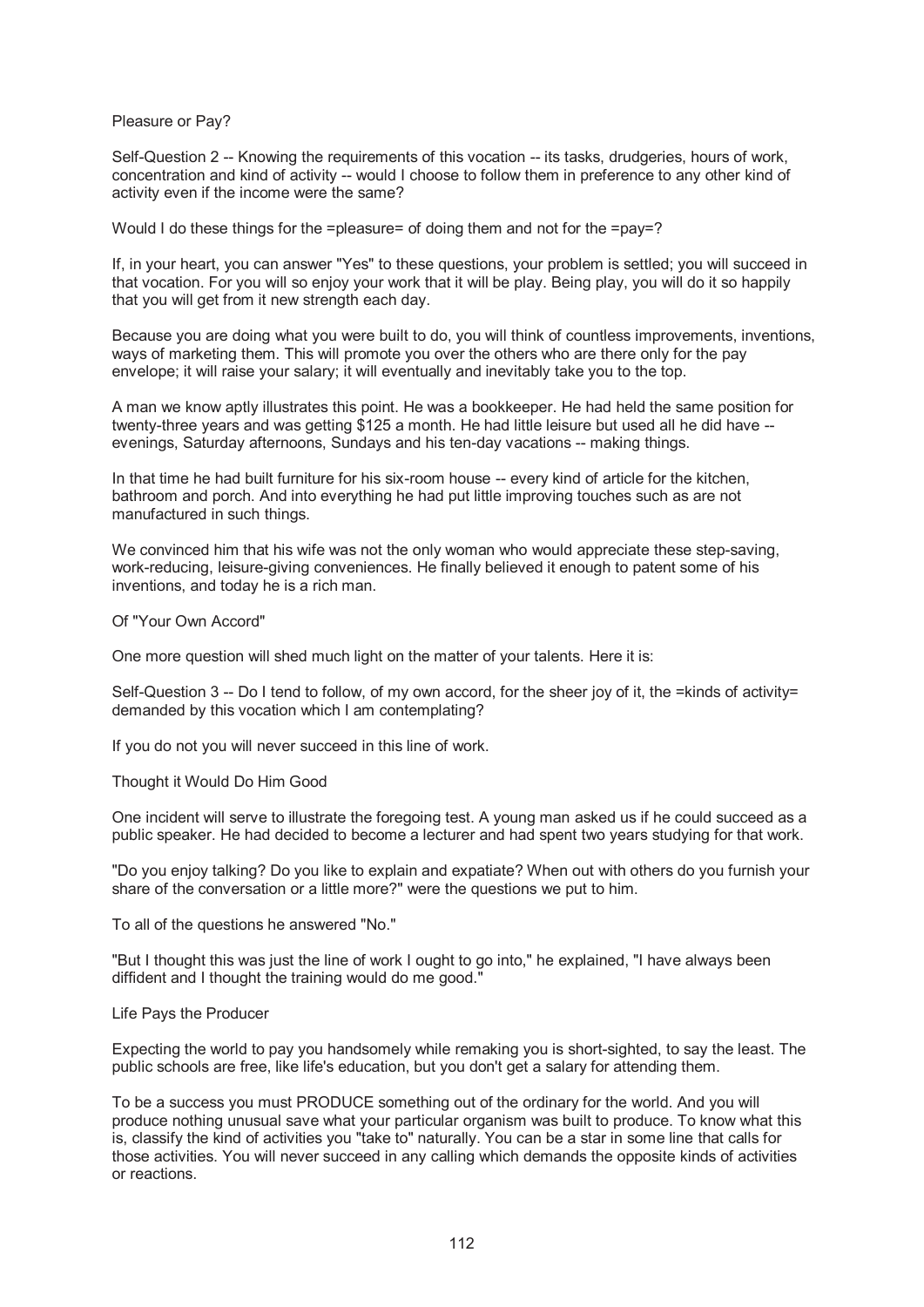## The Worst Place for Her

A few years ago, in San Francisco, a young woman came to us for vocational advice. She had decided to find an opening in a silk-importing establishment, for none of whose duties she was qualified. When asked how she happened to hit upon the thing for which she unquestionably had no ability, she said:

"I thought it would give me a world outlook (which I need); compel me to learn fabrics (something I think every woman ought to know); force me to attend to details (which I have always hated but which I must learn to master); and because it would bring me into contact with people (I dislike them but think I should learn to deal with them)."

## When Considering a Position

When a position is being considered the questions an applicant should be asking himself are, "What must I do in this position? Am I qualified? Can I make good? Do I like the activities demanded by this position?"

But ninety-nine out of every hundred applicants for a vacancy ask no question of themselves whatever, and only one of anybody else. That question is to the employer and it is only four words: "What does it pay?"

He overlooks the fact that if the salary involved is large enough to be attractive he will soon be severed from it unless he makes good. He also forgets that if the salary is small he can force it to grow if he is big enough himself.

If the particular task he is considering does not warrant a large salary, his employers will find one for him that does if he shows he has ability.

Every business in the world is looking for people who can do a few things a trifle better than the mass of people are doing them today, and whenever they find them they pay them well -- because it pays THEM in the long run.

## The Big-Salaried Men

Don't be afraid that you may develop ability and then find no market for it. The only jobs that have to go begging are the big-salaried ones, because the combination of intelligence and efficiency is not easy to find. The men who are drawing from \$10,000 to \$50,000 a year are not supermen. They are not very different from anybody else. But they found a line that fitted their particular talents, and they went ahead cultivating those talents without asking for everything in advance.

## Looking for "Chicken Feed"

While touring through the Rockies last summer we came one day to a log shack perched on the mountain-side near the road. In the back-yard was the owner, just ready to feed his chickens. As he flung out the grain they came from every direction, crowding and jostling each other and frantically pecking for the tiny morsels he threw on the ground. Several dozen flocked around him. But three or four stayed on the outer edge, ready to scamper for the big grains he threw now and then amongst the boulders up on the hillside.

"I do that just to see them use their heads," he explained. "People are just like that. They rush for the little chances where all the competition is, instead of staying out where they can see a big chance when it comes."

Life is full of opportunities for every person who will consult his own capacities and aim for the big chance.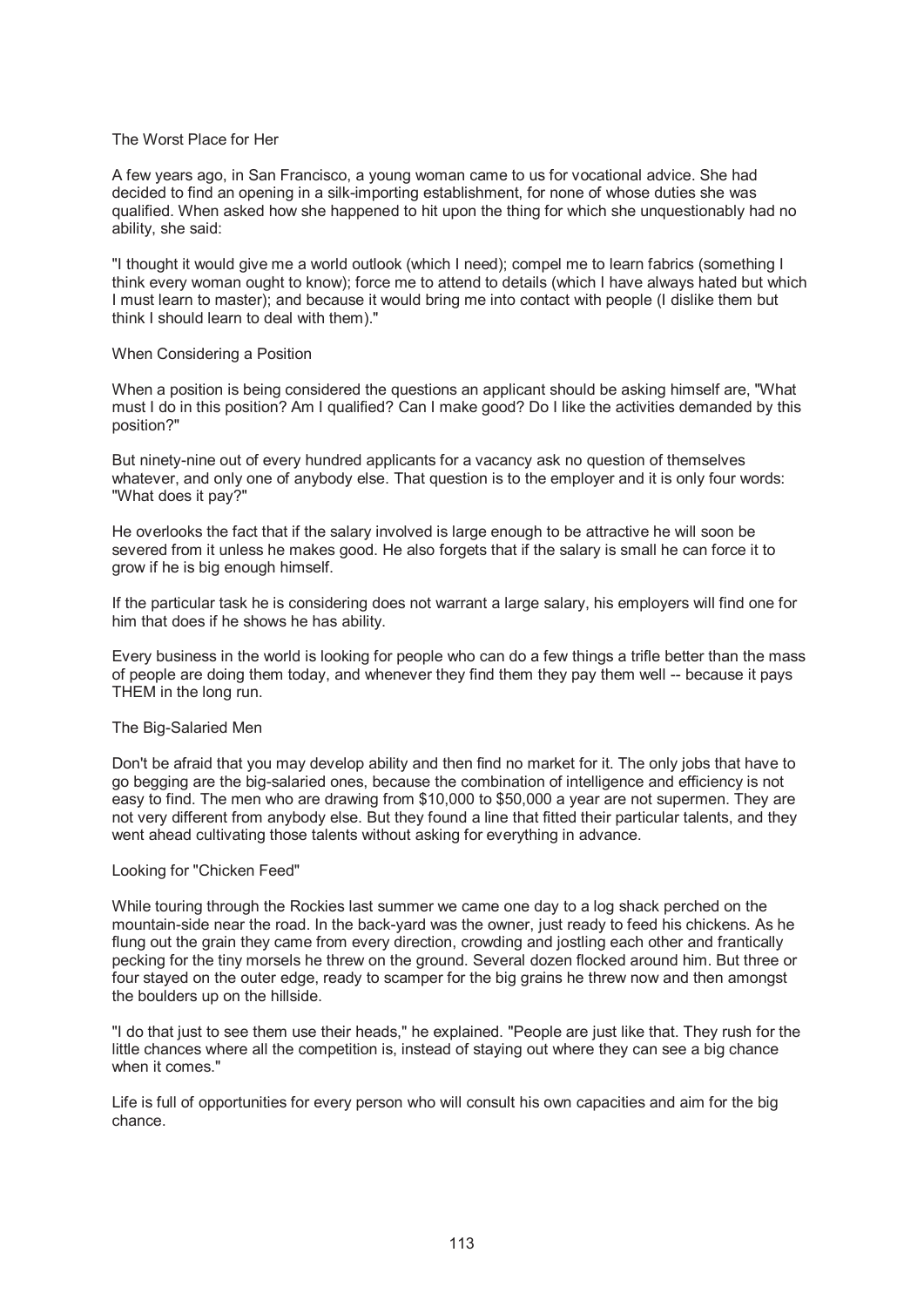## Causes of Misfits

Various influences are responsible for the misfit, chief amongst which are his loving parents. Many fathers and mothers, with the best intentions in the world, urge their children to enter vocations for which they have no natural fitness whatever. These same parents often discourage in their children the very talents which, if permitted to develop, would make them successful.

Such a child has small chance in the world if it happens that his parents are sufficiently well-to-do to hold the purse strings on his training. Not until he has failed at the work they choose for him will such parents desist. When they finally allow him to take to the work he prefers they are usually surprised to see how clever he is.

But if he does not succeed at it they should bear in mind that it is doubtless due to their having cheated him out of his priceless youth -- the years when the mind is moldable, impressionable and full of inspiration.

# Poverty's One Advantage

In this situation alone does the child of poverty-ridden parents have greater opportunities than the child of the well-to-do. He at least chooses his own work, and this is one more little reason why the world's most successful men so often come from the ranks of the poor.

"Ruined by too much mothering and fathering" is a verdict we would frequently render if we knew the facts.

# Richard and Dorothy

One instance in which Fate took a hand was very interesting. A New York widow, whose husband had left his large fortune entirely to her, nursed definite ambitions for her son and daughter. Richard, she had decided, should become a stock-raiser and farmer on the several-thousand-acre ranch they owned in Texas. Dorothy should study art in Paris.

But it so happened that Richard and Dorothy disliked the respective vocations laid out for them, while each wanted to do the very thing the other was being driven to do. Richard was small, dark, sensitive, esthetic -- and bent on being an artist. Dorothy, who was six feet in her stockings, laughed at art and wanted to be a farmer.

But mother was obdurate and mother held the family purse. So, in the spring of 1914, Dorothy was sent to Paris to study the art Richard loved, and Richard was sent to the Texas ranch that Dorothy wanted.

Then the War broke and Dorothy hurried from Paris to avoid German shells, while Richard enlisted to escape the Texas ranch. Dorothy, in her element at last, took over the ranch (of which Richard had made a failure), turned it into one vast war garden, became a farmerette and is there now -- a shining success.

Richard got to Paris during the War and when it closed refused to come home. He wrote his mother that the war had taught him he could earn his own living -- an accomplishment he is achieving today with his art. The mother herself is happier than she ever was before, and proud of her children's success.

## Three Kinds of Parents

Parents can be divided into three classes -- those who over-estimate their children, those who underestimate their children, and those who do not estimate them at all.

The great majority are in the first group. This accounts for the fact that most fathers and mothers are disillusioned, as their children, one by one, fall short of their cherished hopes.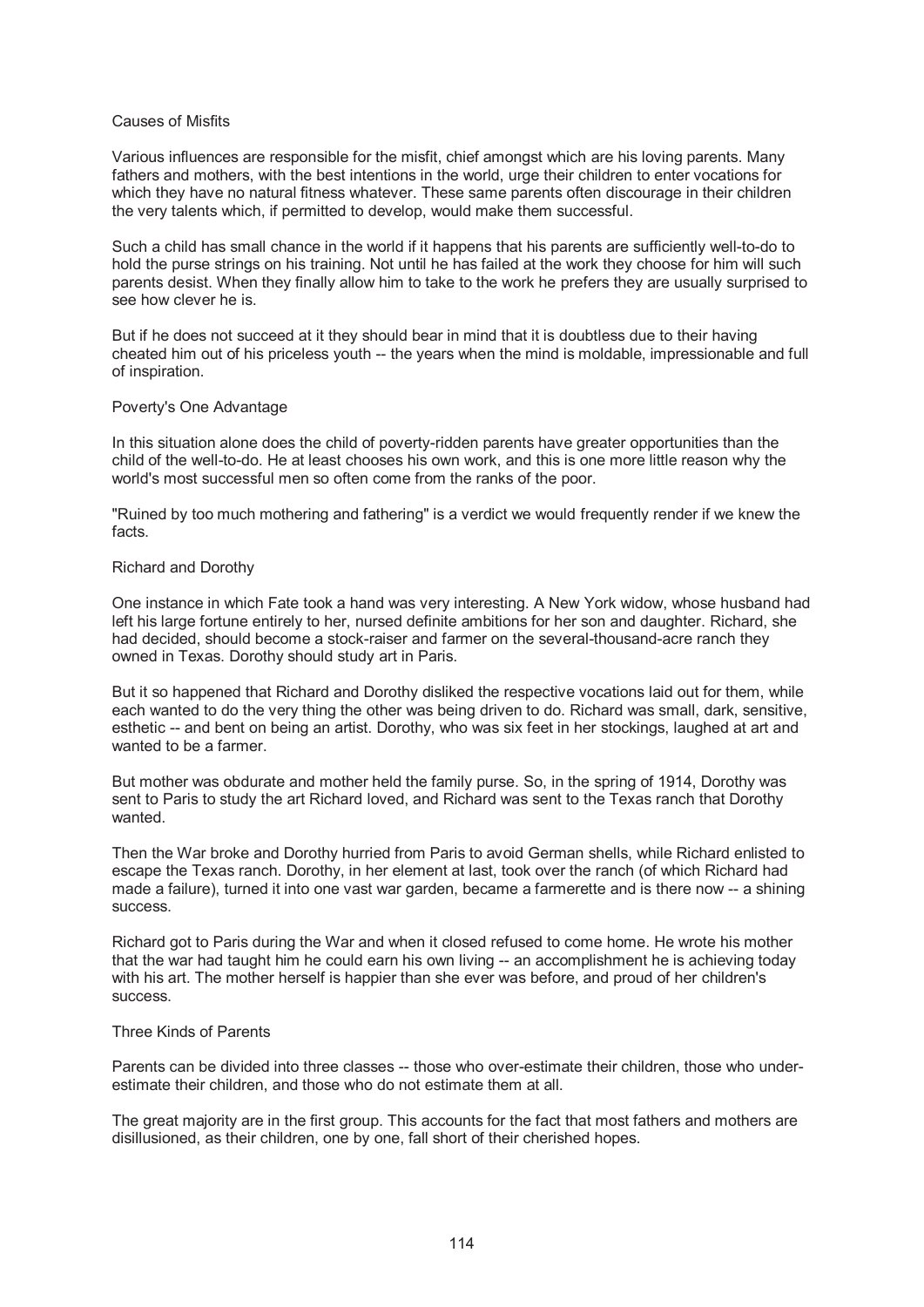Those who under-estimate their children are in that small group -- of parents who live to be happily surprised at their achievements.

The best parents of all are those who allow their children to follow their natural talents.

## Don'ts for Parents

Don't push your child into any vocation he dislikes.

Don't be like the parents we dined with recently. As we sat around the table they pointed out their four children as follows: "There's Georgie -- we're going to make a doctor of him. Our best friend is a doctor. We'll make a lawyer out of Johnnie. There's been a lawyer in the family for generations. Jimmie is to be a minister. We thought it was about time we had one of them in the family."

"What about Helen?" we asked.

"Oh, Helen -- why, she's going to marry and have a nice home of her own."

Any student of Human Analysis would have recognized that of this quartet of children not one was being directed into the right vocation. He would have seen that the square-jawed Muscular Jimmie would make a much better lawyer than a minister; that little Johnnie should be a teacher or a lecturer; that fat Georgie was born for business instead of medicine; and that Helen had more ability than any of her brothers.

## The Woman Misfit

Too many parents have gone on the theory that belonging to the female sex was a sure indication of home-making, mothering, housekeeping abilities.

The commercial world is full of women who have starved, wasted and shriveled their lives away behind counters, desks and typewriters when they were meant for motherhood and wifehood.

The homes of the land are also full of women who, with the brains and effort they have given to scrubbing, washing and cooking, could have become "captains of industry."

# The Sealed Parcel

If you are a parent don't allow yourself to set your heart on any particular line of work for your children. Your child is a sealed parcel and only his own tendencies, as they appear during youth, can tell what that parcel really contains.

Allow these traits to unfold naturally, normally and freely. Don't complicate your own problem by trying to advise him too soon. Don't praise certain professions. Children are intensely suggestible. The knowledge that father and mother consider a certain profession especially desirable oftentimes influences a child to waste time working toward it when he has no real ability for it. Every hour of youth is precious and this wastage is unspeakably expensive.

On the other hand, do not attempt to prejudice your child against any profession. Don't let him think, for instance, that you consider overalls a badge of inferiority, or a white collar the mark of superiority. Many a man in blue denim today could buy and sell the collar-and-cuff friends of his earlier years. The size of a man's laundry bill is no criterion of his income.

## Popular Misconceptions

Other parents make the equally foolish mistake of showing their dislike of certain professions. Not long ago we heard a father say in the presence of his large family, "I don't want any of my boys to be lawyers. Lawyers are all liars. Ministers are worse; they're all a bunch of Sissies. Doctors are all fakes. Actors are all bad eggs; and business is one big game of cheat or be cheated. I'm going to see that every boy I've got becomes a farmer."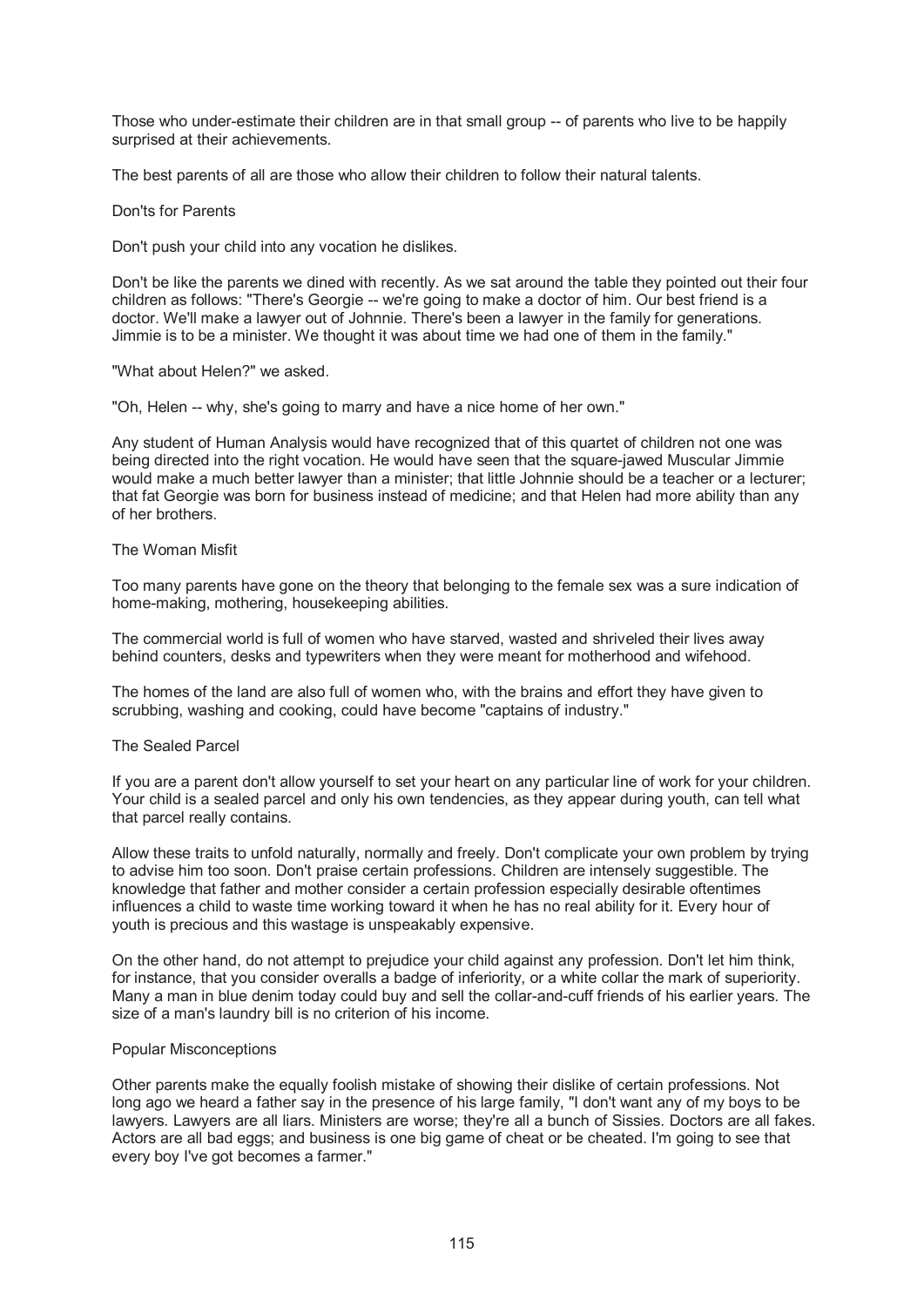#### Misdirected Mothering

A very unfortunate case came to our attention several years ago. In Chicago a mother brought her eighteen-year-old son to us for vocational counsel. "I am determined that James shall be a minister," she said. "My whole happiness depends upon it. I have worked, slaved and sacrificed ever since his father died that he might have the education for it. Now I want you to tell James to be a minister."

We refused to take the case, explaining that our analyses didn't come to order but had to fit the facts as we found them. She still insisted upon the analysis. It revealed the fact that James was deficient mentally, save in one thing. His capacity for observing was lightning-like in its swiftness and microscopic in its completeness. And his capacity for judging remote motives from immediate actions was uncannily accurate.

He was a human ferret, as had been proven many times during his boyhood. At one time the jewelry store in which he worked as a shipping clerk lost a valuable necklace, and after the police of Chicago had failed to find a clew, James' special ability was reported and he was given a week's vacation to work on the case. He took the last three days for a long-desired trip to Milwaukee. He had landed the thief in the first four. We told the mother that her boy's ability was about the farthest removed from the ministerial that could well be imagined, but that he would make an excellent detective.

"I shall never permit it!" she cried. "His father was a policeman. I distrust that whole class of people! I am taking James to the theological seminary tomorrow" -- and away she went with him. Two months later she came to us in great distress. She had received a letter from the Dean saying James had attended but one day's classes. Then he had announced that he was going home. Instead he had cultivated a gang of underworld crooks for the purpose of investigating their methods and had gotten into serious trouble.

# Nevers for All

Never choose a vocation just because it looks profitable. It won't bring profits to you long unless you are built for it.

Never choose a vocation just because it looks easy. No work will be easy for you except that which Nature intended for you.

Never choose a vocation just because it permits the wearing of good clothes. You need more than a permit; you need ability.

Never choose a vocation just because the hours are short. You can't fool employers that way. They also know they are short, and pay you accordingly. The extra play these leisure hours give you will amount to nothing but loss to you ten years hence.

Never choose a vocation just because it is popular or sounds interesting.

"I am going to be a private secretary," said a young woman near us at the theater recently.

"What will you have to do?" asked her friend.

"Oh, I don't know," the girl answered, "but it sounds so fascinating, don't you think?"

Never turn your back on a profession just because it is old-fashioned, middle class or ordinary. If you have talents fitting you for such vocations you are lucky, for these are the ones for which there is the greatest demand. Demand is a big help. If you can add a new touch to such a one you are made.

#### Why She Taught German

Never choose a vocation just because your friends are in it, nor refuse another just because your worst enemy is in it.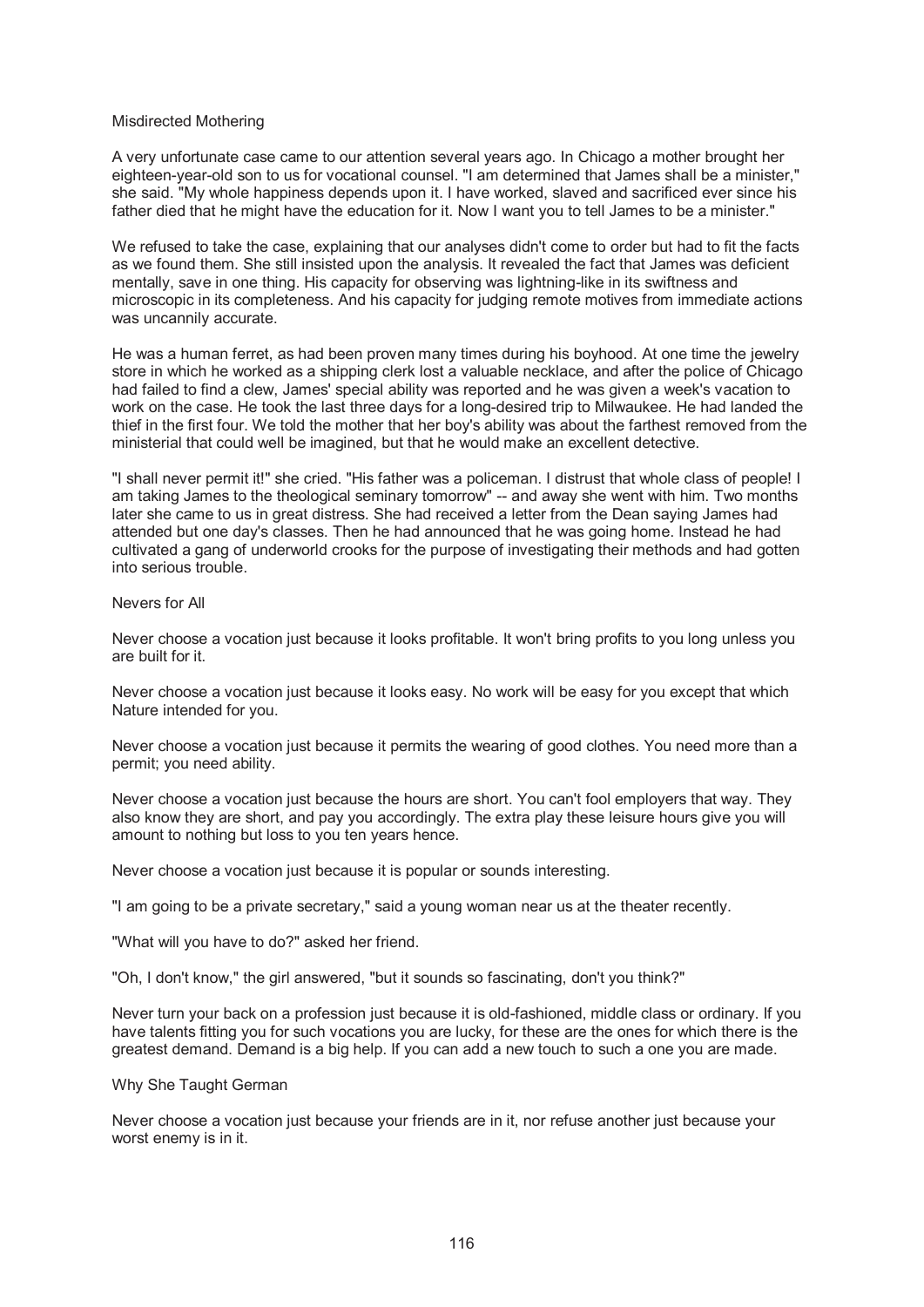Two friends come to mind in this connection. One is a splendid woman we knew at college. She became a German teacher and up to the outbreak of the War had an instructorship in a western state university. The elimination of German lost her the position.

"Why did you ever choose German, anyhow, Ruth?" we asked her. "Your abilities lie in such a different direction."

"Because my favorite teacher in high school taught German," she replied.

# Enemies and Engineering

An opposite case is that of a friend of ours who has worked in an uncongenial profession for thirty years. "You were meant for engineering, Tom," we told him. "With all the leanings you had in that direction, how did it happen you didn't follow it?"

"Because the man who cheated my father out of all he had was an engineer!" he said.

Never choose a new vocation just because you are restless. You will be more so if you get into the wrong one.

# The "Society" Delusion

Never choose a vocation just because it promises social standing. The entree it gives will fail you unless you make good. And social standing isn't worth much anyhow. When you are in the work for which you were born you won't worry about social standing. It will come to you then whether you want it or not. And when it does you will care very little about it.

# The Entering Wedge

Never take a certain job for life just because people are dependent upon you. Save enough to live one month without a job, preparing yourself meanwhile for an entering wedge into a vocation you do like. Then take a smaller-paying place if necessary to get started. If you really like the work you will do it so well you will promote yourself. You owe it to those who are dependent upon you to do this.

## Jack of All Trades

Never do anything just to show you can. Don't let your versatility tempt you into following a number of lines of work for the purpose of demonstrating your ability. Versatility can be the greatest handicap of all; it tempts you to neglect intensive study, to flit, to become a "jack of all trades and master of none."

## Only Three Kinds of Work

There are but three general classes of work. They are:

# WORK WITH PEOPLE; WORK WITH THINGS; WORK WITH IDEAS.

Each individual is fitted by nature to do one of these better than the others and there will be one class for which he has the least ability. In the other one of the three he might make a mediocre success. Every individual should find a vocation furnishing that one of these three kinds of work for which he has the greatest ability. Then he should go into the particular branch of that vocation which is best adapted to his personality, training, education, environment and experience.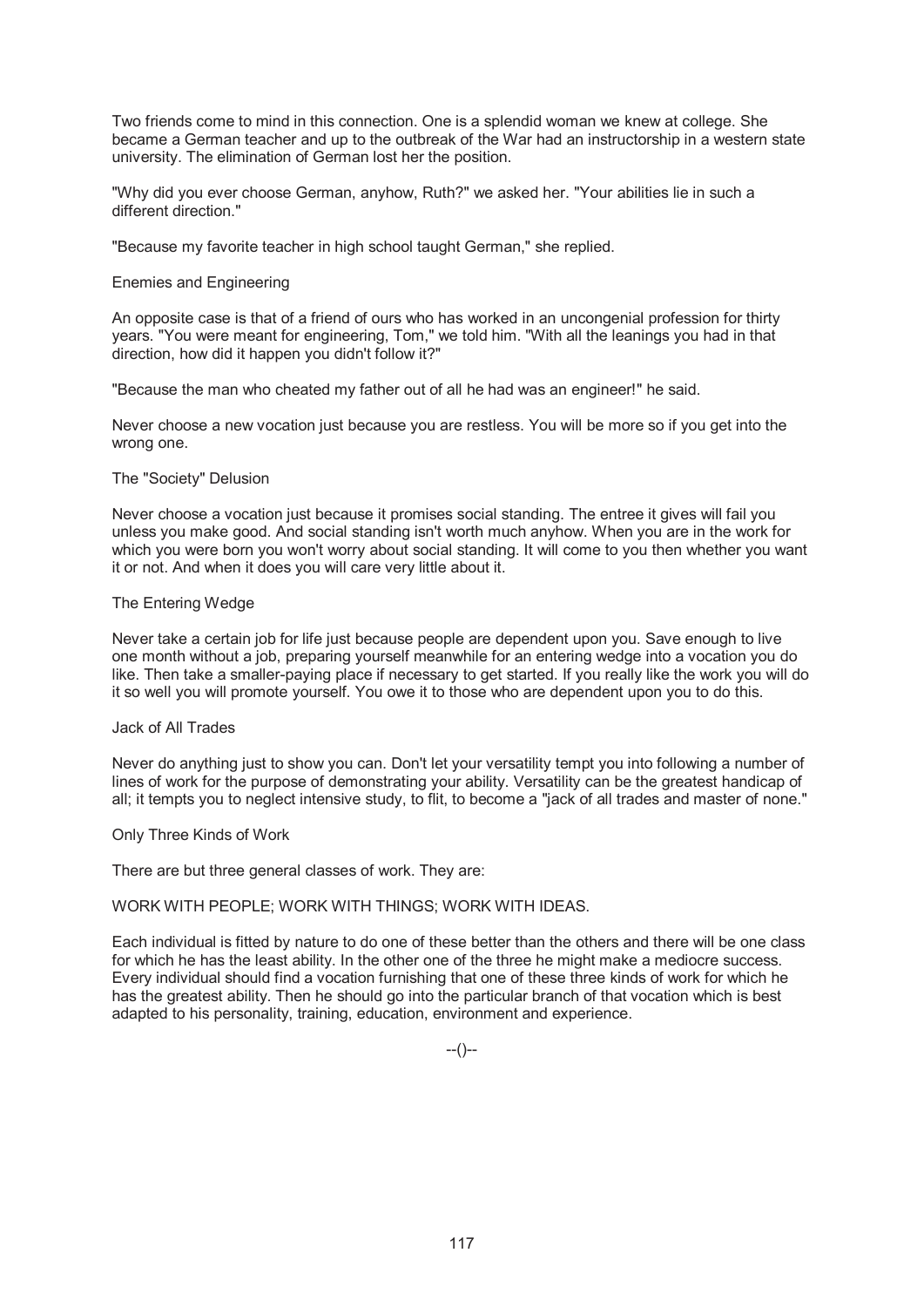# **Part One**

# **VOCATIONS FOR ALIMENTIVES**

As stated in Chapter I, Alimentives are born for business. They can sell almost anything in the line of food, clothing, or shelter because they are so interested in them themselves they can make them interesting to others. They like money for the comforts which money alone can bring and business furnishes a wider field for money-making than any other. So the Alimentive likes the commercial world for itself and for what it brings him.

#### Sells Things to People

The Alimentive can deal with both people and things, but it should be in the capacity of selling the things to the people.

#### Chances for Money-Making

The Alimentives have the greatest opportunities today for making fortunes and many of the multimillionaires of America are combinations of this type with the Cerebral. This is due to the fact that the world must be fed, clothed and sheltered and the Alimentive, more than any other type, excels in the marketing, manufacturing and merchandizing of these things.

#### A Good Overseer

The Alimentive makes an excellent overseer also. He is so genial, likable and yet so bent on saving himself work that he can get more work out of others than can any other type.

So he succeeds as a foreman, supervisor, boss, superintendent, manager and sales department head.

## Capitalizes His "Comfort" Instincts

The Alimentive loves comforts. He feels he must have them. Because any man's success will be found to lie in the direction which most nearly satisfies his basic instincts, the Alimentive succeeds by making "the good things of life" look so interesting to others they are willing to buy them from him at the best prices.

#### The Alimentively Inclined

Every man who is largely Alimentive in type can sell commodities or oversee the work of others. Every woman who is largely Alimentive can also sell the same commodities, oversee the work of others in her department and become a good cook.

#### Things to Avoid

The Alimentive should avoid vocations dealing exclusively with ideas. Books are almost the only things an Alimentive cannot sell successfully. This is due to the fact that he is not as interested in ideas as in things, and the things he is interested in -- food and comforts -- are the farthest removed from books.

#### Partners to Select

When he goes into partnership the Alimentive should endeavor to do so with a practical Muscular, a clever Thoracic or another Alimentive.

#### Partners and Employees to Avoid

He should avoid as partners the pure Cerebrals and the pure Osseous. The former are too high brow and visionary for him, and the Osseous are too critical of his easy ways.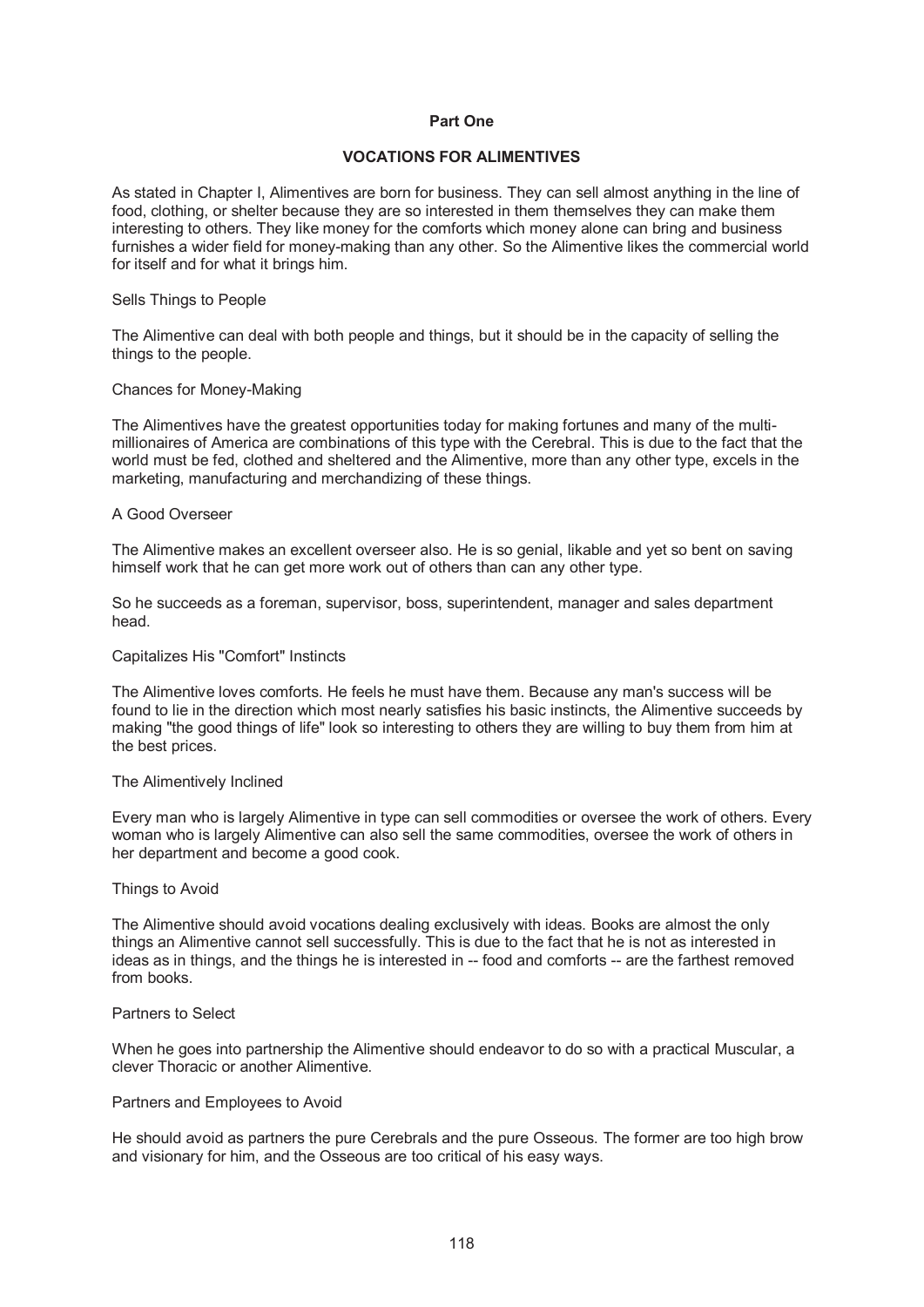## Bosses to Avoid

The Alimentive, when looking for employment, should try to avoid the boss who is a pure Cerebral or a pure Osseous. The Cerebral may be a good planner but his plans and those of the Alimentives will not work well together. The Cerebral cannot see the Alimentive's point of view clearly enough to forgive him for his too primitive methods. The pure Osseous boss soon becomes disgusted because the Alimentive is so lacking in system. He usually comes out all right in the end, but the orderly Osseous is too exasperated by what he considers the Alimentive's slackness, to wait for the end.

## Localities to Avoid

The Alimentive should avoid all frontiers. He cannot work well without conveniences, and since these are few and far between in unsettled regions it is much more difficult for him to be a success there.

# Vocations for Pure Alimentives

Cooking, catering, nursing, merchandizing of all food and drink stuffs, the conducting of cafes, restaurants, hotels, cafeterias, rest rooms and all places maintained for the ease, comfort and feeding of mankind, are the general vocations for pure or extreme Alimentives.

# Vocations for Alimentive-Thoracics

The merchandizing of the artistic, novel and esthetic in food, clothing and shelter; conducting of tea rooms, confectionery stores, smart specialty and clothing shops. Salesmanship of restricted residence districts, fancy cars, etc.

# Vocations for Alimentive-Musculars

The merchandizing of more practical commodities such as potatoes, meat, middle class homes, durable clothing. Alimentive-Muscular women make excellent dressmakers.

## Vocations for the Alimentive-Osseous

Merchandizing of farms, ranches, timber, lumber, hardware. Bond salesmanship.

# Vocations for Alimentive-Cerebrals

Merchandizing, manufacturing and marketing of food, clothing and shelter commodities on a large scale in world markets. This type combination exists in most of the world's millionaires.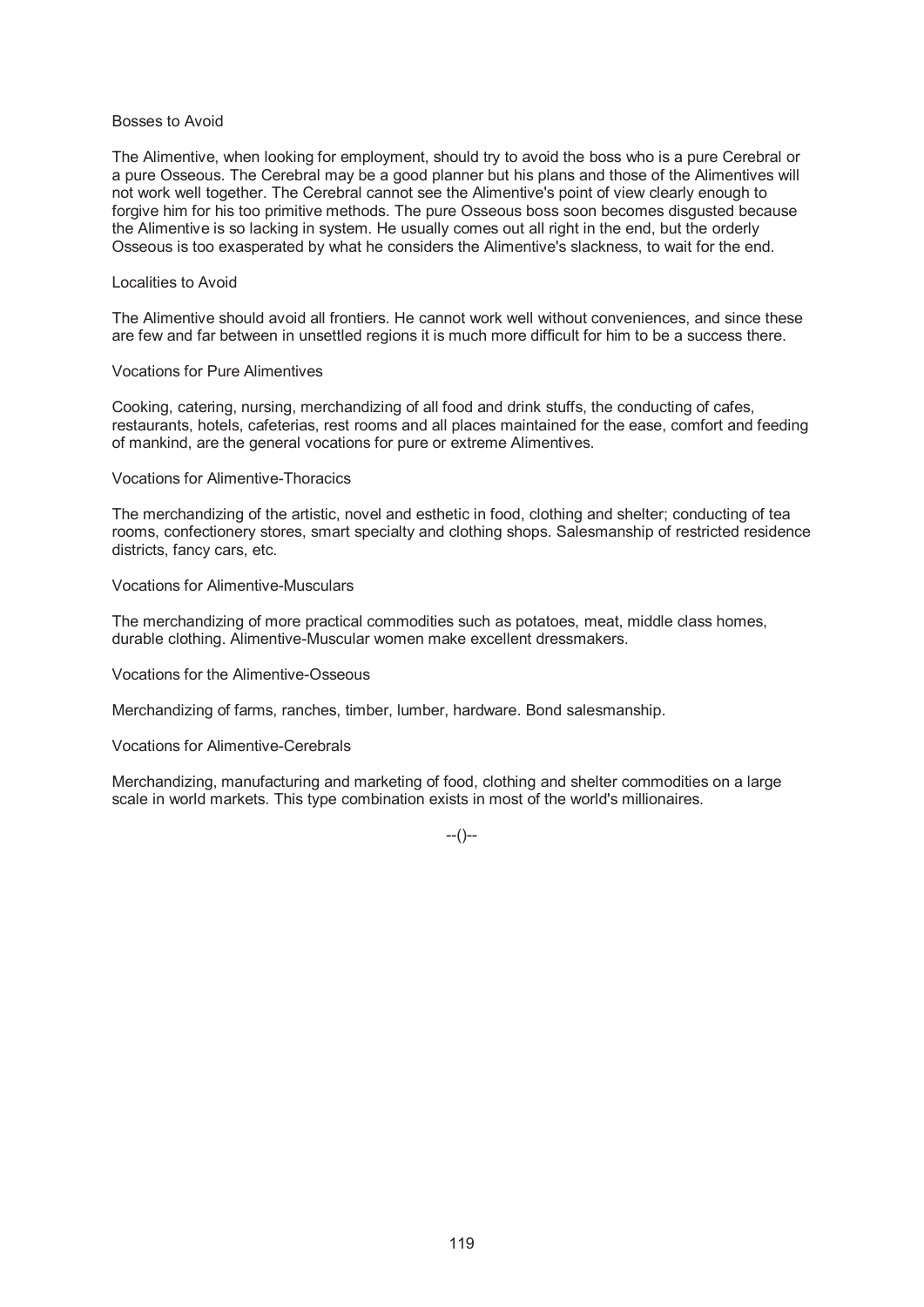# **Part Two**

# **VOCATIONS FOR THORACICS**

The Thoracic type works best with people. Every person in whom this type predominates will make his greatest success only in vocations bringing him into contact with people.

## The Born Entertainer

As we have pointed out, the Thoracic is a born entertainer. His greatest abilities lie in the direction of the stage and all forms of its activities.

#### Capitalizes His Approbative Instincts

The Thoracic loves the approval and applause of others. He is clever, dazzling, often scintillating, brilliant and magnetic. All these enable him to win fame behind the foot-lights, upon the screen and in many lines of theatrical work. His gregarious instincts also enable him to make a success of work with others.

#### Chances for Money-Making

His chances for making a great deal of money are excellent. A thousand dollars a week is not an unusual salary for an entertainer and the thousand-dollar-a-night singer is no longer a rarity. These always belong to the Thoracic type, for reasons stated in Chapter II.

#### Chances for Money-Spending

But when the stage gives him a large income it also furnishes the companions and temptations for spending money freely. Even the Thoracic of fame seldom has much money. Also his own irresponsibility makes it difficult for him to save.

#### Work to Avoid

The Thoracic should avoid every line of work which has to be done the same way day in and day out. He must avoid routine in every form. Monotonous work is not for him.

#### Things to Avoid

Things the Thoracic must avoid are the mechanical -- for these demand to be used in the same way always. The Thoracic does not like to do anything over and over.

#### Should Not Work Alone

The Thoracic should never work alone. He should not go into any vocation where he is separated from his fellows. The loneliness and drabness of working away from people are fatal to his best effort.

## Business Partners to Select

The Thoracic should select Muscular business partners because of their practicalizing influence. Second choice for him is an Alimentive partner and third is a Thoracic like himself.

#### Partners and Employees to Avoid

The Thoracic should avoid Osseous employees and Osseous partners, for the reason that this type can no more understand the Thoracic than it can understand the easy-going Alimentive. These two types are at opposite ends of the pole, and to blend them harmoniously in any relationship is almost impossible. The Thoracic employer, who always wants things done instantly, is maddened by the slow, unadaptable Osseous employee.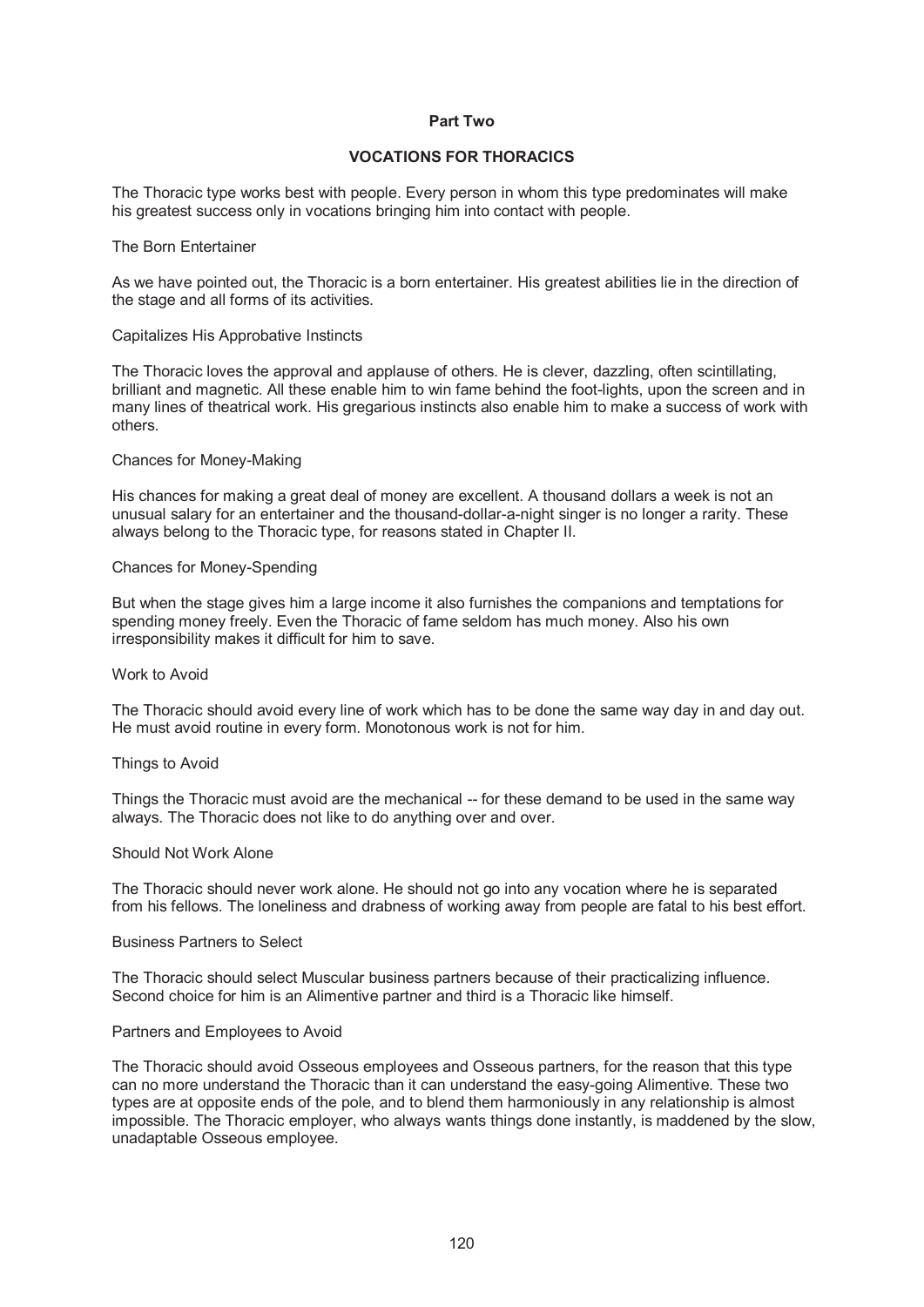## Bosses to Avoid

For the reasons stated above, every Thoracic person should avoid working for extremely bony people. The Osseous is as much irritated by the rapid-fire reactions of the Thoracic employee as the Thoracic is by the slowness of the Osseous.

# Localities to Avoid

The Thoracic individual should avoid all localities which would cut him off from his kind. He should never, except when combined with the Osseous in type, live in remote regions, on the edge of civilization or too far away from neighbors. Companionship is always essential to his happiness and success.

# Vocations for the Pure Thoracics

Art, advertising, comic opera, grand opera, concert singing, the stage, the screen and all forms of high class reception work are the lines for pure Thoracics.

# For Thoracic-Alimentives

Medicine, merchandizing of artistic, esthetic commodities, life insurance, moving pictures, novelty salesmanship, and demonstrating.

# For Thoracic-Musculars

Vocal and instrumental music, interior decoration, politics, social service, advertising, athletics and design.

# For Thoracic-Osseous

Landscape gardening, scientific research, the ministry.

## For Thoracic-Cerebrals

Authorship, private secretaryship, education, journalism, musical composition, publicity work, photography.

--()--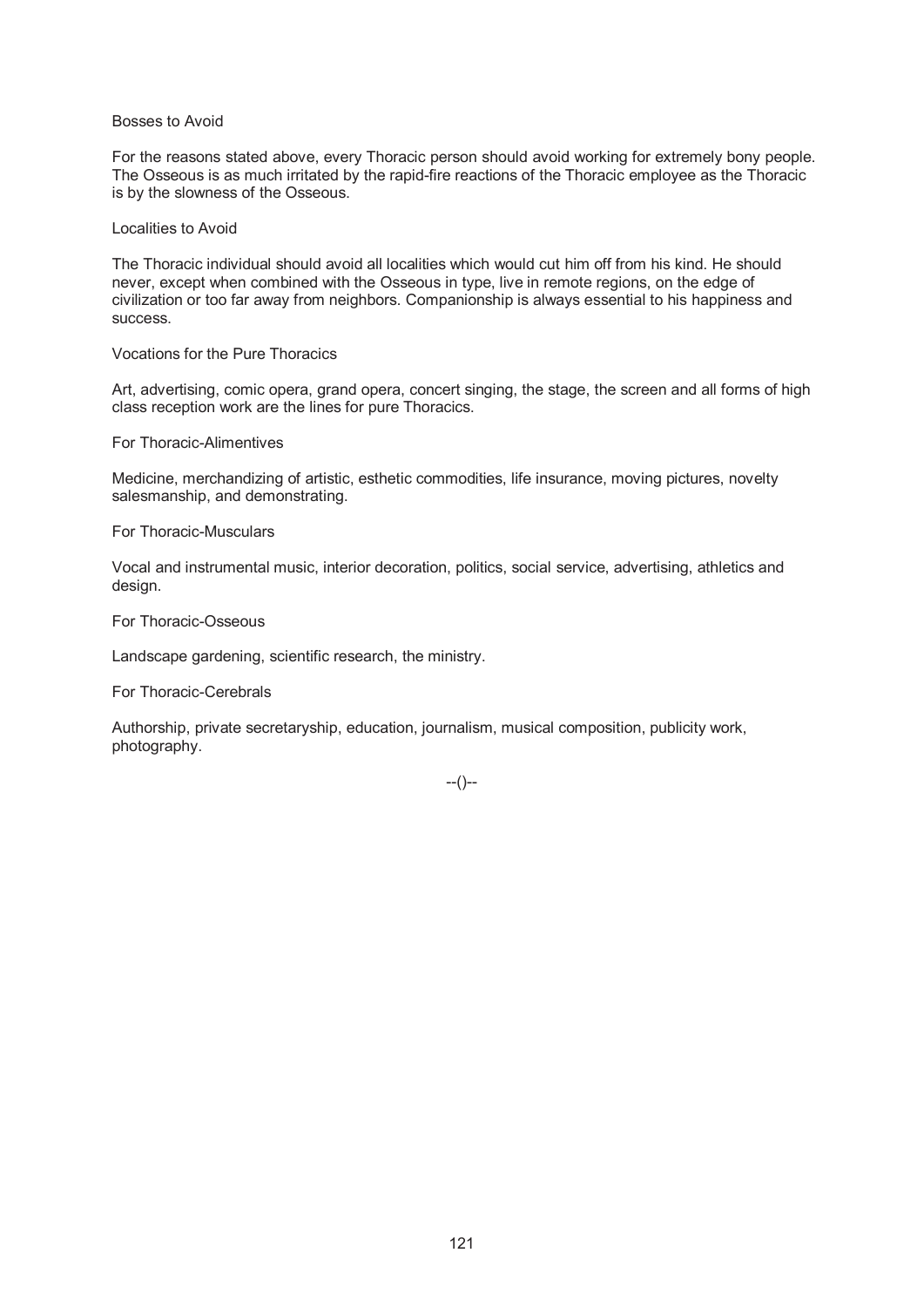# **Part Three**

# **VOCATIONS FOR MUSCULARS**

The Muscular works best with things. He does not sell them as well as does the Alimentive -- for the things he is interested in are not the things that sell but the things that move. He likes to work with high-powered cars, machinery of all kinds, and everything that involves motion. These things, though necessities sometimes and luxuries occasionally, are not such necessities as food, clothing and homes. Therefore there is no such market for them. The automobile has almost made itself a necessity, but even it is not yet as necessary to human happiness as food, clothing or shelter.

#### The Born Mechanic and Inventor

The Muscular is the born mechanic and inventor. He enjoys working with things he can handle, mold, change, construct and improve with his powerful, efficient hands. Most of the mechanics of the world are Musculars and every inventor has the Muscular element strongly marked in him.

#### Chances for Money-Making

The Muscular's chances for making money are not as great as those of the Alimentive, for the reason that he deals best with things the world can sometimes get along without. His money-making chances are not as great as those of the Thoracic, for he is not fitted to win the public favor which comes to the latter. Also the Muscular's vocations are not as well paid as those of the two former types, unless his inventions are successful.

#### The Orator

Oratory furnishes one of the best fields for the Muscular's money-making and fame-achieving opportunities. Every man and woman who has acquired fame or fortune on the public platform has much of the Muscular type in his makeup -- always, however, in combination with the Cerebral.

## Capitalizes His Activity Instincts

As shown in Chapter III, the Muscular, like the other types, capitalizes his chief instinct. In his case it is the instinct of activity. The Muscular likes activity, so he likes work, and because he is a good worker he nearly always has work to do.

## The Muscularly Inclined

Every person Muscularly inclined can make a success at something of a practical nature, in the handling, running, driving, constructing or inventing of machinery.

#### Things to Avoid

The Muscular should avoid all vocations which confine him within small areas, pin him down to inactivity or sedentary work.

# Business Partners to Select

The Musculars should select Musculars as their first choice in business partners, with Cerebrals second and Thoracics third.

## Partners and Employees to Avoid

The Muscular should avoid the Osseous partner, the Osseous boss and the Osseous employee because his pugnacity makes it almost impossible for him to work harmoniously with this type.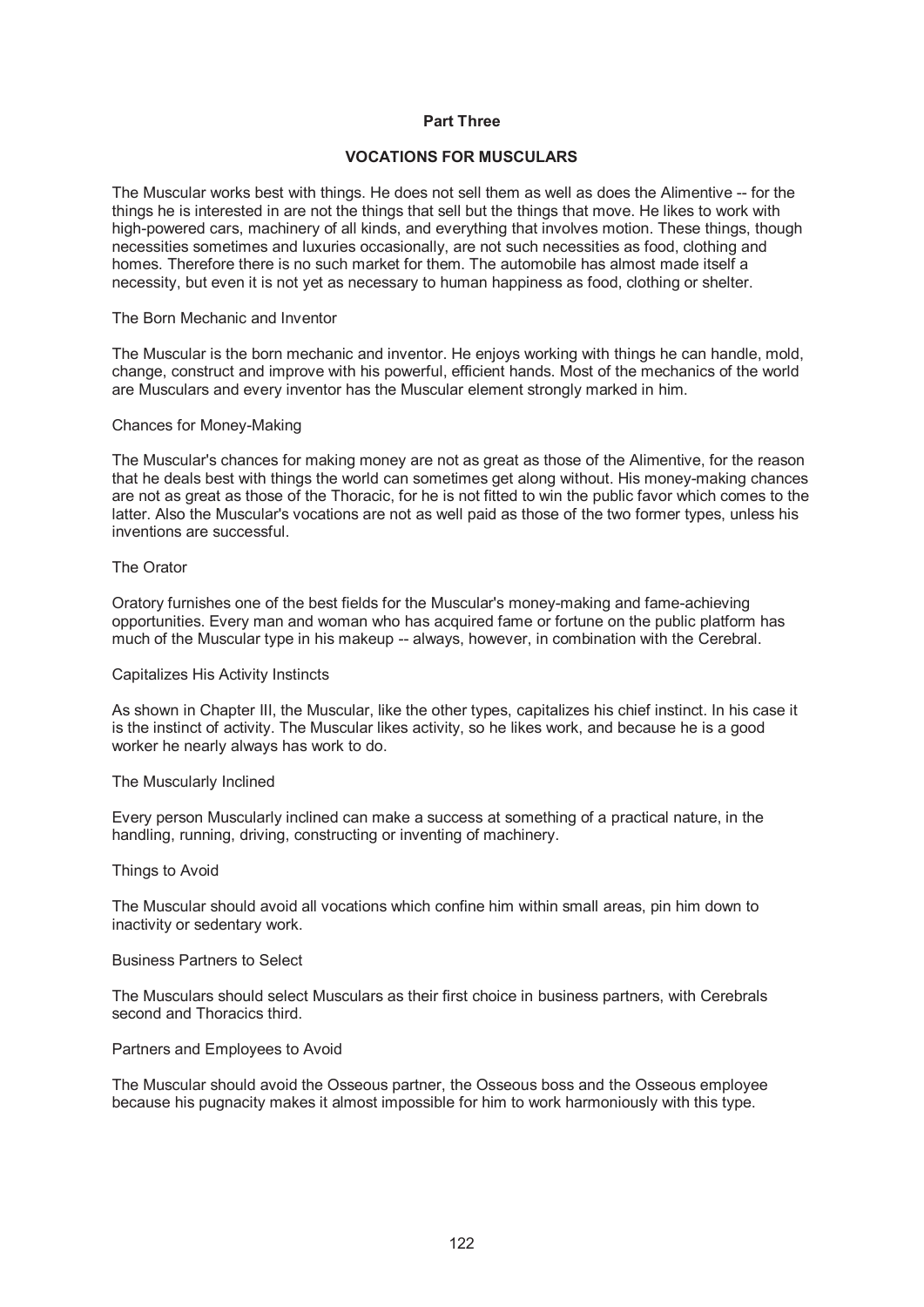Localities to Avoid

The Muscular can work in almost any locality. But he should avoid every place which keeps him too closely confined.

Vocations for Pure Musculars

The driving of high-powered cars, airplanes, machinery of all kinds, and work with his hands are the lines in which the average Muscular is most often successful. Other lines for him are construction, civil engineering, mechanics, professional dancing, acrobatics, athletics and pugilism.

Women of this type make splendid physical culture teachers and expert swimmers.

For Muscular-Alimentives

The manufacturing and selling of practical foods, clothing and shelter; also politics.

For Muscular-Thoracics

Advertising, sculpture, osteopathy, athletics, exploration, medicine, baritone and tenor singing, instrumental music, politics, social service, transportation, designing and dentistry.

For Muscular-Osseous

Construction, bridge building, office law, policemen and police women, mechanics, mining.

For Muscular-Cerebrals

Architecture, art, journalism, trial or jury law, oratory, surgery, transportation. Teachers and tragedians also come from this type.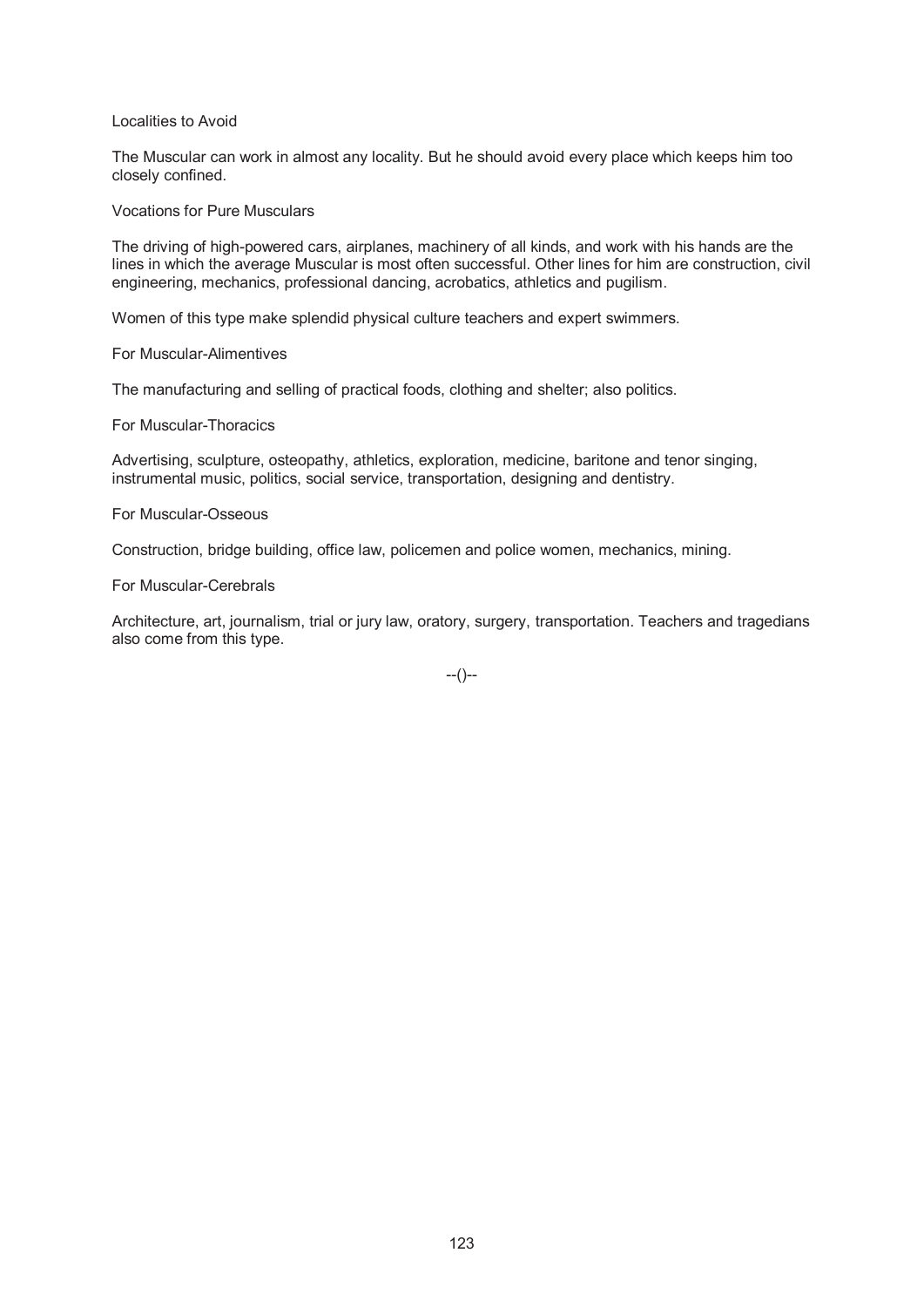# **Part Four**

# **VOCATIONS FOR THE OSSEOUS**

The Osseous man or woman can do his best work with things. Those with which he works best are lands, forests, the sea, the plains, the mountains and certain kinds of mechanical things.

Instead of combining things and people in his work, like the Alimentive; machines and people, like the Muscular; or people only, like the Thoracic, the Osseous must not only confine himself almost exclusively to working with things, but he must work with them away from the interference or interruption or superintendence of other people.

#### Capitalizes His Independence Instinct

The Osseous, like other types, succeeds in work which automatically brings into play his basic instincts. His fundamental instinct is that of independence. He never succeeds signally in any line of work in which this instinct is repressed or thwarted.

He chafes against restriction, enjoys mastering a thing and when let alone to work in his own way he makes an excellent employee. As has been stated, he is the "steadiest" of all.

#### Chances for Money-Making

Chances for the Osseous to make a great deal of money are few. Unless he confines himself to finance -- working as exclusively with money as possible -- or to dealing with natural resources, the Osseous seldom becomes rich.

He cares more for money than any of the other types, saves a much larger portion of what he earns, and no matter how rich, is seldom extravagant. His greatest obstacle to money-making is his tendency to hang on to whatever he has, awaiting the rise in prices which never go quite high enough to suit him.

An Osseous friend of ours has lived for forty years on almost nothing while holding, for a fabulous price, an old residential corner on a desirable block of a downtown street in one of the large American cities. He could have sold it years ago for enough to make him comfortable for life, to give him travel, leisure, comforts and self-expression, but he refused.

As has been pointed out before, each individual prefers the self-expression common to his type. This man has found more of what is real self-expression to him in defying the destruction of this building and the march of commerce in that neighborhood, and in opposing prospective buyers, than all the money-bought comforts in the world could have given him.

So he has worked away as a draughtsman at a small salary eight hours a day for those forty years. He is unmarried and has no brothers or sisters. When he dies remote relatives whom he has never seen and who care nothing for him will sell the property and have a good time on the money.

But they will have no better time spending it than he has had saving it!

# Those Who are Inclined to the Osseous

Every person with a large Osseous element is capable of saving money, of being a faithful worker under right conditions and of withstanding hardship in his work. Difficult missions into pioneer regions are successful only when entrusted to men or women who have the Osseous as one of their first two elements.

## The North Pole

It is a significant fact that all the men who have made signal efforts at finding the North and South Poles have possessed the bony as a large proportion of their makeup. No extremely fat man has ever attempted such a thing.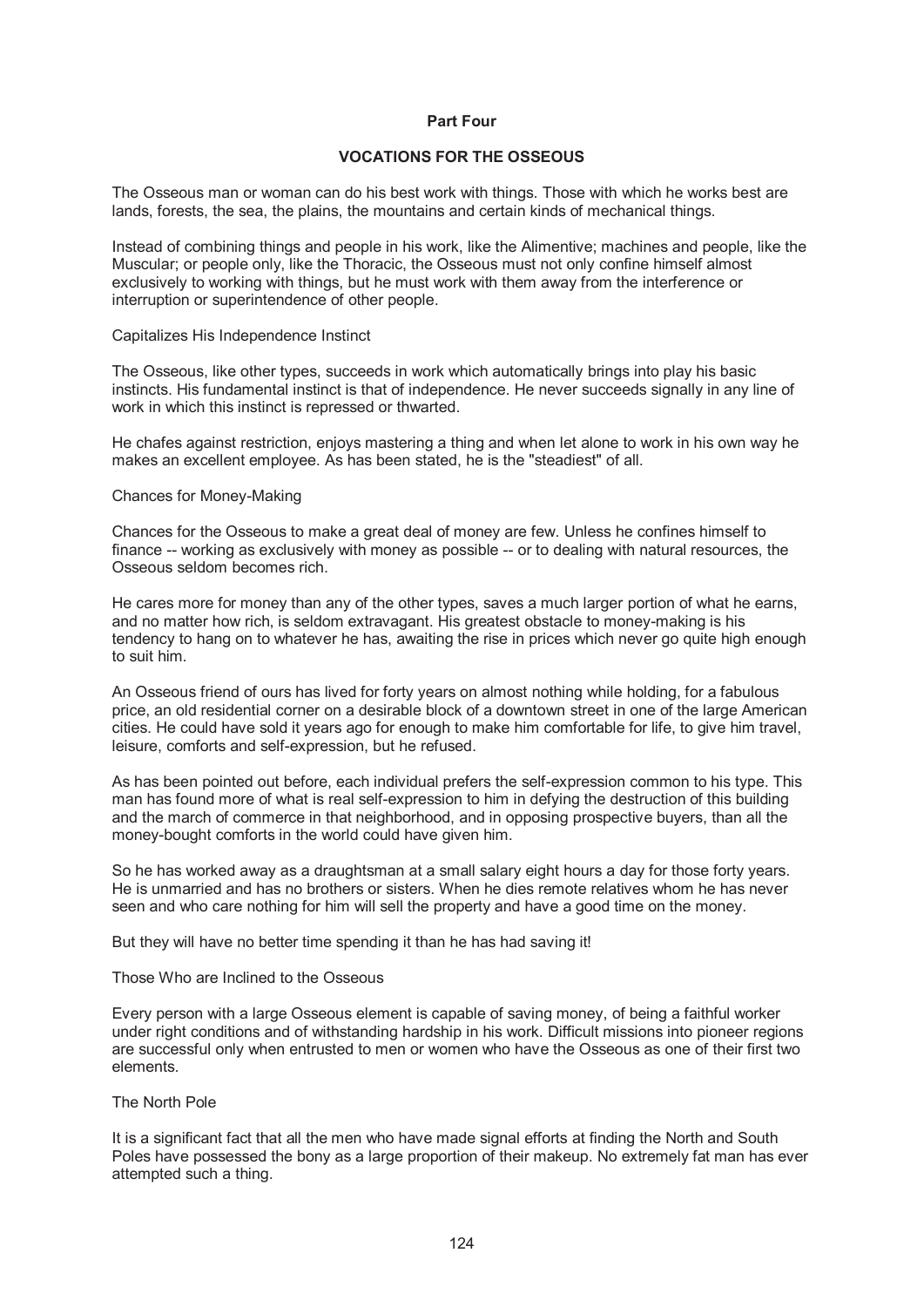#### **Missionaries**

It is also interesting to note that the most successful missionaries have had a larger-than-average bony system and that all those who go into the extreme edges of civilization and stay there any length of time are largely of this type.

Other types plan to become missionaries and some get as far as to be sent somewhere, but those who stick, who spend years in the far corners of the earth, are always largely Osseous.

#### Things to Avoid

The Osseous must avoid all vocations demanding his constant or intimate contact with large numbers of people, every kind of work that calls for instantaneous movements, sudden adaptations to environment, many or sudden decisions, or crowded workrooms.

He must avoid working for, with, under or over others.

#### Business Partners to Select

The Osseous should never have a partner if he can help it.

When he cannot help it, he should choose a person of large Cerebral tendencies, for no other type will stand for his peculiarities.

#### Partners and Employees to Avoid

He should avoid, above all things, a partner who is Osseous like himself. An Osseous always knows what he wants to do, how he wants to do it, and when. And one of the requirements with him usually is that it must be the opposite of the thing, manner and time desired by the other fellow.

So in business, as in marriage, two Osseous people find themselves in unending warfare. He should avoid the Osseous employee also for the same reasons, and choose the only types that will submit to his hard driving.

#### Bosses to Avoid

The Osseous should never work for a boss when he has brains enough to work alone. He is so independent that it is almost impossible for him to take orders, and the "contrary streak" in him runs so deep that he is just naturally against what others want him to do.

He is the most insubordinate of all types as an employee and as a boss is the most inexorable.

#### Localities to Avoid

The Osseous should avoid all congested communities. He does not belong in the city. Except in some vocation where he handles money, he seldom succeeds in a metropolis.

His field is the frontier -- the great open spaces of land, sea, forest and mountain -- where he works with things that grow, that are not sensitive, that do not offer human resistance to his imperious, dominating nature.

#### Vocations for Pure Osseous

Farming, stock-raising, lumbering, lighthouse keeping, open-sea fishing, hardware, saw-milling and all pioneering activities are the vocations in which the unmixed Osseous succeeds best.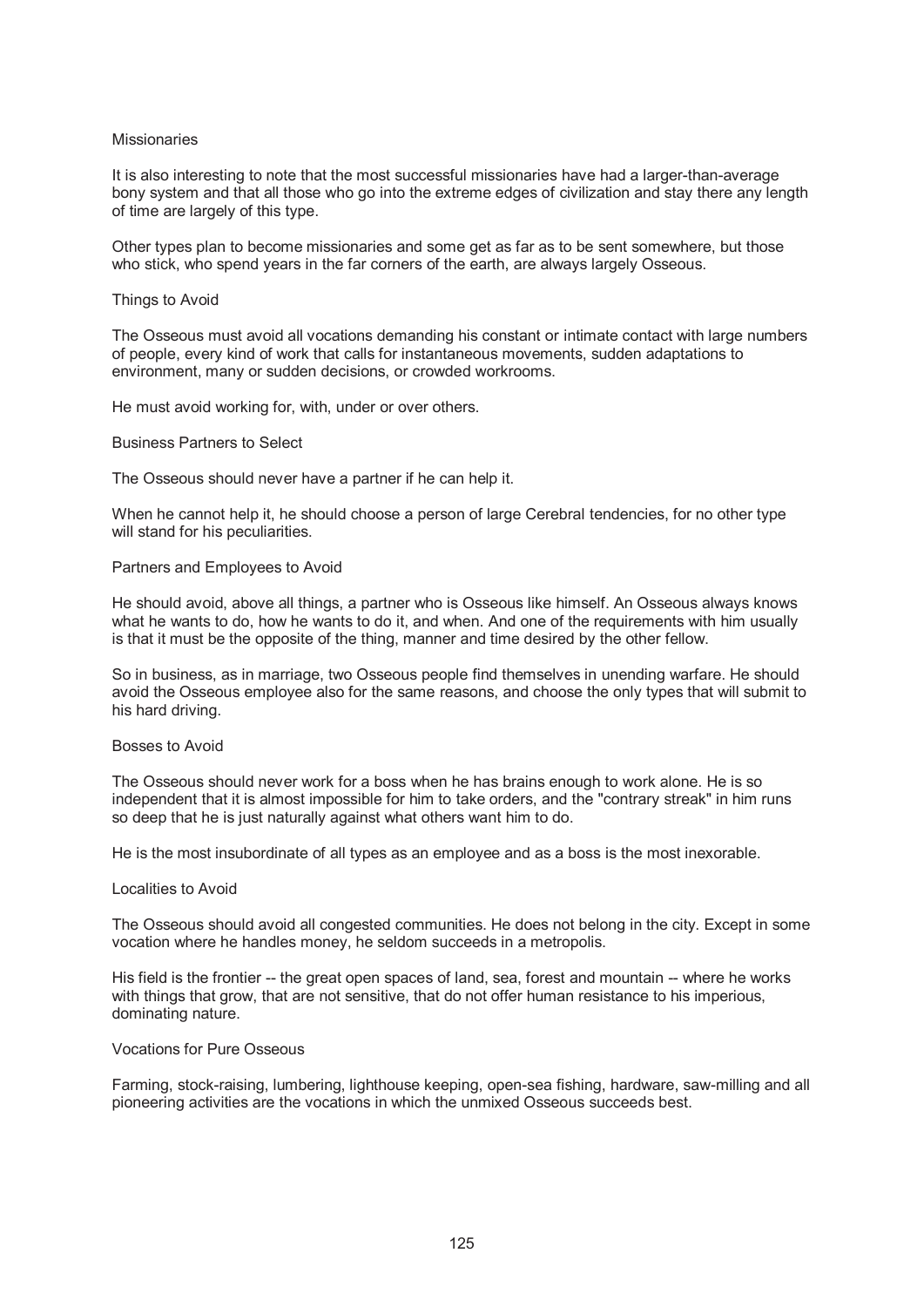## For Osseous-Alimentives

Work as a farm hand, sheep or cattle herder, or truck gardener are the lines in which this combination succeeds best. He can do clerical work also.

#### For Osseous-Thoracics

Agriculture, carpentering, railroading, mining, office law, electrical and chemical engineering are the first choices for this combination. Both men and women of this type succeed on police forces also.

## For Osseous-Cerebrals

The invention of intricate mechanical devices is something in which this combination often succeeds. Other lines for him are those of statistician, mathematician, proof-reader, expert accountant, genealogist and banker.

--()--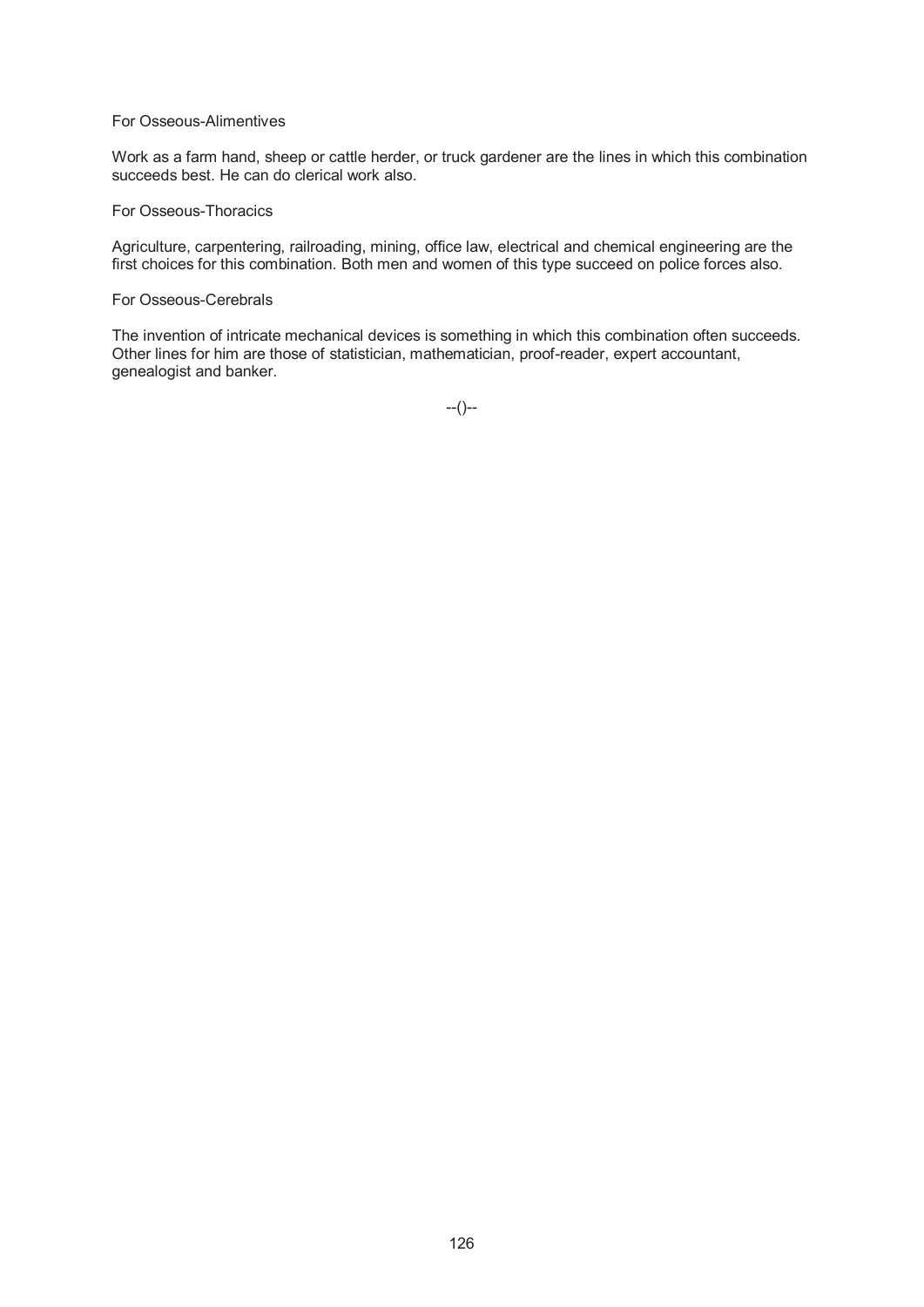## **Part Five**

# **VOCATIONS FOR CEREBRALS**

The Cerebral man or woman can never be happy or successful until he is in work that deals with ideas. But his planning is often impractical and for this reason he does not succeed when working independently as does the Osseous.

#### Capitalizes His Cerebrative Instinct

The Cerebral gets his name from the cerebrum or thinking part of the brain, because this is the system most highly evolved in him. Its great size in the large-headed man causes it to dominate his life.

Thus his chief instinct is cerebration -- dreaming, meditating, visualizing, planning. Since these are the real starters of all progress this type should be encouraged, with a view to making him more practical.

#### The Born Writer

The brain system is large in all men and women who achieve distinction in writing, or in other lines where the brain does most of the work. Unless combined with the Muscular, this man writes much better than he talks and usually avoids speech-making. When the Muscular is combined with the Cerebral he will be an excellent lecturer or teacher.

#### Chances for Money-Making

The pure Cerebral has the least likelihood of making money of any of the types, for the reasons stated in Chapter V.

If he is a pure Cerebral his ideas and writings, however brilliant, will seldom bring him financial independence unless he gets a Muscular, Thoracic or Alimentive business manager and strictly follows his directions.

## The Cerebrally Inclined

Any person inclined to the Cerebral type -- that is, with a large, wide, high forehead or a large head for his body -- will succeed in some line of work where study and mental effort are required.

## Things to Avoid

The pure Cerebral should avoid every kind of work that calls for manual or bodily effort, physical strenuosity, lifting of heavy things, or the handling of large machines. He should avoid every kind of work that gives no outlet for planning or thinking. He should avoid being an employer because he sees the employee's viewpoint so clearly that he lives in his skin instead of his own. This means that he does not get the service out of employees that other types get.

He is not fitted in any way to rule others, dislikes to dominate them, feels like apologizing all the time for compelling them to do things, and is made generally miserable by this responsibility.

#### Business Partners to Select

The selection of a partner is one of greater importance to the Cerebral than to any other type, for it is almost impossible for him to work out his plans alone.

It is as necessary for the Cerebral to have a partner as it is for the Osseous not to have one.

This partner should be a person largely of the Muscular type, to supply the practicality the Cerebral lacks. As a second choice he should be of the Thoracic type, to supply the gregariousness which the Cerebral lacks. The third choice should be an Osseous, to supply the quality which can get work out of employees and thus make up for the lax treatment the Cerebral tends to give his subordinates.